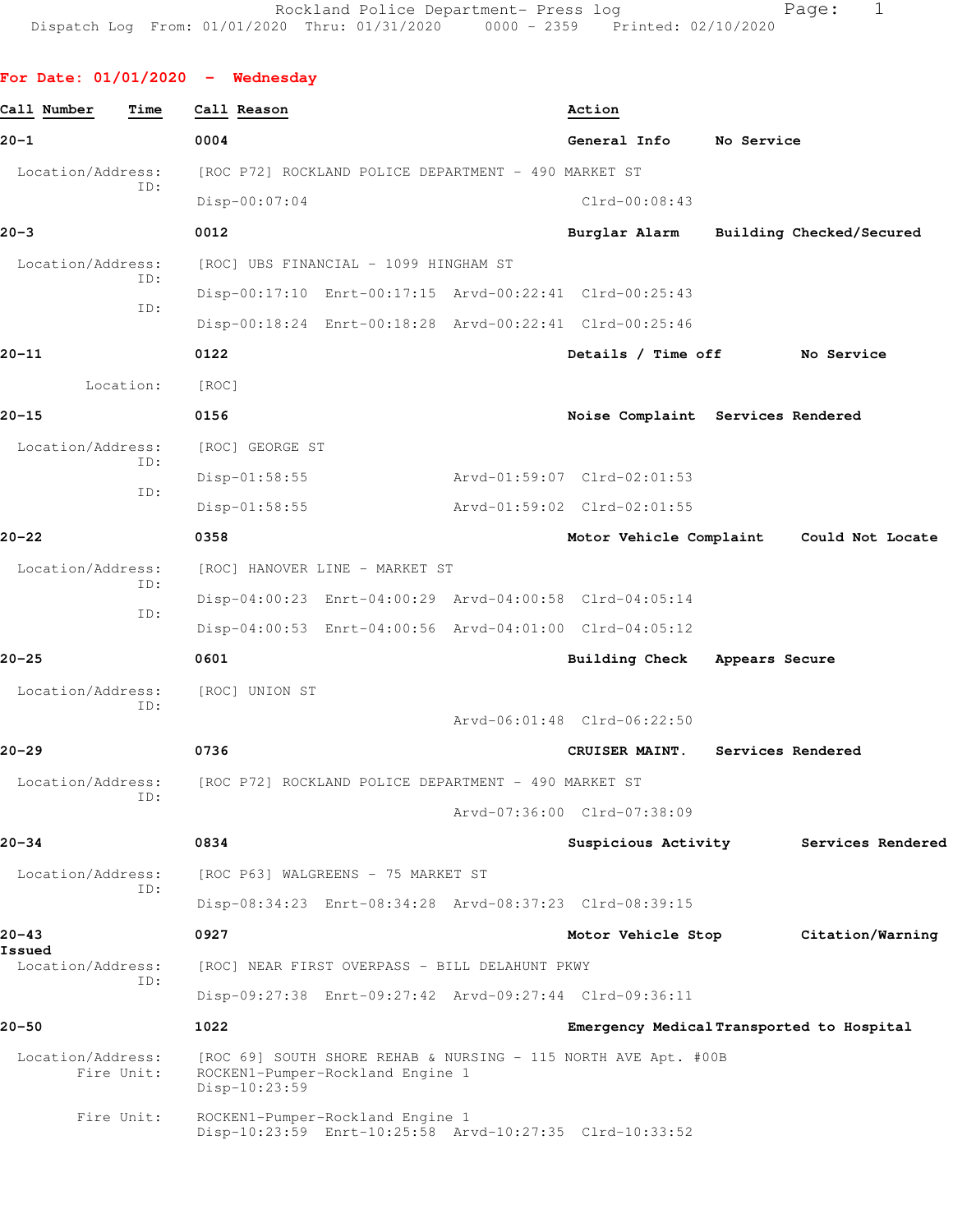Rockland Police Department- Press log North Page: 2 Dispatch Log From: 01/01/2020 Thru: 01/31/2020 0000 - 2359 Printed: 02/10/2020 InQrtsUnavl-10:36:29 InSrvce-10:36:29 EMS Unit: ROCKAM2-Rockland A2 Disp-10:24:06 Enrt-10:25:54 Arvd-10:27:38 Clrd-10:36:11 Hosp-10:45:50 ClrHosp-11:51:59 InQrtsUnavl-11:52:02 InSrvce-11:52:02 ID: Disp-11:48:42 Enrt-11:48:45 Arvd-11:48:46 Clrd-11:51:06 **20-51 1048 Assist Public Assist Police** Location/Address: [ROC] 65 MANZELLA CT ID: Disp-10:52:43 Clrd-10:54:08 **20-59 1140 Police Information Building Checked/Secured**  Location/Address: [ROC P72] ROCKLAND POLICE DEPARTMENT - 490 MARKET ST ID: Disp-11:58:01 Clrd-11:58:41 **20-57 1147 Unwanted Party Arrest(s) Made** Location/Address: [ROC 8] 28 WEBSTER ST Apt. #1 ID: Disp-11:48:38 Enrt-11:48:48 Arvd-11:48:49 Clrd-12:04:40 ID: Disp-11:51:32 Enrt-11:51:34 Arvd-11:51:35 Clrd-12:21:13 **20-66 1221 Prisoner Information Services Rendered** Location/Address: [ROC P72] ROCKLAND POLICE DEPARTMENT - 490 MARKET ST ID: Disp-12:22:37 Arvd-12:23:27 Clrd-12:38:35 ID: Disp-12:38:58 Enrt-12:39:04 Arvd-13:24:52 Clrd-15:47:50 **20-77 1505 Assist Public No Action Required** Location/Address: [ROC] SCHOOL ST **20-83 1603 General Info Services Rendered** Location/Address: [ROC P72] ROCKLAND POLICE DEPARTMENT - 490 MARKET ST **20-85 1631 911 Hang Up Services Rendered** Location/Address: [ROC] 292 MARKET ST ID: Disp-16:32:45 Clrd-16:33:47 ID: Disp-16:33:41 Enrt-16:34:46 Arvd-16:38:52 Clrd-16:39:14 **20-90 1734 Building Check Appears Secure** Location/Address: [ROC] HINGHAM ST ID: Arvd-17:35:24 Clrd-17:35:39 **20-91 1735 Building Check Appears Secure** Location/Address: [ROC] BILL DELAHUNT PKWY ID: Arvd-17:36:27 Clrd-18:16:10 **20-95 1803 Disturbance Services Rendered** Location/Address: [ROC 60] SPRING GATE APARTMENTS - 45 HANNAH WAY Apt. #E ID: Disp-18:10:37 Enrt-18:10:42 Arvd-18:12:40 Clrd-18:22:49 ID: Disp-18:12:14 Enrt-18:12:14 Arvd-18:12:42 Clrd-18:22:41 ID: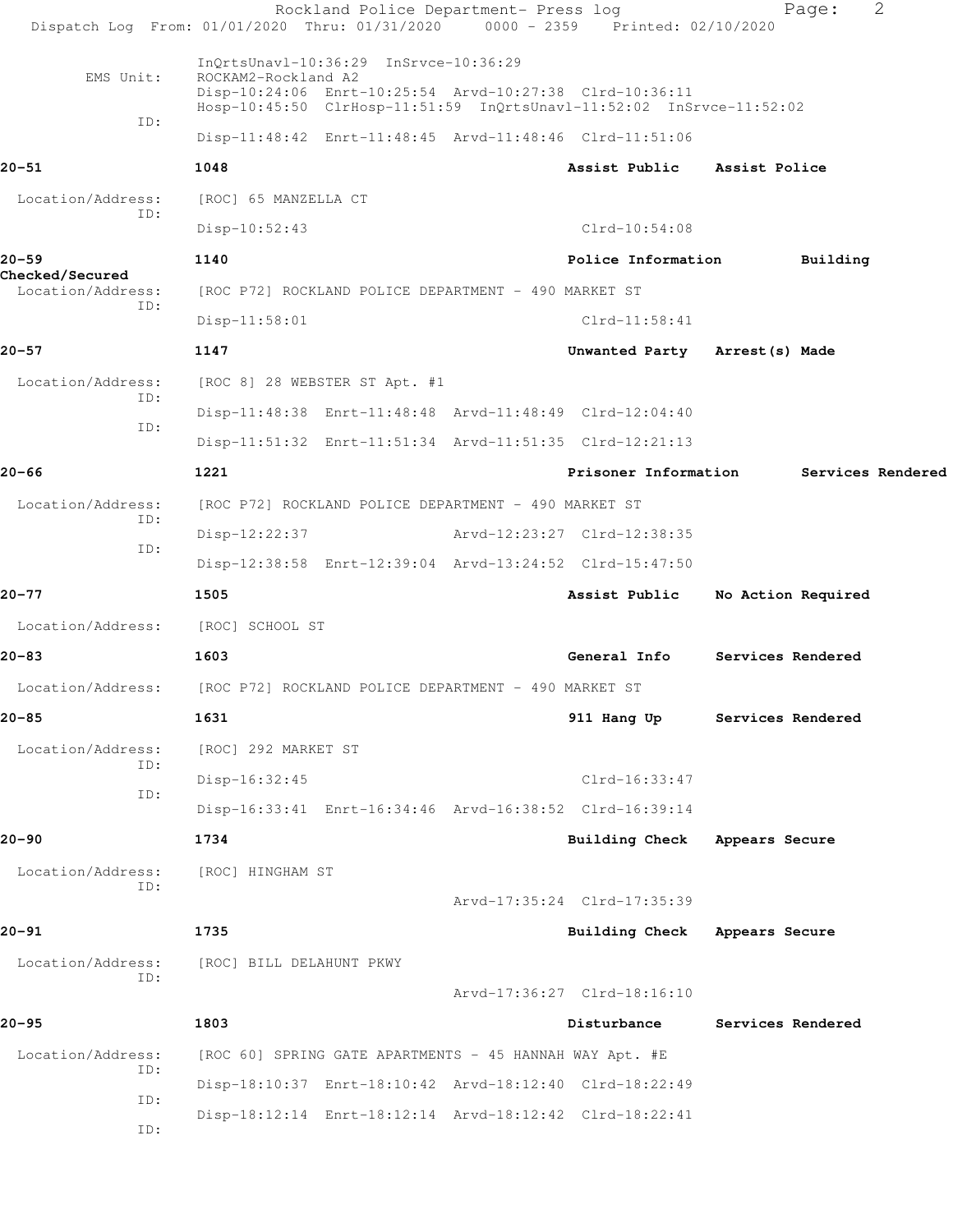|                                      | Dispatch Log From: 01/01/2020 Thru: 01/31/2020 0000 - 2359 Printed: 02/10/2020 | Rockland Police Department- Press log |                                           |             | Page:              | 3 |
|--------------------------------------|--------------------------------------------------------------------------------|---------------------------------------|-------------------------------------------|-------------|--------------------|---|
|                                      | Disp-18:16:47 Enrt-18:16:49 Arvd-18:16:50 Clrd-18:22:45                        |                                       |                                           |             |                    |   |
| 20-104                               | 2028                                                                           |                                       | <b>Traffic Enforcement</b>                |             | Services Rendered  |   |
| Location/Address:                    | [ROC] PARK ST                                                                  |                                       |                                           |             |                    |   |
| TD:                                  |                                                                                |                                       | Arvd-20:30:16 Clrd-21:11:50               |             |                    |   |
| $20 - 108$                           | 2139                                                                           |                                       | Health & Welfare Check                    |             | Transported to     |   |
| Hospital<br>Location/Address:<br>TD: | [ROC] 191 CENTRAL ST                                                           |                                       |                                           |             |                    |   |
| ID:                                  | Disp-21:40:33 Enrt-21:40:39 Arvd-21:44:20 Clrd-22:02:06                        |                                       |                                           |             |                    |   |
|                                      | Disp-21:44:15 Enrt-21:44:17 Arvd-21:44:22 Clrd-22:02:02                        |                                       |                                           |             |                    |   |
| 20-111                               | 2208                                                                           |                                       | Disturbance                               | Sent On Way |                    |   |
| Location/Address:                    | [ROC P69] MCDONALD'S - 117 MARKET ST                                           |                                       |                                           |             |                    |   |
| ID:                                  | Disp-22:10:11 Enrt-22:10:14 Arvd-22:11:51 Clrd-22:23:27                        |                                       |                                           |             |                    |   |
| ID:                                  | Disp-22:10:18 Enrt-22:10:20                                                    |                                       | $Clrd-22:23:33$                           |             |                    |   |
| ID:                                  | Disp-22:11:15 Enrt-22:11:18 Arvd-22:11:20 Clrd-22:23:23                        |                                       |                                           |             |                    |   |
| For Date: $01/02/2020 -$ Thursday    |                                                                                |                                       |                                           |             |                    |   |
| 20-118                               | 0000                                                                           | SHIFT ASSIGNMENTSNo Service           |                                           |             |                    |   |
| Location/Address:                    | [ROC P72] ROCKLAND POLICE DEPARTMENT - 490 MARKET ST                           |                                       |                                           |             |                    |   |
| ID:                                  |                                                                                |                                       | Arvd-00:00:00 Clrd-00:18:24               |             |                    |   |
| 20-117                               | 0013                                                                           |                                       | Burglar Alarm Services Rendered           |             |                    |   |
| Location/Address:                    | [ROC] UBS FINANCIAL - 1099 HINGHAM ST                                          |                                       |                                           |             |                    |   |
| ID:                                  | Disp-00:16:09 Enrt-00:16:13                                                    |                                       | $Clrd-00:22:22$                           |             |                    |   |
| 20-122                               | 0157                                                                           |                                       | Disturbance                               | Sent On Way |                    |   |
| Location/Address:                    | [ROC] 12 LINDEN ST                                                             |                                       |                                           |             |                    |   |
| ID:                                  | Disp-02:00:21 Enrt-02:00:28 Arvd-02:01:55 Clrd-02:07:18                        |                                       |                                           |             |                    |   |
| ID:                                  | Disp-02:02:05 Enrt-02:02:10                                                    |                                       | $Clrd-02:07:18$                           |             |                    |   |
| 20-123                               | 0158                                                                           |                                       | General Info                              | No Service  |                    |   |
| Location/Address:                    | [ROC P72] ROCKLAND POLICE DEPARTMENT - 490 MARKET ST                           |                                       |                                           |             |                    |   |
| 20-125                               | 0208                                                                           |                                       | Burglar Alarm                             |             | No Action Required |   |
| Location/Address:                    | [ROC] MAGNELL AUTO PARTS - 199 UNION ST                                        |                                       |                                           |             |                    |   |
| ID:                                  | $Disp-02:10:56$                                                                |                                       | Arvd-02:11:18 Clrd-02:11:23               |             |                    |   |
| 20-136                               | 0539                                                                           |                                       | Follow-Up Investigation Services Rendered |             |                    |   |
| Location/Address:                    | [ROC P45] COMFORT INN - 850 HINGHAM ST                                         |                                       |                                           |             |                    |   |
| ID:                                  |                                                                                |                                       | Arvd-05:39:00 Clrd-05:49:15               |             |                    |   |
| 20-137                               | 0616                                                                           |                                       | Assist Public                             |             | Services Rendered  |   |
| Location/Address:                    | [ROC P45] COMFORT INN - 850 HINGHAM ST                                         |                                       |                                           |             |                    |   |
| ID:                                  | Disp-06:17:19 Enrt-06:17:21 Arvd-06:17:23 Clrd-06:25:05                        |                                       |                                           |             |                    |   |
|                                      |                                                                                |                                       |                                           |             |                    |   |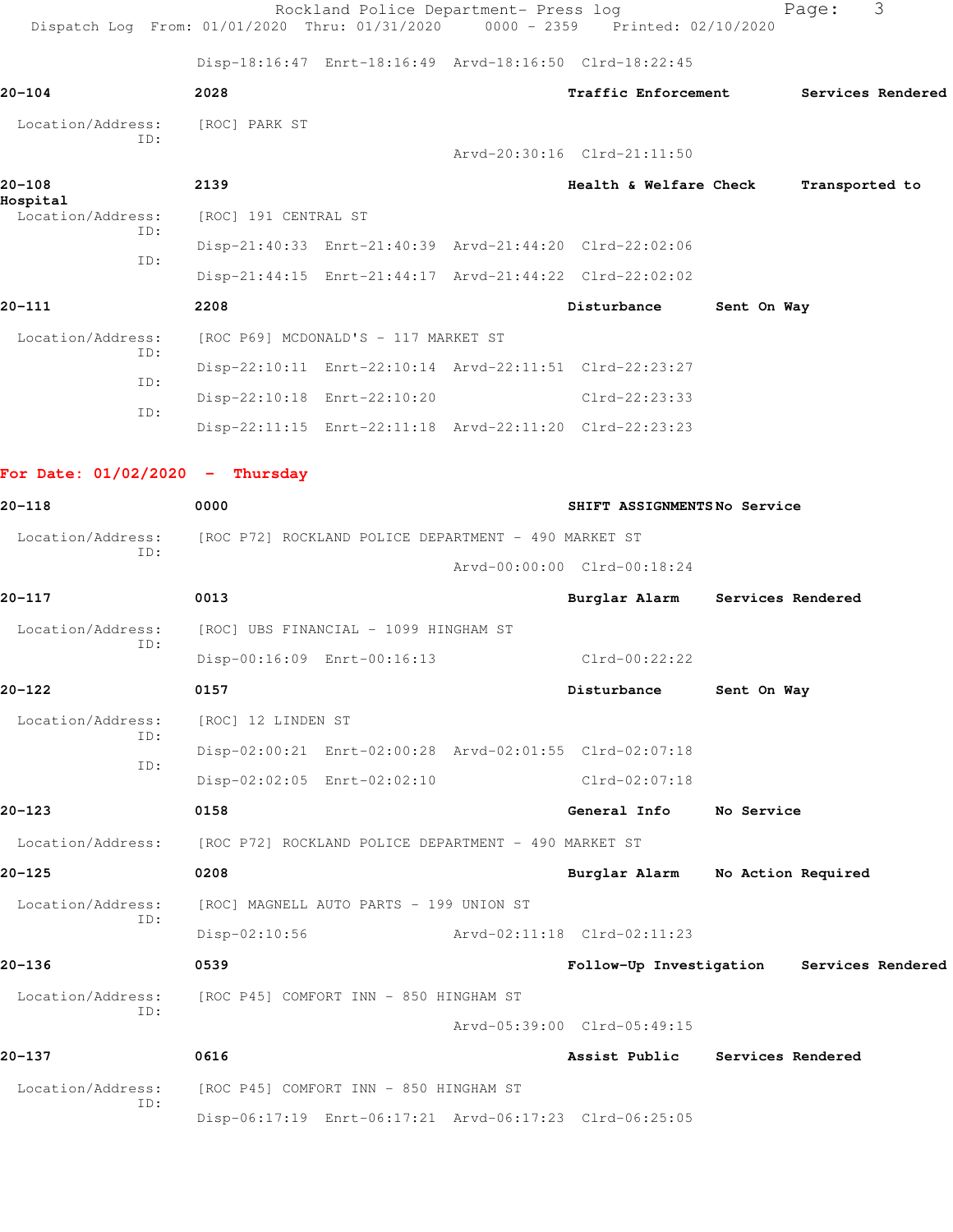Rockland Police Department- Press log North Page: 4 Dispatch Log From: 01/01/2020 Thru: 01/31/2020 0000 - 2359 Printed: 02/10/2020 **20-140 0702 Emergency Medical Patient Refusal** Location/Address: [ROC P65] 7-ELEVEN CONVENIENCE STORE - 92 MARKET ST<br>Fire Unit: ROCKEN1-Pumper-Rockland Engine 1 ROCKEN1-Pumper-Rockland Engine 1 Disp-07:03:13 Enrt-07:03:46 Arvd-07:07:20 Clrd-07:15:56 InQrtsUnavl-07:18:08 InSrvce-07:18:08 EMS Unit: ROCKAM1-Rockland A1 Disp-07:03:19 Enrt-07:03:46 Arvd-07:07:15 Clrd-07:15:53 InQrtsUnavl-07:18:32 InSrvce-07:18:32 ID: Disp-07:04:49 Enrt-07:04:52 Arvd-07:05:37 Clrd-07:17:39 **20-145 0807 SHIFT ASSIGNMENTS Services Rendered** Location/Address: [ROC P72] ROCKLAND POLICE DEPARTMENT - 490 MARKET ST ID: Disp-08:12:39 Clrd-08:15:29 **20-158 1011 Health & Welfare Check Services Rendered** Location/Address: [ROC P51] DOUBLE TREE - 929 HINGHAM ST ID: Disp-10:16:41 Enrt-10:19:10 Arvd-10:26:54 Clrd-10:43:10 ID: Disp-10:16:41 Clrd-10:19:46 ID: Disp-10:16:41 Clrd-10:21:50 ID: Disp-10:26:03 Enrt-10:26:05 Arvd-10:26:53 Clrd-10:43:08 **20-161 1043 Motor Vehicle Stop Citation/Warning Issued**  Location/Address: [ROC] 416 SUMMER ST @ 67 CONDON CIR ID: Disp-10:43:34 Arvd-10:43:38 Clrd-10:47:01 **20-163 1053 Motor Vehicle Stop Citation/Warning Issued**  Location/Address: [ROC] 543 SUMMER ST @ 43 WINTER CIR ID: Disp-10:54:13 Enrt-10:54:18 Arvd-10:54:19 Clrd-10:59:17 **20-168 1117 Time off Services Rendered** Location: [ROC] **20-167 1118 Motor Vehicle Stop Verbal Warning** Location/Address: [ROC] EAST WATER ST ID: Disp-11:18:21 Enrt-11:18:26 Arvd-11:18:27 Clrd-11:22:01 **20-169 1124 Motor Vehicle Complaint Gone on arrival** Location/Address: [ROC] LIBERTY ST ID: Disp-11:26:06 Enrt-11:26:10 Arvd-11:26:47 Clrd-11:26:51 **20-176 1200 911 Accidental Services Rendered** Location/Address: [ROC P55] HOME DEPOT - 1149 HINGHAM ST ID: Disp-12:01:05 Enrt-12:01:10 Arvd-12:08:12 Clrd-12:13:35 **20-183 1257 Motor Vehicle Stop Citation/Warning Issued**  Location/Address: [ROC] HINGHAM ST ID: Disp-12:58:36 Enrt-12:59:17 Arvd-12:59:19 Clrd-13:01:34 **20-185 1305 Motor Vehicle Stop Citation/Warning**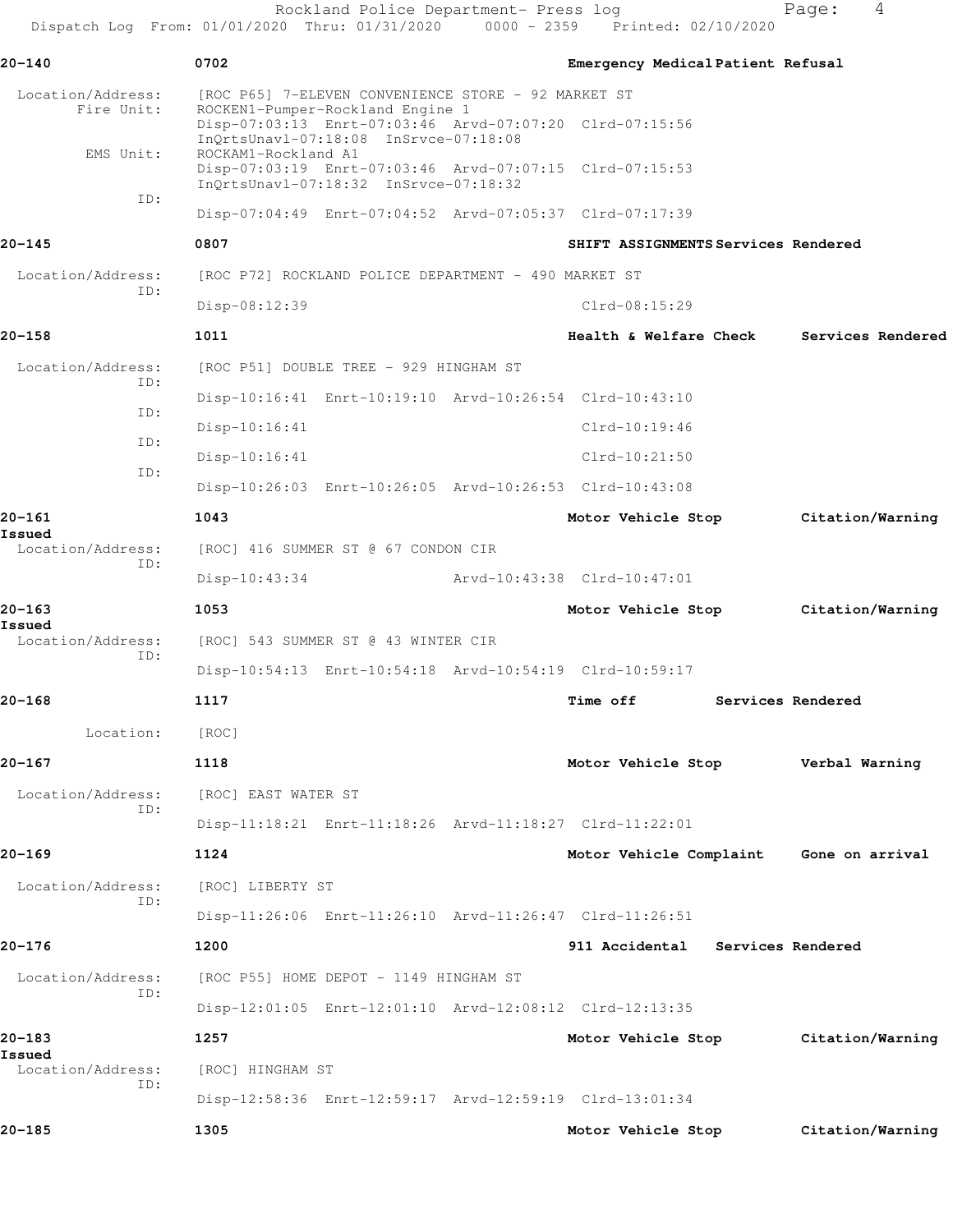| Dispatch Log From: 01/01/2020 Thru: 01/31/2020 0000 - 2359 Printed: 02/10/2020 |                                         | Rockland Police Department- Press log                   |                             |                | 5<br>Page:            |  |
|--------------------------------------------------------------------------------|-----------------------------------------|---------------------------------------------------------|-----------------------------|----------------|-----------------------|--|
| Issued                                                                         |                                         |                                                         |                             |                |                       |  |
| Location/Address:<br>ID:                                                       | [ROC] HINGHAM ST                        |                                                         |                             |                |                       |  |
|                                                                                |                                         | Disp-13:06:34 Enrt-13:06:40 Arvd-13:06:42 Clrd-13:11:19 |                             |                |                       |  |
| 20-187<br>Required                                                             | 1334                                    |                                                         | Traffic Enforcement         |                | No Action             |  |
| Location/Address:<br>ID:                                                       | [ROC] SALEM ST                          |                                                         |                             |                |                       |  |
| ID:                                                                            |                                         |                                                         | Arvd-13:35:46 Clrd-13:58:15 |                |                       |  |
|                                                                                | $Disp-14:33:22$                         |                                                         | $Clrd-14:35:29$             |                |                       |  |
| 20-188<br>Issued                                                               | 1345                                    |                                                         | Motor Vehicle Stop          |                | Citation/Warning      |  |
| Location/Address:<br>ID:                                                       | [ROC] HINGHAM ST                        |                                                         |                             |                |                       |  |
|                                                                                |                                         | Disp-13:46:57 Enrt-13:49:07 Arvd-13:49:09 Clrd-13:51:14 |                             |                |                       |  |
| 20-190<br>Hospital                                                             | 1354                                    |                                                         | Breaking & Entering         |                | Transported to        |  |
| Location/Address:<br>ID:                                                       | [ROC] 23 ARTHUR ST                      |                                                         |                             |                |                       |  |
| ID:                                                                            |                                         | Disp-13:58:15 Enrt-13:58:34 Arvd-13:58:40 Clrd-14:33:09 |                             |                |                       |  |
| ID:                                                                            |                                         | Disp-13:58:15 Enrt-13:58:32 Arvd-14:01:02 Clrd-14:33:17 |                             |                |                       |  |
|                                                                                |                                         | Disp-13:58:15 Enrt-13:58:30 Arvd-13:58:37 Clrd-14:33:22 |                             |                |                       |  |
| 20-197                                                                         | 1441                                    |                                                         | Disturbance                 |                | Services Rendered     |  |
| Location/Address:<br>ID:                                                       |                                         | [ROC 65] ROGERS MIDDLE SCHOOL-LOBBY - 100 TAUNTON AVE   |                             |                |                       |  |
|                                                                                |                                         | Disp-14:42:43 Enrt-14:45:05 Arvd-14:45:06 Clrd-15:19:05 |                             |                |                       |  |
| 20-202                                                                         | 1536                                    |                                                         | OFFICER GONE FORTHE DAY     |                | Services Rendered     |  |
| Location/Address:                                                              |                                         | [ROC P72] ROCKLAND POLICE DEPARTMENT - 490 MARKET ST    |                             |                |                       |  |
| 20-204                                                                         | 1557                                    |                                                         | Disturbance                 | Peace Restored |                       |  |
| Location/Address:                                                              | [ROC P56] BURGER KING - 1333 HINGHAM ST |                                                         |                             |                |                       |  |
| ID:                                                                            |                                         | Disp-15:57:36 Enrt-15:57:40 Arvd-16:04:47 Clrd-16:14:52 |                             |                |                       |  |
| ID:                                                                            |                                         | Disp-16:11:54 Enrt-16:11:56 Arvd-16:11:58 Clrd-16:16:21 |                             |                |                       |  |
| $20 - 205$                                                                     | 1600                                    |                                                         | SHIFT ASSIGNMENTSNo Service |                |                       |  |
| Location/Address:                                                              |                                         | [ROC P72] ROCKLAND POLICE DEPARTMENT - 490 MARKET ST    |                             |                |                       |  |
| 20-206                                                                         | 1612                                    |                                                         | Prisoner Information        |                | Services Rendered     |  |
| Location/Address:                                                              |                                         | [WEY 1] SOUTH SHORE HOSPITAL - 55 FOGG RD               |                             |                |                       |  |
| ID:                                                                            |                                         | Disp-16:14:02 Enrt-16:14:07 Arvd-16:35:05 Clrd-16:56:37 |                             |                |                       |  |
| 20-212                                                                         | 1652                                    |                                                         | TIME OFF                    |                | Services Not Required |  |
| Location/Address:                                                              |                                         | [ROC P72] ROCKLAND POLICE DEPARTMENT - 490 MARKET ST    |                             |                |                       |  |
| ID:                                                                            |                                         |                                                         | Arvd-16:52:42 Clrd-16:53:48 |                |                       |  |
| $20 - 214$                                                                     | 1654                                    |                                                         | TIME OFF                    |                | Services Rendered     |  |
| Location/Address:                                                              |                                         | [ROC P72] ROCKLAND POLICE DEPARTMENT - 490 MARKET ST    |                             |                |                       |  |
| ID:                                                                            |                                         |                                                         | Arvd-16:54:00 Clrd-16:55:51 |                |                       |  |
| $20 - 215$                                                                     | 1701                                    |                                                         | <b>TIME OFF</b>             |                | Services Rendered     |  |
|                                                                                |                                         |                                                         |                             |                |                       |  |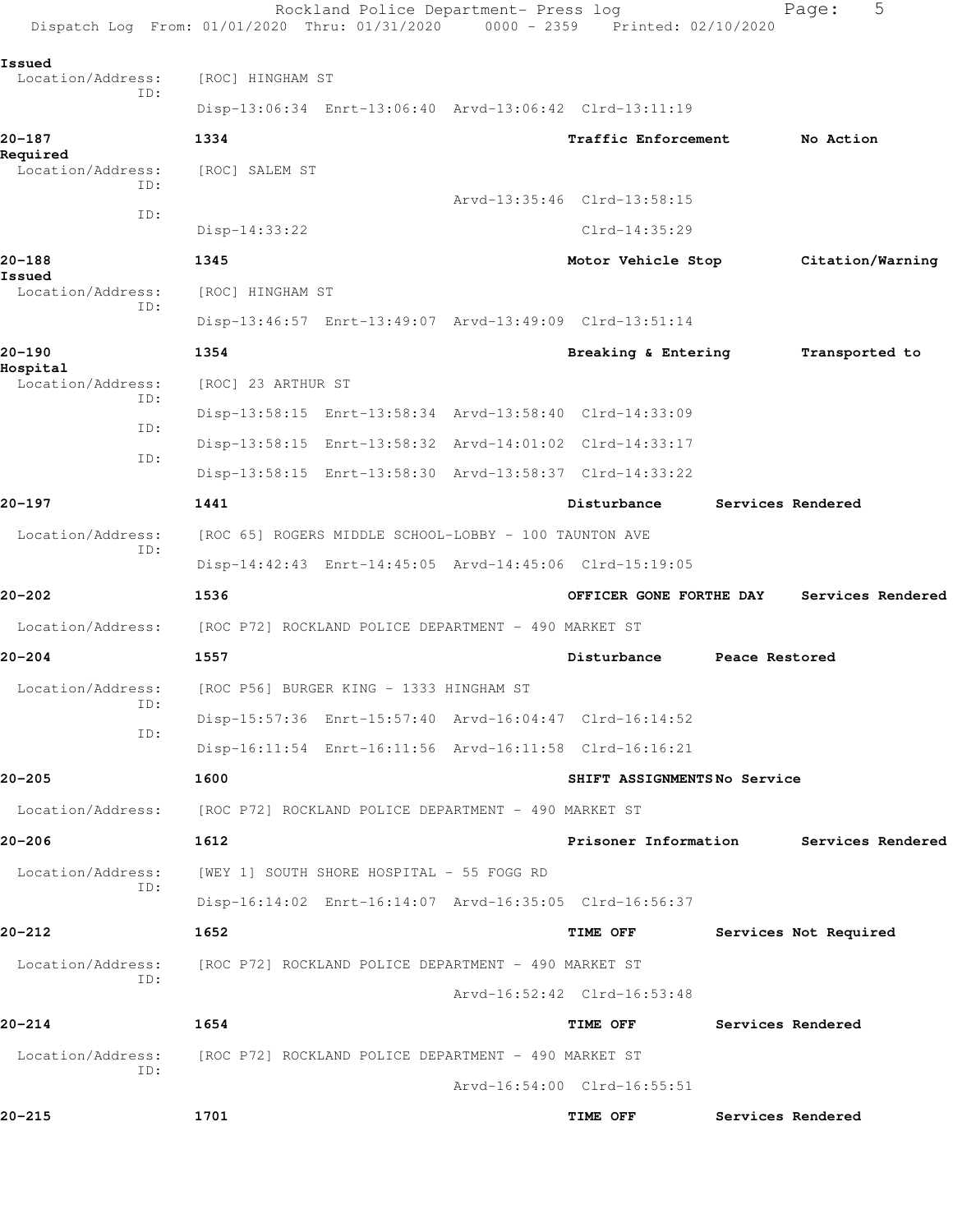|                                 | Rockland Police Department- Press log<br>Dispatch Log From: 01/01/2020 Thru: 01/31/2020 | $0000 - 2359$ | Printed: 02/10/2020                 |                   | 6<br>Page:               |
|---------------------------------|-----------------------------------------------------------------------------------------|---------------|-------------------------------------|-------------------|--------------------------|
| Location/Address:               | [ROC P72] ROCKLAND POLICE DEPARTMENT - 490 MARKET ST                                    |               |                                     |                   |                          |
| TD:                             |                                                                                         |               | Arvd-17:01:00 Clrd-17:02:39         |                   |                          |
| $20 - 216$                      | 1704                                                                                    |               | TIME OFF                            |                   | Services Not Required    |
| Location/Address:               | [ROC P72] ROCKLAND POLICE DEPARTMENT - 490 MARKET ST                                    |               |                                     |                   |                          |
| ID:                             |                                                                                         |               | Arvd-17:04:00 Clrd-17:06:22         |                   |                          |
| $20 - 227$                      | 1913                                                                                    |               | Burglar Alarm                       | Investigated      |                          |
| Location/Address:               | [ROC P80] METRO PCS - 188 UNION ST                                                      |               |                                     |                   |                          |
| ID:                             | Disp-19:13:43 Enrt-19:13:47                                                             |               | $Clrd-19:18:03$                     |                   |                          |
| ID:                             | Disp-19:13:43 Enrt-19:13:47 Arvd-19:15:48 Clrd-19:18:09                                 |               |                                     |                   |                          |
| ID:                             | Disp-19:15:35                                                                           |               | Arvd-19:15:38 Clrd-19:18:12         |                   |                          |
| 20-228                          | 1929                                                                                    |               | <b>Building Check</b>               | Services Rendered |                          |
| Location/Address:               | [ROC] BILL DELAHUNT PKWY                                                                |               |                                     |                   |                          |
| ID:                             |                                                                                         |               | Arvd-19:31:05 Clrd-19:36:21         |                   |                          |
| ID:                             | Disp-19:37:47                                                                           |               | $Clrd-19:42:46$                     |                   |                          |
| 20-229                          | 1934                                                                                    |               | <b>Building Check</b>               |                   | Building Checked/Secured |
| Location/Address:               | [ROC P72] ROCKLAND POLICE DEPARTMENT - 490 MARKET ST                                    |               |                                     |                   |                          |
| ID:                             |                                                                                         |               | Arvd-19:36:21 Clrd-19:37:08         |                   |                          |
| 20-231                          | 1949                                                                                    |               | <b>Building Check</b>               |                   | Building Checked/Secured |
| Location/Address:               | [ROC] SALEM ST                                                                          |               |                                     |                   |                          |
| ID:                             |                                                                                         |               | Arvd-19:50:32 Clrd-20:03:03         |                   |                          |
| 20-233                          | 1959                                                                                    |               | Motor Vehicle Stop                  |                   | Citation/Warning         |
| Issued<br>Vicinity of:          | [ROC] 372 SPRING ST @ 318 SUMMER ST                                                     |               |                                     |                   |                          |
| ID:                             |                                                                                         |               | Arvd-19:59:00 Clrd-20:06:28         |                   |                          |
| 20–235                          | 2003                                                                                    |               | Building Check Services Rendered    |                   |                          |
| Location/Address:               | [ROC] PARK ST                                                                           |               |                                     |                   |                          |
| ID:                             |                                                                                         |               | Arvd-20:03:47 Clrd-20:32:59         |                   |                          |
| $20 - 243$                      | 2242                                                                                    |               | Assist Fire Department              |                   | Services Rendered        |
| Location/Address:               | [ROC P51] DOUBLE TREE - 929 HINGHAM ST                                                  |               |                                     |                   |                          |
| ID:                             | Disp-22:42:50 Enrt-22:42:53 Arvd-22:49:40 Clrd-23:02:10                                 |               |                                     |                   |                          |
| ID:                             | $Disp-22:47:47$                                                                         |               | Arvd-22:47:49 Clrd-22:54:37         |                   |                          |
| 20-246                          | 2341                                                                                    |               | Lost Property                       | Services Rendered |                          |
| Location/Address:               | [ROC] UNION ST                                                                          |               |                                     |                   |                          |
| ID:                             | $Disp-23:46:10$                                                                         |               | $Clrd-23:46:49$                     |                   |                          |
| For Date: $01/03/2020 -$ Friday |                                                                                         |               |                                     |                   |                          |
| $20 - 247$                      | 0014                                                                                    |               | SHIFT ASSIGNMENTS Services Rendered |                   |                          |
|                                 |                                                                                         |               |                                     |                   |                          |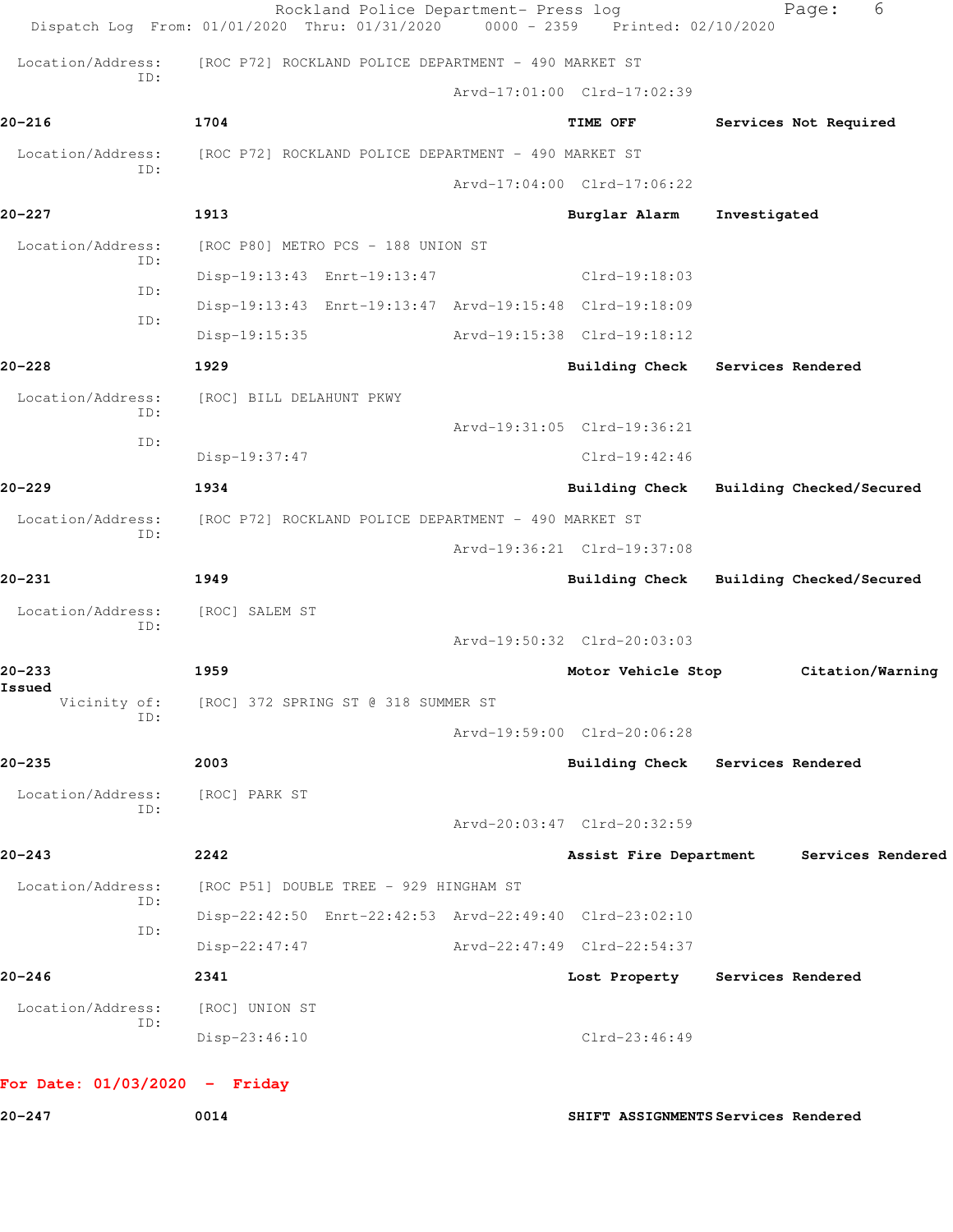| Dispatch Log From: 01/01/2020 Thru: 01/31/2020 0000 - 2359 Printed: 02/10/2020 |                                                      | Rockland Police Department- Press log         |                                                         |                | Page:             | 7 |
|--------------------------------------------------------------------------------|------------------------------------------------------|-----------------------------------------------|---------------------------------------------------------|----------------|-------------------|---|
| Location/Address:                                                              | [ROC P72] ROCKLAND POLICE DEPARTMENT - 490 MARKET ST |                                               |                                                         |                |                   |   |
| $20 - 248$                                                                     | 0021                                                 |                                               | Assist PROBATION DEPT                                   |                | No Service        |   |
| Location/Address:                                                              | [ROC] 13 CORNET STETSON DR                           |                                               |                                                         |                |                   |   |
| ID:                                                                            |                                                      |                                               | Disp-00:26:51 Enrt-00:26:55 Arvd-00:33:15 Clrd-00:35:04 |                |                   |   |
| ID:<br>ID:                                                                     |                                                      |                                               | Disp-00:26:53 Enrt-00:26:58 Arvd-00:33:15 Clrd-00:35:05 |                |                   |   |
|                                                                                |                                                      |                                               | Disp-00:27:09 Enrt-00:27:12 Arvd-00:33:14 Clrd-00:35:02 |                |                   |   |
| 20-251                                                                         | 0101                                                 |                                               | Time off                                                |                | Services Rendered |   |
| Location:                                                                      | [ROC]                                                |                                               |                                                         |                |                   |   |
| $20 - 254$                                                                     | 0129                                                 |                                               | Assist Fire Department                                  |                | Services Rendered |   |
| Location/Address:<br>ID:                                                       | [ROC P84] PLAYERS SPORTS BAR - 86 VFW DR             |                                               |                                                         |                |                   |   |
| ID:                                                                            |                                                      |                                               | Disp-01:30:24 Enrt-01:30:27 Arvd-01:31:41 Clrd-01:47:59 |                |                   |   |
|                                                                                |                                                      |                                               | Disp-01:30:26 Enrt-01:30:28 Arvd-01:31:16 Clrd-01:48:31 |                |                   |   |
| 20–259                                                                         | 0443                                                 |                                               | Burglar Alarm                                           | Appears Secure |                   |   |
| Location/Address:<br>ID:                                                       |                                                      | [ROC P83] ROCKLAND GOLF COURSE - 276 PLAIN ST |                                                         |                |                   |   |
| ID:                                                                            |                                                      |                                               | Disp-04:45:21 Enrt-04:45:28 Arvd-04:48:07 Clrd-04:52:51 |                |                   |   |
|                                                                                |                                                      |                                               | Disp-04:46:30 Enrt-04:46:35 Arvd-04:52:24 Clrd-04:52:54 |                |                   |   |
| 20-261                                                                         | 0551                                                 |                                               | <b>Building Check</b>                                   | Appears Secure |                   |   |
| Location/Address:<br>ID:                                                       | [ROC] UNION ST                                       |                                               |                                                         |                |                   |   |
|                                                                                |                                                      |                                               | Arvd-05:52:25 Clrd-06:13:54                             |                |                   |   |
| 20-263                                                                         | 0616                                                 |                                               | Time off                                                |                | Services Rendered |   |
| Location:                                                                      | [ROC]                                                |                                               |                                                         |                |                   |   |
| 20–264                                                                         | 0636                                                 |                                               | Warrant                                                 | No Service     |                   |   |
| Location/Address:<br>ID:                                                       | [ROC] 13 CORNET STETSON DR                           |                                               |                                                         |                |                   |   |
| ID:                                                                            |                                                      |                                               | Disp-06:36:56 Enrt-06:37:00 Arvd-06:45:56 Clrd-06:46:09 |                |                   |   |
| ID:                                                                            |                                                      |                                               | Disp-06:36:56 Enrt-06:37:01 Arvd-06:45:56 Clrd-06:46:07 |                |                   |   |
|                                                                                |                                                      |                                               | Disp-06:36:56 Enrt-06:37:01 Arvd-06:45:56 Clrd-06:46:06 |                |                   |   |
| 20-271                                                                         | 0804                                                 |                                               | Information Call No Action Required                     |                |                   |   |
| Location/Address:                                                              | [ROC P72] ROCKLAND POLICE DEPARTMENT - 490 MARKET ST |                                               |                                                         |                |                   |   |
| 20-278<br>Issued                                                               | 0918                                                 |                                               | Motor Vehicle Stop                                      |                | Citation/Warning  |   |
| Location/Address:<br>ID:                                                       | [ROC] 159 UNION ST                                   |                                               |                                                         |                |                   |   |
|                                                                                |                                                      |                                               | Arvd-09:18:00 Clrd-09:25:32                             |                |                   |   |
| 20-287                                                                         | 1104                                                 |                                               | Larceny / Forgery/ Fraud Services Rendered              |                |                   |   |
| Location/Address:<br>ID:                                                       | [ROC] 47 JOHN BURKE DR                               |                                               |                                                         |                |                   |   |
|                                                                                | $Disp-11:15:41$                                      |                                               | $Clrd-11:16:59$                                         |                |                   |   |
| 20-289                                                                         | 1131                                                 |                                               | Health & Welfare Check                                  |                | Services Rendered |   |
| Location/Address:                                                              | [ROC] 17 WALL ST                                     |                                               |                                                         |                |                   |   |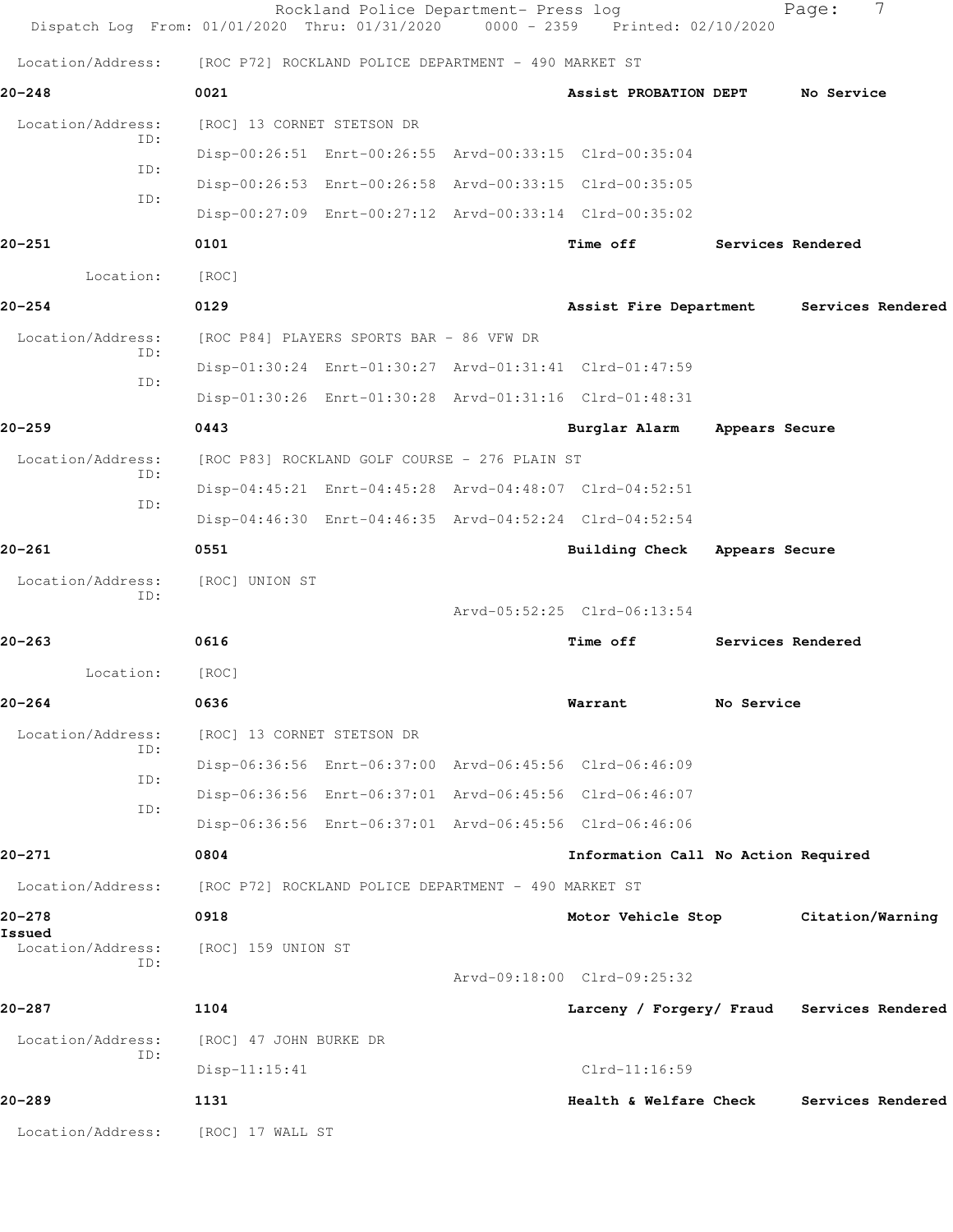Rockland Police Department- Press log Fage: 8 Dispatch Log From: 01/01/2020 Thru: 01/31/2020 0000 - 2359 Printed: 02/10/2020 ID: Disp-11:32:23 Arvd-11:32:26 Clrd-11:32:28 **20-290 1135 Traffic Enforcement Services Rendered** Location/Address: [ROC] SALEM ST ID: Arvd-11:36:46 Clrd-12:08:33 **20-292 1202 Details / Time off No Action Required**  Location: [ROC] **20-293 1204 Details / Time off No Action Required**  Location: [ROC] **20-296 1244 Motor Vehicle Stop Citation/Warning Issued**  Location/Address: [ROC] 543 SUMMER ST @ 43 WINTER CIR ID: Arvd-12:44:00 Clrd-12:49:42 **20-297 1253 Motor Vehicle Stop Verbal Warning** Location/Address: [ROC] 311 SPRING ST ID: Arvd-12:53:00 Clrd-12:56:23 **20-299 1328 Suspicious Activity Services Rendered** Location/Address: [ROC] 590 SUMMER ST ID: Disp-13:29:14 Arvd-13:29:19 Clrd-13:30:28 **20-302 1338 Disturbance Report Follows** Location/Address: [ROC] 45 STUDLEY CT ID: Disp-13:39:53 Enrt-13:39:58 Arvd-13:41:54 Clrd-13:59:04 ID: Disp-13:39:53 Enrt-13:39:59 Arvd-13:41:41 Clrd-13:59:03 ID: Disp-13:39:53 Enrt-13:40:00 Arvd-13:40:16 Clrd-13:52:09 ID: Disp-13:58:41 Arvd-13:58:43 Clrd-14:43:51 **20-309 1440 General Incident Advised to Court** Location/Address: [ROC P72] ROCKLAND POLICE DEPARTMENT - 490 MARKET ST ID: Disp-14:49:57 Clrd-14:52:17 **20-307 1446 Motor Vehicle Stop Citation/Warning Issued**  Location/Address: [ROC P69] MCDONALD'S - 117 MARKET ST ID: Arvd-14:46:00 Clrd-14:55:49 ID: Disp-14:48:20 Arvd-14:48:22 Clrd-14:50:20 **20-315 1510 Information Call No Action Required** Location/Address: [ROC P72] ROCKLAND POLICE DEPARTMENT - 490 MARKET ST **20-316 1518 Suspicious Activity Services Rendered** Location/Address: [ROC] 15 ALBION ST @ 291 MARKET ST ID: Disp-15:19:17 Enrt-15:19:26 Arvd-15:19:28 Clrd-15:24:48 ID: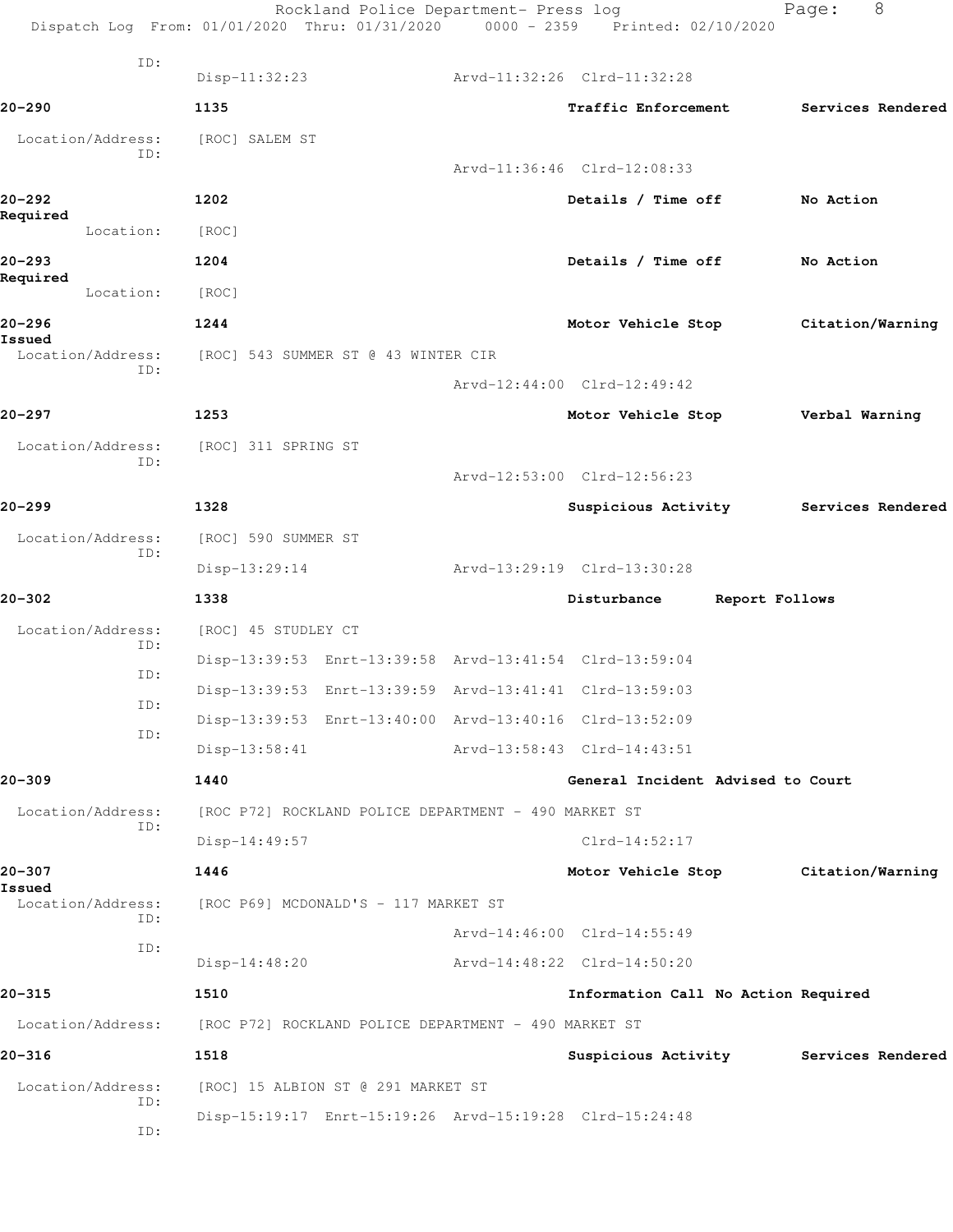| Dispatch Log From: 01/01/2020 Thru: 01/31/2020 |                          | Rockland Police Department- Press log                                     | 0000 - 2359 Printed: 02/10/2020                         |                   | Page: | 9                 |
|------------------------------------------------|--------------------------|---------------------------------------------------------------------------|---------------------------------------------------------|-------------------|-------|-------------------|
|                                                |                          |                                                                           | Disp-15:19:25 Enrt-15:19:29 Arvd-15:19:30 Clrd-15:24:50 |                   |       |                   |
| 20-317                                         | 1524                     |                                                                           | MVA Property Damage Only Report Follows                 |                   |       |                   |
| Location/Address:                              |                          | [ROC P46] DUNKIN DONUTS - 851 HINGHAM ST                                  |                                                         |                   |       |                   |
| ID:                                            |                          |                                                                           | Disp-15:25:39 Enrt-15:25:45 Arvd-15:27:46 Clrd-15:40:37 |                   |       |                   |
| ID:<br>ID:                                     |                          |                                                                           | Disp-15:25:43 Enrt-15:25:46 Arvd-15:28:36 Clrd-15:40:42 |                   |       |                   |
|                                                |                          |                                                                           | Disp-15:25:51 Enrt-15:25:52 Arvd-15:28:35 Clrd-15:40:16 |                   |       |                   |
| 20-318                                         | 1530                     |                                                                           | Burglar Alarm                                           | Cancelled Enroute |       |                   |
| Location/Address:                              | [ROC] 165 EAST WATER ST  |                                                                           |                                                         |                   |       |                   |
| $20 - 322$                                     | 1540                     |                                                                           | Motor Vehicle Complaint Services Rendered               |                   |       |                   |
| Location/Address:                              | [ROC] 51 REED ST Apt. #2 |                                                                           |                                                         |                   |       |                   |
| ID:<br>ID:                                     |                          | Disp-15:50:11 Enrt-15:50:20                                               | $Clrd-15:51:27$                                         |                   |       |                   |
|                                                |                          |                                                                           | Disp-15:55:52 Enrt-15:55:56 Arvd-15:55:59 Clrd-16:05:57 |                   |       |                   |
| 20-321                                         | 1544                     |                                                                           | Assist Public                                           | Services Rendered |       |                   |
| Location/Address:<br>ID:                       |                          | [ROC P81] OCEAN STATE JOB LOT - 360 MARKET ST                             |                                                         |                   |       |                   |
|                                                |                          | Disp-15:47:59 Enrt-15:48:04 Arvd-15:48:36 Clrd-15:50:41                   |                                                         |                   |       |                   |
| 20-324                                         | 1609                     |                                                                           | <b>Traffic Enforcement</b>                              |                   |       | Services Rendered |
| Location/Address:<br>ID:                       |                          | [ROC P72] TOWN WIDE - 490 MARKET ST                                       |                                                         |                   |       |                   |
|                                                |                          |                                                                           | Disp-16:11:18 Enrt-16:11:21 Arvd-16:11:22 Clrd-19:47:04 |                   |       |                   |
| 20-325                                         | 1612                     |                                                                           | General Incident Services Rendered                      |                   |       |                   |
| Location/Address:<br>ID:                       |                          | [ROC P72] ROCKLAND POLICE DEPARTMENT - 490 MARKET ST                      |                                                         |                   |       |                   |
|                                                | Disp-16:15:09            |                                                                           | $Clrd-16:15:18$                                         |                   |       |                   |
| 20–327                                         | 1622                     |                                                                           | 911 Accidental                                          | Services Rendered |       |                   |
| Location/Address:<br>ID:                       | [ROC] 4 LAVINA AVE       |                                                                           |                                                         |                   |       |                   |
|                                                |                          |                                                                           | Disp-16:23:39 Enrt-16:23:44 Arvd-16:34:33 Clrd-16:36:56 |                   |       |                   |
| 20-331                                         | 1707                     |                                                                           | General Incident Services Rendered                      |                   |       |                   |
| Location/Address:<br>ID:                       |                          | [ROC P72] ROCKLAND POLICE DEPARTMENT - 490 MARKET ST                      |                                                         |                   |       |                   |
|                                                | Disp-17:34:33            |                                                                           | $Clrd-17:34:44$                                         |                   |       |                   |
| 20–332<br>Patient Refusal                      | 1710                     |                                                                           | Motor Vehicle Collision W/PI                            |                   |       |                   |
| Location/Address:<br>EMS Unit:                 | ROCKAM1-Rockland A1      | [ROC P106] ROCKLAND HIGH SCHOOL - 52 MACKINLAY WAY                        |                                                         |                   |       |                   |
|                                                |                          | InQrtsUnavl-17:27:32 InSrvce-17:27:35                                     | Disp-17:11:17 Enrt-17:12:06 Arvd-17:12:58 Clrd-17:21:22 |                   |       |                   |
| ID:                                            |                          |                                                                           | Disp-17:11:24 Enrt-17:11:27 Arvd-17:11:29 Clrd-17:13:43 |                   |       |                   |
| Fire Unit:                                     |                          | ROCKEN1-Pumper-Rockland Engine 1<br>InQrtsUnavl-17:42:58 InSrvce-17:43:01 | Disp-17:11:24 Enrt-17:12:09 Arvd-17:13:02 Clrd-17:41:31 |                   |       |                   |
| ID:                                            |                          |                                                                           | Disp-17:12:12 Enrt-17:12:17 Arvd-17:12:20 Clrd-17:13:52 |                   |       |                   |
| 20-333                                         | 1713                     |                                                                           | Motor Vehicle Collision W/PI                            |                   |       |                   |
| Report Follows<br>Location/Address:            |                          | [ROC P106] ROCKLAND HIGH SCHOOL - 52 MACKINLAY WAY                        |                                                         |                   |       |                   |
|                                                |                          |                                                                           |                                                         |                   |       |                   |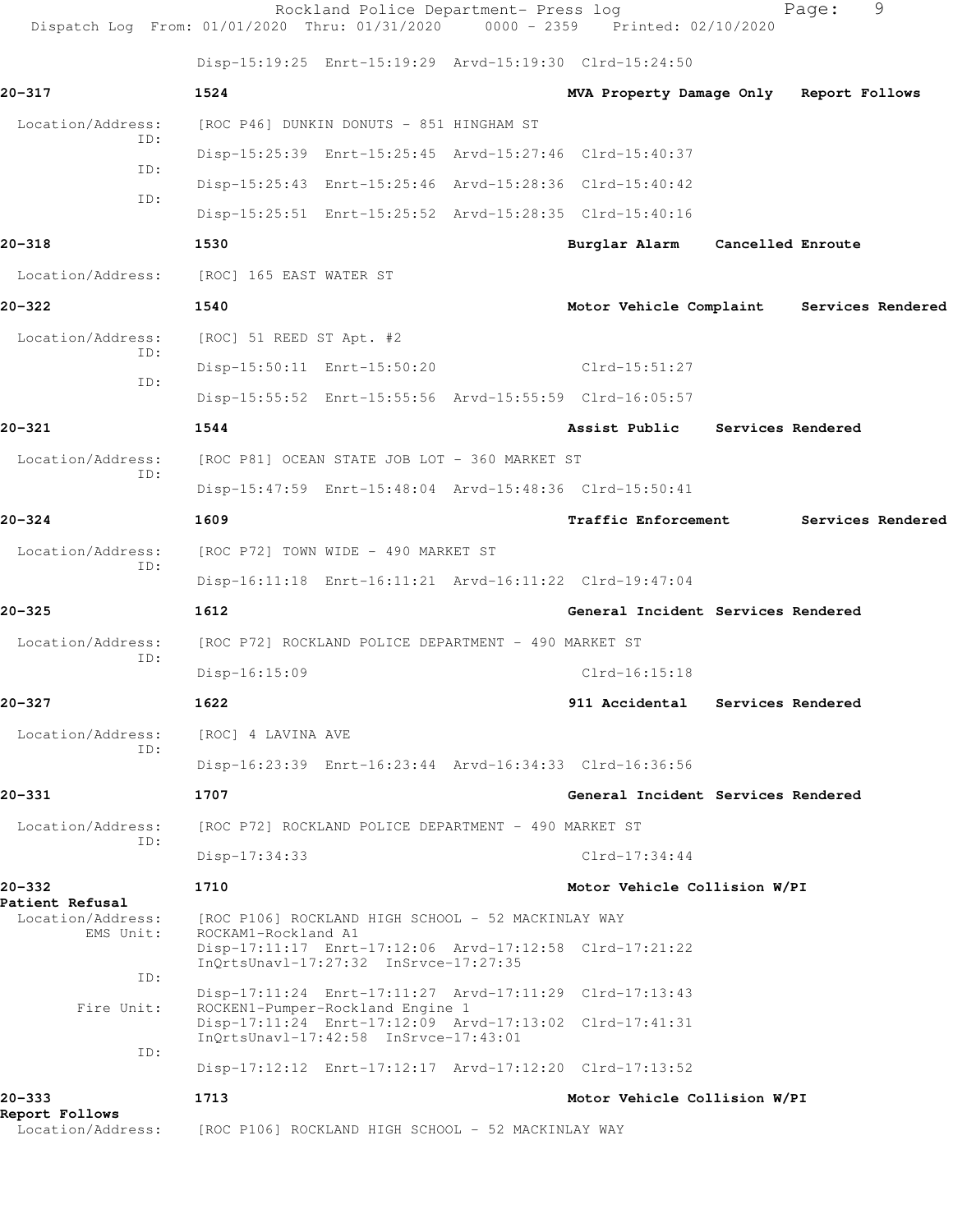|                    |     |                       | Rockland Police Department- Press log | Dispatch Log From: 01/01/2020 Thru: 01/31/2020 0000 - 2359 Printed: 02/10/2020 |              | 10<br>Page:             |  |
|--------------------|-----|-----------------------|---------------------------------------|--------------------------------------------------------------------------------|--------------|-------------------------|--|
|                    | ID: |                       |                                       |                                                                                |              |                         |  |
|                    | ID: | Disp-17:13:49         |                                       | Arvd-17:14:00 Clrd-17:40:24                                                    |              |                         |  |
|                    | ID: | Disp-17:13:57         |                                       | Arvd-17:14:02 Clrd-17:34:33                                                    |              |                         |  |
|                    |     | $Disp-17:34:44$       |                                       | Arvd-17:35:09 Clrd-17:45:49                                                    |              |                         |  |
| 20-336<br>Hospital |     | 1740                  |                                       | Health & Welfare Check                                                         |              | Transported to          |  |
| Location/Address:  |     | [ROC] 45 STUDLEY CT   |                                       |                                                                                |              |                         |  |
| 20-337             |     | 1745                  |                                       | Assist Public                                                                  |              | Transported to Hospital |  |
| Location/Address:  | ID: | [ROC] 45 STUDLEY CT   |                                       |                                                                                |              |                         |  |
|                    | ID: |                       |                                       | Disp-17:45:49 Enrt-17:45:59 Arvd-17:46:05 Clrd-17:59:43                        |              |                         |  |
|                    | ID: |                       |                                       | Disp-17:45:49 Enrt-17:45:55 Arvd-17:46:02 Clrd-17:59:30                        |              |                         |  |
|                    |     |                       |                                       | Disp-17:45:49 Enrt-17:45:57 Arvd-17:46:03 Clrd-17:52:44                        |              |                         |  |
| 20-339             |     | 1748                  |                                       | Suspicious Activity                                                            |              | Investigated            |  |
| Location/Address:  | ID: | [ROC] 107 CONCORD ST  |                                       |                                                                                |              |                         |  |
|                    | ID: |                       |                                       | Disp-17:52:00 Enrt-17:52:09 Arvd-17:58:48 Clrd-18:06:18                        |              |                         |  |
|                    |     |                       |                                       | Disp-17:52:55 Enrt-17:53:00 Arvd-17:54:06 Clrd-18:06:13                        |              |                         |  |
|                    | ID: | $Disp-18:01:41$       |                                       | Arvd-18:01:49 Clrd-18:06:15                                                    |              |                         |  |
| 20-346             |     | 1848                  |                                       | Assist Public                                                                  |              | Services Rendered       |  |
| Location/Address:  |     |                       | [ROC 94] 23 NORTH AVE Apt. #2         |                                                                                |              |                         |  |
|                    | ID: |                       |                                       | Disp-18:52:51 Enrt-18:56:20 Arvd-18:56:23 Clrd-19:10:45                        |              |                         |  |
|                    | ID: |                       | Disp-18:52:51 Enrt-18:56:21           | Clrd-19:10:39                                                                  |              |                         |  |
| $20 - 349$         |     | 1921                  |                                       | Road Obstruction Services Rendered                                             |              |                         |  |
| Vicinity of:       |     |                       | [ROC] NEAR HOME DEPOT - HINGHAM ST    |                                                                                |              |                         |  |
|                    | ID: |                       |                                       | Disp-19:22:42 Enrt-19:23:04 Arvd-19:25:38 Clrd-19:29:01                        |              |                         |  |
| 20-356             |     | 1950                  |                                       | 911 Accidental                                                                 | Investigated |                         |  |
| Location/Address:  |     | [ROC] 230 MYRTLE ST   |                                       |                                                                                |              |                         |  |
|                    | ID: |                       |                                       | Disp-19:53:38 Enrt-19:53:42 Arvd-20:00:36 Clrd-20:07:07                        |              |                         |  |
|                    | ID: |                       |                                       | Disp-20:11:55 Enrt-20:17:57 Arvd-20:17:59 Clrd-20:18:01                        |              |                         |  |
| 20–359             |     | 2002                  |                                       | 911 Accidental                                                                 |              | Services Rendered       |  |
| Location/Address:  |     | [ROC] 189 MONCRIEF RD |                                       |                                                                                |              |                         |  |
|                    | ID: |                       | Disp-20:07:07 Enrt-20:07:14           | Clrd-20:11:50                                                                  |              |                         |  |
|                    | ID: |                       | Disp-20:07:07 Enrt-20:07:19           | $Clrd-20:11:55$                                                                |              |                         |  |
| 20-362             |     | 2009                  |                                       | Health & Welfare Check                                                         |              | Services Rendered       |  |
| Location/Address:  |     | [ROC] 143 CONCORD ST  |                                       |                                                                                |              |                         |  |
|                    | ID: |                       |                                       | Disp-20:18:18 Enrt-20:18:36 Arvd-20:21:18 Clrd-20:35:08                        |              |                         |  |
|                    | ID: |                       |                                       | Disp-20:21:50 Enrt-20:21:55 Arvd-20:21:57 Clrd-20:35:06                        |              |                         |  |
|                    | ID: |                       |                                       | Disp-20:23:33 Enrt-20:23:38 Arvd-20:24:03 Clrd-20:35:01                        |              |                         |  |
|                    | ID: |                       |                                       |                                                                                |              |                         |  |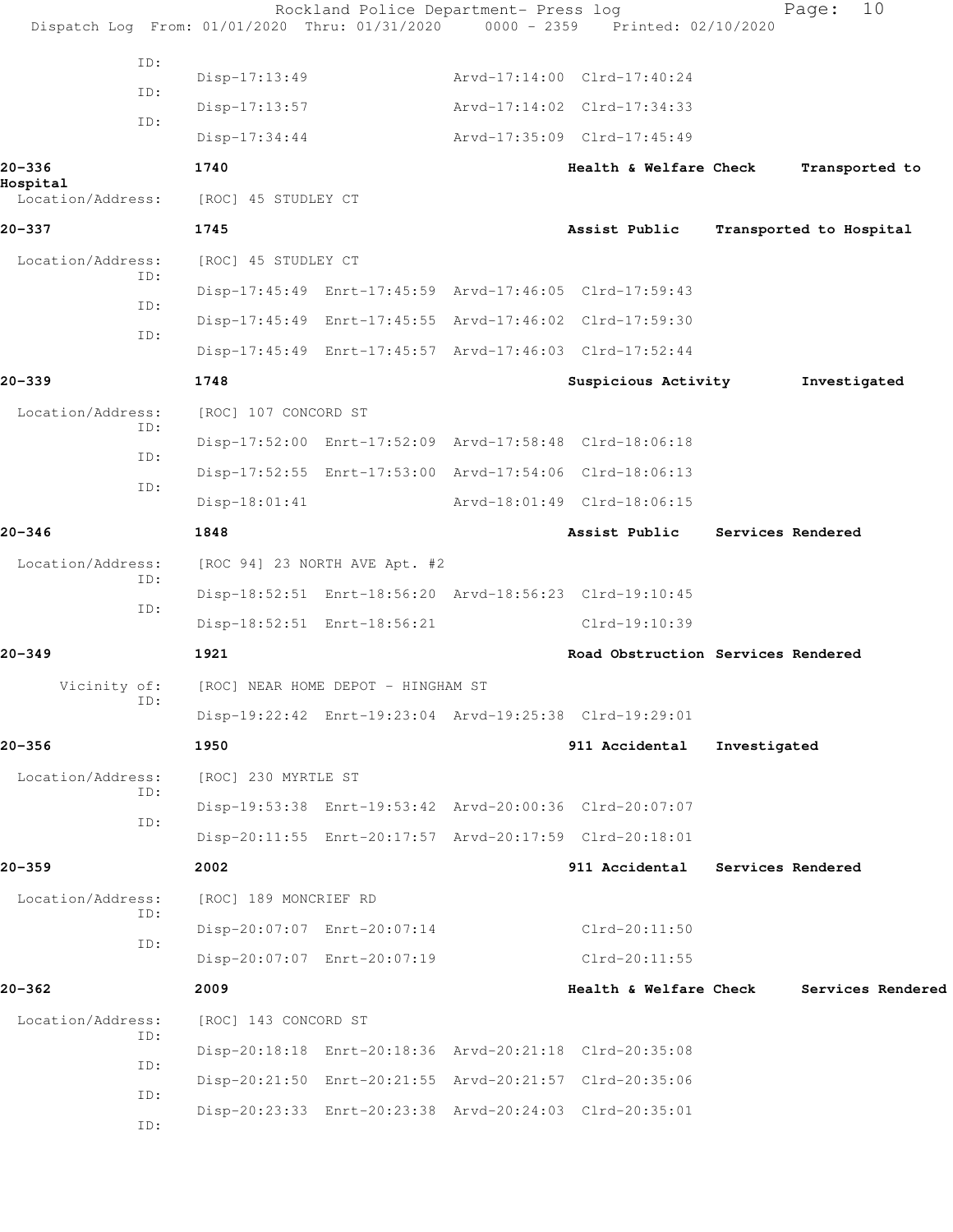Rockland Police Department- Press log Page: 11 Dispatch Log From: 01/01/2020 Thru: 01/31/2020 0000 - 2359 Printed: 02/10/2020

**20-364 2043 Traffic Enforcement Services Rendered** Location: [ROC] TOWN-WIDE ID: Arvd-20:43:00 Clrd-23:52:28 **20-366 2101 Motor Vehicle Stop Citation/Warning Issued**  Location/Address: [ROC] 372 SPRING ST @ 318 SUMMER ST ID: Arvd-21:01:00 Clrd-21:14:12 **20-371 2143 Assist Public Services Rendered** Location/Address: [ROC] TEEN CENTER - UNION ST ID: Arvd-21:44:35 Clrd-22:21:56 **20-375 2233 Disturbance Services Rendered** Location/Address: [ROC] 83 HANNAH WAY Apt. #E ID: Disp-22:37:22 Enrt-22:37:26 Arvd-22:37:27 Clrd-22:57:14 ID: Disp-22:41:04 Arvd-22:41:09 Clrd-22:57:16 **20-376 2250 Motor Vehicle Stop Services Rendered** Vicinity of: [ROC] BILL DELAHUNT PKWY ID: Arvd-22:50:00 Clrd-22:55:32 **20-378 2302 Lockout Services Rendered** Location/Address: [ROC 60] SPRING GATE APARTMENTS - 52 HANNAH WAY ID: Arvd-23:02:00 Clrd-23:05:44 **20-381 2320 Details / Time off Services Rendered** Location: [ROC] **For Date: 01/04/2020 - Saturday 20-382 0000 SHIFT ASSIGNMENTS No Service** Location/Address: [ROC P72] ROCKLAND POLICE DEPARTMENT - 490 MARKET ST ID: Arvd-00:00:00 Clrd-00:03:59 **20-390 0052 Abandoned MV Investigated** Location/Address: [ROC] W WATER ST @ UNION ST ID: Disp-00:53:27 Arvd-00:53:37 Clrd-00:55:55 ID: Disp-02:00:53 Clrd-02:01:06

**20-399 0519 Building Check Appears Secure** Location/Address: [ROC] UNION ST ID: Arvd-05:19:00 Clrd-05:36:17 **20-401 0659 Motor Vehicle Stop Verbal Warning**

Location/Address: [ROC] ESTEN SCHOOL - SUMMER ST ID:

Arvd-06:59:00 Clrd-07:04:05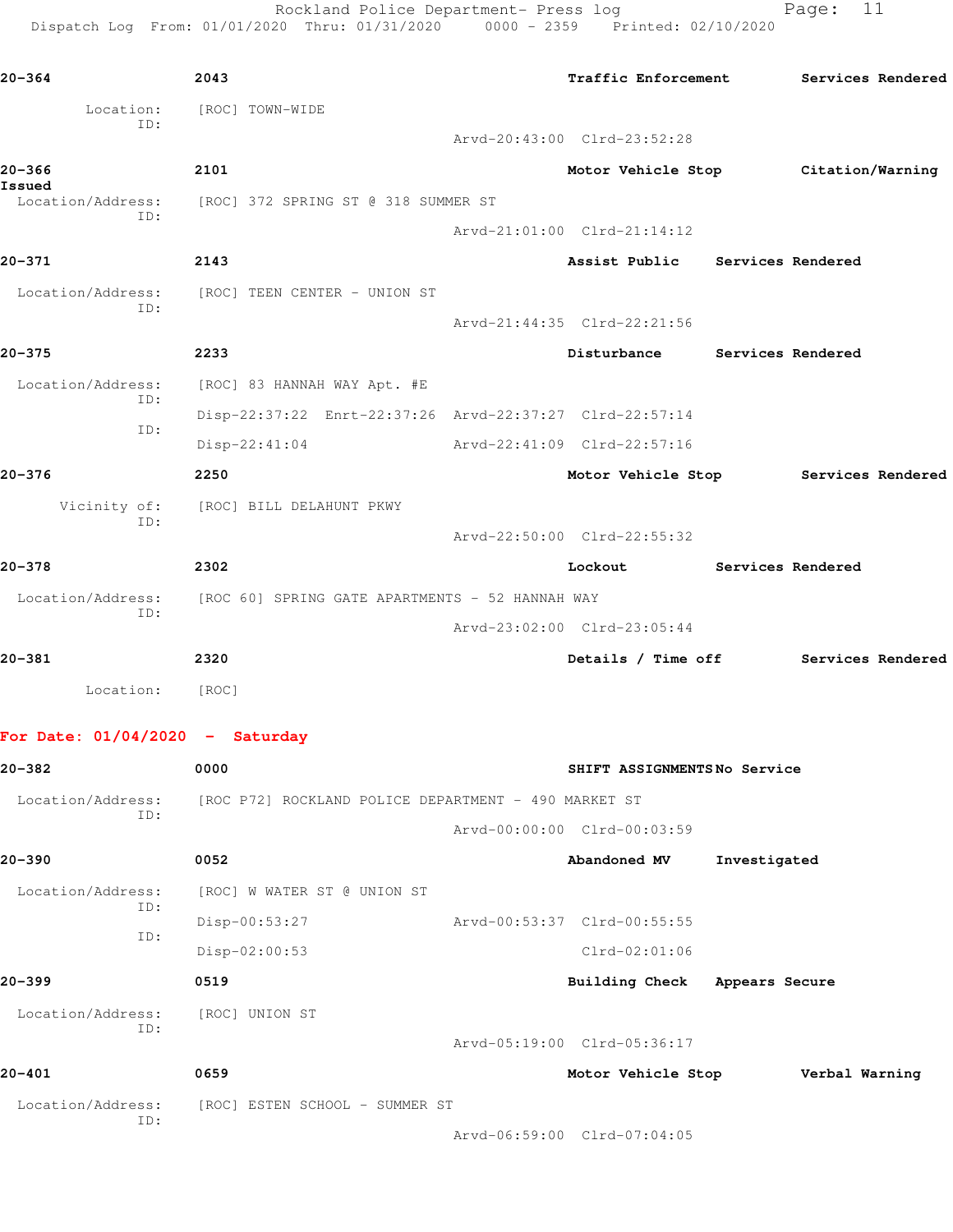Rockland Police Department- Press log Fage: 12 Dispatch Log From: 01/01/2020 Thru: 01/31/2020 0000 - 2359 Printed: 02/10/2020

**20-402 0705 Motor Vehicle Stop Verbal Warning** Vicinity of: [ROC] 54 HIGHLAND ST @ 17 PROSPECT ST ID: Arvd-07:05:00 Clrd-07:10:11 **20-404 0738 Suspicious Activity Gone on arrival** Location/Address: [ROC] MILLBROOK DR ID: Arvd-07:38:00 Clrd-07:49:11 **20-406 0801 Burglar Alarm Cancelled Enroute** Location/Address: [ROC P88] KATHY CORRIGAN'S - 406 VFW DR ID: Disp-08:04:54 Enrt-08:05:00 Clrd-08:07:32 **20-407 0803 General Info Services Rendered** Location/Address: [ROC P72] ROCKLAND POLICE DEPARTMENT - 490 MARKET ST **20-409 0840 Burglar Alarm Cancelled Enroute** Location/Address: [ROC] 1 SATUCKET RD ID: Disp-08:42:06 Enrt-08:43:40 Clrd-08:43:44 **20-414 0950 Building Check Building Checked/Secured** Location/Address: [ROC] PARK ST ID: Arvd-09:51:26 Clrd-09:51:41 **20-415 1001 Building Check Building Checked/Secured** Location/Address: [ROC] BILL DELAHUNT PKWY ID: Arvd-10:02:05 Clrd-10:02:34 **20-417 1013 Motor Vehicle Complaint Gone on arrival** Vicinity of: [ROC] 72 WILSON ST ID: Disp-10:14:51 Enrt-10:16:33 Arvd-10:17:09 Clrd-10:17:16 **20-424 1057 MVA Property Damage Only Services Rendered** Location/Address: [ROC] 253 LIBERTY ST ID: Disp-10:58:54 Enrt-10:59:04 Arvd-11:04:54 Clrd-11:14:57 ID: Disp-10:58:54 Enrt-10:59:01 Arvd-11:04:51 Clrd-11:15:00 **20-425 1105 Assist Public Services Rendered** Location/Address: [ROC] 88 POND ST @ 1149 HINGHAM ST ID: Disp-11:16:37 Enrt-11:21:23 Arvd-11:22:09 Clrd-11:30:51 **20-426 1110 Assist Other Agency Unfounded** Location/Address: [ROC] 36 UNION ST ID: Disp-11:14:28 Enrt-11:16:15 Arvd-11:21:28 Clrd-11:27:35 **20-429 1147 Details / Time off Services Rendered** Location: [ROC]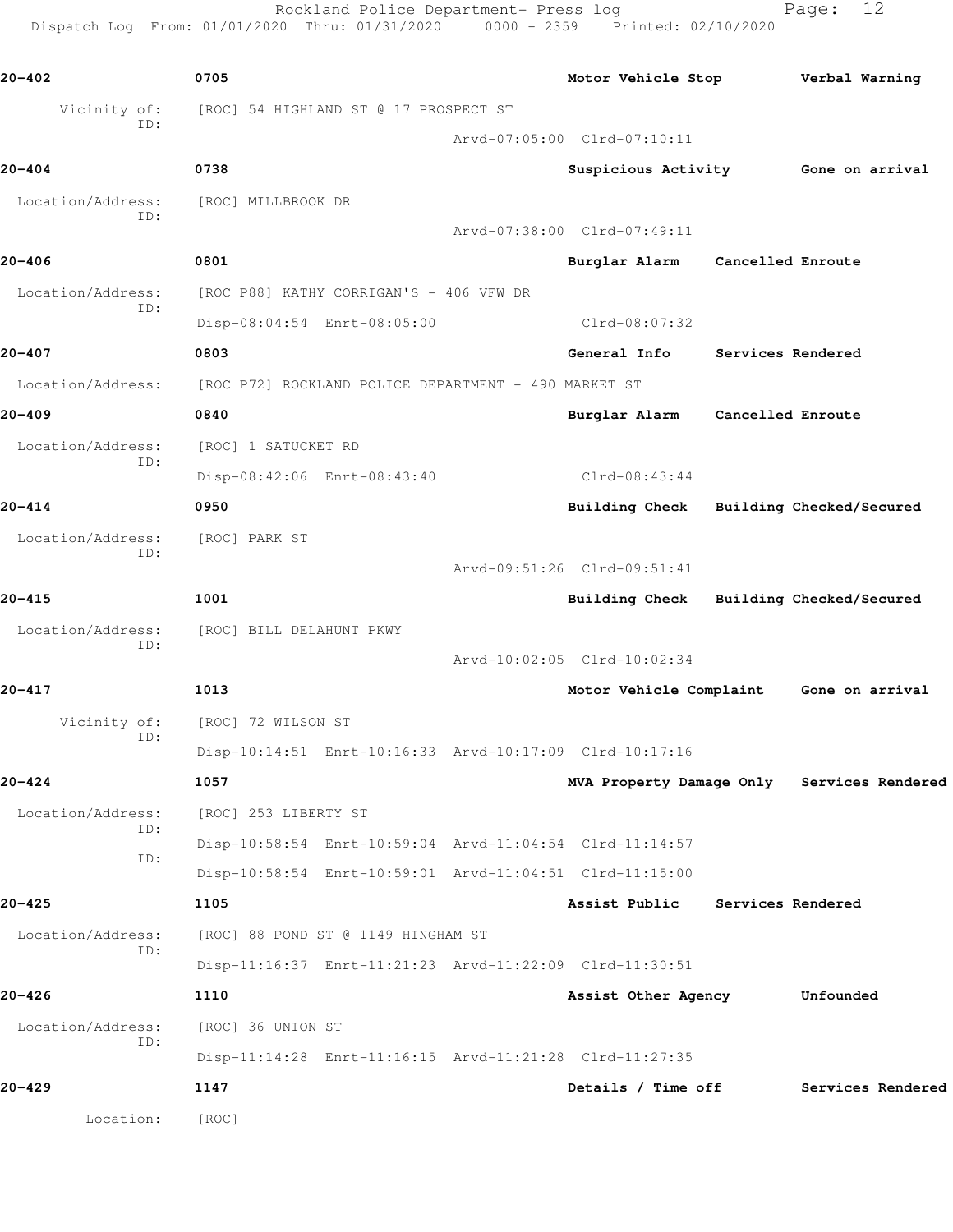|                          | Rockland Police Department- Press log<br>Dispatch Log From: 01/01/2020 Thru: 01/31/2020 0000 - 2359 Printed: 02/10/2020 |                                  | 13<br>Page:                                |
|--------------------------|-------------------------------------------------------------------------------------------------------------------------|----------------------------------|--------------------------------------------|
| $20 - 430$               | 1203                                                                                                                    | Assault Offenses Gone on arrival |                                            |
| Location/Address:        | [ROC] 740 BEECH ST                                                                                                      |                                  |                                            |
| ID:                      | Disp-12:04:21 Enrt-12:04:46 Arvd-12:07:41 Clrd-12:17:19                                                                 |                                  |                                            |
| ID:                      | Disp-12:05:27 Enrt-12:05:31 Arvd-12:09:47 Clrd-12:16:32                                                                 |                                  |                                            |
| ID:                      | Disp-12:09:35 Enrt-12:09:40 Arvd-12:09:42 Clrd-12:13:23                                                                 |                                  |                                            |
| $20 - 434$               | 1248                                                                                                                    | <b>Traffic Enforcement</b>       | Verbal Warning                             |
| Location:                | [ROC] SALEM STREET                                                                                                      |                                  |                                            |
| ID:                      |                                                                                                                         | Arvd-12:48:00 Clrd-13:33:28      |                                            |
| $20 - 436$               | 1315                                                                                                                    | Assist Public                    | <b>Services Rendered</b>                   |
| Location/Address:        | [ROC P72] ROCKLAND POLICE DEPARTMENT - 490 MARKET ST                                                                    |                                  |                                            |
| ID:                      | Disp-13:17:36                                                                                                           | $C1rd-13:18:25$                  |                                            |
| $20 - 440$               | 1334                                                                                                                    |                                  | Building Check Building Checked/Secured    |
| Location/Address:        | [ROC] PARK ST                                                                                                           |                                  |                                            |
| ID:                      |                                                                                                                         | Arvd-13:35:27 Clrd-13:35:40      |                                            |
| $20 - 446$               | 1428                                                                                                                    |                                  | MVA Property Damage Only Services Rendered |
| Location/Address:<br>ID: | [ROC P81] OCEAN STATE JOB LOT - 360 MARKET ST                                                                           |                                  |                                            |
|                          | Disp-14:30:22 Enrt-14:30:46 Arvd-14:36:36 Clrd-14:38:47                                                                 |                                  |                                            |
| $20 - 448$               | 1441                                                                                                                    |                                  | Building Check Building Checked/Secured    |
| Location/Address:        | [ROC] PARK ST                                                                                                           |                                  |                                            |
| ID:                      |                                                                                                                         | Arvd-14:41:44 Clrd-14:42:07      |                                            |
| 20-452                   | 1600                                                                                                                    | General Info                     | Services Rendered                          |
| Location/Address:<br>ID: | [ROC P72] ROCKLAND POLICE DEPARTMENT - 490 MARKET ST                                                                    |                                  |                                            |
|                          |                                                                                                                         | Arvd-16:00:00 Clrd-16:02:33      |                                            |
| 20-458                   | 1719                                                                                                                    | Threats                          | No Service                                 |
| Location/Address:<br>ID: | [ROC] 19 WILSON ST                                                                                                      |                                  |                                            |
|                          | Disp-17:24:34 Enrt-17:25:42 Arvd-17:47:17 Clrd-17:59:05                                                                 |                                  |                                            |
| 20-461                   | 1733                                                                                                                    | Assault Offenses Report Follows  |                                            |
| Location/Address:<br>ID: | [ROC] 51 WILSON ST                                                                                                      |                                  |                                            |
| ID:                      | Disp-17:34:39 Enrt-17:34:48 Arvd-17:47:24 Clrd-17:56:38                                                                 |                                  |                                            |
|                          | Disp-17:34:45 Enrt-17:34:46 Arvd-17:47:21 Clrd-17:56:54                                                                 |                                  |                                            |
| 20-463                   | 1755                                                                                                                    | Burglar Alarm                    | Investigated                               |
| Location/Address:<br>ID: | [ROC P80] METRO PCS - 188 UNION ST                                                                                      |                                  |                                            |
| ID:                      | Disp-17:56:48 Enrt-17:56:58 Arvd-17:59:22 Clrd-18:04:13                                                                 |                                  |                                            |
|                          | Disp-17:59:45 Enrt-18:00:00 Arvd-18:04:09 Clrd-18:04:17                                                                 |                                  |                                            |
| 20-464                   | 1800                                                                                                                    | Warrant                          | Arrest (s) Made                            |
| Location/Address:        | [ROC] 51 WILSON ST                                                                                                      |                                  |                                            |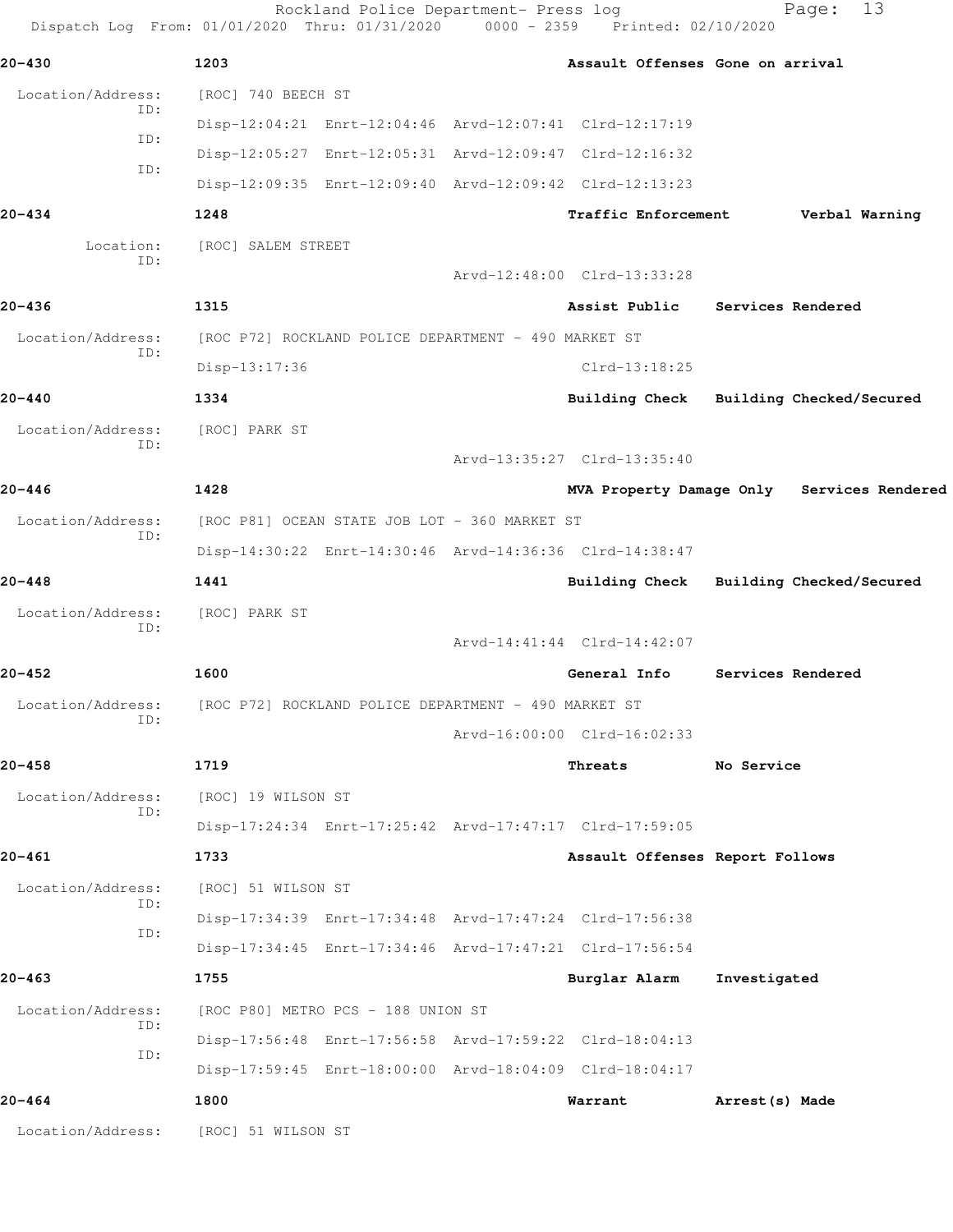|                          | Rockland Police Department- Press log<br>Dispatch Log From: 01/01/2020 Thru: 01/31/2020 0000 - 2359 Printed: 02/10/2020 |                                    |                   | 14<br>Page:                                |
|--------------------------|-------------------------------------------------------------------------------------------------------------------------|------------------------------------|-------------------|--------------------------------------------|
| ID:                      |                                                                                                                         | Arvd-18:00:00 Clrd-18:08:02        |                   |                                            |
| $20 - 466$               | 1818                                                                                                                    |                                    |                   | Details / Time off Services Rendered       |
| Location:                | [ROC]                                                                                                                   |                                    |                   |                                            |
| 20-467                   | 1823                                                                                                                    | General Info Services Rendered     |                   |                                            |
| Location/Address:        | [ROC P72] ROCKLAND POLICE DEPARTMENT - 490 MARKET ST                                                                    |                                    |                   |                                            |
| 20-468                   | 1824                                                                                                                    |                                    |                   | Details / Time off Services Rendered       |
| Location:                | [ROC]                                                                                                                   |                                    |                   |                                            |
| 20-469                   | 1852                                                                                                                    | Detail                             |                   | Services Not Required                      |
| Location:                | [ROC] HANOVER                                                                                                           |                                    |                   |                                            |
| ID:                      |                                                                                                                         | Arvd-18:52:00 Clrd-19:02:07        |                   |                                            |
| 20-473                   | 1912                                                                                                                    | Building Check Services Rendered   |                   |                                            |
| Location:                | [ROC] PARKST                                                                                                            |                                    |                   |                                            |
| ID:                      |                                                                                                                         | Arvd-19:17:09 Clrd-19:17:51        |                   |                                            |
| 20-476                   | 1918                                                                                                                    | Building Check Services Rendered   |                   |                                            |
| Location:                | [ROC] SALEM ST                                                                                                          |                                    |                   |                                            |
| ID:                      |                                                                                                                         | Arvd-19:34:34 Clrd-19:35:09        |                   |                                            |
| $20 - 477$               | 1941                                                                                                                    | Building Check Services Rendered   |                   |                                            |
| Location/Address:<br>ID: | [ROC P75] UNION POINT - BILL DELAHUNT PKWY                                                                              |                                    |                   |                                            |
|                          |                                                                                                                         | Arvd-19:45:31 Clrd-19:45:51        |                   |                                            |
| $20 - 480$               | 1952                                                                                                                    |                                    |                   | MVA Property Damage Only Services Rendered |
| Vicinity of:<br>ID:      | [ROC] 265 BEECH ST                                                                                                      |                                    |                   |                                            |
| ID:                      | Disp-19:53:36 Enrt-19:53:57 Arvd-19:59:56 Clrd-20:07:50                                                                 |                                    |                   |                                            |
|                          | Disp-19:54:03 Enrt-19:54:05 Arvd-20:00:01 Clrd-20:06:51                                                                 |                                    |                   |                                            |
| 20-482                   | 2015                                                                                                                    | Threats                            | Services Rendered |                                            |
| Location/Address:<br>ID: | [ROC] 340 CENTRE AVE Apt. #21                                                                                           |                                    |                   |                                            |
|                          |                                                                                                                         | Arvd-20:15:00 Clrd-21:35:05        |                   |                                            |
| 20-485                   | 2034                                                                                                                    | 911 Accidental                     |                   | No Action Required                         |
| Location/Address:<br>ID: | [ROC] 168 MYRTLE ST                                                                                                     |                                    |                   |                                            |
|                          | Disp-20:35:09 Enrt-20:35:19 Arvd-20:39:51 Clrd-20:44:20                                                                 |                                    |                   |                                            |
| 20-486                   | 2055                                                                                                                    | Escort/Transport Services Rendered |                   |                                            |
| Location/Address:<br>ID: | [ROC] 74 MARTHA DR Apt. #D                                                                                              |                                    |                   |                                            |
|                          | Disp-20:58:30 Enrt-20:58:37 Arvd-20:58:42 Clrd-20:58:46                                                                 |                                    |                   |                                            |
| 20-492                   | 2153                                                                                                                    | Building Check Services Rendered   |                   |                                            |
| Location:<br>ID:         | [ROC] PARK ST                                                                                                           | Arvd-21:58:09 Clrd-21:58:56        |                   |                                            |
|                          |                                                                                                                         |                                    |                   |                                            |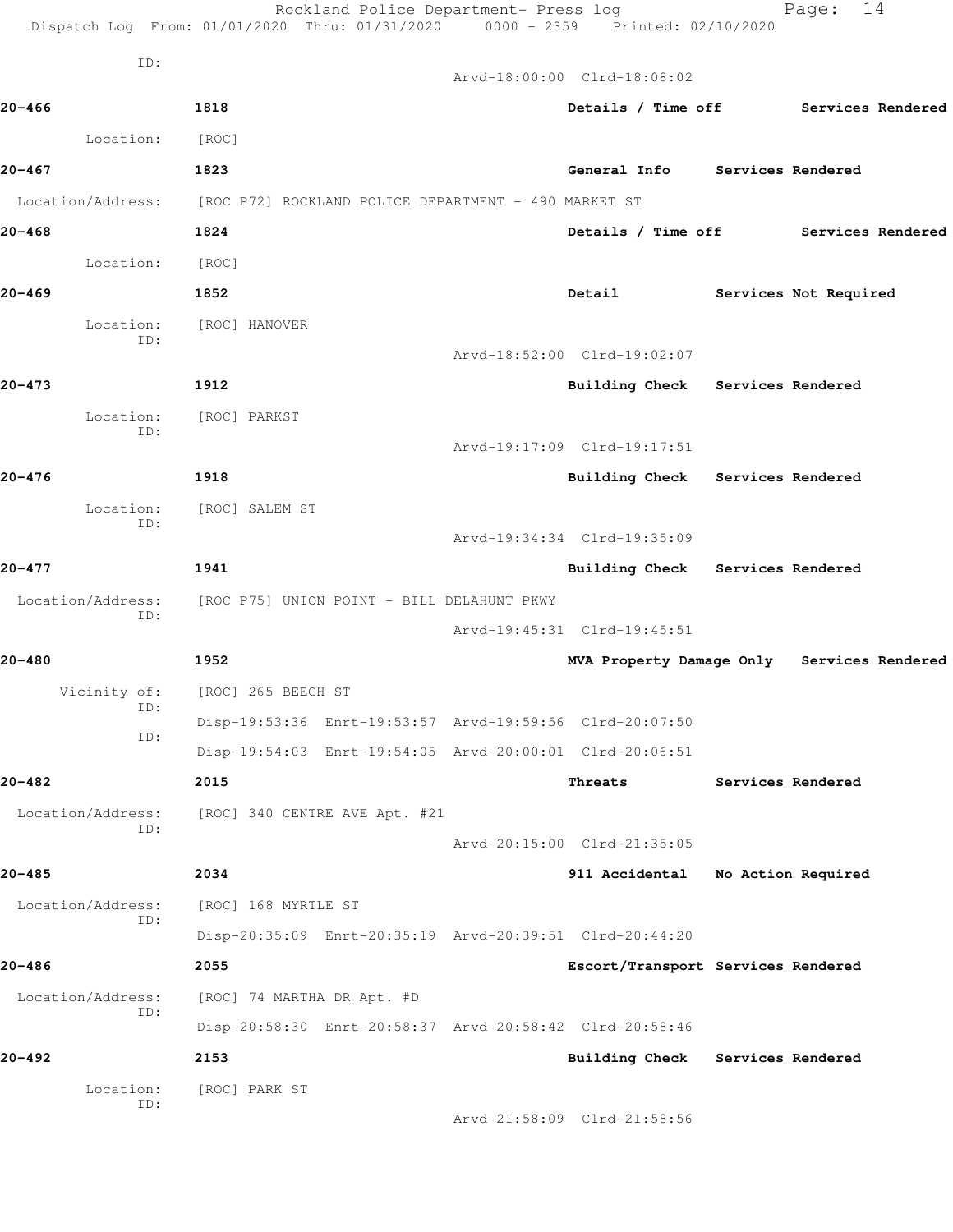Rockland Police Department- Press log entitled Page: 15 Dispatch Log From: 01/01/2020 Thru: 01/31/2020 0000 - 2359 Printed: 02/10/2020

| 20-494                   | 2211                  |                                                         | 911 Hang Up | <b>Services Rendered</b> |
|--------------------------|-----------------------|---------------------------------------------------------|-------------|--------------------------|
| Location/Address:<br>ID: | [ROC] 189 MONCRIEF RD |                                                         |             |                          |
|                          |                       | Disp-22:15:46 Enrt-22:15:52 Arvd-22:16:49 Clrd-22:21:52 |             |                          |

## **For Date: 01/05/2020 - Sunday**

| 20-502                                                                 | 0001              |                                                      |  | SHIFT ASSIGNMENTS Services Rendered                     |  |                                 |
|------------------------------------------------------------------------|-------------------|------------------------------------------------------|--|---------------------------------------------------------|--|---------------------------------|
| Location/Address: [ROC P72] ROCKLAND POLICE DEPARTMENT - 490 MARKET ST |                   |                                                      |  |                                                         |  |                                 |
| $20 - 505$                                                             | 0012              |                                                      |  | General Info                                            |  | No Action Required              |
| Location/Address: [ROC] 490 MARKET ST                                  |                   |                                                      |  |                                                         |  |                                 |
| ID:                                                                    |                   |                                                      |  | Arvd-00:31:31 Clrd-00:33:10                             |  |                                 |
| 20-510                                                                 | 0101              |                                                      |  | Motor Vehicle Complaint Sent On Way                     |  |                                 |
| Location/Address:                                                      |                   | [ROC] FROM VFW PKWAY - UNION ST                      |  |                                                         |  |                                 |
| ID:                                                                    |                   |                                                      |  | Disp-01:02:34 Enrt-01:02:52 Arvd-01:03:39 Clrd-01:12:47 |  |                                 |
| ID:                                                                    |                   |                                                      |  | Disp-01:02:47 Enrt-01:02:52 Arvd-01:03:36 Clrd-01:12:56 |  |                                 |
| ID:                                                                    |                   |                                                      |  | Disp-01:06:04 Enrt-01:06:09 Arvd-01:06:12 Clrd-01:12:50 |  |                                 |
| $20 - 515$                                                             | 0228              |                                                      |  | 911 Hang Up Services Rendered                           |  |                                 |
| Location/Address:                                                      |                   | [ROC P27] CLEARWATER TECHNOLOGIES - 83 EAST WATER ST |  |                                                         |  |                                 |
| ID:                                                                    |                   |                                                      |  | Disp-02:30:39 Enrt-02:31:58 Arvd-02:34:19 Clrd-02:37:19 |  |                                 |
| $20 - 523$                                                             | 0509              |                                                      |  |                                                         |  | Suspicious Activity 5ent On Way |
| Location/Address:                                                      |                   | [ROC P108] SOUTH SHORE BMW - 1040 HINGHAM ST         |  |                                                         |  |                                 |
| ID:                                                                    |                   |                                                      |  | Disp-05:12:10 Enrt-05:12:27 Arvd-05:12:35 Clrd-05:31:49 |  |                                 |
| ID:                                                                    |                   |                                                      |  | Disp-05:12:17 Enrt-05:12:24 Arvd-05:12:41 Clrd-05:31:53 |  |                                 |
| $20 - 530$                                                             | 0800              |                                                      |  | SHIFT ASSIGNMENTS Services Rendered                     |  |                                 |
| Location/Address:                                                      |                   | [ROC P72] ROCKLAND POLICE DEPARTMENT - 490 MARKET ST |  |                                                         |  |                                 |
| $20 - 536$                                                             | 0927              |                                                      |  | Assist Public Services Rendered                         |  |                                 |
| Location/Address:                                                      |                   | [ROC] 340 CENTRE AVE Apt. #21                        |  |                                                         |  |                                 |
| TD:                                                                    |                   |                                                      |  | Disp-09:33:58 Enrt-09:34:01 Arvd-09:38:02 Clrd-09:42:45 |  |                                 |
| $20 - 538$                                                             | 0942              |                                                      |  | VACATION Time off Services Rendered                     |  |                                 |
| Location:                                                              | [ROC]             |                                                      |  |                                                         |  |                                 |
| $20 - 540$                                                             | 0957              |                                                      |  | Burglar Alarm                                           |  | Building Checked/Secured        |
| Location/Address:                                                      | [ROC] 260 REED ST |                                                      |  |                                                         |  |                                 |
| ID:                                                                    |                   |                                                      |  | Disp-09:58:30 Enrt-09:58:33 Arvd-10:00:18 Clrd-10:03:30 |  |                                 |
| $20 - 542$                                                             | 1006              |                                                      |  | Traffic Enforcement                                     |  | Verbal Warning                  |
| Location/Address:                                                      | [ROC] SALEM ST    |                                                      |  |                                                         |  |                                 |
| ID:                                                                    |                   |                                                      |  | Arvd-10:07:48 Clrd-10:27:02                             |  |                                 |
| $20 - 546$                                                             | 1103              |                                                      |  | <b>Building Check</b>                                   |  | Building Checked/Secured        |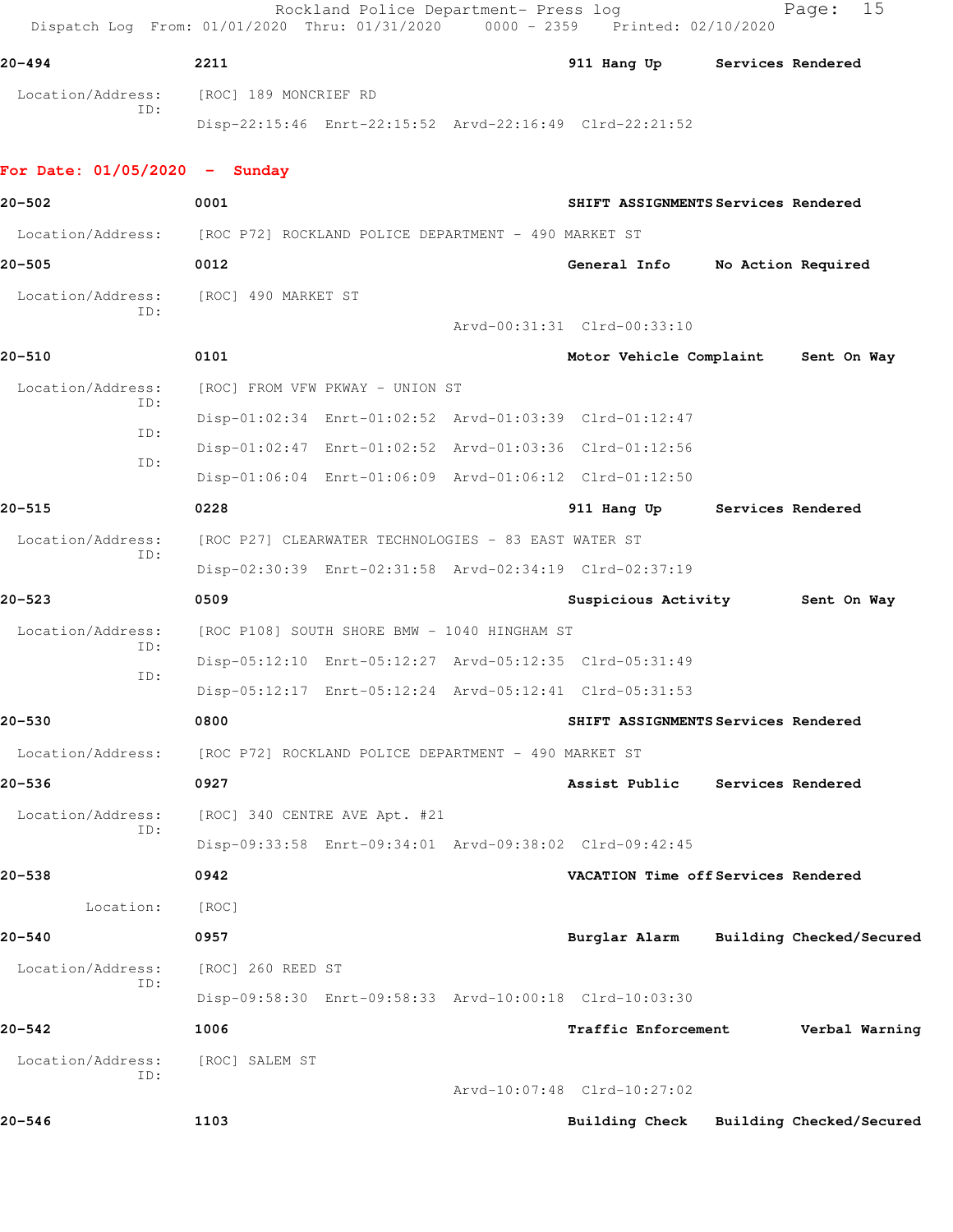|                          | Rockland Police Department- Press log<br>Dispatch Log From: 01/01/2020 Thru: 01/31/2020 0000 - 2359 Printed: 02/10/2020 |                             | 16<br>Page:                             |  |
|--------------------------|-------------------------------------------------------------------------------------------------------------------------|-----------------------------|-----------------------------------------|--|
| Location/Address:        | [ROC] BILL DELAHUNT PKWY                                                                                                |                             |                                         |  |
| ID:                      |                                                                                                                         | Arvd-11:04:22 Clrd-11:05:26 |                                         |  |
| 20–547                   | 1113                                                                                                                    |                             | Building Check Building Checked/Secured |  |
| Location/Address:<br>ID: | [ROC] PARK ST                                                                                                           |                             |                                         |  |
|                          |                                                                                                                         | Arvd-11:14:01 Clrd-11:14:31 |                                         |  |
| 20-551                   | 1315                                                                                                                    | 911 Accidental              | Investigated                            |  |
| Location/Address:<br>ID: | [ROC] 792 LIBERTY ST                                                                                                    |                             |                                         |  |
| ID:                      | Disp-13:17:06 Enrt-13:17:18 Arvd-13:24:04 Clrd-13:28:11                                                                 |                             |                                         |  |
|                          | Disp-13:24:19 Enrt-13:24:24 Arvd-13:24:27 Clrd-13:28:14                                                                 |                             |                                         |  |
| $20 - 552$               | 1315                                                                                                                    | COMP Time off               | Services Rendered                       |  |
| Location:                | [ROC]                                                                                                                   |                             |                                         |  |
| 20–553                   | 1319                                                                                                                    | VACATION Time off           | Services Rendered                       |  |
| Location:                | [ROC]                                                                                                                   |                             |                                         |  |
| 20-556                   | 1345                                                                                                                    | <b>Building Check</b>       | Building Checked/Secured                |  |
| Location/Address:<br>ID: | [ROC] PARK ST                                                                                                           |                             |                                         |  |
|                          |                                                                                                                         | Arvd-13:46:14 Clrd-13:46:31 |                                         |  |
| $20 - 558$               | 1418                                                                                                                    |                             | MVA Property Damage Only Paper Exchange |  |
| Location/Address:<br>ID: | [ROC] 134 CENTRE AVE                                                                                                    |                             |                                         |  |
| ID:                      | Disp-14:19:30 Enrt-14:20:00 Arvd-14:24:43 Clrd-14:37:03                                                                 |                             |                                         |  |
|                          | Disp-14:19:51 Enrt-14:19:56 Arvd-14:24:38 Clrd-14:37:08                                                                 |                             |                                         |  |
| 20–562                   | 1527                                                                                                                    | Motor Vehicle Stop          | Sent On Way                             |  |
| Location/Address:<br>ID: | [ROC 70] WEBSTER PARK NURSING AND REHAB - 56 WEBSTER ST                                                                 |                             |                                         |  |
|                          | Disp-15:28:29 Enrt-15:28:33 Arvd-15:28:37 Clrd-15:30:18                                                                 |                             |                                         |  |
| $20 - 564$               | 1603                                                                                                                    |                             | SHIFT ASSIGNMENTS Services Rendered     |  |
| Location/Address:        | [ROC P72] ROCKLAND POLICE DEPARTMENT - 490 MARKET ST                                                                    |                             |                                         |  |
| 20-576                   | 1821                                                                                                                    | Suspicious Activity         | Services Rendered                       |  |
| Location/Address:<br>ID: | [ROC] 25 LIBERTY CT                                                                                                     |                             |                                         |  |
| ID:                      | Disp-18:22:28 Enrt-18:22:43 Arvd-18:22:50 Clrd-18:36:23                                                                 |                             |                                         |  |
|                          | Disp-18:22:28 Enrt-18:22:46 Arvd-18:31:00 Clrd-18:35:40                                                                 |                             |                                         |  |
| 20-580                   | 1935                                                                                                                    |                             | Motor Vehicle Complaint Gone on arrival |  |
| Location/Address:<br>ID: | [ROC] WEBSTER ST                                                                                                        |                             |                                         |  |
| ID:                      | Disp-19:36:28 Enrt-19:36:36 Arvd-19:37:37 Clrd-19:40:39                                                                 |                             |                                         |  |
|                          | Disp-19:36:28                                                                                                           | Clrd-19:37:43               |                                         |  |
| 20-581<br>Issued         | 1940                                                                                                                    | Motor Vehicle Stop          | Citation/Warning                        |  |
| Location/Address:<br>ID: | [ROC] WEST WATER ST                                                                                                     |                             |                                         |  |
|                          |                                                                                                                         | Arvd-19:40:00 Clrd-19:43:55 |                                         |  |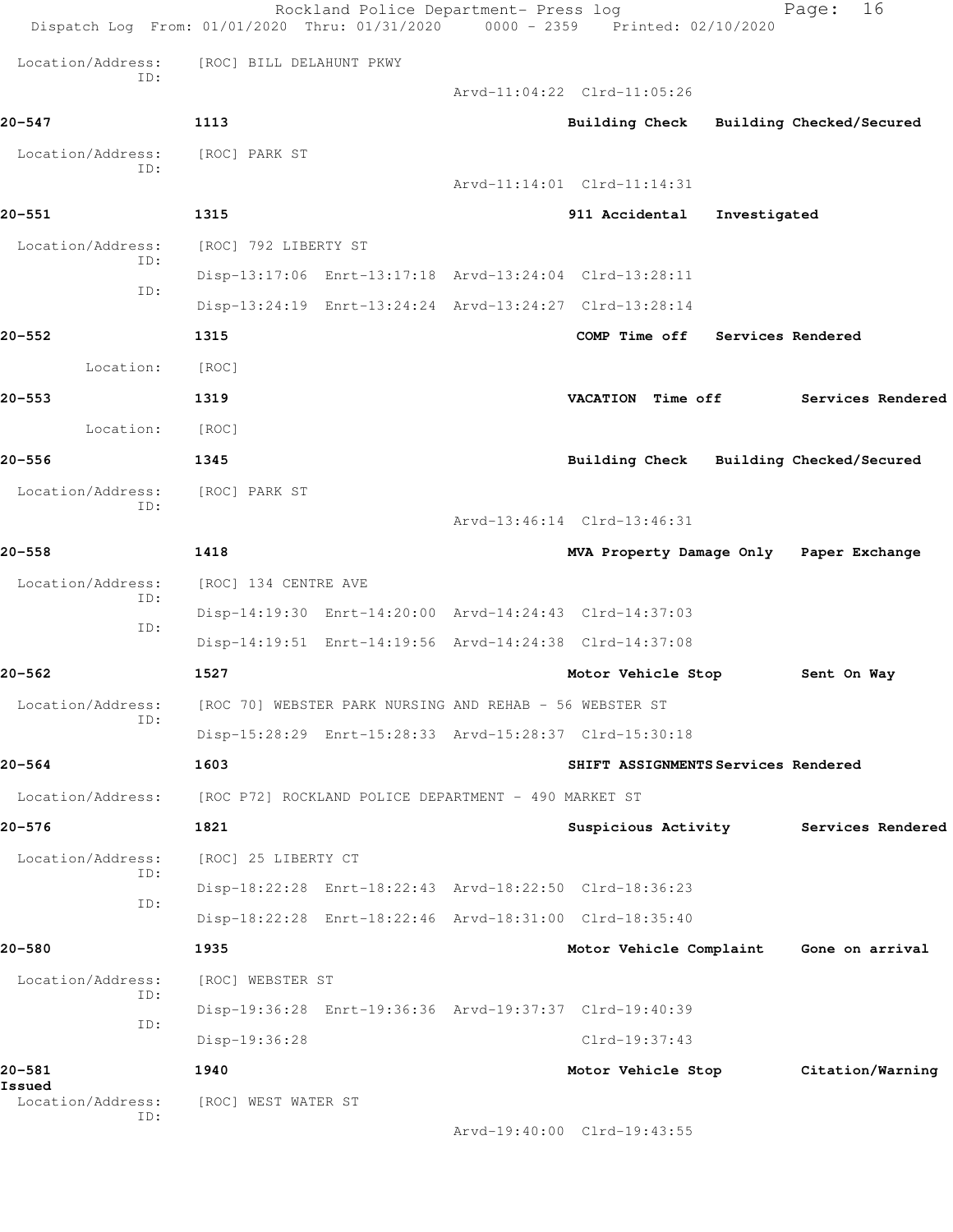Rockland Police Department- Press log Fage: 17 Dispatch Log From: 01/01/2020 Thru: 01/31/2020 0000 - 2359 Printed: 02/10/2020

| 20-582                          | 2000                                                 |                                                 |                                                         | Larceny / Forgery/ Fraud Services Rendered |
|---------------------------------|------------------------------------------------------|-------------------------------------------------|---------------------------------------------------------|--------------------------------------------|
| Location/Address:               | [ROC] 110 MARTHA DR Apt. #E                          |                                                 |                                                         |                                            |
| ID:                             |                                                      |                                                 | Disp-20:01:14 Enrt-20:01:20 Arvd-20:05:07 Clrd-20:10:12 |                                            |
| 20-584                          | 2012                                                 |                                                 | Disturbance Services Rendered                           |                                            |
| Location/Address:               |                                                      | [ROC 22] ATRIUM APARTMENTS - 250 VFW DR Apt. #6 |                                                         |                                            |
| ID:                             |                                                      | Disp-20:13:15 Enrt-20:13:34                     | Clrd-20:23:34                                           |                                            |
| ID:                             |                                                      |                                                 | Disp-20:13:23 Enrt-20:13:28 Arvd-20:14:00 Clrd-20:23:30 |                                            |
| ID:                             | $Disp-20:16:40$                                      |                                                 | Arvd-20:16:43 Clrd-20:23:38                             |                                            |
| 20-586                          | 2029                                                 |                                                 |                                                         | Motor Vehicle Stop Citation/Warning        |
| Issued<br>Vicinity of:          | [ROC] WEST WATER ST @ LINDEN PARK                    |                                                 |                                                         |                                            |
| ID:                             |                                                      |                                                 | Arvd-20:29:00 Clrd-20:34:30                             |                                            |
| 20-591                          | 2244                                                 |                                                 | Assault Offenses Arrest (s) Made                        |                                            |
| Location/Address:               | [ROC P56] BURGER KING - 1333 HINGHAM ST              |                                                 |                                                         |                                            |
| ID:<br>ID:                      |                                                      |                                                 | Disp-22:47:22 Enrt-22:48:07 Arvd-23:02:15 Clrd-23:25:10 |                                            |
|                                 |                                                      |                                                 | Disp-22:47:58 Enrt-22:48:03 Arvd-22:50:00 Clrd-23:25:00 |                                            |
|                                 |                                                      |                                                 |                                                         |                                            |
| For Date: $01/06/2020 -$ Monday |                                                      |                                                 |                                                         |                                            |
| 20-596                          | 0003                                                 |                                                 | SHIFT ASSIGNMENTS Services Rendered                     |                                            |
| Location/Address:               | [ROC P72] ROCKLAND POLICE DEPARTMENT - 490 MARKET ST |                                                 |                                                         |                                            |
| 20–598                          | 0055                                                 |                                                 | Motor Vehicle Stop Verbal Warning                       |                                            |
| Location/Address:<br>ID:        | [ROC] 0 HINGHAM ST @ 1 MILLENNIUM WAY                |                                                 |                                                         |                                            |
|                                 |                                                      |                                                 | Disp-00:56:09 Enrt-00:56:18 Arvd-00:56:22 Clrd-01:11:38 |                                            |
| $20 - 605$                      | 0545                                                 |                                                 | Building Check Services Rendered                        |                                            |
| Location/Address:<br>ID:        | [ROC] UNION ST                                       |                                                 |                                                         |                                            |
|                                 |                                                      |                                                 | Arvd-05:47:15 Clrd-06:03:17                             |                                            |
| 20-606                          | 0600                                                 |                                                 | Burglar Alarm                                           | Building Checked/Secured                   |
| Location/Address:<br>ID:        | [ROC] 359 MARKET ST                                  |                                                 |                                                         |                                            |
| ID:                             |                                                      |                                                 | Disp-06:03:33 Enrt-06:03:44 Arvd-06:03:58 Clrd-06:06:26 |                                            |
| ID:                             |                                                      | Disp-06:03:39 Enrt-06:03:44                     | $Clrd-06:05:40$                                         |                                            |
|                                 |                                                      |                                                 | Disp-06:05:23 Enrt-06:05:27 Arvd-06:05:34 Clrd-06:06:22 |                                            |
| 20-613                          | 0655                                                 |                                                 | Motor Vehicle Stop                                      | Verbal Warning                             |
| Location/Address:<br>ID:        |                                                      | [ROC 92] R STEWART ESTEN SCHOOL - 733 SUMMER ST |                                                         |                                            |
|                                 |                                                      |                                                 | Arvd-06:55:00 Clrd-07:01:08                             |                                            |
| 20-618                          | 0804                                                 |                                                 | Information Call No Action Required                     |                                            |
| Location/Address:               | [ROC P72] ROCKLAND POLICE DEPARTMENT - 490 MARKET ST |                                                 |                                                         |                                            |
| 20-621                          | 0853                                                 |                                                 | Information Call No Action Required                     |                                            |
|                                 |                                                      |                                                 |                                                         |                                            |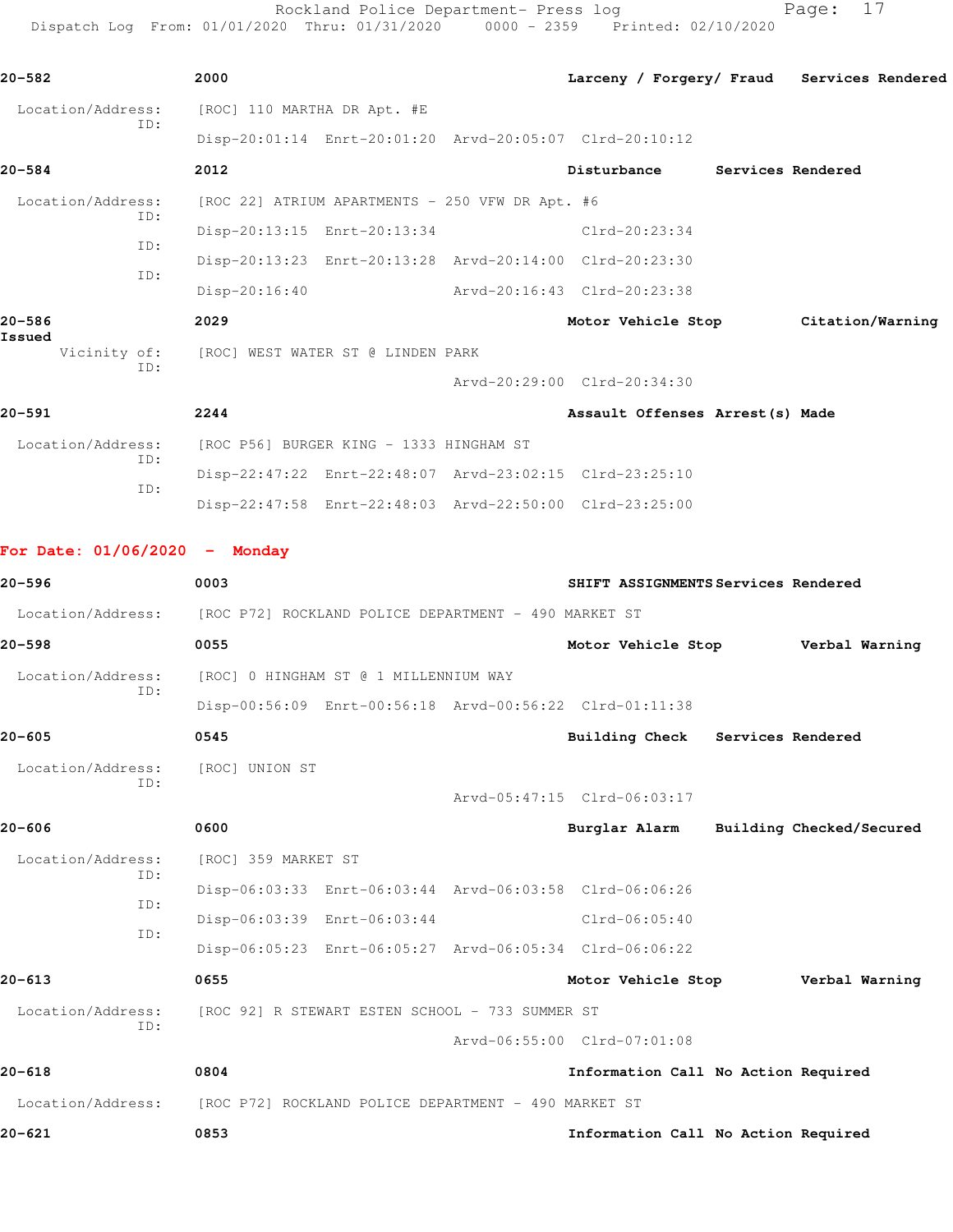|                          | Dispatch Log From: 01/01/2020 Thru: 01/31/2020 0000 - 2359 Printed: 02/10/2020 | Rockland Police Department- Press log |                                     |              | 18<br>Page:      |
|--------------------------|--------------------------------------------------------------------------------|---------------------------------------|-------------------------------------|--------------|------------------|
| Location/Address:        | [ROC P72] ROCKLAND POLICE DEPARTMENT - 490 MARKET ST                           |                                       |                                     |              |                  |
| 20-622                   | 0855                                                                           |                                       | Information Call No Action Required |              |                  |
| Location/Address:        | [ROC P72] ROCKLAND POLICE DEPARTMENT - 490 MARKET ST                           |                                       |                                     |              |                  |
| 20-623                   | 0859                                                                           |                                       | Details / Time off                  |              | No Action        |
| Required<br>Location:    | [ROC]                                                                          |                                       |                                     |              |                  |
| $20 - 624$               | 0922                                                                           |                                       | Motor Vehicle Stop                  |              | Verbal Warning   |
| Location/Address:        | [ROC 64] ROCKLAND SANITARY LANDFILL - 1000 BEECH ST                            |                                       |                                     |              |                  |
| ID:                      |                                                                                |                                       | Arvd-09:22:00 Clrd-09:25:59         |              |                  |
| $20 - 625$               | 0928                                                                           |                                       | Complaint Services Rendered         |              |                  |
| Location/Address:        | [ROC] 45 STUDLEY CT                                                            |                                       |                                     |              |                  |
| ID:<br>ID:               | Disp-09:29:17 Enrt-09:30:44 Arvd-09:32:06 Clrd-09:40:17                        |                                       |                                     |              |                  |
| ID:                      | Disp-09:30:37 Enrt-09:30:42                                                    |                                       | Clrd-09:34:32                       |              |                  |
|                          | Disp-09:34:40 Enrt-09:35:28 Arvd-09:35:33 Clrd-09:40:16                        |                                       |                                     |              |                  |
| 20-626                   | 0928                                                                           |                                       | Building Check Appears Secure       |              |                  |
| Location/Address:<br>ID: | [ROC] PARK ST                                                                  |                                       |                                     |              |                  |
|                          |                                                                                |                                       | Arvd-09:29:24 Clrd-09:29:43         |              |                  |
| 20-636                   | 1038                                                                           |                                       | Animal Complaint Services Rendered  |              |                  |
| Location/Address:<br>ID: | [ROC] 89 STANTON ST                                                            |                                       |                                     |              |                  |
|                          |                                                                                |                                       | Arvd-10:38:00 Clrd-10:42:04         |              |                  |
| 20-638                   | 1046                                                                           |                                       | Animal Complaint Could Not Locate   |              |                  |
| Location/Address:<br>ID: | [ROC] 1 LESLIE CT                                                              |                                       |                                     |              |                  |
|                          |                                                                                |                                       | Arvd-10:46:00 Clrd-11:01:01         |              |                  |
| $20 - 642$               | 1130                                                                           |                                       | Motor Vehicle Complaint             |              | Could Not Locate |
| Location/Address:<br>ID: | [ROC] 75 LIBERTY ST                                                            |                                       |                                     |              |                  |
|                          | Disp-11:36:23                                                                  |                                       | $Clrd-11:48:24$                     |              |                  |
| 20-647                   | 1213                                                                           |                                       | 911 Accidental                      | Investigated |                  |
| Location/Address:<br>ID: | [ROC] 84 HARTSUFF ST                                                           |                                       |                                     |              |                  |
|                          | Disp-12:16:44 Enrt-12:16:48 Arvd-12:26:57 Clrd-12:33:27                        |                                       |                                     |              |                  |
| 20-651<br>Required       | 1231                                                                           |                                       | Details / Time off                  |              | No Action        |
| Location:                | [ROC]                                                                          |                                       |                                     |              |                  |
| $20 - 654$<br>Issued     | 1310                                                                           |                                       | Traffic Enforcement                 |              | Citation/Warning |
| Location/Address:<br>ID: | [ROC] SALEM ST                                                                 |                                       |                                     |              |                  |
| ID:                      |                                                                                |                                       | Arvd-13:12:00 Clrd-13:23:00         |              |                  |
|                          | Disp-13:31:29                                                                  |                                       | Arvd-13:31:43 Clrd-13:44:43         |              |                  |
| 20-653                   | 1311                                                                           |                                       | Animal Complaint Gone on arrival    |              |                  |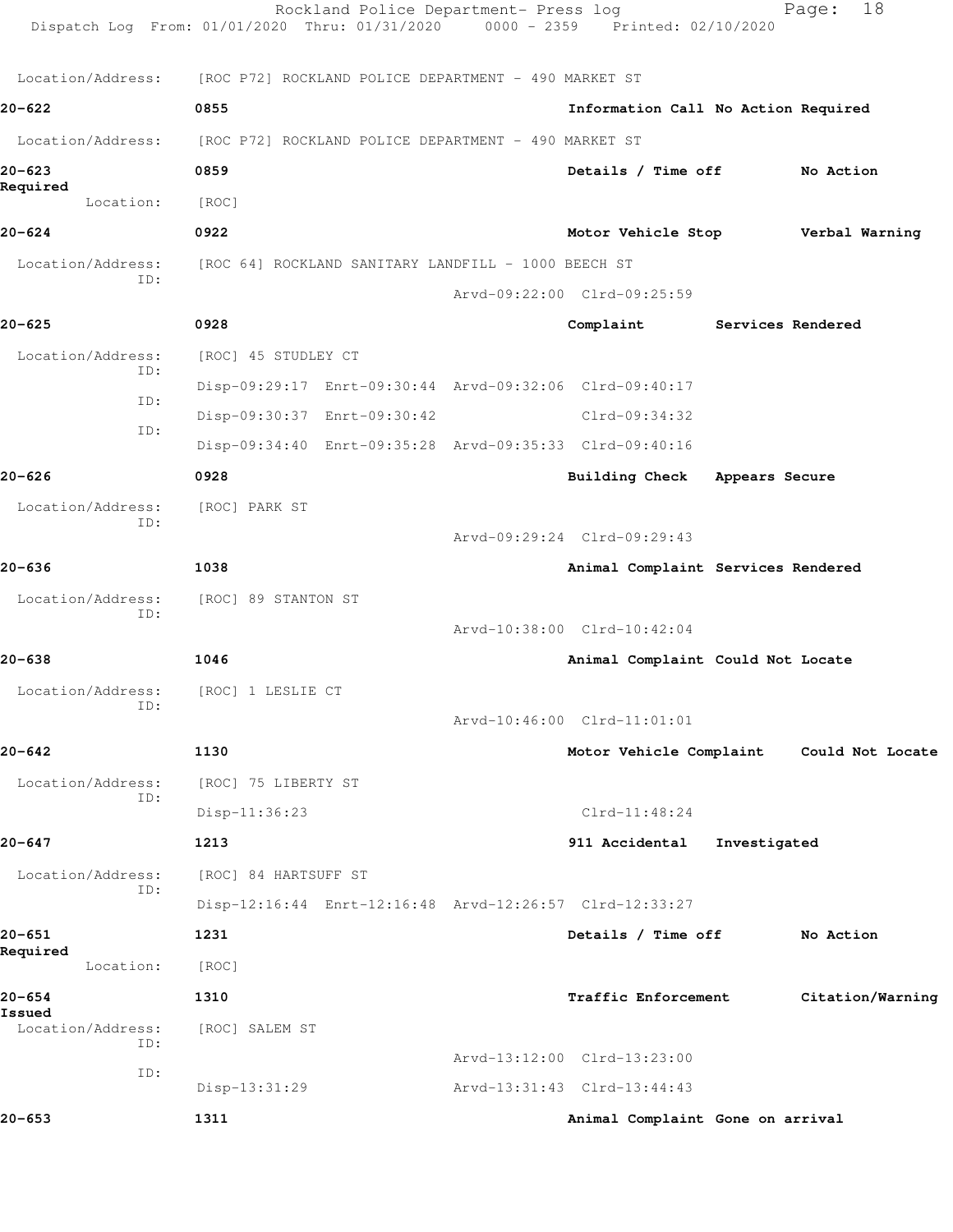|                             | Rockland Police Department- Press log<br>Dispatch Log From: 01/01/2020 Thru: 01/31/2020 0000 - 2359 Printed: 02/10/2020 |                                          |              | 19<br>Page:                           |
|-----------------------------|-------------------------------------------------------------------------------------------------------------------------|------------------------------------------|--------------|---------------------------------------|
| Location/Address:           | [ROC 62] JEFFERSON SCHOOL - 63 GEORGE ST                                                                                |                                          |              |                                       |
| ID:                         |                                                                                                                         | Arvd-13:11:00 Clrd-13:45:11              |              |                                       |
| 20-656                      | 1317                                                                                                                    | 911 Accidental                           | Investigated |                                       |
| Location/Address:           | [ROC P72] ROCKLAND POLICE DEPARTMENT - 490 MARKET ST                                                                    |                                          |              |                                       |
| ID:                         | Disp-13:20:21 Enrt-13:23:40                                                                                             | $Clrd-13:23:42$                          |              |                                       |
| ID:                         | Disp-13:20:30                                                                                                           | Arvd-13:24:15 Clrd-13:25:17              |              |                                       |
| 20-658                      | 1323                                                                                                                    |                                          |              | Motor Vehicle Stop Citation/Warning   |
| Issued<br>Location/Address: | [ROC] SALEM ST                                                                                                          |                                          |              |                                       |
| ID:                         |                                                                                                                         | Arvd-13:23:00 Clrd-13:31:29              |              |                                       |
| 20-660                      | 1350                                                                                                                    |                                          |              | Suspicious Activity Services Rendered |
| Vicinity of:                | [ROC] 47 LINDEN ST @ 49 LINDEN PARK                                                                                     |                                          |              |                                       |
| ID:                         |                                                                                                                         | Arvd-13:50:00 Clrd-13:59:18              |              |                                       |
| 20-665                      | 1355                                                                                                                    | Larceny / Forgery/ Fraud Investigated    |              |                                       |
| Location/Address:           | [ROC P72] ROCKLAND POLICE DEPARTMENT - 490 MARKET ST                                                                    |                                          |              |                                       |
| ID:                         | $Disp-14:08:24$                                                                                                         | $Clrd-14:09:17$                          |              |                                       |
| 20-662                      | 1401                                                                                                                    | Motor Vehicle Stop <b>Werbal Warning</b> |              |                                       |
| Location/Address:           | [ROC] 288 UNION ST @ 3 TAUNTON AVE                                                                                      |                                          |              |                                       |
| TD:                         |                                                                                                                         | Arvd-14:01:00 Clrd-14:03:09              |              |                                       |
| 20-666                      | 1410                                                                                                                    | Information Call No Action Required      |              |                                       |
| Location/Address:           | [ROC P72] ROCKLAND POLICE DEPARTMENT - 490 MARKET ST                                                                    |                                          |              |                                       |
| 20-670                      | 1508                                                                                                                    | Details / Time off                       |              | No Action                             |
| Required<br>Location:       | [ROC]                                                                                                                   |                                          |              |                                       |
| 20-674                      | 1609                                                                                                                    | SHIFT ASSIGNMENTS Services Not Required  |              |                                       |
| Location/Address:           | [ROC P72] ROCKLAND POLICE DEPARTMENT - 490 MARKET ST                                                                    |                                          |              |                                       |
| TD:                         |                                                                                                                         | Arvd-16:09:00 Clrd-16:11:52              |              |                                       |
| 20-689                      | 1758                                                                                                                    | 911 Accidental                           | Investigated |                                       |
| Location/Address:           | [ROC 95] ROCKLAND TRUST - 288 UNION ST                                                                                  |                                          |              |                                       |
| ID:                         | Disp-17:59:17 Enrt-18:00:19                                                                                             | $Clrd-18:05:14$                          |              |                                       |
| 20-694                      | 1834                                                                                                                    | 911 Accidental Services Rendered         |              |                                       |
| Location/Address:           | [ROC] 668 SUMMER ST                                                                                                     |                                          |              |                                       |
| ID:                         | Disp-18:35:08 Enrt-18:35:27                                                                                             | Clrd-18:35:59                            |              |                                       |
| ID:<br>ID:                  | Disp-18:35:33 Enrt-18:35:47                                                                                             | Clrd-18:36:39                            |              |                                       |
|                             | Disp-18:36:32 Enrt-18:36:34 Arvd-18:42:39 Clrd-18:44:02                                                                 |                                          |              |                                       |
| 20–699                      | 1931                                                                                                                    | Animal Complaint Gone on arrival         |              |                                       |
| Location/Address:           | [ROC] 31 LIBERTY ST @ 458 MARKET ST                                                                                     |                                          |              |                                       |
| ID:                         | Disp-19:35:32 Enrt-19:35:38 Arvd-19:40:50 Clrd-19:44:01                                                                 |                                          |              |                                       |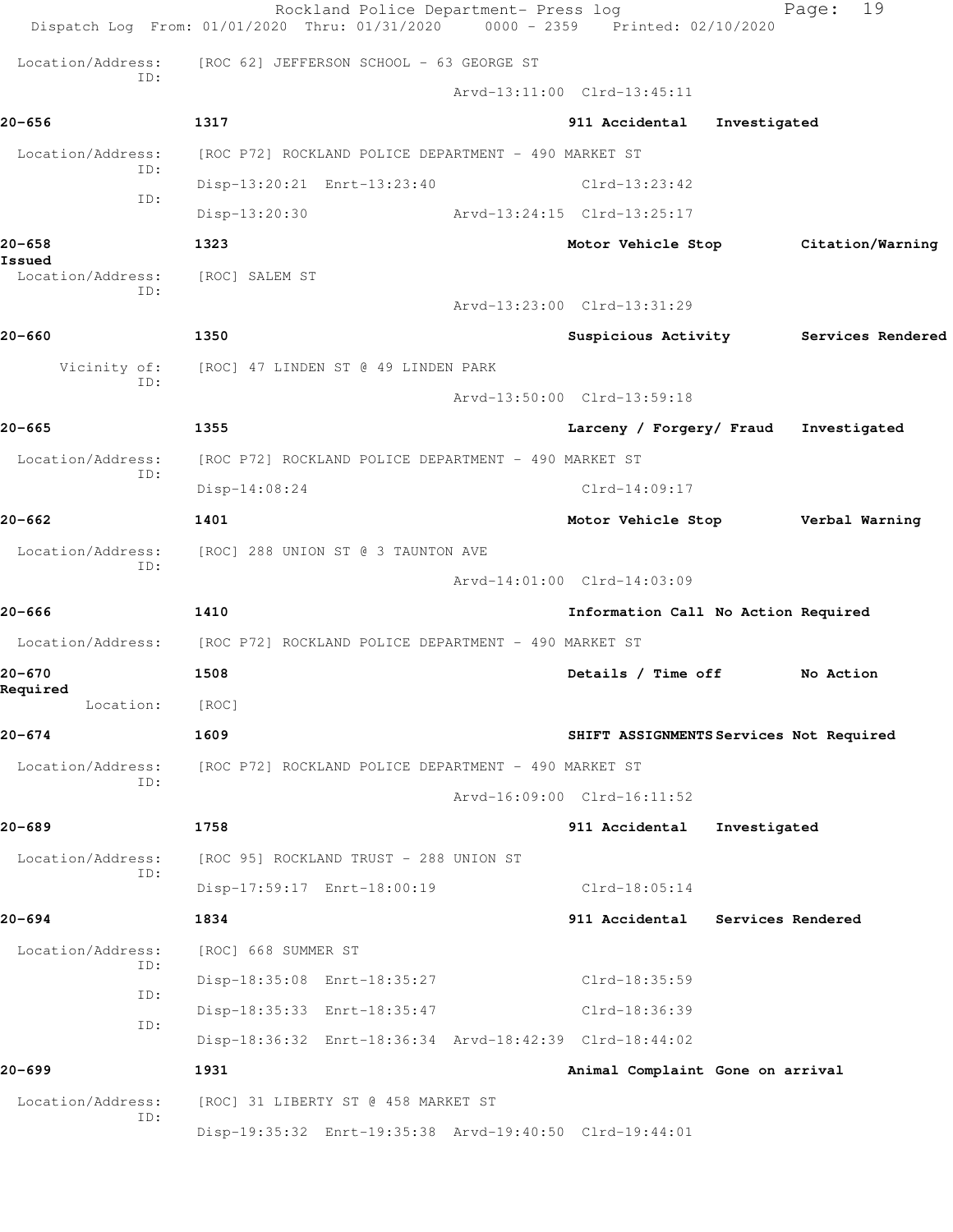Rockland Police Department- Press log Fage: 20 Dispatch Log From: 01/01/2020 Thru: 01/31/2020 0000 - 2359 Printed: 02/10/2020

**20-707 2113 Motor Vehicle Stop Verbal Warning** Location/Address: [ROC] UNION ST ID: Arvd-21:13:00 Clrd-21:15:40 **20-708 2113 Summons Services Rendered** Location/Address: [ROC] 167 WEST WATER ST ID: Disp-21:16:33 Enrt-21:36:21 Arvd-21:37:29 Clrd-21:44:05 **For Date: 01/07/2020 - Tuesday 20-714 0005 General Info No Service** Location/Address: [ROC P72] ROCKLAND POLICE DEPARTMENT - 490 MARKET ST **20-729 0631 Building Check Investigated** Location/Address: [ROC] SALEM ST ID: Arvd-06:32:35 Clrd-06:55:33 **20-735 0800 Information Call No Action Required** Location/Address: [ROC P72] ROCKLAND POLICE DEPARTMENT - 490 MARKET ST **20-738 0841 Information Call No Action Required** Location/Address: [ROC P72] ROCKLAND POLICE DEPARTMENT - 490 MARKET ST **20-740 0853 Animal Complaint Services Rendered** Location/Address: [ROC] 33 MARKET ST ID: Arvd-08:53:00 Clrd-08:57:00 **20-747 0958 Motor Vehicle Stop Citation/Warning Issued**  [ROC 64] ROCKLAND SANITARY LANDFILL - 1000 BEECH ST ID: Arvd-09:58:00 Clrd-10:06:20 **20-748 1004 General Info Services Rendered** Location/Address: [ROC] 494 UNION ST Apt. #1 ID: Arvd-10:04:00 Clrd-10:09:28 **20-749 1009 Details / Time off No Action Required**  Location: [ROC] **20-754 1055 Suspicious Activity Investigated** Location/Address: [ROC P72] ROCKLAND POLICE DEPARTMENT - 490 MARKET ST ID: Disp-11:00:31 Clrd-11:00:38 **20-757 1107 Larceny / Forgery/ Fraud Services Rendered** Location/Address: [ROC] 51 WILSON ST ID: Disp-11:14:18 Enrt-11:14:25 Arvd-11:19:56 Clrd-11:21:50 ID: Disp-11:14:18 Enrt-11:14:26 Arvd-11:15:49 Clrd-11:38:31 **20-774 1240 Information Call No Action Required**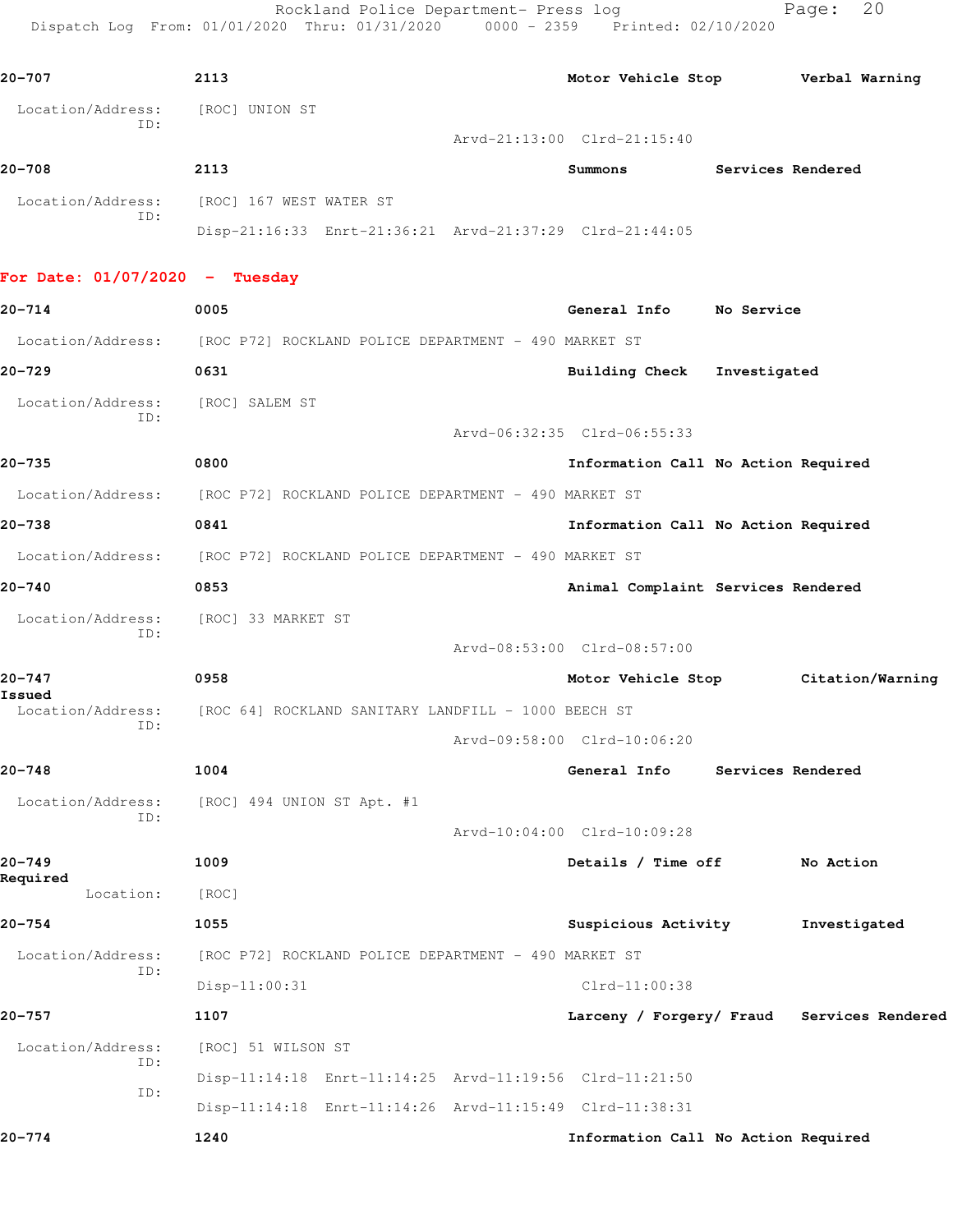|                          | Rockland Police Department- Press log<br>Dispatch Log From: 01/01/2020 Thru: 01/31/2020 0000 - 2359 Printed: 02/10/2020 |                                         | 21<br>Page:        |  |
|--------------------------|-------------------------------------------------------------------------------------------------------------------------|-----------------------------------------|--------------------|--|
|                          | Location/Address: [ROC P72] ROCKLAND POLICE DEPARTMENT - 490 MARKET ST                                                  |                                         |                    |  |
| 20-770                   | 1330                                                                                                                    | Suspicious Activity Services Rendered   |                    |  |
| Location/Address:        | [ROC] 86 CRESCENT ST                                                                                                    |                                         |                    |  |
| ID:                      | Disp-13:30:52 Enrt-13:31:03 Arvd-13:33:27 Clrd-13:40:01                                                                 |                                         |                    |  |
| ID:                      | Disp-13:31:07 Enrt-13:31:13 Arvd-13:33:25 Clrd-13:39:59                                                                 |                                         |                    |  |
| 20-783                   | 1330                                                                                                                    | Animal Complaint Services Rendered      |                    |  |
| Location/Address:        | [ROC] 344 HOWARD ST                                                                                                     |                                         |                    |  |
| 20-773                   | 1336                                                                                                                    | Building Check Building Checked/Secured |                    |  |
| Location/Address:        | [ROC] 200 UNION ST                                                                                                      |                                         |                    |  |
| ID:                      |                                                                                                                         | Arvd-13:38:04 Clrd-13:38:26             |                    |  |
| $20 - 775$               | 1341                                                                                                                    | <b>Traffic Enforcement</b>              | Services Rendered  |  |
| Location/Address:        | [ROC] SALEM ST                                                                                                          |                                         |                    |  |
| ID:                      |                                                                                                                         | Arvd-13:42:47 Clrd-14:11:50             |                    |  |
| ID:                      | Disp-14:22:37                                                                                                           | $Clrd-14:23:53$                         |                    |  |
| ID:                      | Disp-14:28:56 Enrt-14:29:10 Arvd-14:29:13 Clrd-15:03:47                                                                 |                                         |                    |  |
| 20-785                   | 1400                                                                                                                    | Animal Complaint Services Rendered      |                    |  |
| Location/Address:        | [ROC] 494 UNION ST                                                                                                      |                                         |                    |  |
| 20-780                   | 1411                                                                                                                    | Disturbance                             | Services Rendered  |  |
| Vicinity of:             | [ROC] 92 MARTHA DR                                                                                                      |                                         |                    |  |
| ID:<br>ID:               | $Disp-14:11:50$                                                                                                         | Arvd-14:11:56 Clrd-14:22:37             |                    |  |
| ID:                      | Disp-14:11:50                                                                                                           | Arvd-14:11:58 Clrd-14:21:48             |                    |  |
|                          | $Disp-14:11:50$                                                                                                         | Arvd-14:12:00 Clrd-14:22:43             |                    |  |
| 20-781                   | 1418                                                                                                                    | Assist Public                           | Services Rendered  |  |
| Location/Address:<br>ID: | [ROC] 45 STUDLEY CT                                                                                                     |                                         |                    |  |
| ID:                      | Disp-14:21:48 Enrt-14:21:53                                                                                             | $Clrd-14:25:02$                         |                    |  |
| ID:                      | $Disp-14:23:53$                                                                                                         | Arvd-14:23:57 Clrd-14:28:56             |                    |  |
|                          | Disp-14:27:37                                                                                                           | Arvd-14:27:44 Clrd-14:28:54             |                    |  |
| 20-782                   | 1419                                                                                                                    | Information Call No Action Required     |                    |  |
| Location/Address:        | [ROC P72] ROCKLAND POLICE DEPARTMENT - 490 MARKET ST                                                                    |                                         |                    |  |
| 20-788                   | 1441                                                                                                                    | Detail                                  | No Action Required |  |
|                          | Location/Address: [ROC P72] ROCKLAND POLICE DEPARTMENT - 490 MARKET ST                                                  |                                         |                    |  |
| 20-793                   | 1503                                                                                                                    | Building Check Building Checked/Secured |                    |  |
| Location/Address:<br>ID: | [ROC] 200 UNION ST                                                                                                      |                                         |                    |  |
|                          |                                                                                                                         | Arvd-15:03:47 Clrd-15:06:19             |                    |  |
| 20-795                   | 1506                                                                                                                    | 911 Accidental Verbal Warning           |                    |  |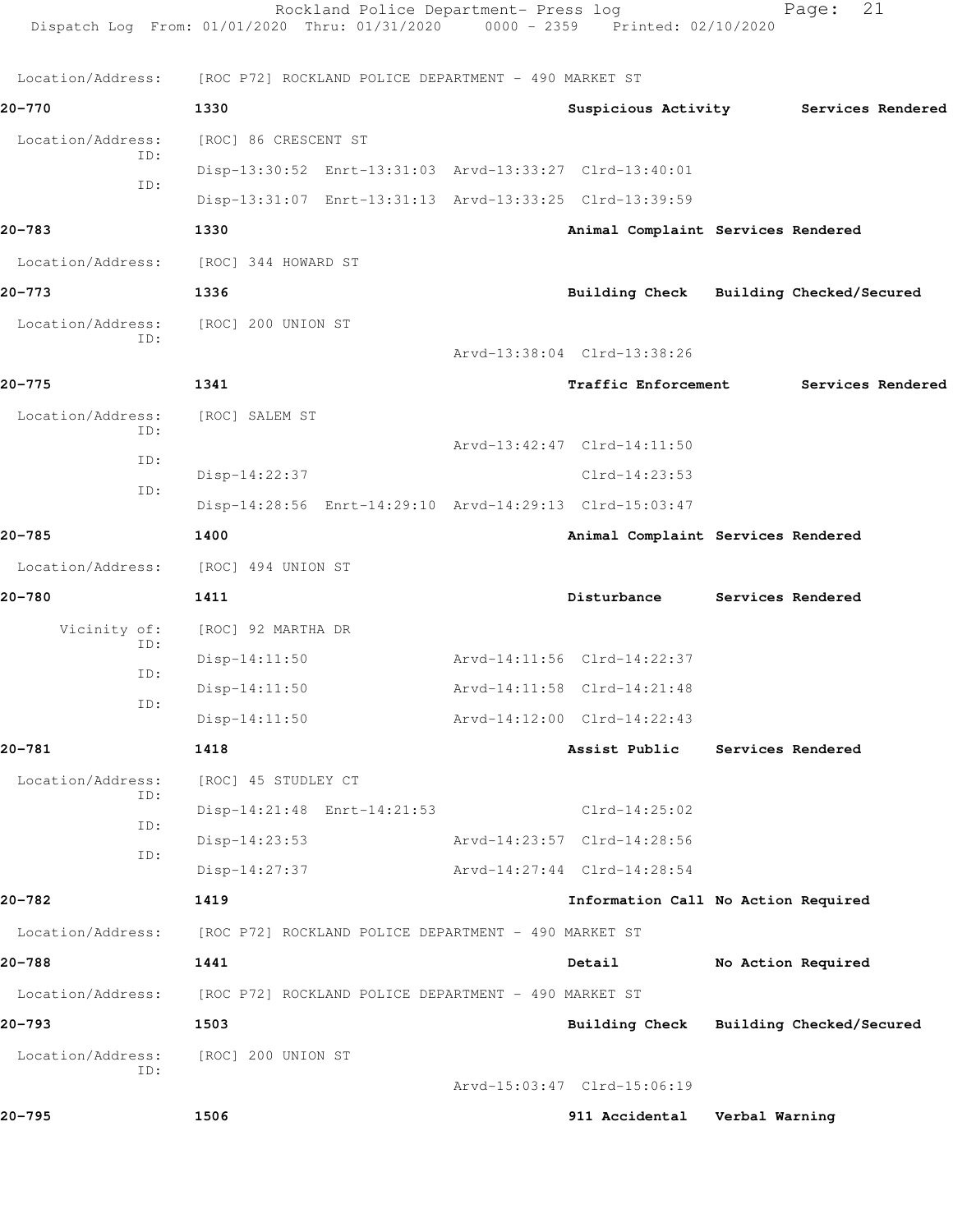| 20-829                      | 1927                                                                                                                    | Suspicious Activity                        |                   | Services Rendered |
|-----------------------------|-------------------------------------------------------------------------------------------------------------------------|--------------------------------------------|-------------------|-------------------|
|                             | Disp-18:45:50 Enrt-18:46:17                                                                                             | Clrd-18:57:43                              |                   |                   |
| Location/Address:<br>ID:    | [ROC P100] LUKE'S LIQUORS - 167 MARKET ST                                                                               |                                            |                   |                   |
| 20-821                      | 1822                                                                                                                    | Lockout                                    | Services Rendered |                   |
| Location/Address:<br>ID:    | [ROC] PARK ST                                                                                                           | Arvd-17:54:05 Clrd-18:11:30                |                   |                   |
| 20-818                      | 1753                                                                                                                    | Building Check Services Rendered           |                   |                   |
| ID:                         |                                                                                                                         | Arvd-17:44:28 Clrd-17:44:42                |                   |                   |
| Location/Address:           | [ROC] BILL DELAHUNT PKWY                                                                                                |                                            |                   |                   |
| 20-816                      | 1743                                                                                                                    | Building Check Appears Secure              |                   |                   |
| ID:                         |                                                                                                                         | Arvd-17:09:00 Clrd-17:14:19                |                   |                   |
| Location/Address:           | [ROC] 51 MAPLE ST Apt. #415                                                                                             |                                            |                   |                   |
| 20-815                      | 1709                                                                                                                    | Larceny / Forgery/ Fraud Services Rendered |                   |                   |
| Location/Address:           | [ROC P72] ROCKLAND POLICE DEPARTMENT - 490 MARKET ST                                                                    |                                            |                   |                   |
| 20-809                      | 1605                                                                                                                    | General Info                               | Services Rendered |                   |
| ID:                         | Disp-16:25:32                                                                                                           | $Clrd-16:25:40$                            |                   |                   |
| ID:                         | Disp-15:44:11 Enrt-15:44:13 Arvd-15:46:31 Clrd-16:25:43                                                                 |                                            |                   |                   |
| ID:                         | Disp-15:42:18 Enrt-15:42:22 Arvd-15:46:29 Clrd-16:04:18                                                                 |                                            |                   |                   |
| Location/Address:           | [ROC] 51 WILSON ST                                                                                                      |                                            |                   |                   |
| 20-808                      | 1541                                                                                                                    | Assault Offenses Report Follows            |                   |                   |
| ID:                         | Disp-15:32:28 Enrt-15:32:46 Arvd-15:36:04 Clrd-15:43:59                                                                 |                                            |                   |                   |
| Location/Address:           | [ROC] 404 GARDEN TER                                                                                                    |                                            |                   |                   |
| 20-804                      | 1531                                                                                                                    | Assist Other Agency                        |                   | Services Rendered |
| ID:                         | [ROC P20] DUNKIN DONUTS - 21 EAST WATER ST<br>Disp-15:28:02 Enrt-15:28:07 Arvd-15:28:10 Clrd-15:40:49                   |                                            |                   |                   |
| 20-802<br>Location/Address: | 1526                                                                                                                    | Disturbance                                | Services Rendered |                   |
|                             | Disp-15:21:51 Enrt-15:22:14 Arvd-15:28:12 Clrd-15:29:51                                                                 |                                            |                   |                   |
| Location/Address:<br>ID:    | [ROC P112] FAMILY DOLLAR - 366 MARKET ST                                                                                |                                            |                   |                   |
| 20-800                      | 1521                                                                                                                    | Lockout                                    | Services Rendered |                   |
| Location:                   | [ROC]                                                                                                                   |                                            |                   |                   |
| $20 - 799$                  | 1516                                                                                                                    | Details / Time off                         |                   | Services Rendered |
|                             |                                                                                                                         | Arvd-15:08:00 Clrd-15:23:01                |                   |                   |
| Vicinity of:<br>ID:         | [ROC] 30 RESERVOIR PARK DR                                                                                              |                                            |                   |                   |
| 20-796                      | 1508                                                                                                                    | Motor Vehicle Stop                         | Verbal Warning    |                   |
| ID:                         | Disp-15:08:56 Enrt-15:08:59 Arvd-15:13:18 Clrd-15:20:44                                                                 |                                            |                   |                   |
| Location/Address:           | [ROC] 731 HINGHAM ST                                                                                                    |                                            |                   |                   |
|                             | Rockland Police Department- Press log<br>Dispatch Log From: 01/01/2020 Thru: 01/31/2020 0000 - 2359 Printed: 02/10/2020 |                                            | Page:             | 22                |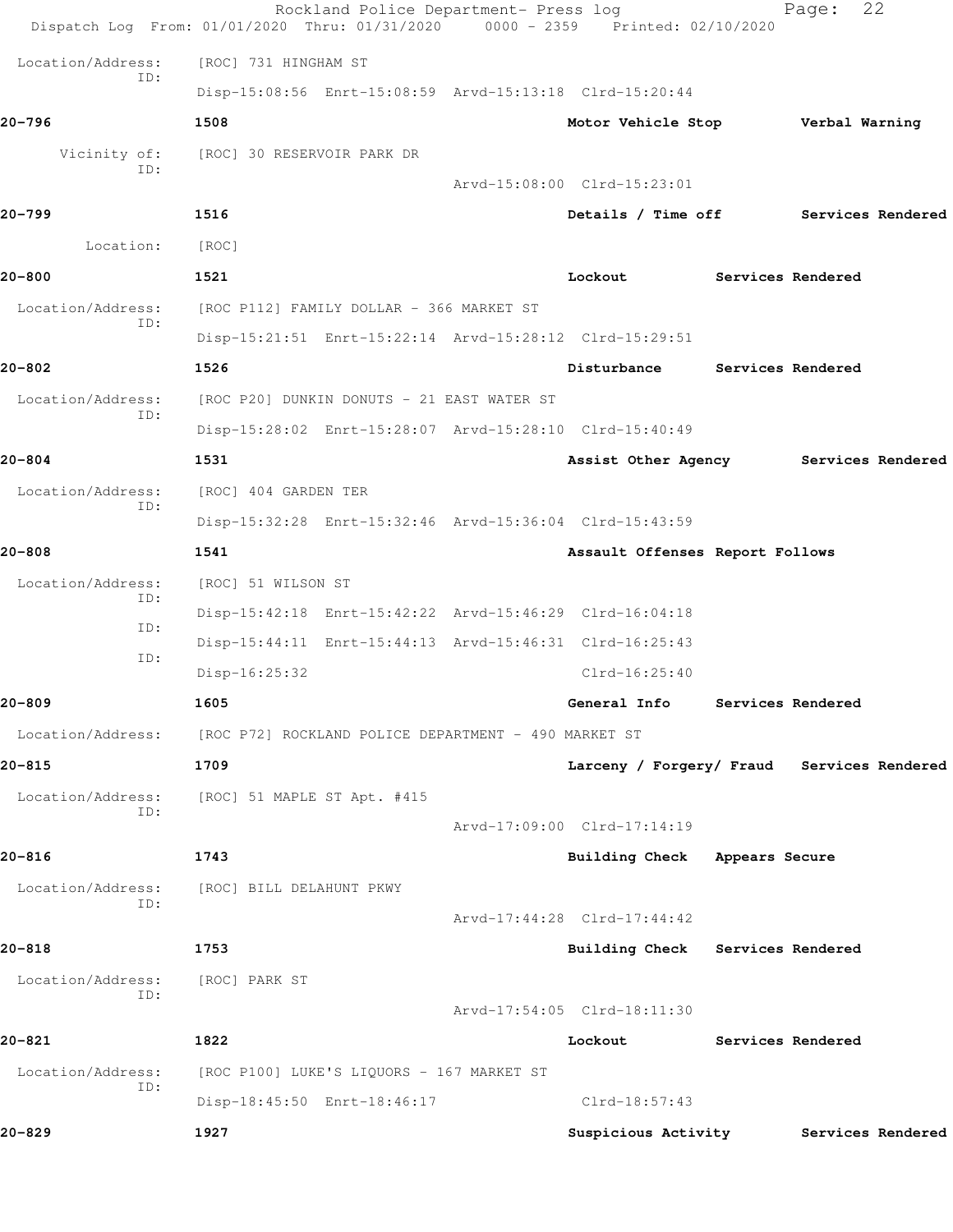|                                              | Rockland Police Department- Press log<br>Dispatch Log From: 01/01/2020 Thru: 01/31/2020 0000 - 2359 Printed: 02/10/2020 |                                          |                   | 23<br>Page:                                |
|----------------------------------------------|-------------------------------------------------------------------------------------------------------------------------|------------------------------------------|-------------------|--------------------------------------------|
| Location/Address:                            | [ROC] BILL DELAHUNT PKWY                                                                                                |                                          |                   |                                            |
| TD:                                          | Disp-19:30:00 Enrt-19:30:05 Arvd-19:41:57 Clrd-19:42:49                                                                 |                                          |                   |                                            |
| 20-833                                       | 2020                                                                                                                    | Vandalism                                | Services Rendered |                                            |
| Location/Address:                            | [ROC] 340 CENTRE AVE Apt. #21                                                                                           |                                          |                   |                                            |
| ID:                                          | Disp-20:24:05 Enrt-20:26:43 Arvd-20:26:47 Clrd-20:32:08                                                                 |                                          |                   |                                            |
| 20-836                                       | 2113                                                                                                                    |                                          |                   | MVA Property Damage Only Services Rendered |
| Vicinity of:                                 | [ROC] 199 LIBERTY ST                                                                                                    |                                          |                   |                                            |
| ID:                                          | Disp-21:14:28 Enrt-21:14:36 Arvd-21:20:06 Clrd-21:25:27                                                                 |                                          |                   |                                            |
| $20 - 845$                                   | 2215                                                                                                                    | MVA Property Damage Only Arrest (s) Made |                   |                                            |
| Location/Address:<br>TD:                     | [ROC] 56 LORETTA AVE                                                                                                    |                                          |                   |                                            |
| ID:                                          | Disp-22:16:30 Enrt-22:16:52 Arvd-22:19:35 Clrd-22:43:39                                                                 |                                          |                   |                                            |
|                                              | Disp-22:16:30 Enrt-22:16:37 Arvd-22:19:31 Clrd-22:52:48                                                                 |                                          |                   |                                            |
| 20-846                                       | 2231                                                                                                                    |                                          |                   | Details / Time off Services Rendered       |
| Location:                                    | [ROC]                                                                                                                   |                                          |                   |                                            |
| 20-848                                       | 2259                                                                                                                    | Vehicle Maintenance                      |                   | Services Rendered                          |
| Location/Address:<br>ID:                     | [ROC P72] ROCKLAND POLICE DEPARTMENT - 490 MARKET ST                                                                    |                                          |                   |                                            |
| For Date: $01/08/2020 -$ Wednesday<br>20-850 | Disp-23:03:10 Enrt-23:03:15 Arvd-23:03:19 Clrd-23:03:22<br>0000                                                         | SHIFT ASSIGNMENTSNo Service              |                   |                                            |
|                                              | Location/Address: [ROC P72] ROCKLAND POLICE DEPARTMENT - 490 MARKET ST                                                  |                                          |                   |                                            |
| ID:                                          |                                                                                                                         | Arvd-00:00:00 Clrd-00:13:52              |                   |                                            |
| $20 - 851$                                   | 0035                                                                                                                    | General Incident Services Rendered       |                   |                                            |
| Location/Address:                            | [ROC P72] ROCKLAND POLICE DEPARTMENT - 490 MARKET ST                                                                    |                                          |                   |                                            |
| ID:                                          |                                                                                                                         | Arvd-00:38:06 Clrd-00:38:56              |                   |                                            |
| $20 - 852$                                   | 0037                                                                                                                    | Details / Time off                       |                   | No Service                                 |
| Location:                                    | [ROC]                                                                                                                   |                                          |                   |                                            |
| $20 - 854$                                   | 0047                                                                                                                    | Building Check Building Checked/Secured  |                   |                                            |
| Location/Address:<br>ID:                     | [ROC] BILL DELAHUNT PKWY                                                                                                |                                          |                   |                                            |
|                                              |                                                                                                                         | Arvd-00:48:09 Clrd-00:55:46              |                   |                                            |
| $20 - 859$                                   | 0309                                                                                                                    | 911 Accidental Services Rendered         |                   |                                            |
| Location/Address:<br>ID:                     | [ROC] 67 J A DUNN MEM DR Apt. #35                                                                                       |                                          |                   |                                            |
| ID:                                          | Disp-03:09:58 Enrt-03:10:53 Arvd-03:13:09 Clrd-03:14:51                                                                 |                                          |                   |                                            |
|                                              | Disp-03:11:07 Enrt-03:11:10 Arvd-03:13:17 Clrd-03:14:49                                                                 |                                          |                   |                                            |
| 20-863                                       | 0554                                                                                                                    | Building Check                           | Appears Secure    |                                            |
| Location/Address:                            | [ROC] UNION ST                                                                                                          |                                          |                   |                                            |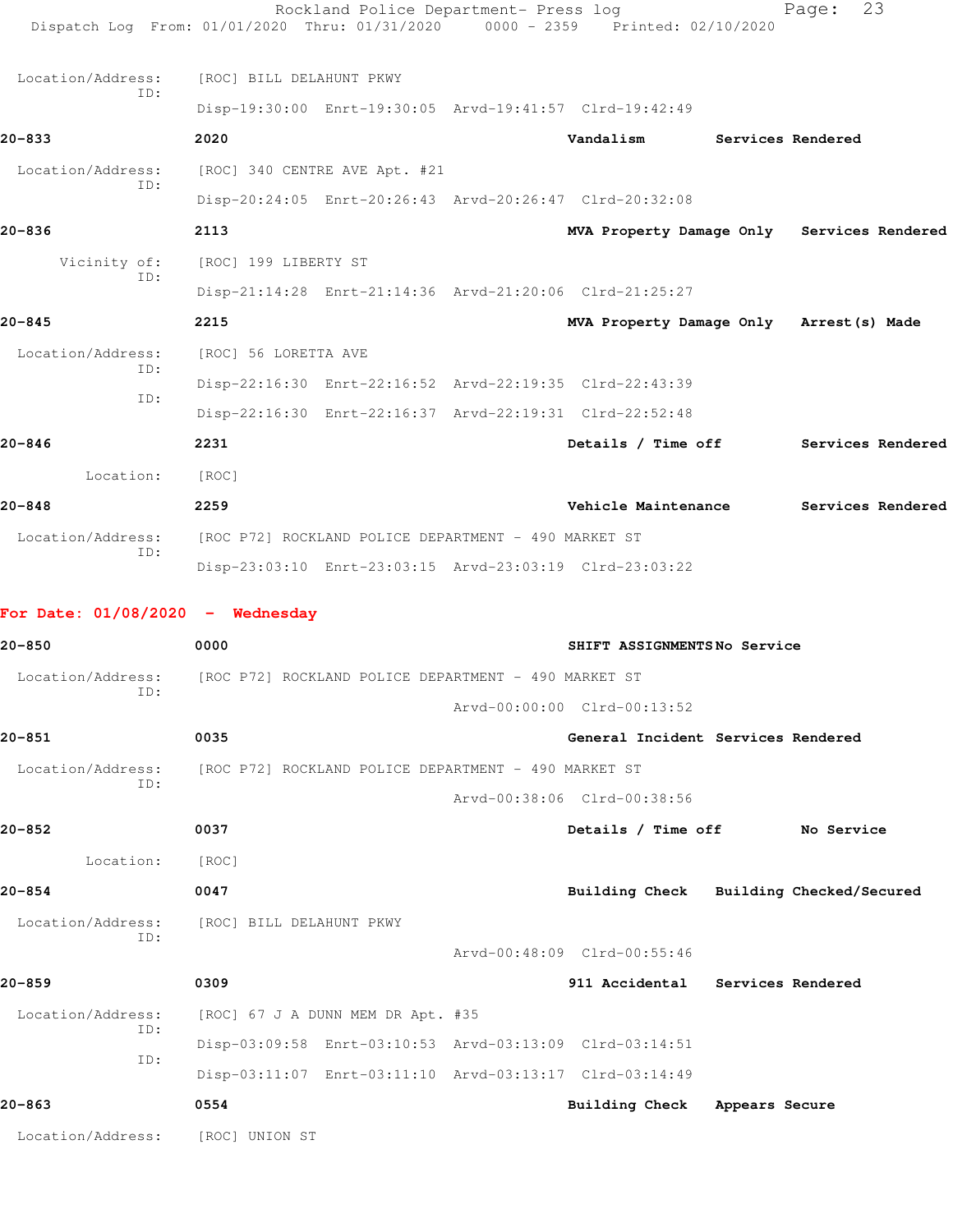|                             | Rockland Police Department- Press log<br>Dispatch Log From: 01/01/2020 Thru: 01/31/2020 0000 - 2359 Printed: 02/10/2020 |                                         |                   | 24<br>Page:       |  |
|-----------------------------|-------------------------------------------------------------------------------------------------------------------------|-----------------------------------------|-------------------|-------------------|--|
| ID:                         |                                                                                                                         | Arvd-05:54:55 Clrd-06:13:47             |                   |                   |  |
| 20-869                      | 0658                                                                                                                    |                                         |                   |                   |  |
|                             |                                                                                                                         | Suspicious Activity                     |                   | Services Rendered |  |
| Location/Address:<br>ID:    | [ROC] 482 MARKET ST                                                                                                     |                                         |                   |                   |  |
|                             |                                                                                                                         | Arvd-06:58:00 Clrd-07:06:48             |                   |                   |  |
| 20-871                      | 0705                                                                                                                    | <b>Building Check</b>                   | Investigated      |                   |  |
| Location/Address:<br>ID:    | [ROC] SALEM ST                                                                                                          |                                         |                   |                   |  |
|                             |                                                                                                                         | Arvd-07:06:04 Clrd-07:24:45             |                   |                   |  |
| 20-872                      | 0730                                                                                                                    | <b>Building Check</b>                   | Investigated      |                   |  |
| Location/Address:<br>ID:    | [ROC] UNION ST                                                                                                          |                                         |                   |                   |  |
|                             |                                                                                                                         | Arvd-07:31:21 Clrd-07:31:31             |                   |                   |  |
| 20-874                      | 0741                                                                                                                    | Burglar Alarm                           | Investigated      |                   |  |
| Location/Address:<br>ID:    | [ROC] UBS FINANCIAL SERVICE - 1099 HINGHAM ST                                                                           |                                         |                   |                   |  |
|                             | Disp-07:43:21 Enrt-07:43:25 Arvd-07:48:37 Clrd-07:54:49                                                                 |                                         |                   |                   |  |
| 20-878                      | 0802                                                                                                                    | SHIFT ASSIGNMENTS Services Rendered     |                   |                   |  |
| Location/Address:           | [ROC P72] ROCKLAND POLICE DEPARTMENT - 490 MARKET ST                                                                    |                                         |                   |                   |  |
| ID:                         | Disp-08:05:02                                                                                                           | $Clrd-08:05:21$                         |                   |                   |  |
| 20-892                      | 0850                                                                                                                    | Animal Complaint Services Rendered      |                   |                   |  |
| Location/Address:           | [ROC] BIRCH ST                                                                                                          |                                         |                   |                   |  |
| 20-889                      | 0918                                                                                                                    | 911 Accidental                          | Investigated      |                   |  |
| Location/Address:           | [ROC] 1 TECHNOLOGY PL                                                                                                   |                                         |                   |                   |  |
| ID:                         | Disp-09:19:14 Enrt-09:19:39 Arvd-09:21:44 Clrd-09:27:05                                                                 |                                         |                   |                   |  |
| 20-893                      | 1014                                                                                                                    | Motor Vehicle Stop                      |                   | Citation/Warning  |  |
| Issued<br>Location/Address: | [ROC] 64 BEECH ST @ 1 BAY PATH LN                                                                                       |                                         |                   |                   |  |
| ID:                         |                                                                                                                         | Arvd-10:14:00 Clrd-10:22:17             |                   |                   |  |
| 20-895                      | 1024                                                                                                                    | MVA Property Damage Only Paper Exchange |                   |                   |  |
| Location/Address:           | [ROC P76] 146 MARKET ST                                                                                                 |                                         |                   |                   |  |
| ID:                         |                                                                                                                         | Arvd-10:24:00 Clrd-10:36:28             |                   |                   |  |
| ID:                         | Disp-10:25:44 Enrt-10:25:47                                                                                             | Clrd-10:36:25                           |                   |                   |  |
| 20-896                      | 1042                                                                                                                    | Follow-Up Investigation                 |                   | Services Rendered |  |
| Location/Address:           | [ROC] 24 CLARK RD                                                                                                       |                                         |                   |                   |  |
| ID:                         |                                                                                                                         | Arvd-10:42:00 Clrd-11:30:26             |                   |                   |  |
| 20-899                      | 1050                                                                                                                    | OD FOLLOW UP                            | Services Rendered |                   |  |
| Location/Address:           | [ROC P72] ROCKLAND POLICE DEPARTMENT - 490 MARKET ST                                                                    |                                         |                   |                   |  |
| 20–905                      | 1130                                                                                                                    | Animal Complaint Services Rendered      |                   |                   |  |
| Location/Address:           | [ROC] 42 MARTHA DR Apt. #E                                                                                              |                                         |                   |                   |  |
| ID:                         |                                                                                                                         |                                         |                   |                   |  |
|                             |                                                                                                                         |                                         |                   |                   |  |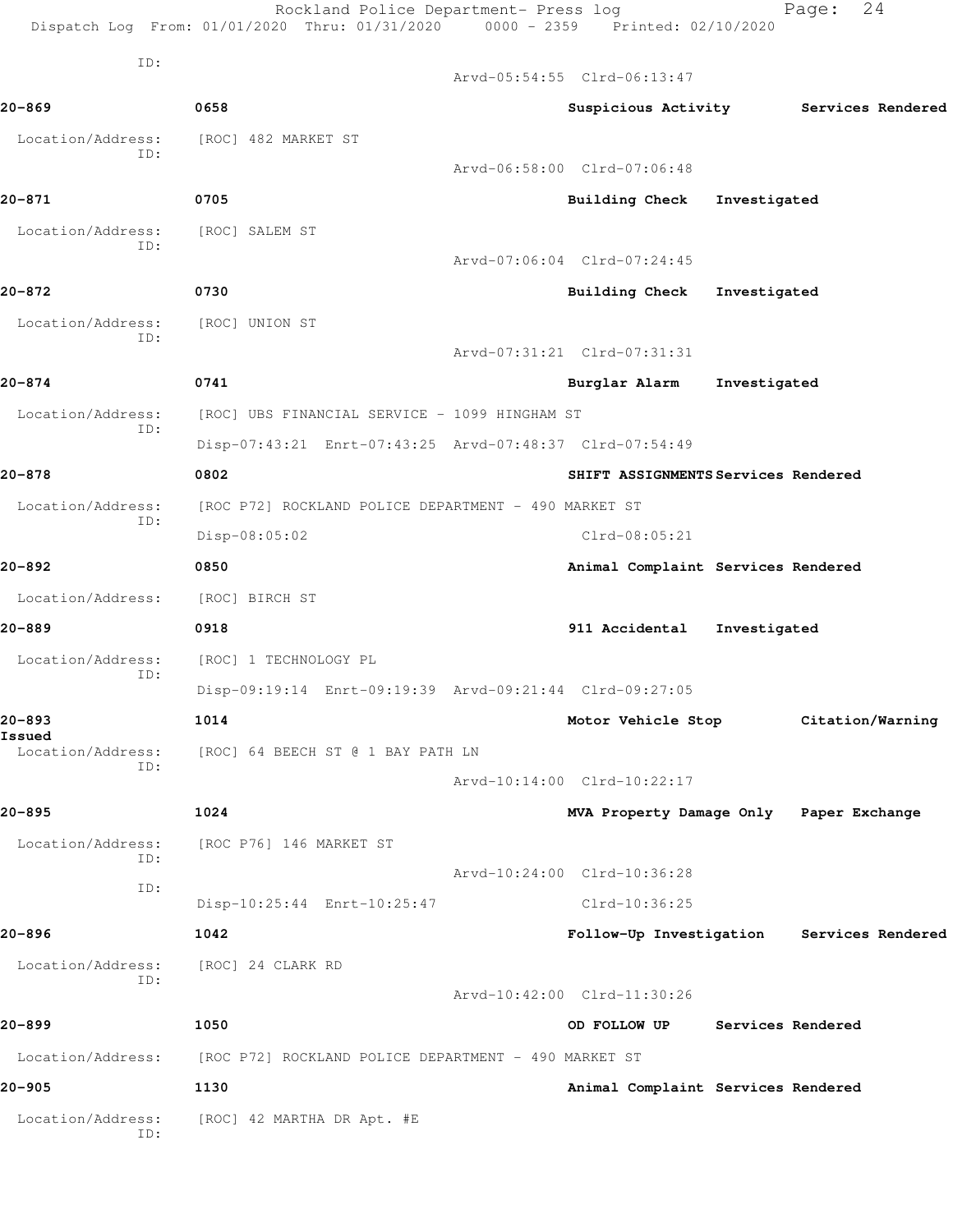Arvd-11:30:00 Clrd-11:37:02 **20-907 1137 Animal Complaint Services Rendered** Location/Address: [ROC] 150 MARTHA DR Arvd-11:37:00 Clrd-12:06:49 **20-908 1203 911 Accidental Investigated**

 Location/Address: [ROC] 1 TECHNOLOGY PL ID: Disp-12:05:42 Enrt-12:05:58 Clrd-12:16:17 **20-909 1206 General Incident No Service** Location/Address: [ROC] 1 TECHNOLOGY PL **20-910 1207 Animal Complaint Services Rendered** Location/Address: [ROC] 42 HANNAH WAY Apt. #2 ID: **20-919 1317 General Incident Services Rendered**

Location/Address: [ROC P72] ROCKLAND POLICE DEPARTMENT - 490 MARKET ST ID: Disp-13:21:58 Clrd-13:22:14 **20-920 1327 Animal Complaint Services Rendered**

 Location/Address: [ROC] 110 MARTHA DR Apt. #E ID:

ID:

**20-921 1329 CRUISER BACK IN SERVICE Services Rendered** Location/Address: [ROC P72] ROCKLAND POLICE DEPARTMENT - 490 MARKET ST ID: Disp-13:30:37 Clrd-13:30:50

**20-923 1359 General Incident Services Rendered** Location/Address: [ROC] 154 UNION ST Apt. #1 ID: Disp-14:03:00 Clrd-14:22:14

**20-924 1401 Animal Complaint Gone on arrival** Location/Address: [ROC] 1 BIRCH BOTTOM CIR Disp-14:03:05 Enrt-14:03:09 Arvd-14:03:11 Clrd-14:11:29

**20-930 1426 Motor Vehicle Stop Citation/Warning** Location/Address: [ROC] NORTH AVE ID: Arvd-14:26:00 Clrd-14:33:55 **20-936 1518 911 Accidental Investigated** Location/Address: [ROC] 135 INDUSTRIAL WAY ID: Disp-15:20:54 Enrt-15:20:56 Arvd-15:22:51 Clrd-15:31:00 **20-937 1521 OUT OF TOWN TRAINING Services Rendered**

 Location/Address: [ROC P72] ROCKLAND POLICE DEPARTMENT - 490 MARKET ST Disp-15:25:02 Clrd-15:25:38

Arvd-12:07:00 Clrd-12:20:57

Arvd-13:27:00 Clrd-13:43:02

ID:

**Issued** 

ID: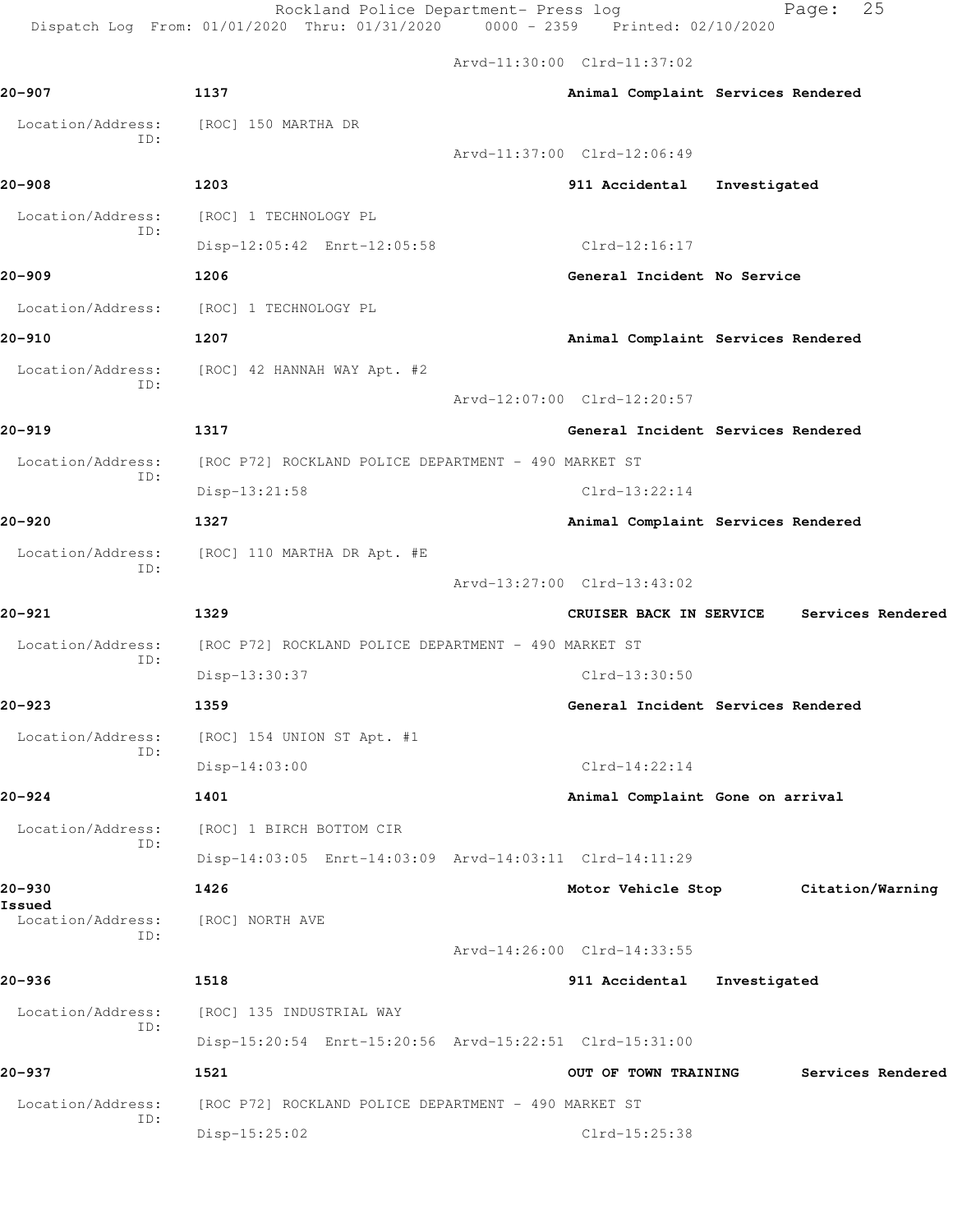Rockland Police Department- Press log Page: 26 Dispatch Log From: 01/01/2020 Thru: 01/31/2020 0000 - 2359 Printed: 02/10/2020 **20-944 1611 SHIFT ASSIGNMENTS No Service** Location/Address: [ROC P72] ROCKLAND POLICE DEPARTMENT - 490 MARKET ST **20-945 1614 Time off No Service** Location: [ROC] **20-948 1627 MVA Property Damage Only Services Rendered** Vicinity of: [ROC] 152 WEST WATER ST ID: Disp-16:27:53 Enrt-16:28:00 Arvd-16:31:30 Clrd-16:49:25 ID: Disp-16:28:11 Enrt-16:28:13 Arvd-16:31:32 Clrd-17:00:41 **20-949 1634 Building Check Appears Secure** Location/Address: [ROC] PARK ST ID: Arvd-16:35:23 Clrd-16:36:26 **20-954 1702 Vandalism Services Rendered** Location/Address: [ROC] 135 GROVE ST Apt. #128 **20-956 1733 Disturbance Services Rendered** Location/Address: [ROC P70] D'ANGELOS - 144 MARKET ST ID: Disp-17:34:13 Enrt-17:34:18 Arvd-17:34:46 Clrd-17:41:48 ID: Disp-17:34:13 Enrt-17:34:20 Arvd-17:34:52 Clrd-17:41:45 **20-957 1753 Building Check Services Rendered** Location/Address: [ROC] BILL DELAHUNT PKWY ID: Arvd-17:53:49 Clrd-17:54:03 **20-959 1812 Escort Services Rendered** Location/Address: [ROC] 23 SCHOOL ST Apt. #12 ID: Disp-18:15:05 Enrt-18:15:41 Arvd-18:18:43 Clrd-18:40:12 **20-961 1820 Burglar Alarm Appears Secure** Location/Address: [ROC] 340 CENTRE AVE Apt. #21 ID: Disp-18:22:24 Enrt-18:22:26 Arvd-18:27:22 Clrd-18:36:45 **20-966 1837 Health & Welfare Check Transported to Hospital**  Location/Address: [ROC] 45 STUDLEY CT ID: Disp-18:40:04 Enrt-18:40:08 Arvd-18:41:10 Clrd-19:02:58 ID: Disp-18:41:00 Enrt-18:41:01 Arvd-18:41:11 Clrd-18:41:44 ID: Disp-18:44:41 Enrt-18:44:43 Arvd-18:49:27 Clrd-19:03:02 ID: Disp-18:50:29 Enrt-18:50:36 Arvd-18:50:39 Clrd-18:52:44

Disp-18:50:34 Enrt-18:50:38 Arvd-18:50:41 Clrd-19:26:47

**20-968 1840 Disturbance Gone on arrival**

 Location/Address: [ROC] J A DUNN MEM DR ID:

ID: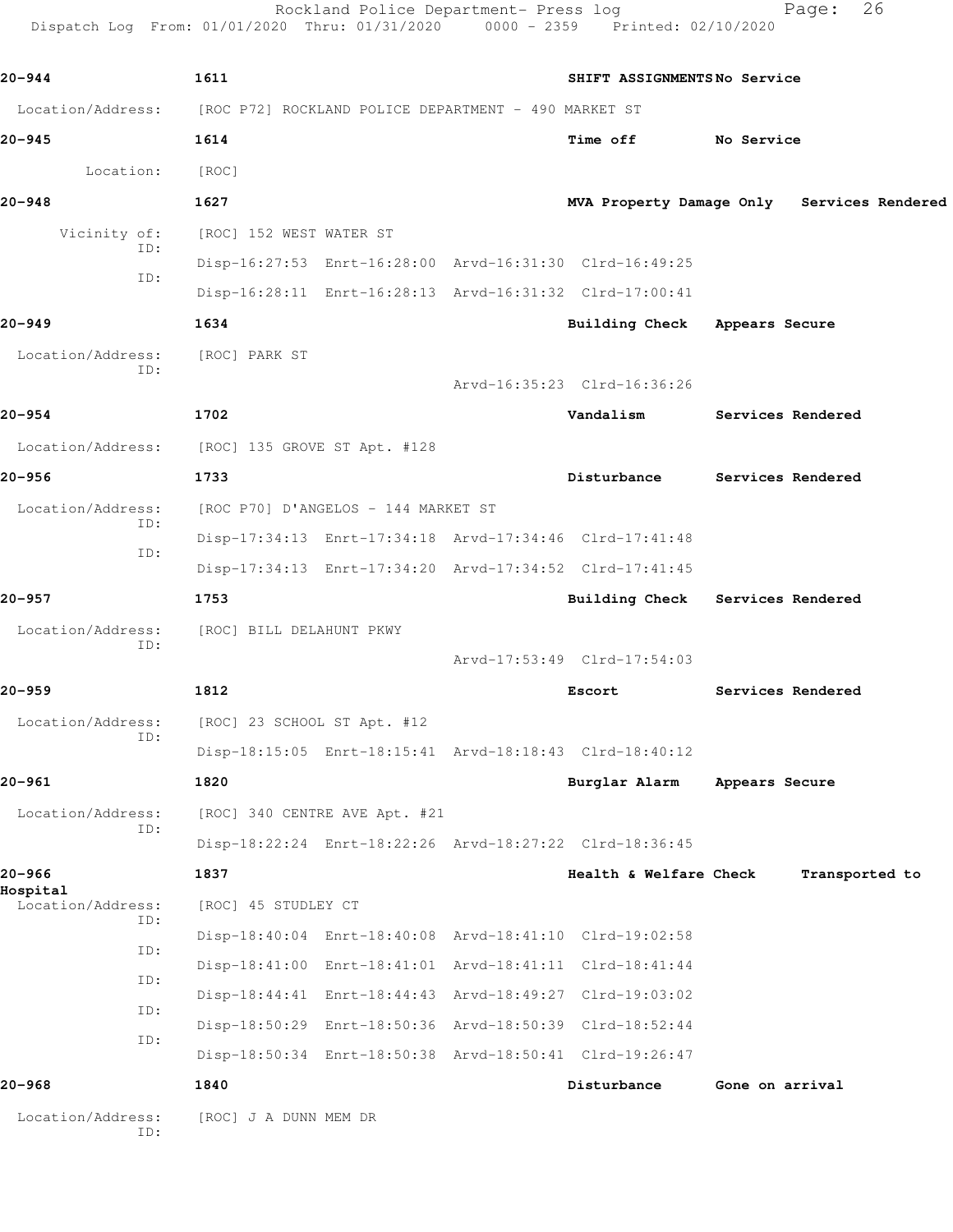|                                   | Rockland Police Department- Press log<br>Dispatch Log From: 01/01/2020 Thru: 01/31/2020 0000 - 2359 Printed: 02/10/2020 |                                         |                 | 27<br>Page:       |
|-----------------------------------|-------------------------------------------------------------------------------------------------------------------------|-----------------------------------------|-----------------|-------------------|
|                                   | Disp-18:43:14 Enrt-18:43:16 Arvd-18:44:07 Clrd-18:44:10                                                                 |                                         |                 |                   |
| 20-975                            | 1923                                                                                                                    | Disturbance                             | Gone on arrival |                   |
| Location/Address:<br>ID:          | [ROC P100] LUKE'S LIQUORS - 167 MARKET ST                                                                               |                                         |                 |                   |
|                                   | Disp-19:24:42 Enrt-19:24:46 Arvd-19:24:47 Clrd-19:27:15                                                                 |                                         |                 |                   |
| 20-991<br>Required                | 2142                                                                                                                    | Assist Other Agency No Action           |                 |                   |
| Location/Address:<br>ID:          | [ABI 552] MARYLOU'S COFFEE - 562 WASHINGTON ST                                                                          |                                         |                 |                   |
| ID:                               | Disp-21:43:18 Enrt-21:43:25 Arvd-21:46:40 Clrd-21:47:06                                                                 |                                         |                 |                   |
|                                   | Disp-21:43:18 Enrt-21:43:26 Arvd-21:46:42 Clrd-21:47:02                                                                 |                                         |                 |                   |
| 20-992                            | 2150                                                                                                                    | Assist Other Agency                     |                 | Appears Secure    |
| Location/Address:<br>ID:          | [ABI 4272] 745 WASHINGTON ST - 745 WASHINGTON ST                                                                        |                                         |                 |                   |
|                                   | Disp-21:51:25 Enrt-21:51:30 Arvd-21:55:15 Clrd-22:10:14                                                                 |                                         |                 |                   |
| For Date: $01/09/2020 -$ Thursday |                                                                                                                         |                                         |                 |                   |
| 20-998                            | 0008                                                                                                                    | General Incident Services Rendered      |                 |                   |
| Location/Address:                 | [ROC P72] ROCKLAND POLICE DEPARTMENT - 490 MARKET ST                                                                    |                                         |                 |                   |
| ID:                               | $Disp-00:10:04$                                                                                                         | $Clrd-00:10:17$                         |                 |                   |
| 20-1011                           | 0615                                                                                                                    | Building Check Building Checked/Secured |                 |                   |
| Location/Address:<br>ID:          | [ROC] UNION ST                                                                                                          |                                         |                 |                   |
|                                   |                                                                                                                         | Arvd-06:16:16 Clrd-06:33:55             |                 |                   |
| 20-1017                           | 0648                                                                                                                    | Details / Time off                      |                 | Services Rendered |
| Location:                         | [ROC]                                                                                                                   |                                         |                 |                   |
| 20-1018                           | 0652                                                                                                                    | Motor Vehicle Stop                      |                 | Verbal Warning    |
| Location/Address:                 | [ROC] 20 PLAIN ST @ 104 MARKET ST                                                                                       |                                         |                 |                   |
| ID:                               |                                                                                                                         | Arvd-06:52:00 Clrd-06:55:07             |                 |                   |
| 20-1028                           | 0800                                                                                                                    | Information Call No Action Required     |                 |                   |
| Location/Address:                 | [ROC P72] ROCKLAND POLICE DEPARTMENT - 490 MARKET ST                                                                    |                                         |                 |                   |
| 20-1027                           | 0803                                                                                                                    | Health & Welfare Check                  |                 | No Action         |
| Required<br>Location/Address:     | [ROC] 51 WILSON ST                                                                                                      |                                         |                 |                   |
| ID:<br>ID:                        | Disp-08:06:54 Enrt-08:07:12 Arvd-08:10:51 Clrd-08:14:47                                                                 |                                         |                 |                   |
| ID:                               | Disp-08:07:00 Enrt-08:07:12 Arvd-08:10:53 Clrd-08:14:43                                                                 |                                         |                 |                   |
|                                   | Disp-08:07:07 Enrt-08:07:12                                                                                             | $Clrd-08:10:56$                         |                 |                   |
| 20-1031                           | 0816                                                                                                                    | General Incident Investigated           |                 |                   |
| Location/Address:<br>ID:          | [ROC 59] RICE BUILDING - 346 UNION ST                                                                                   |                                         |                 |                   |
|                                   | Disp-08:21:54                                                                                                           | $Clrd-08:22:09$                         |                 |                   |
| 20-1070                           | 0845                                                                                                                    | Animal Complaint Services Rendered      |                 |                   |
| Location/Address:                 | [ROC] 1 BIRCH ST                                                                                                        |                                         |                 |                   |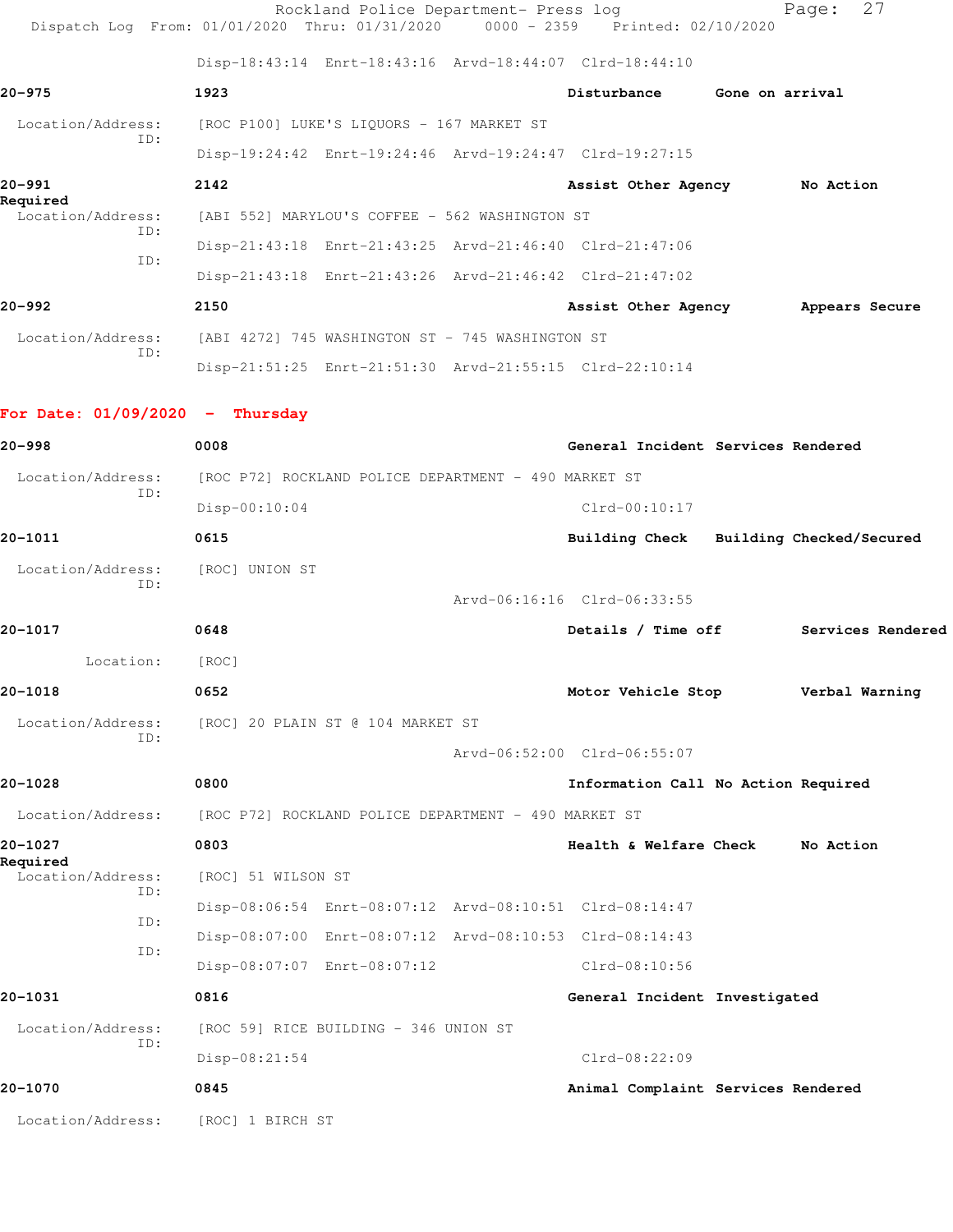| 20-1047                     | 0910                                                    | Information Call No Action Required |                  |                   |
|-----------------------------|---------------------------------------------------------|-------------------------------------|------------------|-------------------|
| Location/Address:           | [ROC P72] ROCKLAND POLICE DEPARTMENT - 490 MARKET ST    |                                     |                  |                   |
| 20-1038                     | 0916                                                    | <b>Traffic Enforcement</b>          |                  | Services Rendered |
| Location/Address:           | [ROC] SALEM ST                                          |                                     |                  |                   |
| TD:                         |                                                         | Arvd-09:17:50 Clrd-09:32:09         |                  |                   |
| ID:                         | Disp-09:41:31 Enrt-09:42:19 Arvd-09:42:21 Clrd-09:58:58 |                                     |                  |                   |
| 20-1057                     | 0930                                                    | Information Call No Action Required |                  |                   |
| Location/Address:           | [ROC P72] ROCKLAND POLICE DEPARTMENT - 490 MARKET ST    |                                     |                  |                   |
| 20-1040                     | 0931                                                    | Motor Vehicle Stop                  |                  | Citation/Warning  |
| Issued<br>Location/Address: | [ROC] 635 SALEM ST @ 433 NORTH AVE                      |                                     |                  |                   |
| ID:                         | Disp-09:32:09 Enrt-09:32:32 Arvd-09:32:34 Clrd-09:41:31 |                                     |                  |                   |
| 20-1045                     | 0958                                                    | Motor Vehicle Stop                  |                  | Summons To Court  |
| Location/Address:           | [ROC] 404 SALEM ST                                      |                                     |                  |                   |
| ID:                         | Disp-09:58:58 Enrt-09:59:03 Arvd-09:59:04 Clrd-10:48:36 |                                     |                  |                   |
| ID:                         | Disp-10:03:21 Enrt-10:03:24 Arvd-10:09:01 Clrd-11:04:50 |                                     |                  |                   |
| ID:                         | Disp-10:48:54                                           | $Clrd-10:53:06$                     |                  |                   |
| 20-1049                     | 1033                                                    | Summons                             | Summons To Court |                   |
| Location/Address:           | [ROC 101] 407 EAST WATER STREET - 407 EAST WATER ST     |                                     |                  |                   |
| ID:<br>ID:                  | Disp-10:34:45 Enrt-10:34:53 Arvd-10:34:54 Clrd-10:44:17 |                                     |                  |                   |
|                             | Disp-10:44:05 Enrt-10:44:07 Arvd-10:44:09 Clrd-10:45:34 |                                     |                  |                   |
| 20-1058                     | 1151                                                    | Burglar Alarm                       | Investigated     |                   |
| Location/Address:<br>ID:    | [ROC] ATLANTIC CLEANING PRODUCTS - 200 PLEASANT ST      |                                     |                  |                   |
|                             | Disp-11:52:19 Enrt-11:52:30 Arvd-11:58:19 Clrd-11:58:46 |                                     |                  |                   |
| 20-1059<br>Required         | 1156                                                    | Details / Time off                  |                  | No Action         |
| Location:                   | [ROC]                                                   |                                     |                  |                   |
| 20-1063                     | 1217                                                    | Animal Complaint Services Rendered  |                  |                   |
| Location/Address:<br>ID:    | [ROC] 340 CENTRE AVE Apt. #33                           |                                     |                  |                   |
|                             | $Disp-12:18:52$                                         | Arvd-12:18:57 Clrd-13:33:17         |                  |                   |
| 20-1071                     | 1230                                                    | Animal Complaint Services Rendered  |                  |                   |
| Location/Address:           | [ROC] 340 CENTRE AVE Apt. #33                           |                                     |                  |                   |
| 20-1067                     | 1246                                                    | Information Call No Action Required |                  |                   |
| Location/Address:           | [ROC P72] ROCKLAND POLICE DEPARTMENT - 490 MARKET ST    |                                     |                  |                   |
| 20-1075<br>Issued           | 1330                                                    | Motor Vehicle Stop                  |                  | Citation/Warning  |
| Location/Address:<br>ID:    | [ROC] 161 EXCHANGE ST @ 430 LIBERTY ST                  |                                     |                  |                   |
|                             | Disp-13:31:36 Enrt-13:31:40 Arvd-13:31:42 Clrd-13:36:30 |                                     |                  |                   |
| 20-1076                     | 1334                                                    | Animal Complaint Services Rendered  |                  |                   |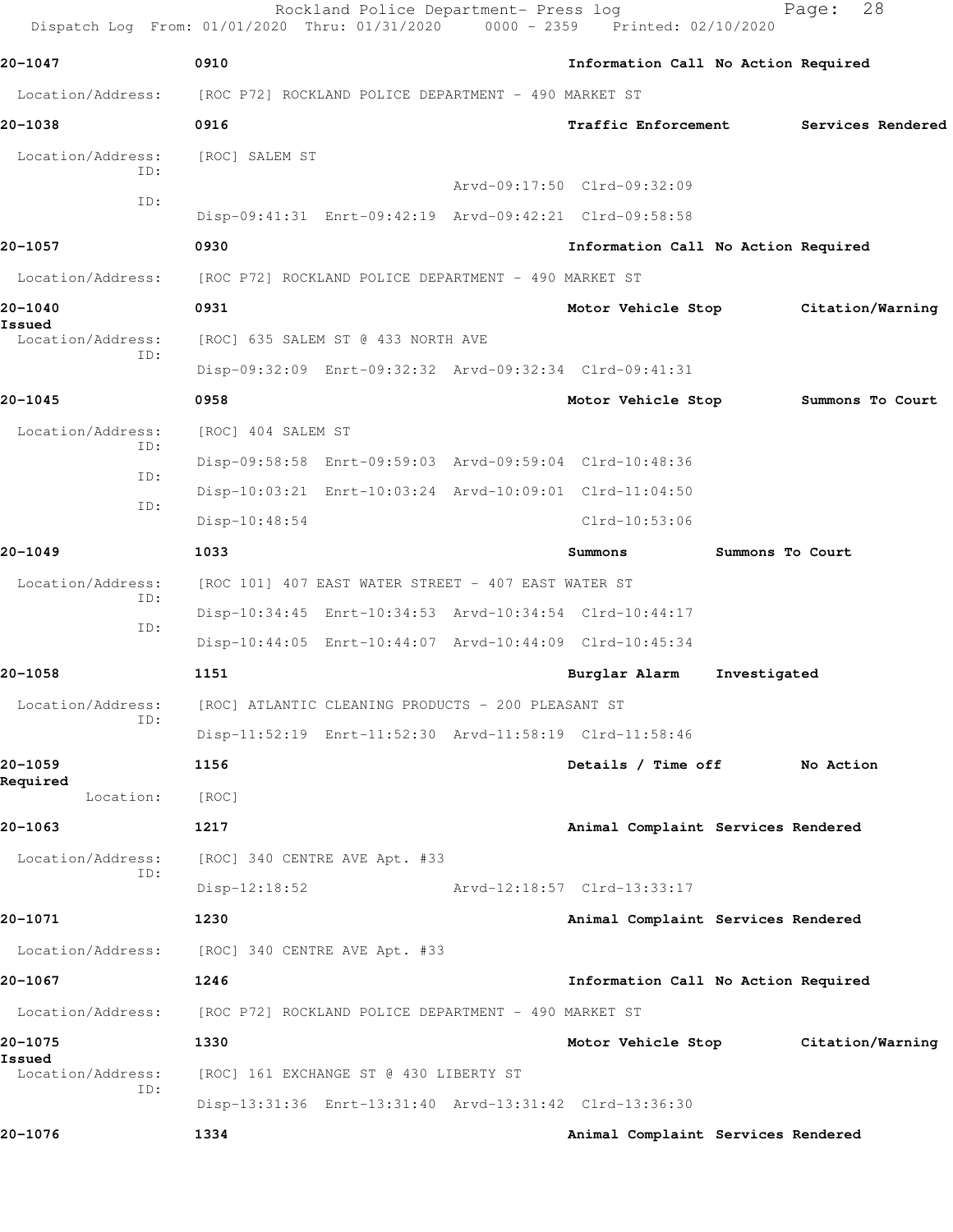|                               | Rockland Police Department- Press log<br>Dispatch Log From: 01/01/2020 Thru: 01/31/2020 0000 - 2359 Printed: 02/10/2020 |                                            | 29<br>Page:       |
|-------------------------------|-------------------------------------------------------------------------------------------------------------------------|--------------------------------------------|-------------------|
| Location/Address:             | [ROC] 373 EAST WATER ST                                                                                                 |                                            |                   |
| ID:                           | Disp-13:35:12 Enrt-13:39:20 Arvd-13:39:23 Clrd-13:39:26                                                                 |                                            |                   |
| 20-1078                       | 1342                                                                                                                    | Information Call No Action Required        |                   |
| Location/Address:             | [ROC P72] ROCKLAND POLICE DEPARTMENT - 490 MARKET ST                                                                    |                                            |                   |
| 20-1598                       | 1400                                                                                                                    | Animal Complaint Services Rendered         |                   |
|                               | Location/Address: [ROC P1] 99 RESTAURANT - 29 ACCORD PARK DR                                                            |                                            |                   |
| 20-1082                       | 1425                                                                                                                    | Suspicious Activity                        | Services Rendered |
| Location/Address:             | [ROC] 340 CENTRE AVE Apt. #21                                                                                           |                                            |                   |
| ID:                           | Disp-14:27:21                                                                                                           | $Clrd-14:27:30$                            |                   |
| TD:                           | Disp-14:27:38 Enrt-14:27:41 Arvd-14:31:11 Clrd-14:47:53                                                                 |                                            |                   |
| 20-1084                       | 1501                                                                                                                    | Details / Time off                         | No Action         |
| Required<br>Location:         | [ROC]                                                                                                                   |                                            |                   |
| 20-1087                       | 1519                                                                                                                    | Follow-Up Investigation                    | Services Not      |
| Required<br>Location/Address: | [ROC] 150 MARTHA DR                                                                                                     |                                            |                   |
| ID:                           | Disp-15:19:56 Enrt-15:20:03 Arvd-15:20:06 Clrd-15:46:45                                                                 |                                            |                   |
| 20-1088                       | 1529                                                                                                                    | 911 Accidental<br>Investigated             |                   |
| Location/Address:<br>ID:      | [ROC] 54 MARKS ST                                                                                                       |                                            |                   |
|                               | Disp-15:31:14 Enrt-15:31:19 Arvd-15:34:25 Clrd-15:44:20                                                                 |                                            |                   |
| 20-1089                       | 1534                                                                                                                    | Details / Time off                         | Services Not      |
| Required<br>Location:         | [ROC]                                                                                                                   |                                            |                   |
| 20-1094                       | 1606                                                                                                                    | General Incident Services Rendered         |                   |
| Location/Address:<br>ID:      | [ROC P72] ROCKLAND POLICE DEPARTMENT - 490 MARKET ST                                                                    |                                            |                   |
|                               | Disp-16:08:13                                                                                                           | $Clrd-16:08:23$                            |                   |
| 20-1096                       | 1611                                                                                                                    | MVA Property Damage Only Gone on arrival   |                   |
| Location/Address:<br>ID:      | [ROC] CENTRE AVE                                                                                                        |                                            |                   |
|                               | Disp-16:13:01 Enrt-16:13:08 Arvd-16:18:16 Clrd-16:22:13                                                                 |                                            |                   |
| 20-1097                       | 1623                                                                                                                    | Vehicle Maintenance                        | No Service        |
| Location/Address:<br>ID:      | [ROC P72] ROCKLAND POLICE DEPARTMENT - 490 MARKET ST                                                                    |                                            |                   |
|                               |                                                                                                                         | Arvd-16:23:00 Clrd-16:26:21                |                   |
| 20-1101                       | 1710                                                                                                                    | Building Check Services Rendered           |                   |
| Location/Address:<br>ID:      | [ROC] BILL DELAHUNT PKWY                                                                                                |                                            |                   |
|                               |                                                                                                                         | Arvd-17:11:13 Clrd-17:11:24                |                   |
| 20-1104                       | 1732                                                                                                                    | MVA Property Damage Only Services Rendered |                   |
| Location/Address:<br>ID:      | [ROC] 9 COLBY ST @ 159 POND ST                                                                                          |                                            |                   |
| ID:                           | Disp-17:33:01 Enrt-17:33:06 Arvd-17:33:24 Clrd-17:50:08                                                                 |                                            |                   |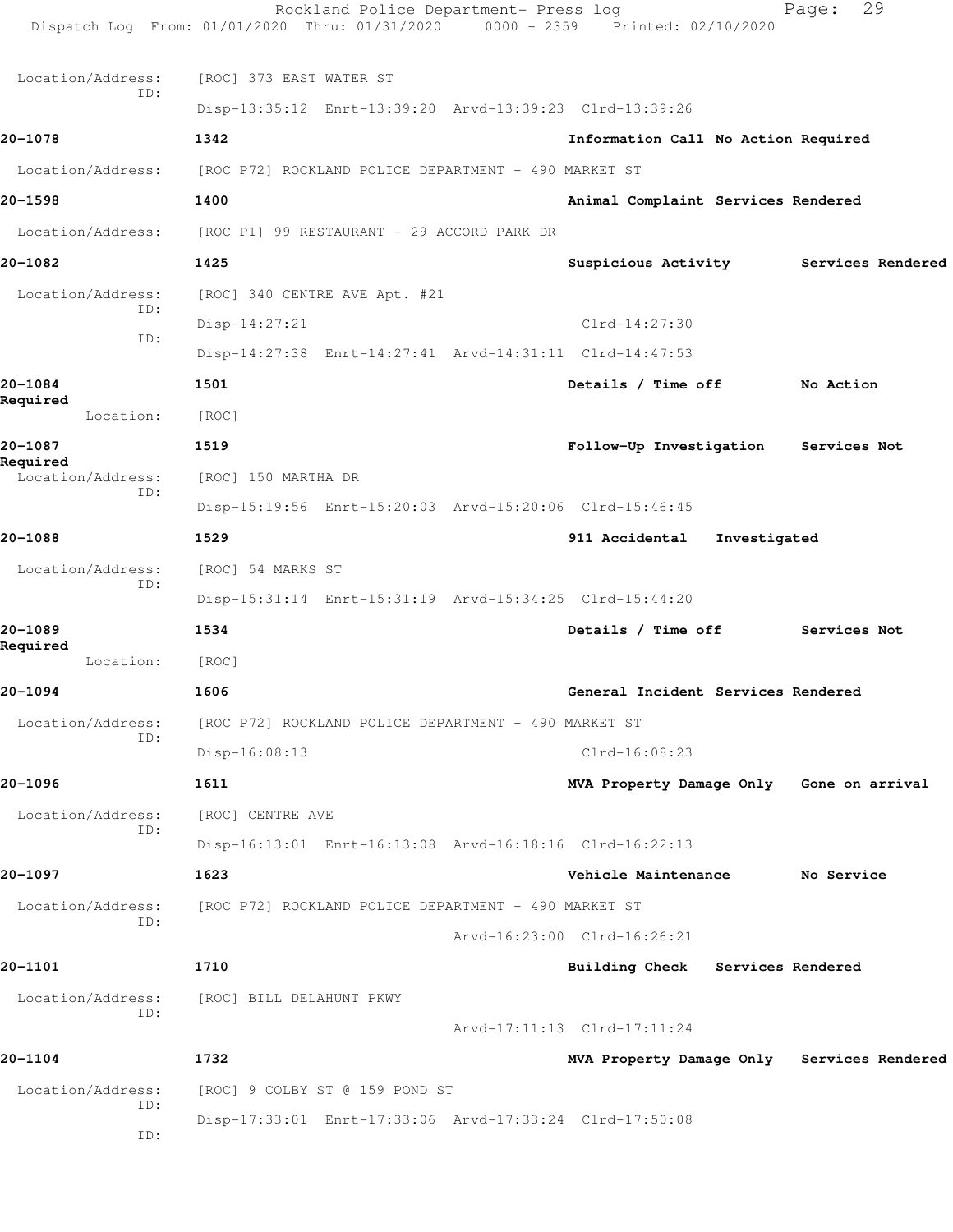|                          | Disp-17:33:01 Enrt-17:33:06 Arvd-17:35:56 Clrd-17:48:51 |                                          |                   |                   |  |
|--------------------------|---------------------------------------------------------|------------------------------------------|-------------------|-------------------|--|
| 20-1117                  | 1921                                                    | Details / Time off Services Rendered     |                   |                   |  |
| Location:                | [ROC]                                                   |                                          |                   |                   |  |
| 20-1119                  | 1932                                                    | Summons                                  | Services Rendered |                   |  |
| Location/Address:<br>ID: | [ROC P9] 340 CENTRE AVE Apt. #21                        |                                          |                   |                   |  |
|                          |                                                         | Arvd-19:32:00 Clrd-19:39:21              |                   |                   |  |
| 20-1124                  | 2013                                                    | Breaking & Entering Services Rendered    |                   |                   |  |
| Location/Address:<br>ID: | [ROC] 47 ARTHUR ST                                      |                                          |                   |                   |  |
|                          | Disp-20:14:38 Enrt-20:14:49 Arvd-20:17:07 Clrd-21:12:12 |                                          |                   |                   |  |
| ID:<br>ID:               | Disp-20:14:46 Enrt-20:14:49 Arvd-20:27:22 Clrd-20:34:26 |                                          |                   |                   |  |
|                          | Disp-20:22:36 Enrt-20:22:37 Arvd-20:27:24 Clrd-20:43:47 |                                          |                   |                   |  |
| 20-1125                  | 2016                                                    | Details / Time off                       |                   | Services Rendered |  |
| Location:                | [ROC]                                                   |                                          |                   |                   |  |
| 20-1127                  | 2025                                                    | Details / Time off Services Rendered     |                   |                   |  |
| Location:                | [ROC]                                                   |                                          |                   |                   |  |
| 20-1129                  | 2032                                                    | Health & Welfare Check Services Rendered |                   |                   |  |
| Location/Address:        | [ROC] 230 MARTHA DR Apt. #F                             |                                          |                   |                   |  |
| ID:                      | Disp-20:47:18 Enrt-20:47:29 Arvd-20:51:54 Clrd-21:00:35 |                                          |                   |                   |  |
| 20-1128                  | 2034                                                    | Building Check Services Rendered         |                   |                   |  |
| Location/Address:        | [ROC] PARK ST                                           |                                          |                   |                   |  |
| ID:                      |                                                         | Arvd-20:35:14 Clrd-20:47:18              |                   |                   |  |
| ID:                      | Disp-21:00:35                                           | $Clrd-21:01:04$                          |                   |                   |  |
| 20-1135                  | 2119                                                    | Information Call Services Rendered       |                   |                   |  |
| Location/Address:        | [ROC] 21 NORTH AVE Apt. #8                              |                                          |                   |                   |  |
| 20-1136                  | 2206                                                    | General Incident Services Rendered       |                   |                   |  |
| Location/Address:        | [ROC P84] PLAYERS SPORTS BAR - 86 VFW DR                |                                          |                   |                   |  |
| ID:                      | Disp-22:07:37                                           | Arvd-22:10:25 Clrd-22:22:13              |                   |                   |  |
| 20-1139                  | 2211                                                    | Motor Vehicle Complaint Gone on arrival  |                   |                   |  |
| Vicinity of:             | [ROC] SOUTH ST                                          |                                          |                   |                   |  |
| ID:                      | Disp-22:13:20 Enrt-22:13:33 Arvd-22:20:14 Clrd-22:22:18 |                                          |                   |                   |  |
| 20-1140                  | 2215                                                    | Motor Vehicle Complaint Peace Restored   |                   |                   |  |
| Location/Address:        | [ROC] 83 HANNAH WAY                                     |                                          |                   |                   |  |
| ID:                      | Disp-22:17:46 Enrt-22:17:48 Arvd-22:21:11 Clrd-22:40:48 |                                          |                   |                   |  |

**20-1148 0000 SHIFT ASSIGNMENTS No Service**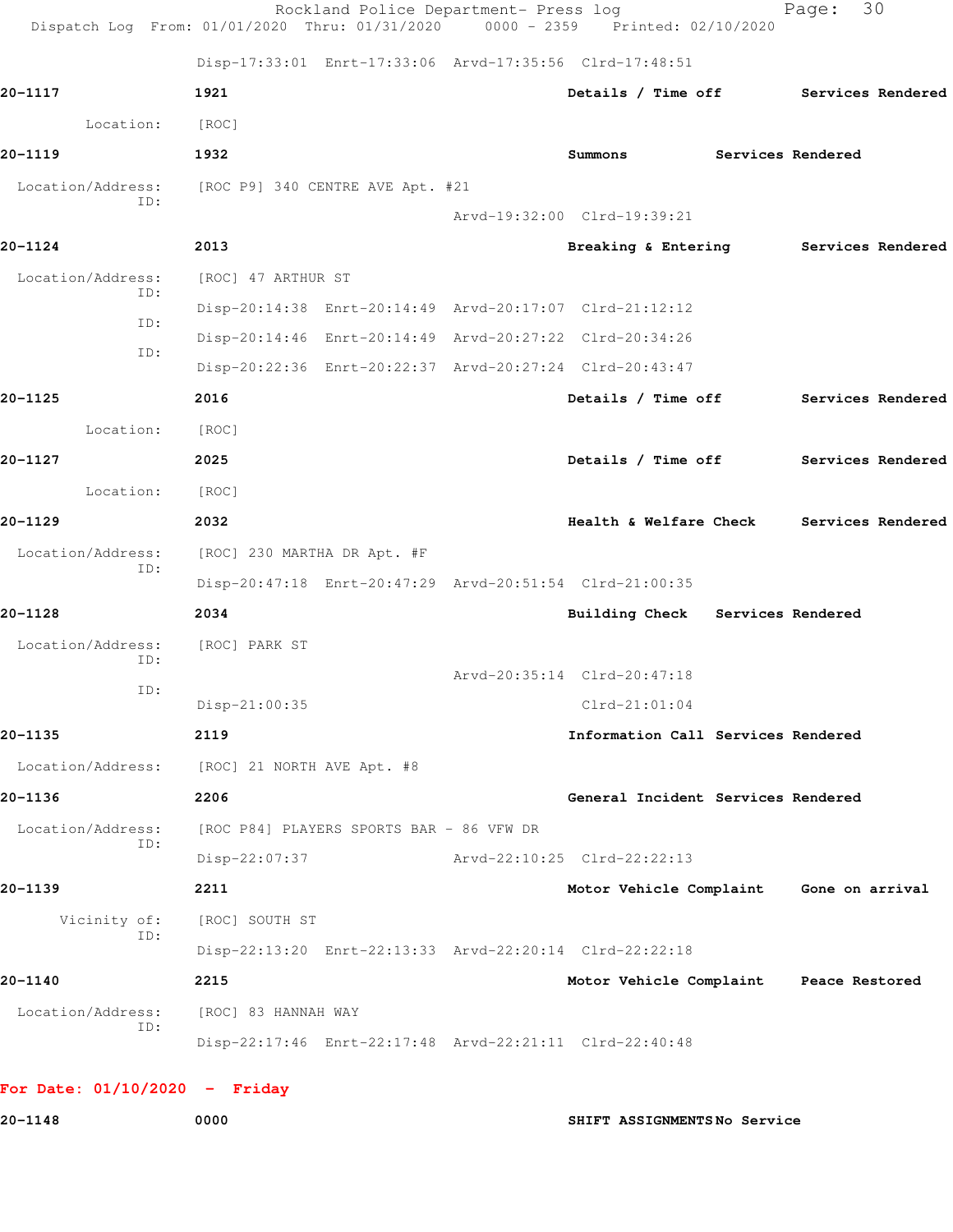|                             | Rockland Police Department- Press log<br>Dispatch Log From: 01/01/2020 Thru: 01/31/2020 | $0000 - 2359$ | Printed: 02/10/2020               |                | 31<br>Page:              |
|-----------------------------|-----------------------------------------------------------------------------------------|---------------|-----------------------------------|----------------|--------------------------|
| Location/Address:           | [ROC P72] ROCKLAND POLICE DEPARTMENT - 490 MARKET ST                                    |               |                                   |                |                          |
| ID:                         |                                                                                         |               | Arvd-00:00:00 Clrd-00:02:03       |                |                          |
| 20-1149                     | 0001                                                                                    |               | Burglar Alarm                     |                | Building Checked/Secured |
| Location/Address:           | [ROC P105] HOADLEY PLUMBING - 672 UNION ST                                              |               |                                   |                |                          |
| ID:                         | Disp-00:03:15 Enrt-00:03:22 Arvd-00:06:54 Clrd-00:30:09                                 |               |                                   |                |                          |
| ID:                         | Disp-00:03:43 Enrt-00:03:45 Arvd-00:07:47 Clrd-00:21:39                                 |               |                                   |                |                          |
| 20-1155                     | 0117                                                                                    |               | Motor Vehicle Stop                |                | Citation/Warning         |
| Issued<br>Location/Address: | [ROC] 458 EAST WATER ST                                                                 |               |                                   |                |                          |
| TD:                         |                                                                                         |               | Arvd-01:17:00 Clrd-01:26:42       |                |                          |
| ID:                         | $Disp-01:19:16$                                                                         |               | Arvd-01:19:19 Clrd-01:22:00       |                |                          |
| 20-1156<br>Issued           | 0132                                                                                    |               | Motor Vehicle Stop                |                | Citation/Warning         |
| Vicinity of:<br>TD:         | [ROC] AT LINDER PARK - WEST WATER ST                                                    |               |                                   |                |                          |
|                             |                                                                                         |               | Arvd-01:32:00 Clrd-01:36:43       |                |                          |
| 20-1163                     | 0342                                                                                    |               | Disturbance                       | Peace Restored |                          |
| Location/Address:<br>ID:    | [ROC] 415 NORTH AVE                                                                     |               |                                   |                |                          |
| ID:                         | Disp-03:43:21 Enrt-03:43:24 Arvd-03:43:27 Clrd-03:49:57                                 |               |                                   |                |                          |
| ID:                         | Disp-03:43:21 Enrt-03:43:26 Arvd-03:43:27 Clrd-03:49:58                                 |               |                                   |                |                          |
|                             | Disp-03:43:21 Enrt-03:43:26 Arvd-03:43:28 Clrd-03:50:00                                 |               |                                   |                |                          |
| 20-1164                     | 0558                                                                                    |               | Building Check                    |                | Building Checked/Secured |
| Location/Address:<br>ID:    | [ROC] UNION ST                                                                          |               |                                   |                |                          |
|                             |                                                                                         |               | Arvd-05:58:51 Clrd-06:14:47       |                |                          |
| 20-1165                     | 0614                                                                                    |               | Motor Vehicle Stop                |                | Verbal Warning           |
| Vicinity of:<br>ID:         | [ROC] SUMMER ST @ POND ST                                                               |               |                                   |                |                          |
|                             |                                                                                         |               | Arvd-06:14:00 Clrd-06:17:59       |                |                          |
| 20-1167<br>Issued           | 0621                                                                                    |               | Traffic Enforcement               |                | Citation/Warning         |
| Location/Address:<br>ID:    | [ROC] SALEM ST                                                                          |               |                                   |                |                          |
|                             |                                                                                         |               | Arvd-06:22:38 Clrd-06:39:44       |                |                          |
| 20-1169                     | 0629                                                                                    |               | Motor Vehicle Stop Verbal Warning |                |                          |
| Location/Address:<br>ID:    | [ROC 92] R STEWART ESTEN SCHOOL - 733 SUMMER ST                                         |               |                                   |                |                          |
|                             |                                                                                         |               | Arvd-06:29:00 Clrd-06:31:19       |                |                          |
| 20-1176                     | 0808                                                                                    |               | General Info                      |                | Services Rendered        |
| Location/Address:           | [ROC P72] ROCKLAND POLICE DEPARTMENT – 490 MARKET ST                                    |               |                                   |                |                          |
| 20-1179                     | 0843                                                                                    |               | General Info Services Rendered    |                |                          |
| Location/Address:           | [ROC P72] ROCKLAND POLICE DEPARTMENT - 490 MARKET ST                                    |               |                                   |                |                          |
| 20-1186                     | 0918                                                                                    |               | <b>Traffic Enforcement</b>        |                | Services Rendered        |
| Location/Address:           | [ROC] SALEM ST                                                                          |               |                                   |                |                          |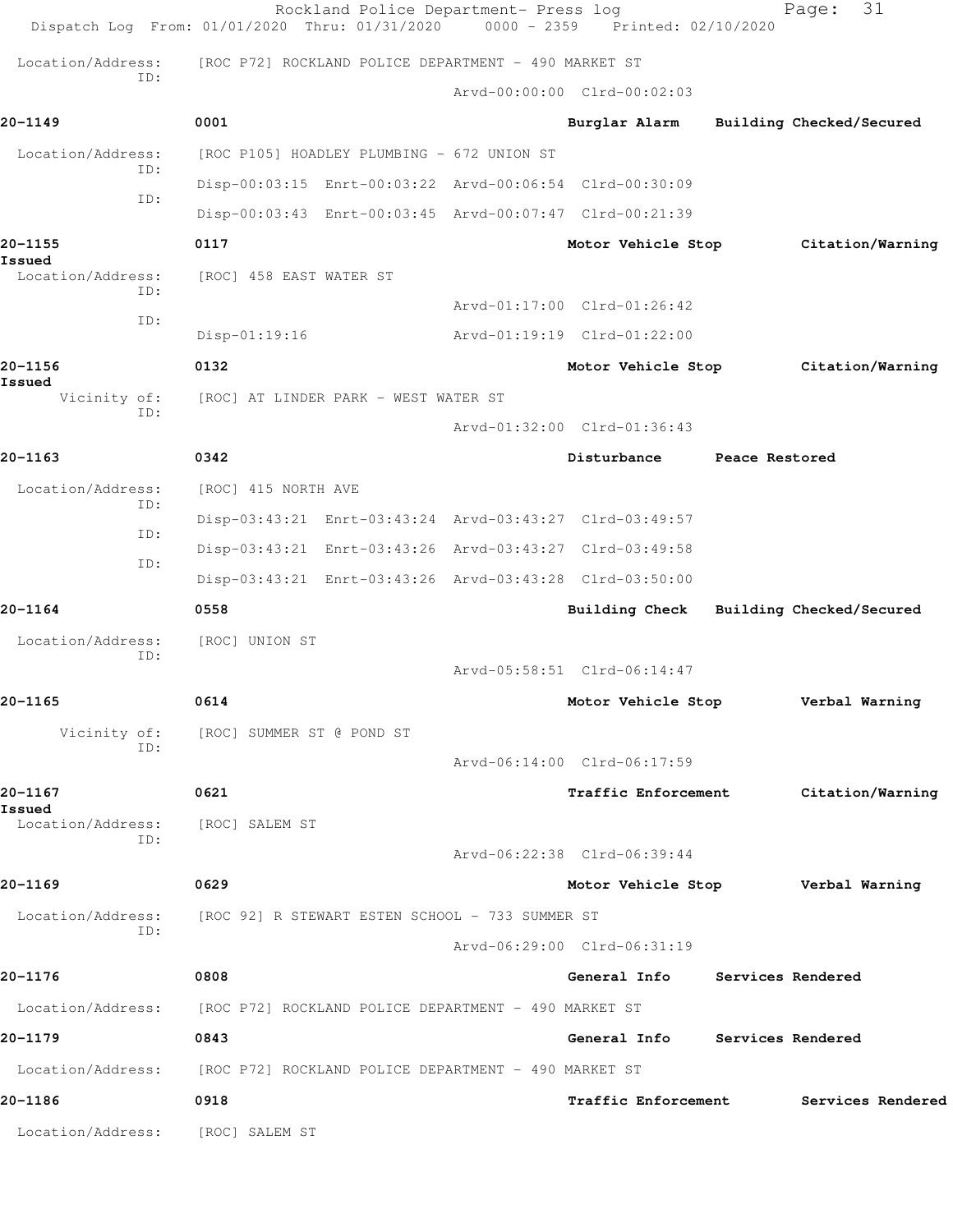|                          | Rockland Police Department- Press log<br>Dispatch Log From: 01/01/2020 Thru: 01/31/2020 0000 - 2359 Printed: 02/10/2020 |                                           |                   | 32<br>Page:       |  |
|--------------------------|-------------------------------------------------------------------------------------------------------------------------|-------------------------------------------|-------------------|-------------------|--|
| ID:                      |                                                                                                                         |                                           |                   |                   |  |
| ID:                      |                                                                                                                         | Arvd-09:19:47 Clrd-09:21:12               |                   |                   |  |
|                          | Disp-09:28:04                                                                                                           | Arvd-09:28:07 Clrd-09:29:58               |                   |                   |  |
| 20-1187<br>Issued        | 0921                                                                                                                    | Motor Vehicle Stop                        |                   | Citation/Warning  |  |
| Location/Address:<br>ID: | [ROC] 635 SALEM ST @ 433 NORTH AVE                                                                                      |                                           |                   |                   |  |
|                          |                                                                                                                         | Arvd-09:21:00 Clrd-09:27:57               |                   |                   |  |
| 20-1190                  | 0930                                                                                                                    | Vehicle Maintenance                       |                   | Services Rendered |  |
| Location/Address:<br>ID: | [ROC] 688 UNION ST                                                                                                      |                                           |                   |                   |  |
|                          | Disp-09:32:44                                                                                                           | Arvd-09:32:48 Clrd-10:01:00               |                   |                   |  |
| 20-1192                  | 0938                                                                                                                    | Motor Vehicle Complaint Report Follows    |                   |                   |  |
| Location/Address:<br>ID: | [ROC] 85 BEAL ST EXT @ 407 E WATER ST                                                                                   |                                           |                   |                   |  |
|                          |                                                                                                                         | Arvd-09:38:00 Clrd-10:00:29               |                   |                   |  |
| 20-1195                  | 1013                                                                                                                    | Animal Complaint Services Rendered        |                   |                   |  |
| Location/Address:        | [ROC] 12 LAUREN DR                                                                                                      |                                           |                   |                   |  |
| ID:                      |                                                                                                                         | Arvd-10:13:00 Clrd-10:22:19               |                   |                   |  |
| 20-1201                  | 1017                                                                                                                    | General Info                              |                   | Services Rendered |  |
| Location/Address:        | [ROC P72] ROCKLAND POLICE DEPARTMENT - 490 MARKET ST                                                                    |                                           |                   |                   |  |
| ID:                      | $Disp-10:34:15$                                                                                                         | Arvd-10:34:24 Clrd-10:34:47               |                   |                   |  |
| 20-1198                  | 1025                                                                                                                    | Follow-Up Investigation Services Rendered |                   |                   |  |
| Location/Address:        | [ROC] 199 UNION ST                                                                                                      |                                           |                   |                   |  |
| ID:                      |                                                                                                                         | Arvd-10:25:00 Clrd-10:28:09               |                   |                   |  |
| 20-1202                  | 1033                                                                                                                    | 911 Hang Up                               | Services Rendered |                   |  |
| Location/Address:        | [ROC] 1 TECHNOLOGY PL                                                                                                   |                                           |                   |                   |  |
| ID:                      | Disp-10:36:09 Enrt-10:36:47 Arvd-10:51:12 Clrd-10:53:55                                                                 |                                           |                   |                   |  |
| 20-1206                  | 1112                                                                                                                    | Details / Time off Services Rendered      |                   |                   |  |
| Location:                | [ROC]                                                                                                                   |                                           |                   |                   |  |
| 20-1207                  | 1114                                                                                                                    | Details / Time off                        |                   | Services Rendered |  |
| Location:                | [ROC]                                                                                                                   |                                           |                   |                   |  |
| 20-1210                  | 1120                                                                                                                    | Complaint                                 | Services Rendered |                   |  |
| Location/Address:        | [ROC] 825 MARKET ST                                                                                                     |                                           |                   |                   |  |
| ID:                      | $Disp-11:21:20$                                                                                                         | Arvd-11:21:25 Clrd-12:37:24               |                   |                   |  |
| 20-1214                  | 1204                                                                                                                    | General Info Services Rendered            |                   |                   |  |
| Location/Address:        | [ROC P72] ROCKLAND POLICE DEPARTMENT - 490 MARKET ST                                                                    |                                           |                   |                   |  |
| 20-1218                  | 1231                                                                                                                    | Larceny / Forgery/ Fraud Report Follows   |                   |                   |  |
| Location/Address:        | [ROC 69] SOUTH SHORE REHAB & NURSING - 115 NORTH AVE                                                                    |                                           |                   |                   |  |
| ID:                      | Disp-12:41:45 Enrt-12:42:03 Arvd-12:48:30 Clrd-13:26:18                                                                 |                                           |                   |                   |  |
|                          |                                                                                                                         |                                           |                   |                   |  |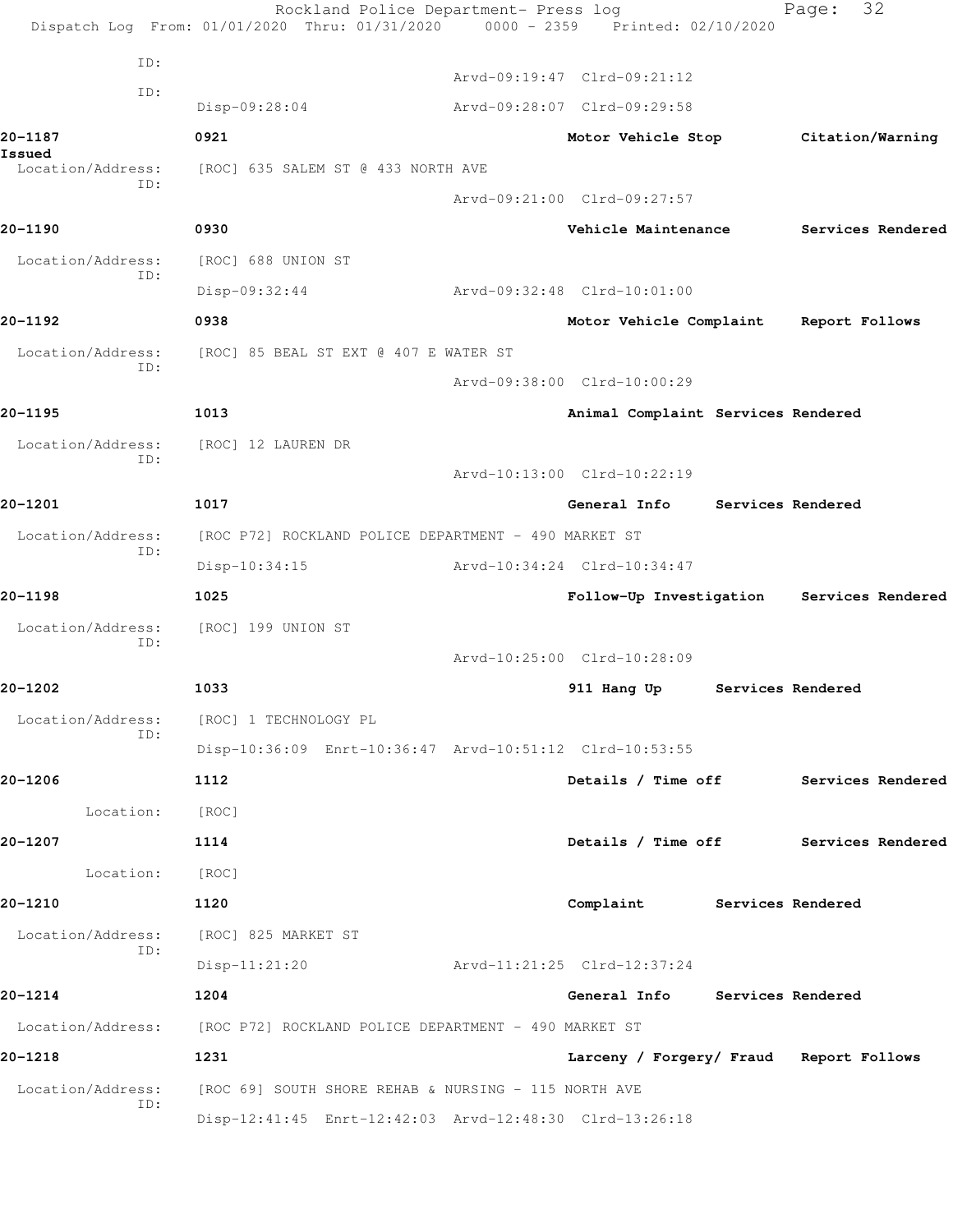Rockland Police Department- Press log Fage: 33 Dispatch Log From: 01/01/2020 Thru: 01/31/2020 0000 - 2359 Printed: 02/10/2020 **20-1220 1253 Assist Public Services Rendered** Location/Address: [ROC P72] ROCKLAND POLICE DEPARTMENT - 490 MARKET ST ID: Disp-13:08:37 Arvd-13:23:42 Clrd-13:24:00 **20-1219 1254 Unwanted Party Services Rendered** Location/Address: [ROC] 47 ARTHUR ST ID: Disp-12:57:36 Arvd-12:57:42 Clrd-13:08:09 ID: Disp-12:57:36 Enrt-12:57:43 Clrd-13:05:39 **20-1221 1308 ROCDetails / Time off Services Rendered** Location: [ROC] **20-1222 1312 911 Accidental Services Rendered** Location/Address: [ROC] 167 LEVIN RD ID: Disp-13:12:52 Arvd-13:12:56 Clrd-13:13:03 **20-1223 1312 Details / Time off Services Rendered** Location: [ROC] **20-1224 1339 Details / Time off Services Rendered** Location: [ROC] **20-1225 1405 911 Accidental Services Rendered** Location/Address: [ROC] 80 WEST WATER ST ID: Disp-14:06:31 Enrt-14:06:35 Clrd-14:06:51 ID: Disp-14:06:42 Enrt-14:06:53 Clrd-14:11:17 ID: Disp-14:06:49 Enrt-14:06:54 Arvd-14:09:32 Clrd-14:11:12 ID: Disp-14:07:32 Arvd-14:07:34 Clrd-14:11:14 **20-1227 1452 911 Accidental Services Rendered** Location/Address: [ROC] 57 GROVE ST ID: Disp-14:53:29 Enrt-14:53:43 Arvd-14:54:59 Clrd-15:01:03 ID: Disp-14:53:29 Enrt-14:53:41 Arvd-14:55:15 Clrd-15:01:04 **20-1228 1457 911 Accidental Services Rendered** Location/Address: [ROC P52] BELLA'S RESTAURANT - 933 HINGHAM ST ID: Disp-14:59:55 Enrt-14:59:58 Arvd-15:04:43 Clrd-15:08:49 **20-1230 1509 Building Check Building Checked/Secured** Location/Address: [ROC] BILL DELAHUNT PKWY ID: Arvd-15:10:28 Clrd-15:10:58 **20-1231 1548 Building Check Building Checked/Secured** Location/Address: [ROC] 200 UNION ST ID: Arvd-15:48:00 Clrd-15:49:04 **20-1233 1556 Lost/Found Property Services Rendered**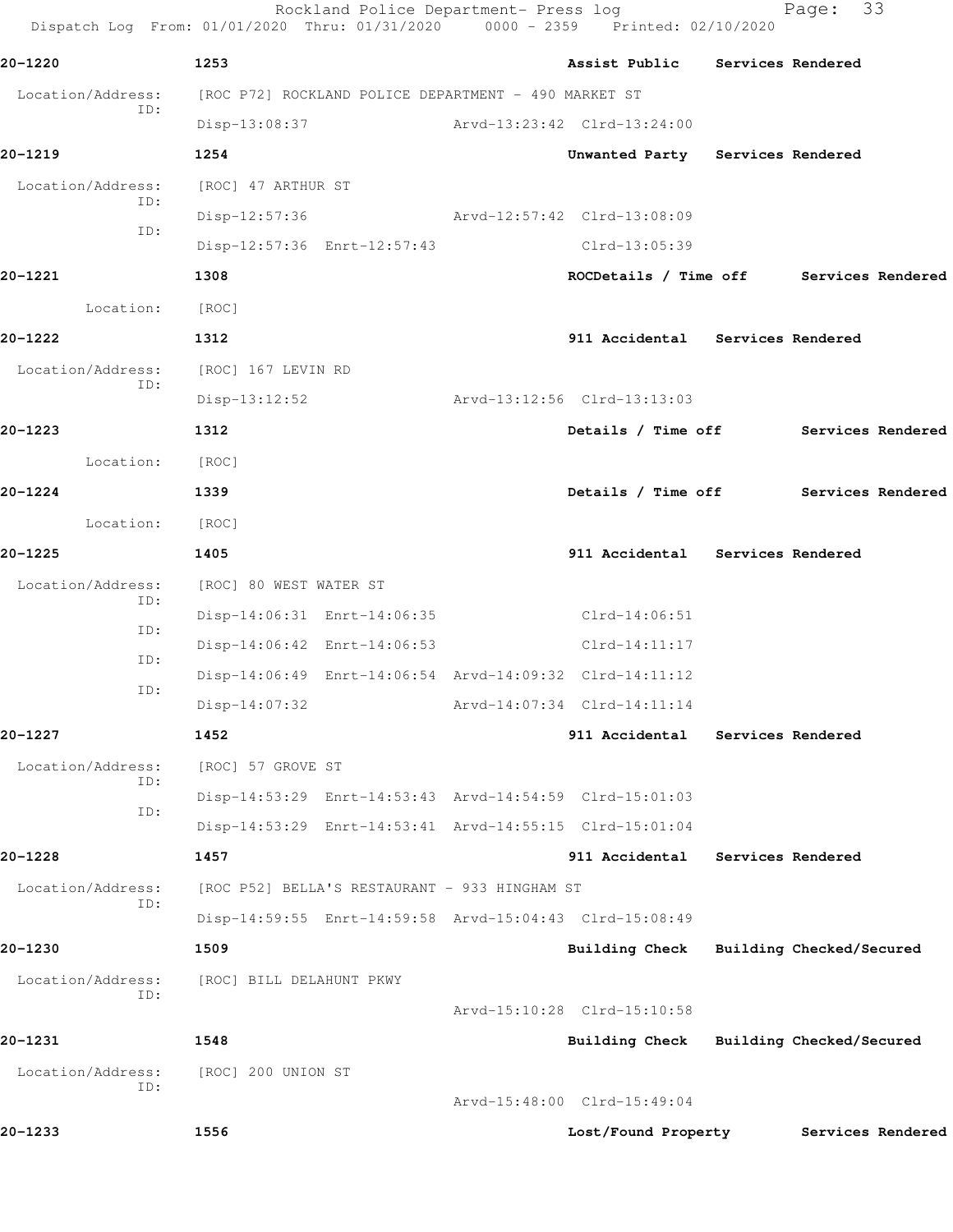Rockland Police Department- Press log Fage: 34 Dispatch Log From: 01/01/2020 Thru: 01/31/2020 0000 - 2359 Printed: 02/10/2020 Location/Address: [ROC P72] ROCKLAND POLICE DEPARTMENT - 490 MARKET ST ID: Disp-15:59:41 Clrd-15:59:52 **20-1234 1613 SHIFT ASSIGNMENTS No Service** Location/Address: [ROC P72] ROCKLAND POLICE DEPARTMENT - 490 MARKET ST **20-1235 1619 Traffic Enforcement Services Rendered** Location/Address: [ROC P72] ROCKLAND POLICE DEPARTMENT - 490 MARKET ST ID: Disp-16:33:19 Arvd-16:33:33 Clrd-20:02:43 **20-1237 1632 Larceny / Forgery/ Fraud Services Rendered** Location/Address: [ROC P107] DUNKIN DONUTS - 165 MARKET ST ID: Disp-16:36:45 Clrd-16:37:15 **20-1240 1708 Disabled Motor Vehicle No Action Required**  Location/Address: [ROC] 214 HOWARD ST @ 111 E WATER ST ID: Arvd-17:08:00 Clrd-17:16:20 **20-1242 1728 Health & Welfare Check Investigated** Location/Address: [ROC] 10 WINTER CIR ID: Disp-17:29:26 Enrt-17:29:28 Arvd-17:31:12 Clrd-17:53:53 **20-1243 1729 Motor Vehicle Complaint No Action Required**  Location/Address: [ROC 84] HARMON GOLF & FITNESS CLUB - 168 CONCORD ST ID: Arvd-17:29:00 Clrd-17:38:42 **20-1245 1743 Suspicious Activity Services Rendered** Location/Address: [ROC P47] BEST WESTERN - 909 HINGHAM ST ID: Disp-17:44:23 Enrt-17:45:49 Clrd-17:54:04 **20-1247 1816 Disturbance Peace Restored** Vicinity of: [ROC] 642 BEECH ST ID: Disp-18:19:10 Enrt-18:19:18 Arvd-18:26:25 Clrd-18:43:54 ID: Disp-18:26:17 Arvd-18:26:22 Clrd-18:43:48 **20-1251 1906 Larceny / Forgery/ Fraud No Action Required**  Location/Address: [ROC 69] SOUTH SHORE REHAB & NURSING - 115 NORTH AVE Apt. #16 ID: Disp-19:09:31 Arvd-19:09:40 Clrd-19:39:31 **20-1256 1936 Motor Vehicle Stop Services Rendered** Vicinity of: [ROC] VFW DR ID: Arvd-19:36:00 Clrd-19:42:14 ID: Disp-19:48:56 Clrd-19:49:32 **20-1262 2005 Traffic Enforcement Citation/Warning Issued**  Location: [ROC] TOWN WIDE ID: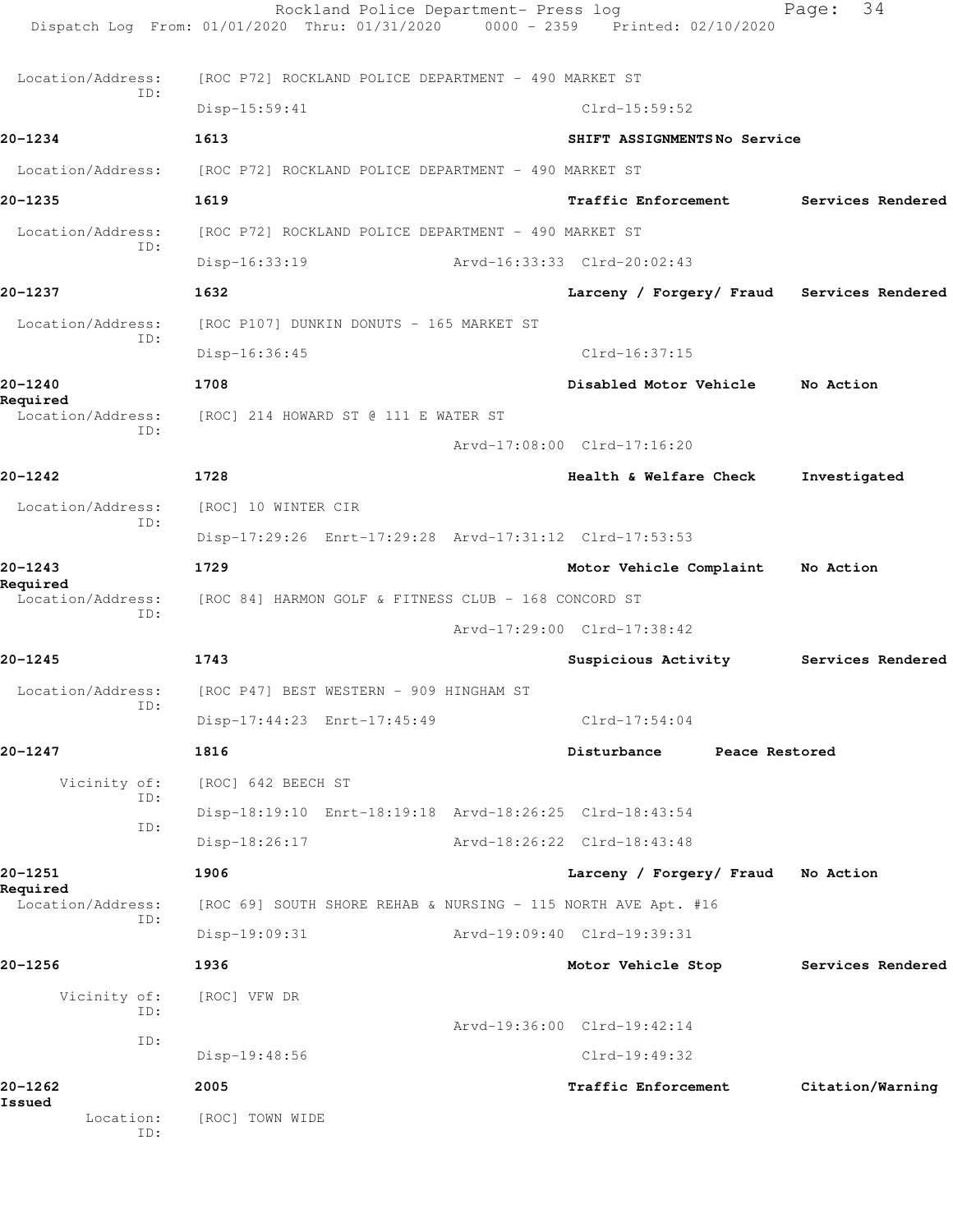|                                    | Rockland Police Department- Press log<br>Dispatch Log From: 01/01/2020 Thru: 01/31/2020 | $0000 - 2359$ | Printed: 02/10/2020          | 35<br>Page:                      |
|------------------------------------|-----------------------------------------------------------------------------------------|---------------|------------------------------|----------------------------------|
|                                    | Disp-20:07:28                                                                           |               | Arvd-20:07:35 Clrd-23:32:02  |                                  |
| 20-1265                            | 2040                                                                                    |               | 911 Hang Up                  | Unfounded                        |
| Location/Address:<br>ID:           | [ROC] 168 LIBERTY ST                                                                    |               |                              |                                  |
|                                    | Disp-20:42:27 Enrt-20:42:39 Arvd-20:45:34 Clrd-20:54:15                                 |               |                              |                                  |
| 20-1268                            | 2105                                                                                    |               |                              | 911 Hang Up Could Not Locate     |
| Location/Address:<br>ID:           | [ROC] 543 SUMMER ST                                                                     |               |                              |                                  |
|                                    | Disp-21:07:55 Enrt-21:08:41 Arvd-21:14:44 Clrd-21:23:51                                 |               |                              |                                  |
| 20-1269                            | 2110                                                                                    |               | Motor Vehicle Stop           | Citation/Warning                 |
| Issued<br>Vicinity of:<br>ID:      | [ROC] 83 CONCORD ST @ 0 J A DUNN MEM DR                                                 |               |                              |                                  |
|                                    |                                                                                         |               | Arvd-21:10:00 Clrd-21:17:46  |                                  |
| 20-1272                            | 2157                                                                                    |               |                              | Building Check Services Rendered |
| Location:<br>ID:                   | [ROC] TEEN CENTER                                                                       |               |                              |                                  |
|                                    |                                                                                         |               | Arvd-21:59:19 Clrd-22:06:06  |                                  |
| 20-1274                            | 2217                                                                                    |               |                              | Building Check Services Rendered |
| Location/Address:<br>ID:           | [ROC] PARK ST – PARK ST                                                                 |               |                              |                                  |
|                                    |                                                                                         |               | Arvd-22:18:58 Clrd-22:20:34  |                                  |
| 20-1275                            | 2221                                                                                    |               |                              | Building Check Services Rendered |
| Location/Address:<br>ID:           | [ROC] BAPTIST CHURCH - 200 UNION ST                                                     |               |                              |                                  |
|                                    |                                                                                         |               | Arvd-22:22:40 Clrd-22:23:43  |                                  |
|                                    |                                                                                         |               |                              |                                  |
| For Date: $01/11/2020 -$ Saturday  |                                                                                         |               |                              |                                  |
| 20-1278                            | 0002<br>SHIFT ASSIGNMENTS Services Rendered                                             |               |                              |                                  |
| Location/Address:                  | [ROC P72] ROCKLAND POLICE DEPARTMENT - 490 MARKET ST                                    |               |                              |                                  |
| 20-1283<br>Required                | 0113                                                                                    |               | Suspicious Activity          | No Action                        |
| Location/Address:<br>ID:           | [ROC P47] BEST WESTERN - 909 HINGHAM ST                                                 |               |                              |                                  |
|                                    |                                                                                         |               | Arvd-01:13:00 Clrd-01:19:49  |                                  |
| 20-1284                            | 0138                                                                                    |               | Warrant                      | No Action Required               |
| Location/Address:<br>ID:           | [ROC] 97 VERNON ST                                                                      |               |                              |                                  |
| ID:                                |                                                                                         |               | Arvd-01:38:00 Clrd-01:48:42  |                                  |
| ID:                                | $Disp-01:40:31$                                                                         |               | Arvd-01:40:43 Clrd-01:46:09  |                                  |
|                                    | $Disp-01:40:35$                                                                         |               | Arvd-01:40:39 Clrd-01:46:04  |                                  |
| 20-1286<br>Transported to Hospital | 0150                                                                                    |               | Motor Vehicle Collision W/PI |                                  |
| Location/Address:<br>ID:           | [ROC P20] DUNKIN DONUTS - 21 EAST WATER ST                                              |               |                              |                                  |
| ID:                                | Disp-01:51:26                                                                           |               | Arvd-01:51:52 Clrd-02:17:30  |                                  |
| ID:                                | $Disp-01:51:26$                                                                         |               | Arvd-01:51:56 Clrd-02:21:32  |                                  |
|                                    | Disp-01:59:09                                                                           |               | Arvd-01:59:13 Clrd-02:14:44  |                                  |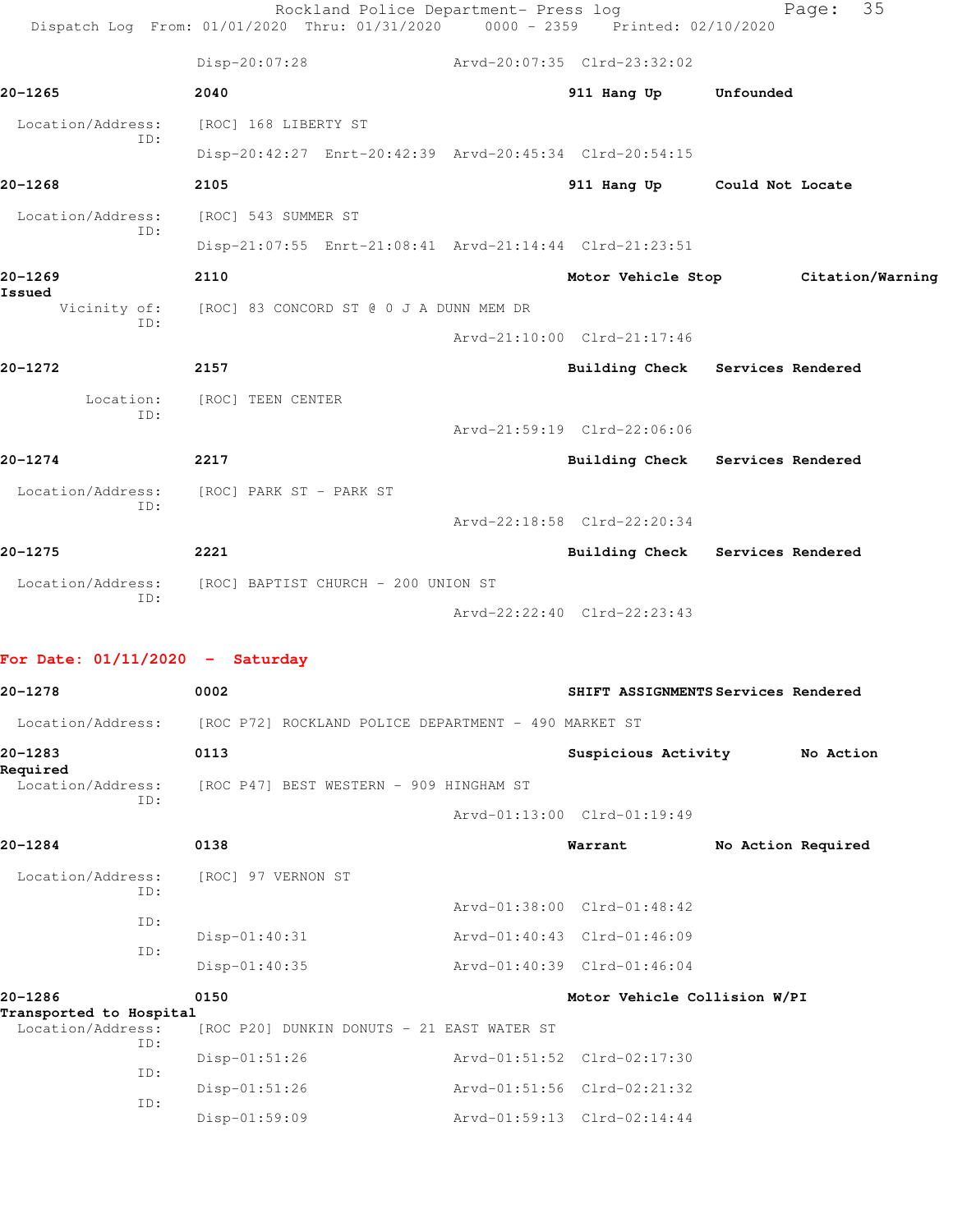Rockland Police Department- Press log Fage: 36 Dispatch Log From: 01/01/2020 Thru: 01/31/2020 0000 - 2359 Printed: 02/10/2020

**20-1287 0216 Building Check Investigated** Location/Address: [ROC] UNION ST ID: Arvd-02:16:56 Clrd-02:17:08 **20-1292 0257 Time off Services Rendered** Location: [ROC] **20-1293 0300 Time off Services Rendered** Location: [ROC] **20-1298 0552 Building Check Building Checked/Secured** Location/Address: [ROC] UNION ST ID: Arvd-05:54:44 Clrd-06:21:14 **20-1301 0714 Building Check Investigated** Location/Address: [ROC] SALEM ST ID: Arvd-07:16:08 Clrd-07:44:14 **20-1302 0720 Motor Vehicle Stop Citation/Warning Issued**  Location/Address: [ROC] 396 MARKET ST @ 248 CRESCENT ST ID: Arvd-07:20:00 Clrd-07:29:07 **20-1304 0743 Time off Services Rendered** Location: [ROC] **20-1306 0804 Police Information Services Rendered** Location/Address: [ROC P72] ROCKLAND POLICE DEPARTMENT - 490 MARKET ST ID: Disp-08:09:46 Clrd-08:09:52 **20-1312 0936 Building Check Building Checked/Secured** Location/Address: [ROC] PARK ST ID: Arvd-09:37:15 Clrd-09:37:27 **20-1314 0939 911 Hang Up Services Rendered** Location/Address: [ROC 21] KINDER CARE DAYCARE - 330 PLEASANT ST ID: Disp-09:40:34 Enrt-09:40:58 Arvd-09:42:42 Clrd-09:47:04 ID: Disp-09:40:51 Enrt-09:40:58 Arvd-09:41:59 Clrd-09:47:06 **20-1315 0949 Building Check Building Checked/Secured** Location/Address: [ROC] UNION ST ID: Arvd-09:50:57 Clrd-09:51:16 **20-1317 1000 Assist Public Gone on arrival** Location/Address: [ROC] 1149 HINGHAM ST @ 88 POND ST ID: Disp-10:03:53 Enrt-10:04:39 Arvd-10:13:52 Clrd-10:15:04 **20-1319 1009 Details / Time off Services Rendered** Location: [ROC]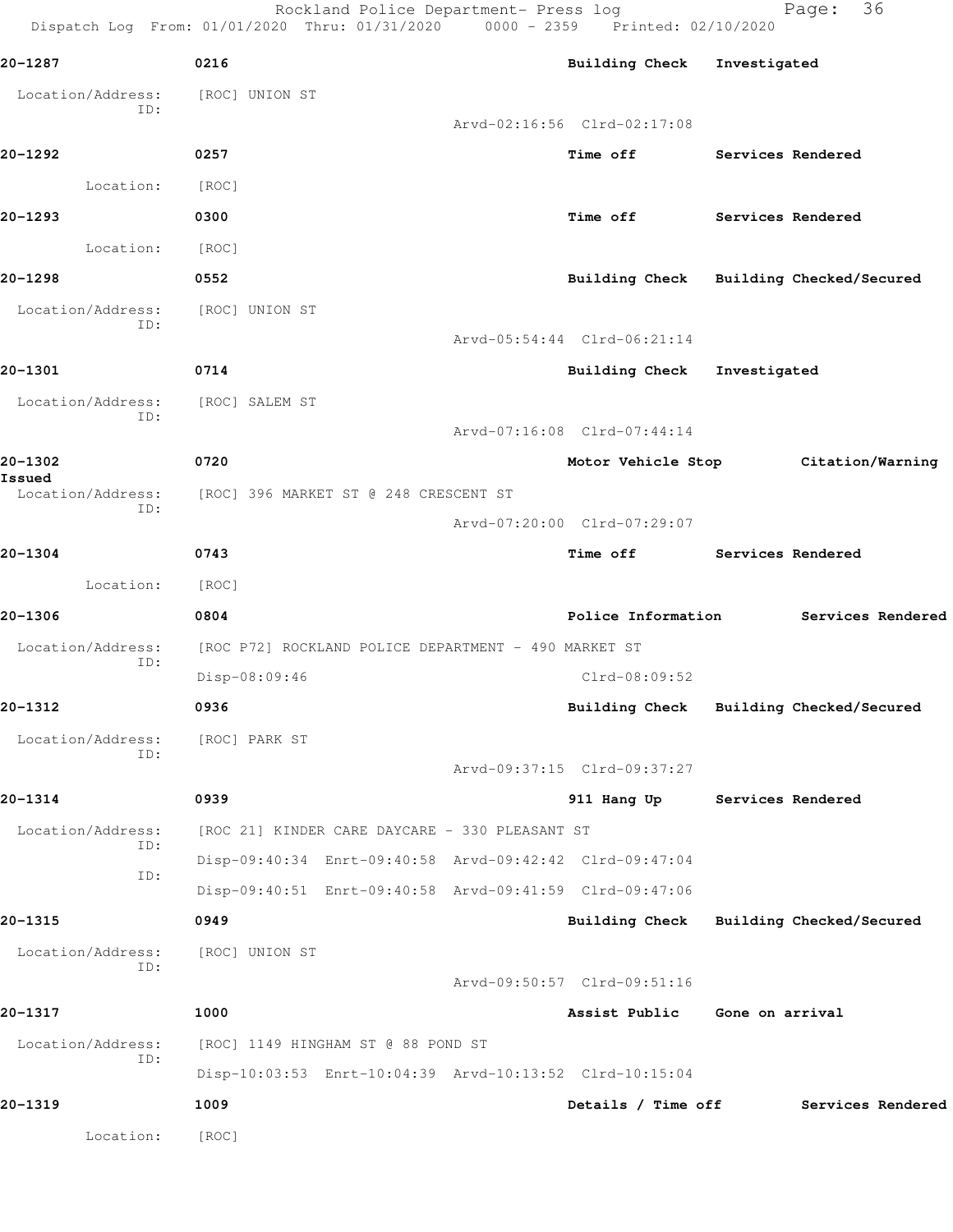Rockland Police Department- Press log Fage: 37 Dispatch Log From: 01/01/2020 Thru: 01/31/2020 0000 - 2359 Printed: 02/10/2020

```
20-1322 1054 Building Check Building Checked/Secured
  Location/Address: [ROC] BILL DELAHUNT PKWY
           ID: 
                                      Arvd-10:55:12 Clrd-11:19:04
20-1330 1240 Suspicious Activity Services Rendered
Location/Address: [ROC] 1 COL BRIAN DUFFY WAY
           ID: 
                Disp-12:43:21 Enrt-12:43:39 Arvd-12:44:36 Clrd-12:50:09
           ID: 
                Disp-12:43:21 Enrt-12:43:33 Arvd-12:43:44 Clrd-12:50:11
20-1337 1304 Suspicious Activity Gone on arrival
  Location/Address: [ROC] WEBSTER ST
           ID: 
                Disp-13:07:27 Arvd-13:09:22 Clrd-13:15:29
20-1348 1415 Larceny / Forgery/ Fraud Services Rendered
  Location/Address: [ROC] 186 MANZELLA CT
           ID: 
                Disp-14:24:35 Arvd-14:25:03 Clrd-14:25:10
20-1346 1418 Suspicious Activity Report Follows
 Location/Address: [ROC] UNION POINT TRAIL - 140 SPRUCE ST
           ID: 
               Disp-14:19:47 Clrd-14:22:10
           ID: 
                Disp-14:22:02 Enrt-14:22:05 Arvd-14:28:42 Clrd-15:12:42
           ID: 
                Disp-14:58:47 Enrt-14:58:52 Arvd-14:58:55 Clrd-15:12:47
20-1347 1422 Road Obstruction Services Rendered
  Location/Address: [ROC] 255 LEVIN RD
           ID: 
                Disp-14:23:46 Enrt-14:23:56 Arvd-14:30:07 Clrd-15:51:41
           ID: 
                Disp-14:56:09 Enrt-14:56:14 Arvd-14:56:17 Clrd-15:51:49
           ID: 
                Disp-15:36:36 Arvd-15:36:41 Clrd-15:59:09
20-1351 1504 Details / Time off Services Rendered
       Location: [ROC] 
20-1353 1601 General Info Services Rendered
  Location/Address: [ROC P72] ROCKLAND POLICE DEPARTMENT - 490 MARKET ST
20-1361 1644 Vehicle Maintenance Services Rendered
  Location/Address: [ROC P72] ROCKLAND POLICE DEPARTMENT - 490 MARKET ST
           ID: 
                Disp-16:55:39 Enrt-16:56:12 Arvd-16:56:14 Clrd-16:56:16
20-1369 1836 Details / Time off Services Rendered
       Location: [ROC] 
20-1371 1845 Motor Vehicle Complaint Gone on arrival
  Location/Address: [ROC] PLEASANT ST
           ID: 
                Disp-18:47:18 Enrt-18:47:22 Clrd-18:50:08
           ID:
```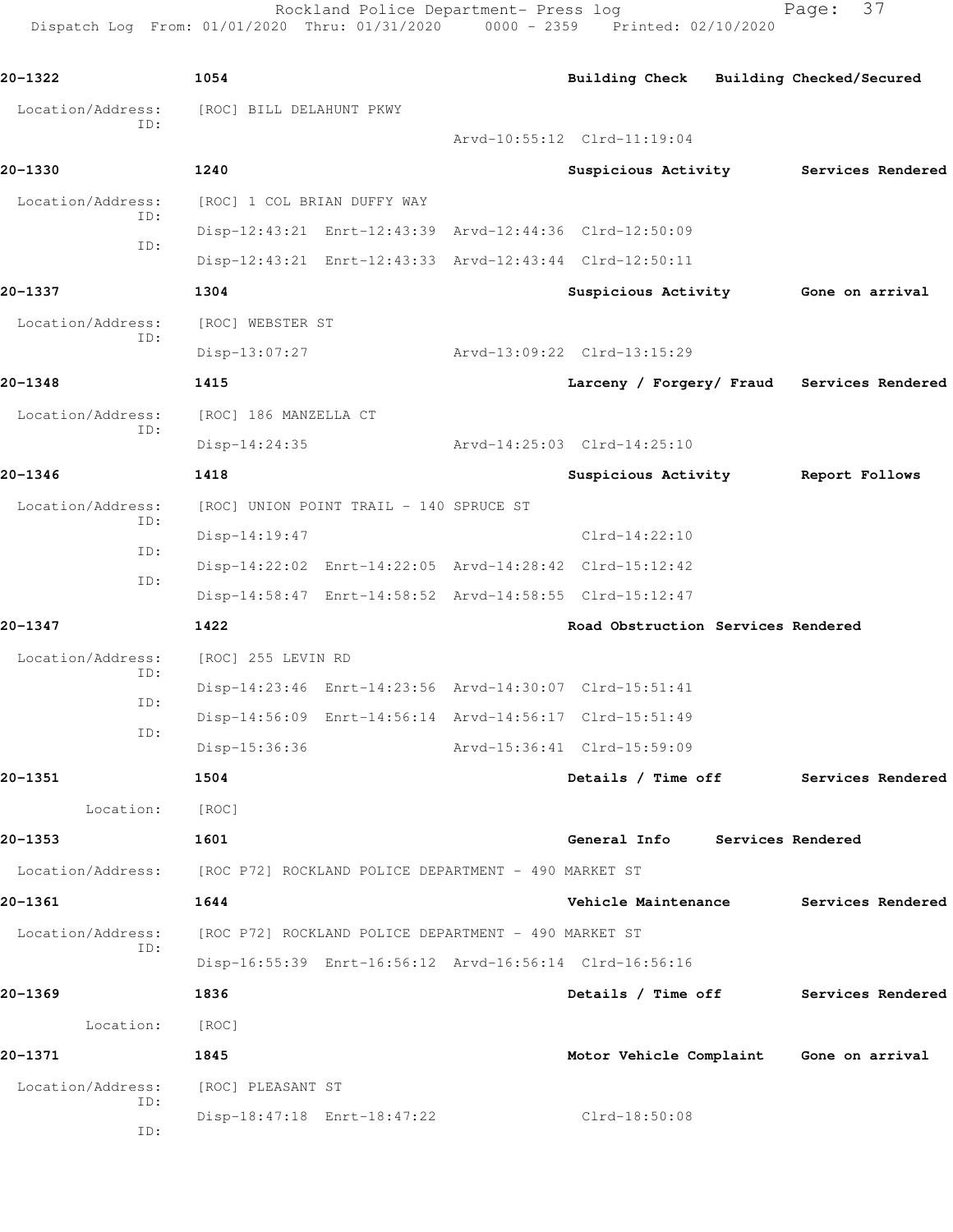| Dispatch Log From: 01/01/2020 Thru: 01/31/2020 0000 - 2359 Printed: 02/10/2020 |                                            | Rockland Police Department- Press log    |                                                         |                 | Page: 38 |                |
|--------------------------------------------------------------------------------|--------------------------------------------|------------------------------------------|---------------------------------------------------------|-----------------|----------|----------------|
|                                                                                |                                            | Disp-18:49:59 Enrt-18:50:03              | Clrd-18:54:11                                           |                 |          |                |
| $20 - 1376$                                                                    | 1921                                       |                                          | Warrant                                                 | No Service      |          |                |
| Location/Address:                                                              | [ROC] 97 VERNON ST                         |                                          |                                                         |                 |          |                |
| ID:<br>ID:                                                                     |                                            |                                          | Disp-19:23:01 Enrt-19:23:50 Arvd-19:25:23 Clrd-19:26:24 |                 |          |                |
| ID:                                                                            |                                            |                                          | Disp-19:23:11 Enrt-19:23:43 Arvd-19:25:32 Clrd-19:26:11 |                 |          |                |
|                                                                                |                                            |                                          | Disp-19:23:33 Enrt-19:23:39 Arvd-19:25:28 Clrd-19:26:14 |                 |          |                |
| 20-1381                                                                        | 1929                                       |                                          | Motor Vehicle Stop Verbal Warning                       |                 |          |                |
| Location/Address:                                                              |                                            | [ROC 62] JEFFERSON SCHOOL - 63 GEORGE ST |                                                         |                 |          |                |
| TD:                                                                            |                                            |                                          | Disp-19:31:18 Enrt-19:31:23 Arvd-19:31:26 Clrd-19:32:53 |                 |          |                |
| 20-1384                                                                        | 2002                                       |                                          | Motor Vehicle Stop Verbal Warning                       |                 |          |                |
| Location/Address:                                                              | [ROC] LIBERTY ST                           |                                          |                                                         |                 |          |                |
| TD:                                                                            |                                            |                                          | Disp-20:04:25 Enrt-20:04:29 Arvd-20:04:34 Clrd-20:07:36 |                 |          |                |
| 20-1386                                                                        | 2004                                       |                                          | Building Check Services Rendered                        |                 |          |                |
| Location/Address:                                                              | [ROC P75] UNION POINT - BILL DELAHUNT PKWY |                                          |                                                         |                 |          |                |
| TD:                                                                            |                                            |                                          | Arvd-20:07:01 Clrd-20:18:15                             |                 |          |                |
| 20-1389                                                                        | 2031                                       |                                          | Motor Vehicle Stop Citation/Warning                     |                 |          |                |
| Issued<br>Location/Address:                                                    |                                            | [ROC] EPSON SCHOOL - SUMMER ST           |                                                         |                 |          |                |
| ID:                                                                            |                                            |                                          | Disp-20:32:51 Enrt-20:32:55 Arvd-20:32:58 Clrd-20:37:15 |                 |          |                |
| $20 - 1393$                                                                    | 2101                                       |                                          | Noise Complaint Investigated                            |                 |          |                |
| Location/Address:                                                              | [ROC] 11 PACIFIC ST Apt. #2                |                                          |                                                         |                 |          |                |
| ID:                                                                            |                                            |                                          | Disp-21:02:13 Enrt-21:02:17 Arvd-21:02:58 Clrd-21:14:19 |                 |          |                |
| 20–1395                                                                        | 2120                                       |                                          | Motor Vehicle Stop                                      |                 |          | Verbal Warning |
| Location/Address:                                                              |                                            | [ROC] EAST WATER ST @ CHRISTOPHER DR     |                                                         |                 |          |                |
| ID:                                                                            |                                            |                                          | Disp-21:21:18 Enrt-21:21:22 Arvd-21:21:26 Clrd-21:22:43 |                 |          |                |
| 20-1399                                                                        | 2149                                       |                                          | Disturbance                                             | Gone on arrival |          |                |
| Location/Address:                                                              |                                            | [ROC P93] THE BANNER - 167 UNION ST      |                                                         |                 |          |                |
| ID:                                                                            |                                            |                                          | Disp-21:50:02 Enrt-21:50:09 Arvd-21:52:20 Clrd-21:55:29 |                 |          |                |
| ID:                                                                            |                                            |                                          | Disp-21:50:02 Enrt-21:50:11 Arvd-21:51:03 Clrd-21:55:25 |                 |          |                |
| ID:                                                                            |                                            |                                          | Disp-21:50:02 Enrt-21:50:13 Arvd-21:51:26 Clrd-21:55:33 |                 |          |                |
| 20-1402                                                                        | 2205                                       |                                          | Motor Vehicle Stop Verbal Warning                       |                 |          |                |
| Location/Address:                                                              | [ROC] SALEM ST                             |                                          |                                                         |                 |          |                |
| ID:                                                                            |                                            |                                          | Disp-22:06:17 Enrt-22:06:22 Arvd-22:06:26 Clrd-22:08:35 |                 |          |                |
| $20 - 1403$                                                                    | 2209                                       |                                          | Suspicious Activity Marrest (s) Made                    |                 |          |                |
| Location/Address:                                                              |                                            | [ROC P51] DOUBLE TREE - 929 HINGHAM ST   |                                                         |                 |          |                |
| ID:                                                                            |                                            |                                          | Disp-22:10:30 Enrt-22:10:45 Arvd-22:10:52 Clrd-22:22:58 |                 |          |                |
| ID:                                                                            |                                            |                                          | Disp-22:10:37 Enrt-22:10:41 Arvd-22:10:48 Clrd-22:32:55 |                 |          |                |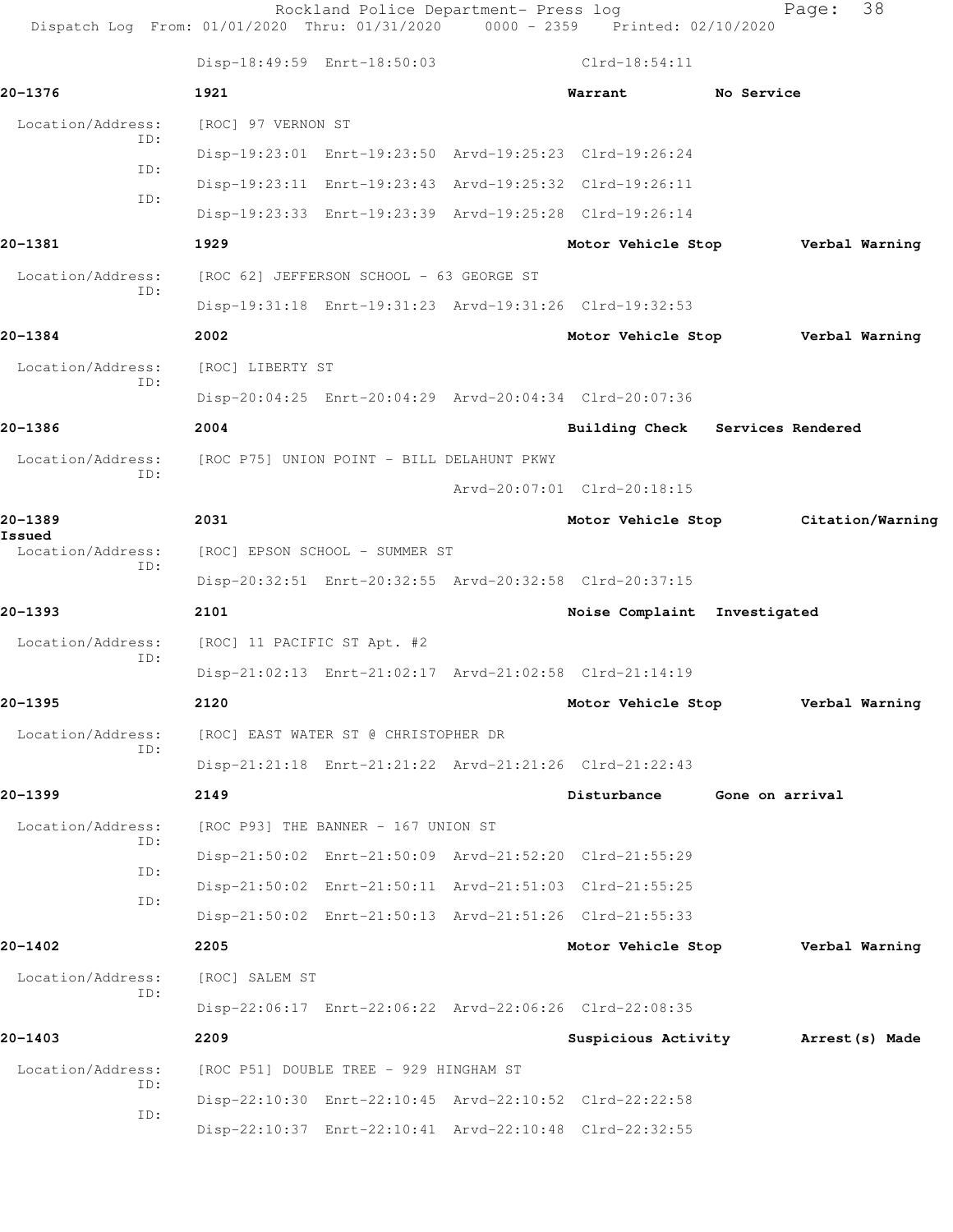Rockland Police Department- Press log entitled Page: 39 Dispatch Log From: 01/01/2020 Thru: 01/31/2020 0000 - 2359 Printed: 02/10/2020

| 20-1406                  | 2246                                                 | Prisoner Information | Services Rendered |
|--------------------------|------------------------------------------------------|----------------------|-------------------|
| Location/Address:<br>ID: | [ROC P72] ROCKLAND POLICE DEPARTMENT - 490 MARKET ST |                      |                   |

Disp-22:48:53 Enrt-22:49:11 Arvd-22:49:17 Clrd-22:49:20

| 20-1410                  | 2340 |                                      |                                                         | Suspicious Activity | Sent On Way |
|--------------------------|------|--------------------------------------|---------------------------------------------------------|---------------------|-------------|
| Location/Address:<br>ID: |      | [ROC P69] MCDONALD'S - 117 MARKET ST |                                                         |                     |             |
|                          |      |                                      | Disp-23:41:05 Enrt-23:41:10 Arvd-23:41:14 Clrd-23:44:36 |                     |             |
| ID:                      |      |                                      | Disp-23:41:19 Enrt-23:41:23 Arvd-23:44:14 Clrd-23:44:40 |                     |             |

**For Date: 01/12/2020 - Sunday**

| $20 - 1412$       |     | 0001                                                                   |                                                 | SHIFT ASSIGNMENTS Services Rendered                     |                |                                        |
|-------------------|-----|------------------------------------------------------------------------|-------------------------------------------------|---------------------------------------------------------|----------------|----------------------------------------|
|                   |     | Location/Address: [ROC P72] ROCKLAND POLICE DEPARTMENT - 490 MARKET ST |                                                 |                                                         |                |                                        |
| $20 - 1419$       |     | 0053                                                                   |                                                 | Time off                                                |                | Services Rendered                      |
| Location:         |     | [ROC]                                                                  |                                                 |                                                         |                |                                        |
| $20 - 1423$       |     | 0124                                                                   |                                                 |                                                         |                | Motor Vehicle Complaint Report Follows |
| Location/Address: |     |                                                                        | [ROC] ROUTE 123 - HINGHAM ST Apt. #H            |                                                         |                |                                        |
|                   | TD: |                                                                        |                                                 | Disp-01:25:17 Enrt-01:25:34 Arvd-01:25:37 Clrd-01:45:54 |                |                                        |
|                   | ID: |                                                                        |                                                 | Disp-01:25:24 Enrt-01:25:30 Arvd-01:25:57 Clrd-01:41:59 |                |                                        |
| $20 - 1424$       |     | 0137                                                                   |                                                 |                                                         |                | Suspicious Activity 6one on arrival    |
| Location/Address: |     |                                                                        | [ROC 60] SPRING GATE APARTMENTS - 52 HANNAH WAY |                                                         |                |                                        |
|                   | TD: |                                                                        |                                                 | Disp-01:38:36 Enrt-01:38:40 Arvd-01:38:44 Clrd-01:41:53 |                |                                        |
| $20 - 1429$       |     | 0304                                                                   |                                                 | Disturbance                                             | Peace Restored |                                        |
| Vicinity of:      |     | [ROC] 31 WARREN AVE                                                    |                                                 |                                                         |                |                                        |
|                   | TD: |                                                                        |                                                 | Disp-03:06:24 Enrt-03:07:11 Arvd-03:09:55 Clrd-03:30:17 |                |                                        |
|                   | ID: |                                                                        |                                                 | Disp-03:06:46 Enrt-03:07:15 Arvd-03:09:39 Clrd-03:30:21 |                |                                        |
|                   | TD: |                                                                        | Disp-03:59:26 Enrt-03:59:43                     | Clrd-04:00:15                                           |                |                                        |
|                   | ID: |                                                                        | Disp-03:59:33 Enrt-03:59:39                     | $Clrd-04:01:19$                                         |                |                                        |
| $20 - 1434$       |     | 0502                                                                   |                                                 | Building Check Appears Secure                           |                |                                        |
| Location/Address: |     |                                                                        | [ROC 61] UNION ST BUSINESS DISTRICT - UNION ST  |                                                         |                |                                        |
|                   | ID: | Disp-05:04:13                                                          |                                                 | Arvd-05:04:22 Clrd-05:21:26                             |                |                                        |
| $20 - 1444$       |     | 0807                                                                   |                                                 | Information Call No Action Required                     |                |                                        |
|                   |     | Location/Address: [ROC P72] ROCKLAND POLICE DEPARTMENT - 490 MARKET ST |                                                 |                                                         |                |                                        |
| $20 - 1446$       |     | 0816                                                                   |                                                 | Breaking & Entering                                     |                | Investigated                           |
| Location/Address: |     |                                                                        | [ROC P98] DOLLAR TREE - 201 MARKET ST           |                                                         |                |                                        |
|                   | ID: | $Disp-08:18:01$                                                        |                                                 | Arvd-08:27:19 Clrd-08:30:47                             |                |                                        |
|                   | ID: | $Disp-08:18:01$                                                        |                                                 | Arvd-08:27:24 Clrd-08:31:38                             |                |                                        |
|                   | ID: | $Disp-08:27:32$                                                        |                                                 | Arvd-08:27:36 Clrd-08:30:43                             |                |                                        |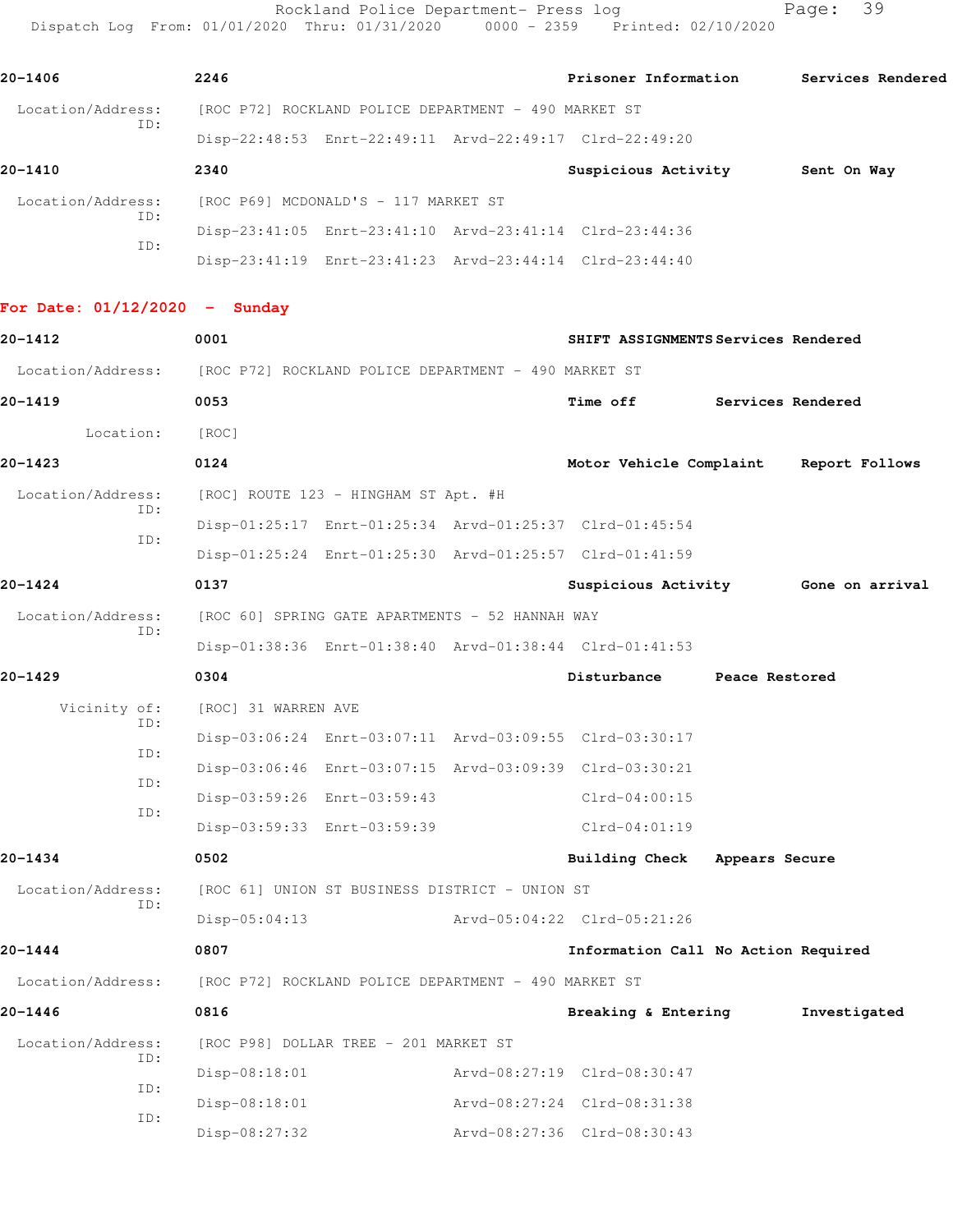Rockland Police Department- Press log Fage: 40 Dispatch Log From: 01/01/2020 Thru: 01/31/2020 0000 - 2359 Printed: 02/10/2020

**20-1451 0907 Building Check Building Checked/Secured** Location/Address: [ROC] 200 UNION ST ID: Arvd-09:10:54 Clrd-09:19:39 **20-1453 0934 911 Accidental Investigated** Location/Address: [ROC P55] HOME DEPOT - 1149 HINGHAM ST ID: Disp-09:36:35 Enrt-09:37:26 Arvd-09:53:09 Clrd-09:58:36 **20-1455 0939 Details / Time off No Action Required**  Location: [ROC] **20-1456 0947 MVA Property Damage Only Investigated** Location/Address: [ROC P86] MOBIL GAS STATION - 158 MARKET ST ID: Disp-09:49:52 Arvd-09:49:58 Clrd-10:02:19 **20-1457 1002 Building Check Building Checked/Secured** Location/Address: [ROC] BILL DELAHUNT PKWY ID: Arvd-10:03:07 Clrd-10:03:35 **20-1459 1006 Motor Vehicle Stop Citation/Warning Issued**  Location/Address: [ROC] 197 VFW DR @ 244 PLEASANT ST ID: Arvd-10:06:00 Clrd-10:18:38 **20-1460 1008 Traffic Enforcement Citation/Warning Issued**  Location/Address: [ROC] SALEM ST ID: Arvd-10:11:05 Clrd-10:38:27 **20-1461 1024 Building Check Building Checked/Secured** Location/Address: [ROC] PARK ST ID: Arvd-10:24:52 Clrd-10:25:10 **20-1464 1109 Building Check Building Checked/Secured** Location/Address: [ROC] 200 UNION ST ID: Arvd-11:10:01 Clrd-11:11:33 **20-1465 1109 Details / Time off No Action Required**  Location: [ROC] **20-1475 1239 Information Call No Action Required** Location/Address: [ROC P72] ROCKLAND POLICE DEPARTMENT - 490 MARKET ST **20-1482 1320 Assist Other Agency No Service** Location/Address: [ROC] 113 MARKET ST Apt. #27 ID: Arvd-13:20:00 Clrd-13:24:02 ID: Disp-13:21:13 Arvd-13:21:18 Clrd-13:23:53 **20-1489 1355 Details / Time off No Action**

**Required**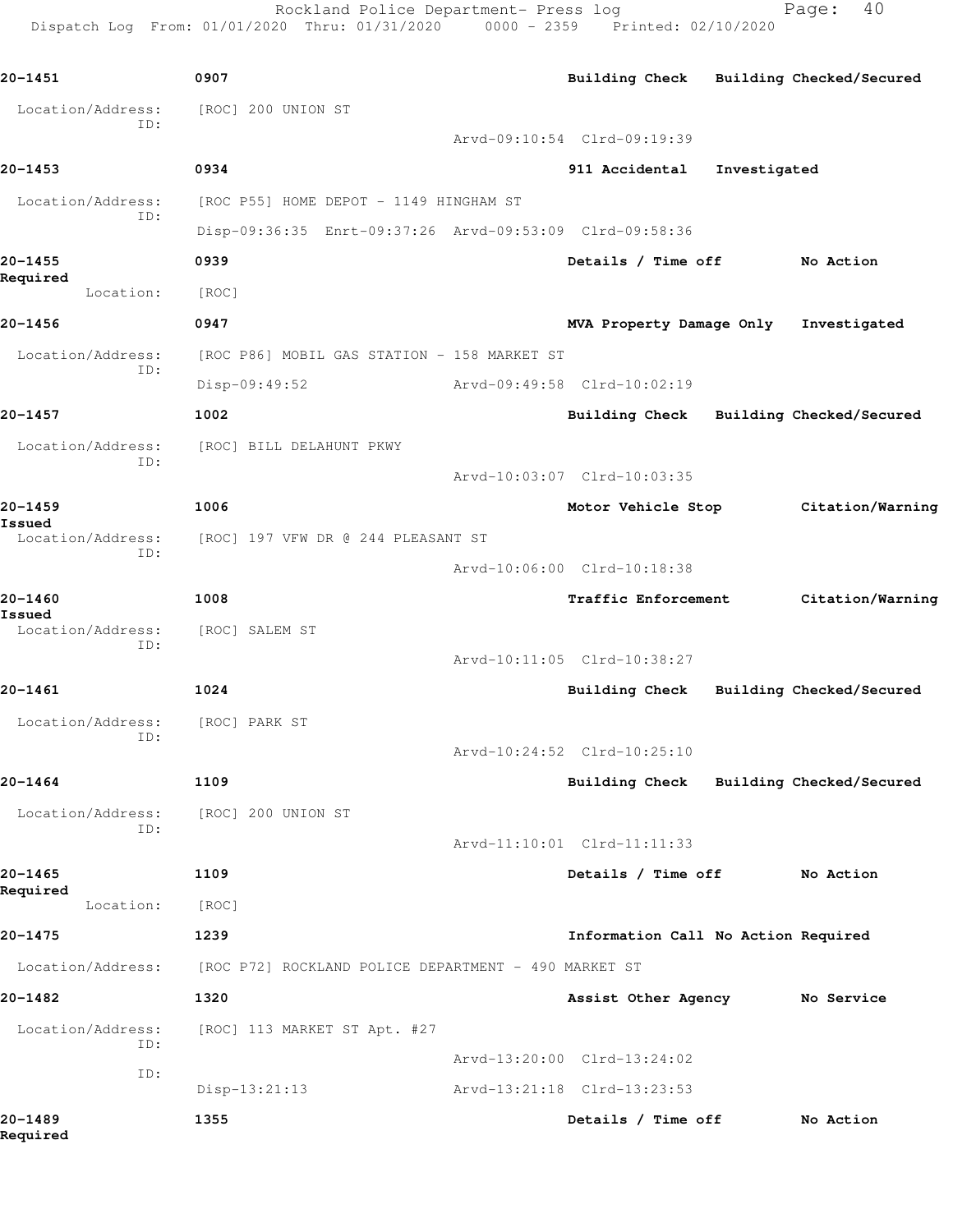|                          | Rockland Police Department- Press log<br>Dispatch Log From: 01/01/2020 Thru: 01/31/2020 0000 - 2359 Printed: 02/10/2020              |                                         |               | 41<br>Page:                             |
|--------------------------|--------------------------------------------------------------------------------------------------------------------------------------|-----------------------------------------|---------------|-----------------------------------------|
| Location:                | [ROC]                                                                                                                                |                                         |               |                                         |
| 20-1493<br>Investigated  | 1443                                                                                                                                 | Motor Vehicle Collision W/PI            |               |                                         |
| Location/Address:<br>ID: | [ROC] 213 CENTRE AVE                                                                                                                 |                                         |               |                                         |
| ID:                      | $Disp-14:44:28$                                                                                                                      | Arvd-14:58:36 Clrd-15:19:47             |               |                                         |
| EMS Unit:                | $Disp-14:44:28$<br>ROCKAM1-Rockland A1                                                                                               | Arvd-14:58:41 Clrd-15:19:16             |               |                                         |
|                          | Disp-14:45:22 Enrt-14:45:50 Arvd-14:46:30 Clrd-14:55:57<br>InQrtsUnavl-14:55:57 InSrvce-14:55:57                                     |                                         |               |                                         |
| Fire Unit:               | ROCKEN1-Pumper-Rockland Engine 1<br>Disp-14:45:25 Enrt-14:45:27 Arvd-14:47:48 Clrd-14:54:26<br>InQrtsUnavl-14:54:26 InSrvce-14:54:26 |                                         |               |                                         |
| ID:                      | Disp-14:46:19                                                                                                                        | Arvd-14:46:24 Clrd-15:04:40             |               |                                         |
| 20-1495                  | 1521                                                                                                                                 | Building Check Building Checked/Secured |               |                                         |
| Location/Address:        | [ROC] 200 UNION ST                                                                                                                   |                                         |               |                                         |
| ID:                      |                                                                                                                                      | Arvd-15:21:51 Clrd-15:22:21             |               |                                         |
| 20-1496                  | 1526                                                                                                                                 | Building Check Building Checked/Secured |               |                                         |
| Location/Address:        | [ROC] PARK ST                                                                                                                        |                                         |               |                                         |
| ID:                      |                                                                                                                                      | Arvd-15:26:49 Clrd-15:27:09             |               |                                         |
| 20-1501                  | 1618                                                                                                                                 | Assist Public                           | Assist Police |                                         |
| Location/Address:        | [ROC P72] ROCKLAND POLICE DEPARTMENT - 490 MARKET ST                                                                                 |                                         |               |                                         |
| ID:                      | Disp-16:20:37                                                                                                                        | $Clrd-16:21:22$                         |               |                                         |
| 20-1505                  | 1649                                                                                                                                 |                                         |               | Building Check Building Checked/Secured |
| Location/Address:        | [ROC] PARK ST                                                                                                                        |                                         |               |                                         |
| ID:                      |                                                                                                                                      | Arvd-16:50:49 Clrd-16:52:15             |               |                                         |
| 20-1508                  | 1709                                                                                                                                 | Building Check Citation/Warning Issued  |               |                                         |
| Location/Address:<br>ID: | [ROC P75] UNION POINT - BILL DELAHUNT PKWY                                                                                           |                                         |               |                                         |
|                          |                                                                                                                                      | Arvd-17:11:02 Clrd-17:36:42             |               |                                         |
| 20-1515                  | 1749                                                                                                                                 | Disabled Motor Vehicle                  |               | Services Rendered                       |
| Location/Address:<br>ID: | [ROC P55] HOME DEPOT - 1149 HINGHAM ST                                                                                               |                                         |               |                                         |
|                          |                                                                                                                                      | Arvd-17:49:00 Clrd-17:52:15             |               |                                         |
| 20-1516                  | 1750                                                                                                                                 |                                         |               | Suspicious Activity 6one on arrival     |
| Location/Address:<br>ID: | [ROC P77] BURGER KING - 157 MARKET ST                                                                                                |                                         |               |                                         |
| ID:                      | Disp-17:51:43 Enrt-17:52:06 Arvd-17:52:43 Clrd-17:56:18                                                                              |                                         |               |                                         |
| ID:                      | Disp-17:51:52 Enrt-17:52:10 Arvd-17:52:47 Clrd-17:56:22                                                                              |                                         |               |                                         |
|                          | Disp-17:52:30 Enrt-17:52:51 Arvd-17:54:38 Clrd-17:56:15                                                                              |                                         |               |                                         |
| 20-1519                  | 1920                                                                                                                                 |                                         |               | Building Check Building Checked/Secured |
| Location/Address:<br>ID: | [ROC] PARK ST                                                                                                                        |                                         |               |                                         |
|                          |                                                                                                                                      | Arvd-19:22:05 Clrd-19:23:54             |               |                                         |
| 20-1529                  | 2051                                                                                                                                 | Assist Other Agency                     |               | Services Rendered                       |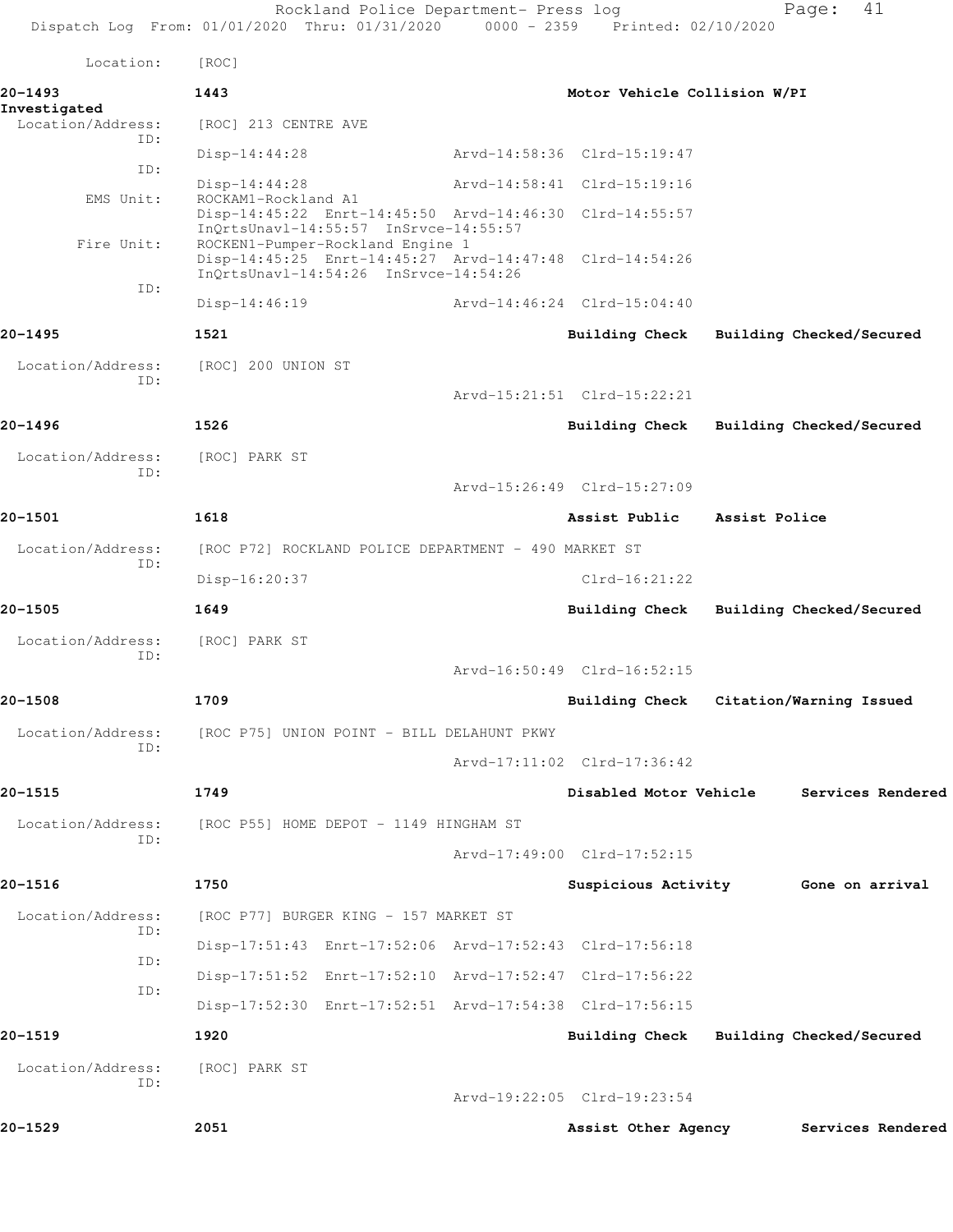Rockland Police Department- Press log Fage: 42 Dispatch Log From: 01/01/2020 Thru: 01/31/2020 0000 - 2359 Printed: 02/10/2020 Vicinity of: [ROC P83] ROCKLAND GOLF COURSE - PLAIN ST ID: Disp-20:54:03 Enrt-20:54:06 Arvd-20:54:49 Clrd-21:00:01 **20-1532 2156 Building Check Building Checked/Secured** Location/Address: [ROC] PARK ST ID: Arvd-21:56:54 Clrd-22:00:48 **20-1541 2338 Assist Other Agency Assist Police** Location/Address: [ROC P72] ROCKLAND POLICE DEPARTMENT - 490 MARKET ST ID: Disp-23:42:16 Clrd-23:42:42 **For Date: 01/13/2020 - Monday 20-1545 0013 General Info No Service** Location/Address: [ROC P72] ROCKLAND POLICE DEPARTMENT - 490 MARKET ST ID: Disp-00:14:55 Clrd-00:15:21 **20-1550 0206 Suspicious Activity Services Rendered** Location/Address: [ROC P100] LUKE'S LIQUORS - 167 MARKET ST ID: Disp-02:08:39 Enrt-02:08:57 Arvd-02:09:00 Clrd-02:09:59 ID: Disp-02:09:04 Enrt-02:09:08 Arvd-02:09:12 Clrd-02:09:15 **20-1553 0235 Sudden Death Report Follows** Location/Address: [ROC] 403 SALEM ST ID: Arvd-02:35:00 Clrd-05:09:23 ID: Disp-02:40:27 Arvd-02:40:35 Clrd-04:05:26 ID: Disp-02:40:27 Arvd-02:40:39 Clrd-05:09:29 **20-1558 0521 Building Check Services Rendered** Location/Address: [ROC] UNION ST ID: Arvd-05:23:07 Clrd-05:43:51 **20-1570 0703 Motor Vehicle Stop Verbal Warning** Location/Address: [ROC] SUMMER ST ID: Disp-07:04:37 Enrt-07:04:42 Arvd-07:04:44 Clrd-07:06:36 **20-1574 0800 General Info Services Rendered** Location/Address: [ROC P72] ROCKLAND POLICE DEPARTMENT - 490 MARKET ST **20-1592 0800 Animal Complaint Services Rendered** Location/Address: [ROC] 47 SUNSET ST **20-1596 0840 Animal Complaint Services Rendered** Location/Address: [ROC] 67 HARTSUFF ST **20-1582 0842 Disabled Motor Vehicle Services Rendered** Location/Address: [ROC] MARYLOUS COFFEE - 200 WEBSTER ST @ 354 LIBERTY ST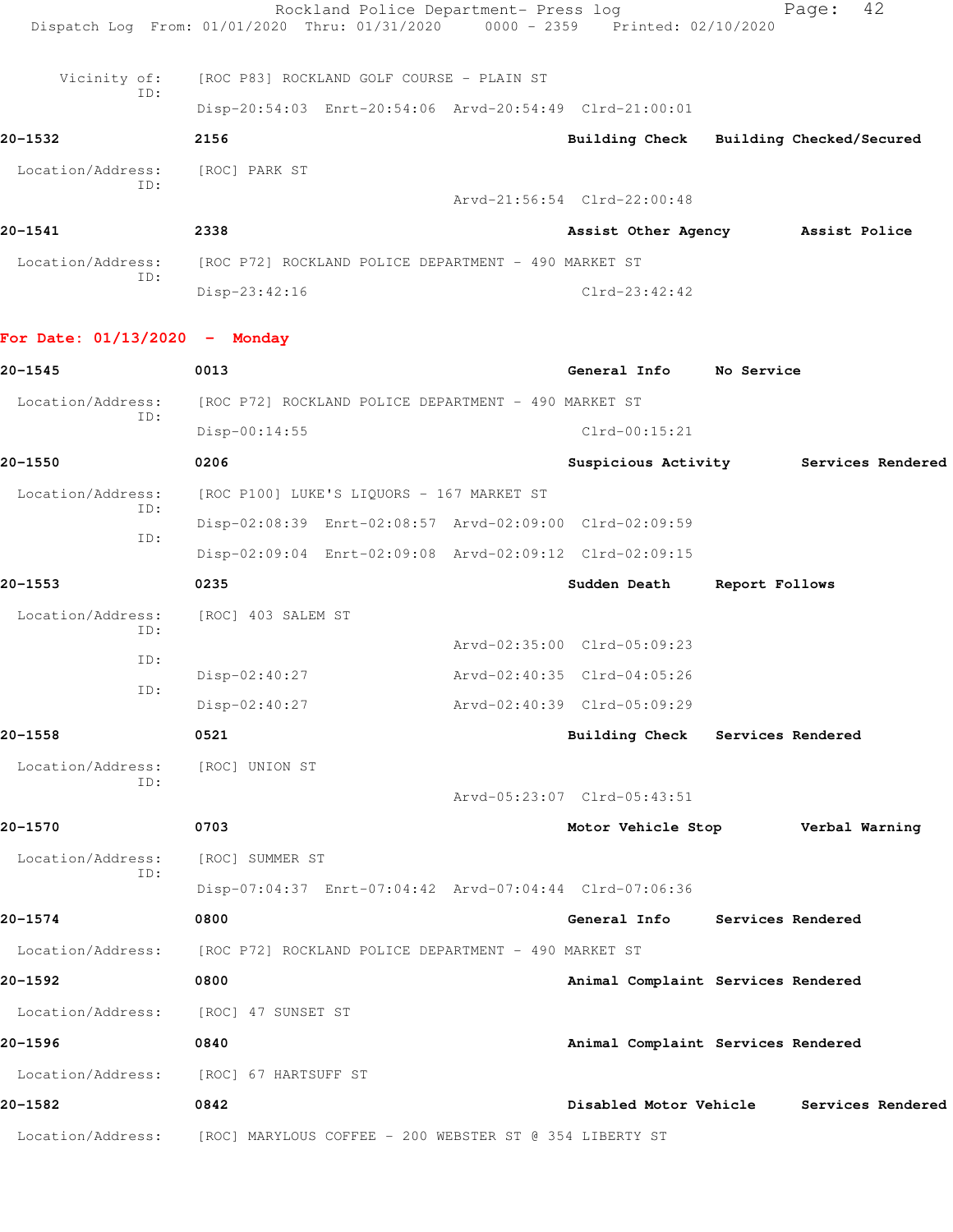|                             | Rockland Police Department- Press log<br>Dispatch Log From: 01/01/2020 Thru: 01/31/2020 0000 - 2359 Printed: 02/10/2020 |                                           | 43<br>Page:              |
|-----------------------------|-------------------------------------------------------------------------------------------------------------------------|-------------------------------------------|--------------------------|
| ID:                         | Disp-08:46:29                                                                                                           | Clrd-08:46:36                             |                          |
| 20-1581                     | 0844                                                                                                                    | Health & Welfare Check                    | Services Rendered        |
| Location/Address:           | [ROC] 67 HARTSUFF ST                                                                                                    |                                           |                          |
| ID:                         |                                                                                                                         | Arvd-08:44:00 Clrd-08:52:44               |                          |
| 20-1585                     | 0901                                                                                                                    | Building Check                            | Building Checked/Secured |
| Location/Address:           | [ROC] PARK ST                                                                                                           |                                           |                          |
| ID:                         |                                                                                                                         | Arvd-09:04:34 Clrd-09:05:19               |                          |
| 20-1589                     | 0927                                                                                                                    | Assist Public                             | Advised to Court         |
|                             |                                                                                                                         |                                           |                          |
| Location/Address:<br>ID:    | [ROC P72] ROCKLAND POLICE DEPARTMENT - 490 MARKET ST                                                                    |                                           |                          |
|                             | Disp-09:33:17                                                                                                           | Clrd-09:33:30                             |                          |
| 20-1593                     | 0940                                                                                                                    | Lockout                                   | Services Rendered        |
| Location/Address:<br>ID:    | [ROC P20] DUNKIN DONUTS - 21 EAST WATER ST                                                                              |                                           |                          |
|                             | Disp-09:43:28 Enrt-09:44:03                                                                                             | $Clrd-09:57:10$                           |                          |
| 20-1599                     | 1009                                                                                                                    | Building Check                            | Building Checked/Secured |
| Location/Address:<br>ID:    | [ROC P75] UNION POINT - BILL DELAHUNT PKWY                                                                              |                                           |                          |
|                             |                                                                                                                         | Arvd-10:10:46 Clrd-10:16:12               |                          |
| 20-1601                     | 1014                                                                                                                    | Time off                                  | Services Rendered        |
| Location:                   | [ROC]                                                                                                                   |                                           |                          |
| 20-1603<br>Issued           | 1029                                                                                                                    | Motor Vehicle Stop                        | Citation/Warning         |
| Location/Address:<br>ID:    | [ROC] WEST WATER ST                                                                                                     |                                           |                          |
|                             |                                                                                                                         | Arvd-10:29:00 Clrd-10:36:03               |                          |
| 20-1604                     | 1049                                                                                                                    | Motor Vehicle Stop Citation/Warning       |                          |
| Issued<br>Location/Address: | [ROC] 484 HINGHAM ST                                                                                                    |                                           |                          |
| ID:                         |                                                                                                                         | Arvd-10:49:00 Clrd-10:56:56               |                          |
| 20-1606                     | 1103                                                                                                                    | Building Check                            | Building Checked/Secured |
| Location/Address:           | [ROC] PARK ST                                                                                                           |                                           |                          |
| ID:                         |                                                                                                                         | Arvd-11:03:57 Clrd-11:11:13               |                          |
| 20-1607                     | 1103                                                                                                                    | Assist Public                             | Services Rendered        |
| Location/Address:           | [ROC P72] ROCKLAND POLICE DEPARTMENT - 490 MARKET ST                                                                    |                                           |                          |
| ID:                         | $Disp-11:05:12$                                                                                                         | $Clrd-11:06:50$                           |                          |
| 20-1608                     | 1107                                                                                                                    | Follow-Up Investigation Services Rendered |                          |
| Location/Address:           | [ROC] 242 MARTHA DR                                                                                                     |                                           |                          |
| ID:                         |                                                                                                                         | Arvd-11:07:00 Clrd-12:11:58               |                          |
| 20-1609                     | 1107                                                                                                                    | Assist Other Agency Massist Police        |                          |
| Location/Address:           | [ROC P72] ROCKLAND POLICE DEPARTMENT - 490 MARKET ST                                                                    |                                           |                          |
| ID:                         |                                                                                                                         |                                           |                          |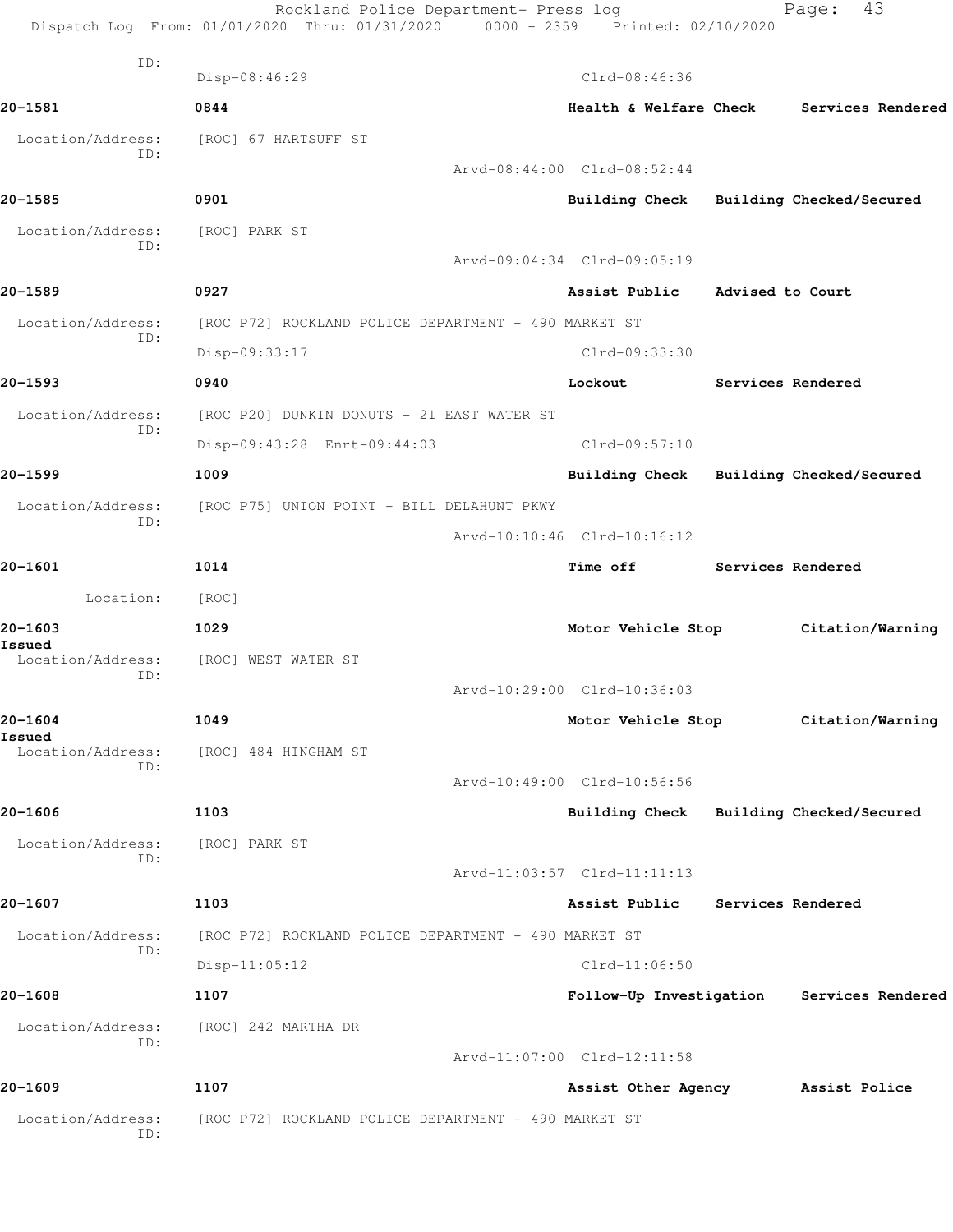|                                        | Rockland Police Department- Press log<br>Dispatch Log From: 01/01/2020 Thru: 01/31/2020 0000 - 2359 Printed: 02/10/2020 |                                            |                          | 44<br>Page: |  |
|----------------------------------------|-------------------------------------------------------------------------------------------------------------------------|--------------------------------------------|--------------------------|-------------|--|
|                                        | $Disp-11:09:50$                                                                                                         | $Clrd-11:09:55$                            |                          |             |  |
| 20-1615                                | 1153                                                                                                                    | Motor Vehicle Stop Verbal Warning          |                          |             |  |
| Location/Address:                      | [ROC] UNION ST                                                                                                          |                                            |                          |             |  |
| ID:                                    |                                                                                                                         | Arvd-11:53:00 Clrd-11:55:20                |                          |             |  |
| 20-1619                                | 1213                                                                                                                    | Time off                                   | Services Rendered        |             |  |
| Location:                              | [ROC]                                                                                                                   |                                            |                          |             |  |
| 20-1623                                | 1320                                                                                                                    | Assist Public Advised to Court             |                          |             |  |
| Location/Address:                      | [ROC] 21 NORTH AVE Apt. #8                                                                                              |                                            |                          |             |  |
| ID:                                    | Disp-13:23:26                                                                                                           | Clrd-13:23:32                              |                          |             |  |
| 20-1624                                | 1327                                                                                                                    | 911 Hang Up                                | Investigated             |             |  |
| Location/Address:                      | [ROC] 37 HUGGINS RD                                                                                                     |                                            |                          |             |  |
| ID:                                    | Disp-13:28:44 Enrt-13:29:21 Arvd-13:31:25 Clrd-13:35:50                                                                 |                                            |                          |             |  |
| ID:                                    | Disp-13:31:16 Enrt-13:31:19                                                                                             | Clrd-13:43:26                              |                          |             |  |
| 20-1627                                | 1341                                                                                                                    | Larceny / Forgery/ Fraud Services Rendered |                          |             |  |
| Location/Address:                      | [ROC 69] SOUTH SHORE REHAB & NURSING - 115 NORTH AVE                                                                    |                                            |                          |             |  |
| ID:                                    | Disp-13:43:18 Enrt-14:03:36 Arvd-14:11:13 Clrd-14:20:37                                                                 |                                            |                          |             |  |
| ID:                                    | Disp-13:43:42                                                                                                           | $Clrd-13:44:26$                            |                          |             |  |
| 20-1629                                | 1356                                                                                                                    | Motor Vehicle Stop Citation/Warning        |                          |             |  |
| Issued<br>Location/Address:            | [ROC] SUMMER ST                                                                                                         |                                            |                          |             |  |
| ID:                                    |                                                                                                                         | Arvd-13:56:00 Clrd-14:02:22                |                          |             |  |
| 20-1631                                | 1406                                                                                                                    | Motor Vehicle Stop Verbal Warning          |                          |             |  |
| Location/Address:                      | [ROC] 661 SUMMER ST                                                                                                     |                                            |                          |             |  |
| ID:                                    |                                                                                                                         | Arvd-14:06:00 Clrd-14:08:23                |                          |             |  |
| 20-1634                                | 1428                                                                                                                    | Building Check Building Checked/Secured    |                          |             |  |
| Location/Address:                      | [ROC] PARK ST                                                                                                           |                                            |                          |             |  |
| ID:                                    |                                                                                                                         | Arvd-14:29:46 Clrd-14:32:46                |                          |             |  |
| 20-1642                                | 1456                                                                                                                    | Suspicious Activity Services Rendered      |                          |             |  |
| Location/Address:                      | [ROC P106] ROCKLAND HIGH SCHOOL - 52 MACKINLAY WAY                                                                      |                                            |                          |             |  |
| ID:                                    |                                                                                                                         | Arvd-14:56:00 Clrd-14:57:58                |                          |             |  |
| 20-1650                                | 1607                                                                                                                    | General Info                               | <b>Services Rendered</b> |             |  |
| Location/Address:                      | [ROC P72] ROCKLAND POLICE DEPARTMENT - 490 MARKET ST                                                                    |                                            |                          |             |  |
| 20-1662                                | 1652                                                                                                                    | Sex offender or dissemination              |                          |             |  |
| Services Rendered<br>Location/Address: | [ROC P72] ROCKLAND POLICE DEPARTMENT - 490 MARKET ST                                                                    |                                            |                          |             |  |
| ID:                                    |                                                                                                                         | Arvd-16:52:00 Clrd-17:05:16                |                          |             |  |
| 20-1661                                | 1654                                                                                                                    | 911 Accidental                             | No Action Required       |             |  |
| Location/Address:                      | [ROC P92] BAVIS ICE ARENA - 180 VFW DR                                                                                  |                                            |                          |             |  |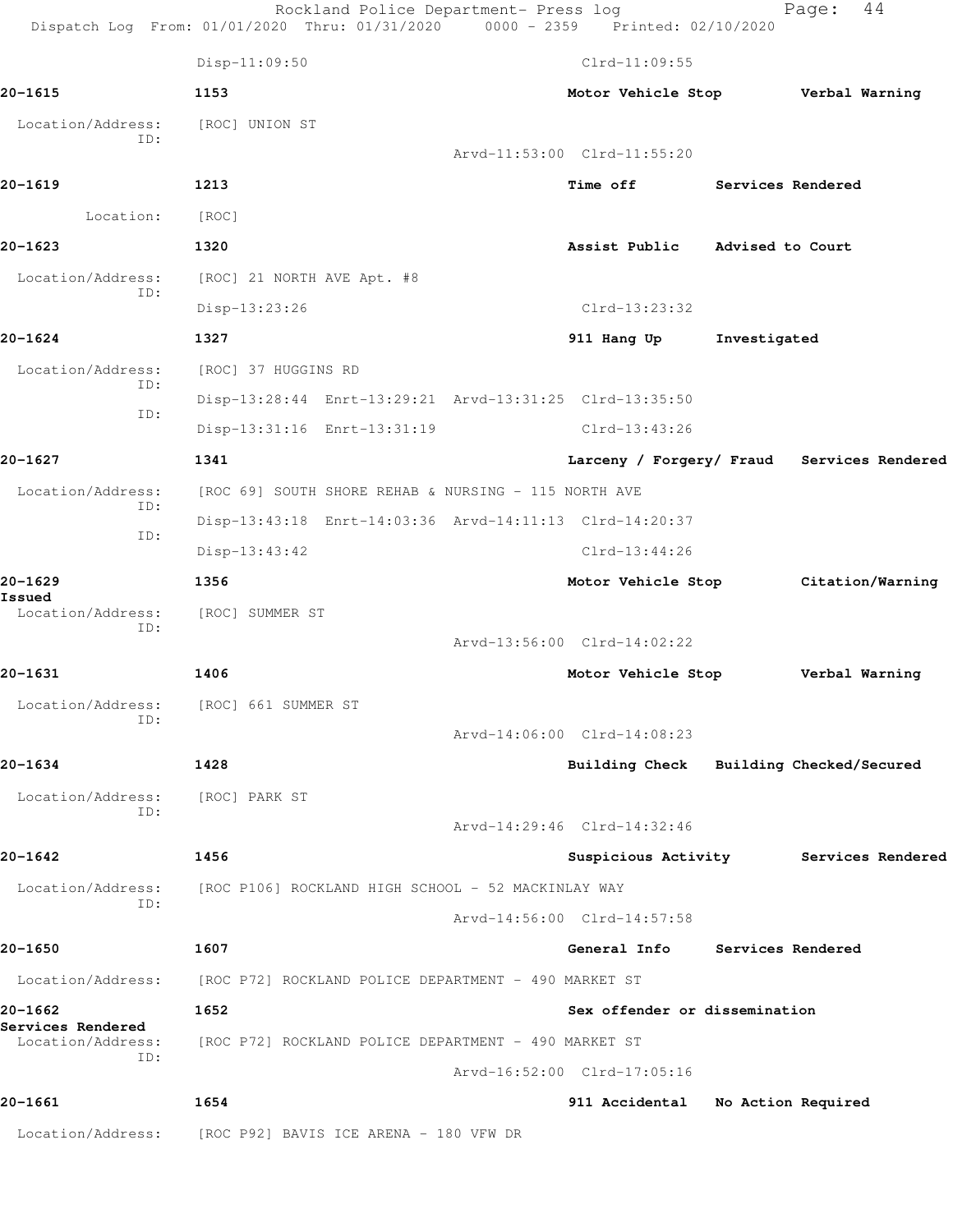| ID:                                    | Disp-16:57:57 Enrt-17:01:12                                                                                             | $Clrd-17:03:53$                   |                          |
|----------------------------------------|-------------------------------------------------------------------------------------------------------------------------|-----------------------------------|--------------------------|
| 20-1665                                | 1704                                                                                                                    | <b>Building Check</b>             | Building Checked/Secured |
| Location/Address:                      | [ROC] BILL DELAHUNT PKWY                                                                                                |                                   |                          |
| TD:                                    |                                                                                                                         | Arvd-17:04:56 Clrd-17:05:09       |                          |
| 20-1668                                | 1718                                                                                                                    | Building Check                    | Building Checked/Secured |
| Location/Address:                      | [ROC] PARK ST                                                                                                           |                                   |                          |
| ID:                                    |                                                                                                                         | Arvd-17:19:12 Clrd-17:27:10       |                          |
| 20-1671                                | 1732                                                                                                                    | Assist Other Agency               | Services Rendered        |
| Location/Address:                      | [ROC] 67 EAST WATER ST                                                                                                  |                                   |                          |
| ID:                                    | Disp-17:37:29 Enrt-17:37:31                                                                                             | Clrd-17:50:08                     |                          |
| 20-1678                                | 1845                                                                                                                    | Motor Vehicle Complaint           | Gone on arrival          |
| Location/Address:                      | [ROC P95] HOLY FAMILY CHURCH - 403 UNION ST                                                                             |                                   |                          |
| ID:                                    | Disp-18:46:48 Enrt-18:46:53                                                                                             | $Clrd-18:52:51$                   |                          |
| 20-1680                                | 1851                                                                                                                    | Motor Vehicle Collision W/PI      |                          |
| Services Rendered<br>Location/Address: | [ROC P56] BURGER KING - 1333 HINGHAM ST                                                                                 |                                   |                          |
| ID:                                    | Disp-18:52:47 Enrt-18:53:04 Arvd-18:56:52 Clrd-19:18:12                                                                 |                                   |                          |
| ID:                                    | Disp-18:53:00 Enrt-18:53:02 Arvd-18:56:39 Clrd-19:18:15                                                                 |                                   |                          |
| EMS Unit:                              | ROCKAM1-Rockland A1<br>Disp-18:54:07 Enrt-18:54:12 Arvd-18:59:59 Clrd-19:10:53<br>InQrtsUnavl-19:15:52 InSrvce-19:15:52 |                                   |                          |
| 20-1686                                | 1956                                                                                                                    | Details / Time off                | Services Rendered        |
| Location:                              | [ROC]                                                                                                                   |                                   |                          |
| 20-1689                                | 2048                                                                                                                    | Suspicious Activity               | Sent On Way              |
| Location/Address:                      | [ROC 66] REEDS POND PARK - 80 MARKET ST                                                                                 |                                   |                          |
| ID:                                    |                                                                                                                         | Arvd-20:48:00 Clrd-20:54:39       |                          |
| ID:                                    | Disp-20:50:46 Enrt-20:50:50                                                                                             | Clrd-20:54:34                     |                          |
| 20-1690                                | 2120                                                                                                                    | Details / Time off                | Services Rendered        |
| Location:                              | [ ROC ]                                                                                                                 |                                   |                          |
| 20-1693                                | 2221                                                                                                                    | Burglar Alarm Investigated        |                          |
| Location/Address:                      | [ROC] CONE AND NAGLE - 100 LEDGEWOOD PL                                                                                 |                                   |                          |
| ID:                                    | Disp-22:22:18 Enrt-22:23:29 Arvd-22:32:26 Clrd-22:40:02                                                                 |                                   |                          |
| 20-1694                                | 2222                                                                                                                    | Health & Welfare Check No Service |                          |
| Location/Address:                      | [ROC] 245 REED ST                                                                                                       |                                   |                          |
| ID:                                    | Disp-22:23:20 Enrt-22:23:22 Arvd-22:24:28 Clrd-22:31:14                                                                 |                                   |                          |

**20-1699 0000 SHIFT ASSIGNMENTS No Service**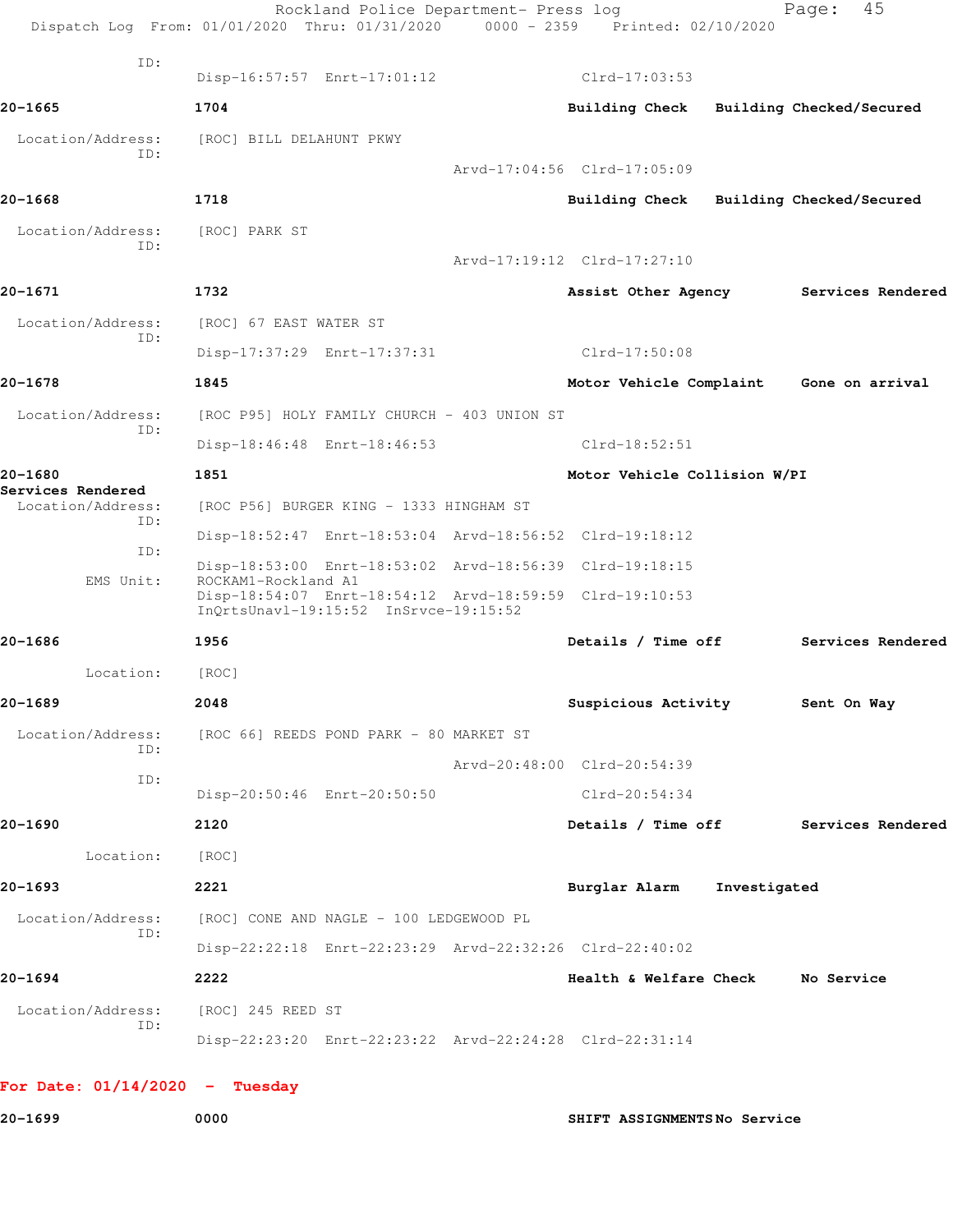|                          | Rockland Police Department- Press log<br>Dispatch Log From: 01/01/2020 Thru: 01/31/2020 | 0000 - 2359 Printed: 02/10/2020         |              | 46<br>Page:       |
|--------------------------|-----------------------------------------------------------------------------------------|-----------------------------------------|--------------|-------------------|
| Location/Address:        | [ROC P72] ROCKLAND POLICE DEPARTMENT - 490 MARKET ST                                    |                                         |              |                   |
| ID:                      |                                                                                         | Arvd-00:00:00 Clrd-00:05:54             |              |                   |
| 20-1701                  | 0050                                                                                    | <b>Building Check</b>                   | Investigated |                   |
| Location/Address:        | [ROC] UNION ST                                                                          |                                         |              |                   |
| ID:                      |                                                                                         | Arvd-00:51:24 Clrd-00:51:52             |              |                   |
| 20-1712                  | 0552                                                                                    | Building Check Appears Secure           |              |                   |
| Location/Address:        | [ROC] UNION ST                                                                          |                                         |              |                   |
| ID:                      |                                                                                         | Arvd-05:52:53 Clrd-06:10:11             |              |                   |
| 20-1718                  | 0705                                                                                    | Details / Time off No Service           |              |                   |
| Location:                | [ROC]                                                                                   |                                         |              |                   |
| 20-1721                  | 0723                                                                                    | Building Check Investigated             |              |                   |
| Location/Address:        | [ROC] SALEM ST                                                                          |                                         |              |                   |
| ID:                      |                                                                                         | Arvd-07:27:47 Clrd-07:46:44             |              |                   |
| 20-1720<br>Issued        | 0724                                                                                    | Motor Vehicle Stop                      |              | Citation/Warning  |
| Location/Address:<br>ID: | [ROC] EAST WATER ST @ EVERETT ST                                                        |                                         |              |                   |
|                          |                                                                                         | Arvd-07:24:00 Clrd-07:30:48             |              |                   |
| 20-1722                  | 0738                                                                                    | 911 Hang Up Appears Secure              |              |                   |
| Location/Address:<br>ID: | [ROC P45] COMFORT INN - 850 HINGHAM ST                                                  |                                         |              |                   |
|                          | Disp-07:39:27 Enrt-07:40:53 Arvd-07:44:47 Clrd-07:52:19                                 |                                         |              |                   |
| 20-1733                  | 0801                                                                                    | SHIFT ASSIGNMENTS Services Rendered     |              |                   |
| Location/Address:<br>ID: | [ROC P72] ROCKLAND POLICE DEPARTMENT - 490 MARKET ST                                    |                                         |              |                   |
|                          | Disp-08:47:10                                                                           | Clrd-08:57:49                           |              |                   |
| 20-1734                  | 0900                                                                                    | Vehicle Maintenance                     |              | Services Rendered |
| Location/Address:        | [ROC] LARRYS AUTO INC - 688 UNION ST                                                    |                                         |              |                   |
| 20-1735                  | 0912                                                                                    | BCI IN TO THE STATION                   |              | Services Rendered |
| Location/Address:<br>ID: | [ROC P72] ROCKLAND POLICE DEPARTMENT - 490 MARKET ST                                    |                                         |              |                   |
|                          | Disp-09:15:17                                                                           | $Clrd-09:15:51$                         |              |                   |
| 20-1741<br>Issued        | 1000                                                                                    | Motor Vehicle Stop                      |              | Citation/Warning  |
| Location/Address:<br>ID: | [ROC P68] AL PRIME - 104 MARKET ST                                                      |                                         |              |                   |
|                          |                                                                                         | Arvd-10:00:00 Clrd-10:04:29             |              |                   |
| 20-1742                  | 1007                                                                                    | MVA Property Damage Only Report Follows |              |                   |
| Location/Address:<br>ID: | [ROC] 166 UNION ST @ 8 W WATER ST                                                       |                                         |              |                   |
| ID:                      |                                                                                         | Arvd-10:07:00 Clrd-10:19:12             |              |                   |
|                          | Disp-10:08:36 Enrt-10:08:39 Arvd-10:16:06 Clrd-10:19:28                                 |                                         |              |                   |
| 20-1747                  | 1027                                                                                    | Assist Other Agency                     |              | Services Rendered |
| Location/Address:        | [WHI 1899] 19 GLEN ST Apt. #3                                                           |                                         |              |                   |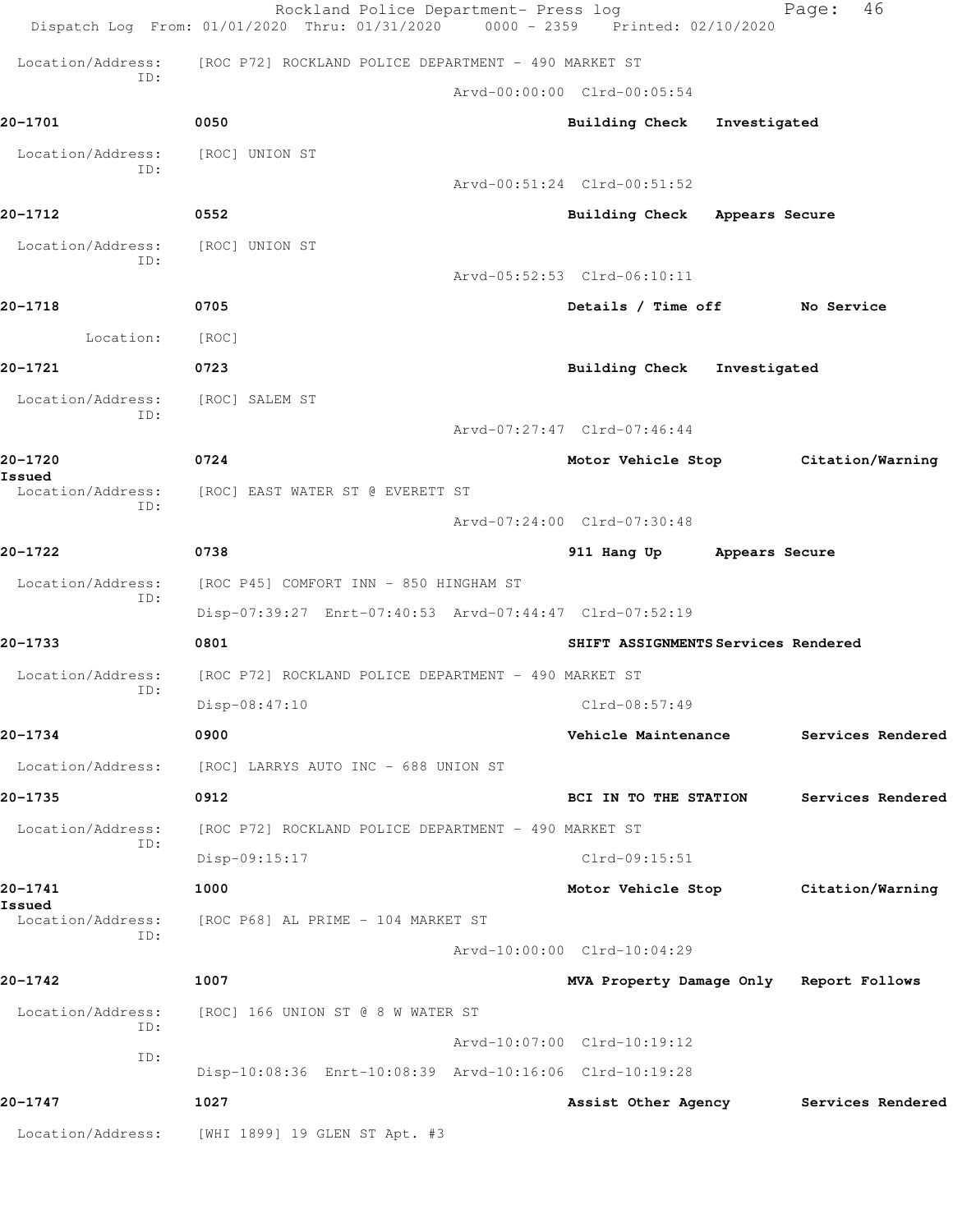|                          | Dispatch Log From: 01/01/2020 Thru: 01/31/2020 0000 - 2359 Printed: 02/10/2020 | Rockland Police Department- Press log |                                            |                   | Page:            | 47                |
|--------------------------|--------------------------------------------------------------------------------|---------------------------------------|--------------------------------------------|-------------------|------------------|-------------------|
| ID:                      | Disp-10:44:23                                                                  |                                       | Arvd-10:44:30 Clrd-10:56:45                |                   |                  |                   |
| 20-1748                  | 1044                                                                           |                                       | Time off Services Rendered                 |                   |                  |                   |
| Location:                | [ROC]                                                                          |                                       |                                            |                   |                  |                   |
| 20-1755                  | 1112                                                                           |                                       | STATION MAINTENANCE                        |                   |                  | Services Rendered |
| Location/Address:        | [ROC P72] ROCKLAND POLICE DEPARTMENT - 490 MARKET ST                           |                                       |                                            |                   |                  |                   |
| ID:                      | $Disp-11:16:32$                                                                |                                       | Clrd-12:37:02                              |                   |                  |                   |
| 20-1759                  | 1145                                                                           |                                       | 911 Accidental Investigated                |                   |                  |                   |
| Location/Address:        | [ROC 73] ROCKLAND TOWN HALL - 242 UNION ST                                     |                                       |                                            |                   |                  |                   |
| ID:                      | Disp-11:48:43 Enrt-11:48:47 Arvd-11:50:53 Clrd-11:51:45                        |                                       |                                            |                   |                  |                   |
| 20-1760                  | 1159                                                                           |                                       | <b>LOST PROPERTY</b>                       | Services Rendered |                  |                   |
| Location/Address:        | [ROC] 295 LIBERTY ST                                                           |                                       |                                            |                   |                  |                   |
| 20-1764                  | 1239                                                                           |                                       | Suspicious Activity Services Rendered      |                   |                  |                   |
| Location/Address:        | [ROC 17] E.T. WRIGHT SHOE FACTORY - 379 LIBERTY ST Apt. #210                   |                                       |                                            |                   |                  |                   |
| ID:                      | $Disp-12:42:13$                                                                |                                       | Arvd-12:42:31 Clrd-12:49:42                |                   |                  |                   |
| ID:                      | $Disp-12:42:23$                                                                |                                       | Arvd-12:42:28 Clrd-12:49:39                |                   |                  |                   |
| 20-1767                  | 1244                                                                           |                                       | MVA Property Damage Only Services Rendered |                   |                  |                   |
| Location/Address:        | [ROC P95] HOLY FAMILY CHURCH - 403 UNION ST                                    |                                       |                                            |                   |                  |                   |
| ID:                      | Disp-12:53:04                                                                  |                                       | $Clrd-12:54:52$                            |                   |                  |                   |
| 20-1768                  | 1252                                                                           |                                       | Building Check Services Rendered           |                   |                  |                   |
| Location/Address:        | [ROC] 200 UNION ST                                                             |                                       |                                            |                   |                  |                   |
| ID:                      |                                                                                |                                       | Arvd-12:54:04 Clrd-12:54:33                |                   |                  |                   |
| 20-1771                  | 1300                                                                           |                                       | Traffic Enforcement                        |                   | No Service       |                   |
| Location/Address:        | [ROC] SALEM ST                                                                 |                                       |                                            |                   |                  |                   |
| ID:                      |                                                                                |                                       | Arvd-13:03:23 Clrd-13:20:01                |                   |                  |                   |
| 20-1776                  | 1339                                                                           |                                       | Motor Vehicle Stop                         |                   | Citation/Warning |                   |
| Issued<br>Vicinity of:   | [ROC] WEYMOUTH ST                                                              |                                       |                                            |                   |                  |                   |
| ID:                      |                                                                                |                                       | Arvd-13:39:00 Clrd-13:41:50                |                   |                  |                   |
| ID:                      | Disp-13:41:46 Enrt-13:41:54 Arvd-13:41:56 Clrd-13:42:06                        |                                       |                                            |                   |                  |                   |
| 20-1780                  | 1355                                                                           |                                       | Assist Other Agency                        |                   |                  | Services Rendered |
| Location/Address:        | [ROC] 101 CENTRAL ST                                                           |                                       |                                            |                   |                  |                   |
| ID:                      | $Disp-14:04:57$                                                                |                                       | Arvd-14:09:25 Clrd-14:14:26                |                   |                  |                   |
| ID:                      | Disp-14:05:14                                                                  |                                       | Arvd-14:09:32 Clrd-14:13:18                |                   |                  |                   |
| ID:                      | $Disp-14:05:26$                                                                |                                       | Arvd-14:09:29 Clrd-14:10:32                |                   |                  |                   |
| 20-1781                  | 1408                                                                           |                                       | Burglar Alarm                              | Investigated      |                  |                   |
| Location/Address:<br>ID: | [ROC] 360 SUMMER ST                                                            |                                       |                                            |                   |                  |                   |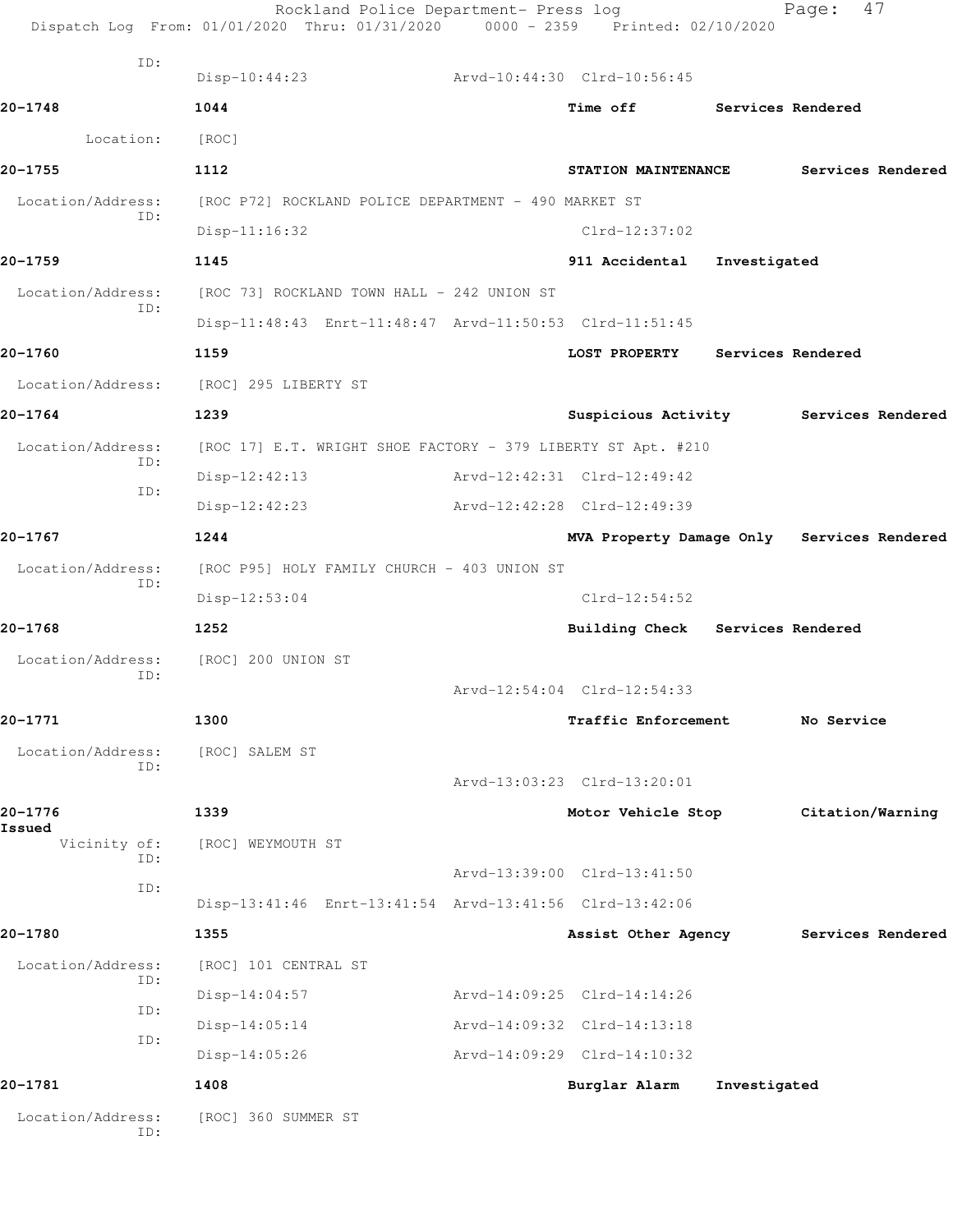|                            | Rockland Police Department- Press log<br>Dispatch Log From: 01/01/2020 Thru: 01/31/2020 0000 - 2359 Printed: 02/10/2020 |                                    |                | 48<br>Page:                               |
|----------------------------|-------------------------------------------------------------------------------------------------------------------------|------------------------------------|----------------|-------------------------------------------|
|                            | Disp-14:10:32 Enrt-14:10:37 Arvd-14:16:30 Clrd-14:16:32                                                                 |                                    |                |                                           |
| 20-1791                    | 1507                                                                                                                    | Details                            |                | Services Rendered                         |
| Location:                  | [ROC]                                                                                                                   |                                    |                |                                           |
| 20-1792                    | 1534                                                                                                                    | Complaint Services Rendered        |                |                                           |
| Location/Address:<br>ID:   | [ROC] EAST WATER ST                                                                                                     |                                    |                |                                           |
|                            |                                                                                                                         | Arvd-15:34:00 Clrd-15:54:51        |                |                                           |
| 20-1793                    | 1543                                                                                                                    |                                    |                | Follow-Up Investigation Services Rendered |
| Location/Address:<br>ID:   | [ROC] 67 HARTSUFF ST                                                                                                    |                                    |                |                                           |
|                            |                                                                                                                         | Arvd-15:43:00 Clrd-15:48:45        |                |                                           |
| 20-1796                    | 1604                                                                                                                    | General Info Services Rendered     |                |                                           |
| Location/Address:<br>ID:   | [ROC P72] ROCKLAND POLICE DEPARTMENT - 490 MARKET ST                                                                    |                                    |                |                                           |
|                            |                                                                                                                         | Arvd-16:04:00 Clrd-16:22:57        |                |                                           |
| 20-1800                    | 1639                                                                                                                    | Animal Complaint Gone on arrival   |                |                                           |
| Location/Address:<br>ID:   | [ROC] HOWARD ST                                                                                                         |                                    |                |                                           |
|                            |                                                                                                                         | Arvd-16:39:00 Clrd-16:45:36        |                |                                           |
| 20-1806                    | 1645                                                                                                                    | <b>Time off</b>                    | No Service     |                                           |
| Location:                  | [ROC]                                                                                                                   |                                    |                |                                           |
| 20-1802                    | 1646                                                                                                                    | Building Check Appears Secure      |                |                                           |
| Location/Address:<br>ID:   | [ROC] PARK ST                                                                                                           |                                    |                |                                           |
|                            |                                                                                                                         | Arvd-16:47:21 Clrd-16:47:35        |                |                                           |
| 20-1805                    | 1652                                                                                                                    | Motor Vehicle Stop Arrest (s) Made |                |                                           |
| Vicinity of:<br>ID:        | [ROC] 379 HINGHAM ST @ 1 HOBART LN                                                                                      |                                    |                |                                           |
| ID:                        |                                                                                                                         | Arvd-16:52:00 Clrd-18:02:02        |                |                                           |
| ID:                        | Disp-16:54:22 Enrt-16:54:27 Arvd-16:57:09 Clrd-17:31:41                                                                 |                                    |                |                                           |
|                            | $Disp-17:09:40$                                                                                                         | Arvd-17:09:58 Clrd-17:13:10        |                |                                           |
| 20-1808                    | 1701                                                                                                                    | Vehicle Maintenance                |                | Appears Secure                            |
| Location/Address:<br>ID:   | [ROC P72] ROCKLAND POLICE DEPARTMENT - 490 MARKET ST                                                                    |                                    |                |                                           |
|                            | $Disp-17:03:03$                                                                                                         | $Clrd-17:03:17$                    |                |                                           |
| 20-1810                    | 1713                                                                                                                    | <b>Building Check</b>              | Appears Secure |                                           |
| Location/Address:<br>ID:   | [ROC] PARK ST                                                                                                           |                                    |                |                                           |
|                            |                                                                                                                         | Arvd-17:14:10 Clrd-17:42:07        |                |                                           |
| 20-1818<br>Arrest (s) Made | 1759                                                                                                                    | Motor Vehicle Collision W/PI       |                |                                           |
| Vicinity of:<br>ID:        | [ROC] 573 HINGHAM ST                                                                                                    |                                    |                |                                           |
| ID:                        | Disp-18:01:54 Enrt-18:02:39 Arvd-18:03:59 Clrd-18:57:08                                                                 |                                    |                |                                           |
| ID:                        | Disp-18:01:54 Enrt-18:02:32 Arvd-18:07:40 Clrd-18:31:33                                                                 |                                    |                |                                           |
|                            | Disp-18:02:26 Enrt-18:02:42 Arvd-18:07:36 Clrd-18:57:15                                                                 |                                    |                |                                           |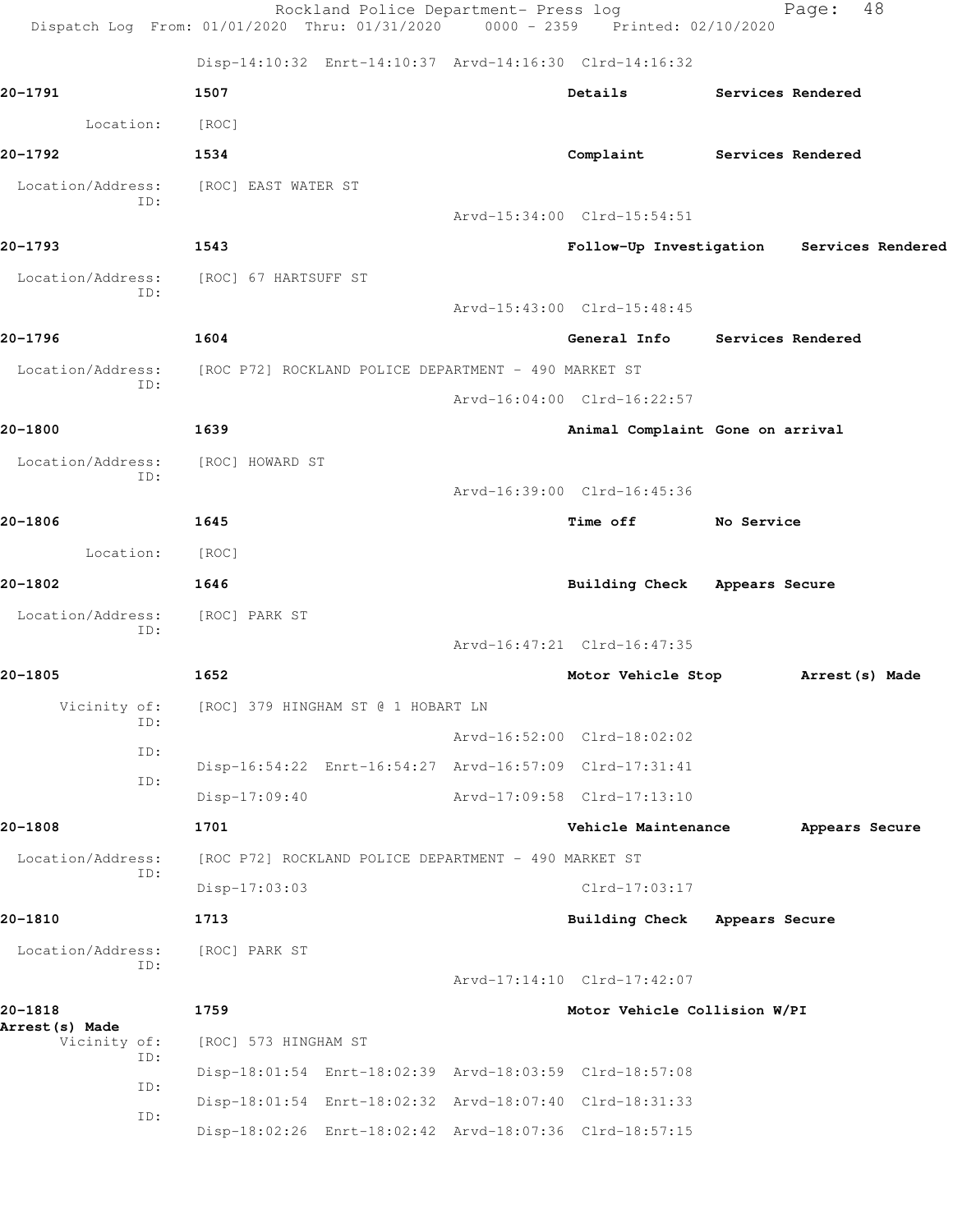|                                    | Rockland Police Department- Press log<br>Dispatch Log From: 01/01/2020 Thru: 01/31/2020 | 0000 - 2359 Printed: 02/10/2020        |                 | 49<br>Page:                                |
|------------------------------------|-----------------------------------------------------------------------------------------|----------------------------------------|-----------------|--------------------------------------------|
| ID:                                | Disp-18:09:49 Enrt-18:10:05 Arvd-18:15:07 Clrd-18:37:57                                 |                                        |                 |                                            |
| 20-1819                            | 1830                                                                                    | Motor Vehicle Complaint Report Follows |                 |                                            |
| Location/Address:                  | [ROC] 140 SPRUCE ST                                                                     |                                        |                 |                                            |
| ID:                                | Disp-18:31:40 Enrt-18:31:47 Arvd-18:35:27 Clrd-18:51:37                                 |                                        |                 |                                            |
| ID:                                | Disp-18:38:14 Enrt-18:38:19 Arvd-18:49:47 Clrd-18:58:36                                 |                                        |                 |                                            |
| TD:                                | $Disp-18:51:47$                                                                         | Arvd-18:51:56 Clrd-19:28:31            |                 |                                            |
| 20-1826                            | 1946                                                                                    | PRISONER BAILED Services Rendered      |                 |                                            |
| Location/Address:                  | [ROC P72] ROCKLAND POLICE DEPARTMENT - 490 MARKET ST                                    |                                        |                 |                                            |
| 20-1827                            | 2002                                                                                    |                                        |                 | MVA Property Damage Only Services Rendered |
| Location/Address:                  | [ROC P112] FAMILY DOLLAR - 366 MARKET ST                                                |                                        |                 |                                            |
| ID:                                | Disp-20:03:22 Enrt-20:04:26 Arvd-20:08:02 Clrd-20:18:28                                 |                                        |                 |                                            |
| ID:                                | Disp-20:04:03 Enrt-20:04:07 Arvd-20:07:40 Clrd-20:22:56                                 |                                        |                 |                                            |
| ID:                                | $Disp-20:18:41$                                                                         | Arvd-20:18:45 Clrd-20:22:52            |                 |                                            |
| 20-1831                            | 2035                                                                                    | <b>Building Check</b>                  | Appears Secure  |                                            |
| Location/Address:                  | [ROC] BILL DELAHUNT PKWY                                                                |                                        |                 |                                            |
| ID:                                |                                                                                         | Arvd-20:36:47 Clrd-20:55:05            |                 |                                            |
| 20-1837                            | 2304                                                                                    | <b>Time off</b>                        |                 | Services Rendered                          |
| Location:                          | [ROC]                                                                                   |                                        |                 |                                            |
| 20-1840                            | 2340                                                                                    | Time off                               |                 | Services Rendered                          |
| Location:                          | [ROC]                                                                                   |                                        |                 |                                            |
| For Date: $01/15/2020 -$ Wednesday |                                                                                         |                                        |                 |                                            |
| 20-1842                            | 0034                                                                                    | General Incident Services Rendered     |                 |                                            |
| Location/Address:                  | [ROC P72] ROCKLAND POLICE DEPARTMENT - 490 MARKET ST                                    |                                        |                 |                                            |
| ID:                                | Disp-00:36:52                                                                           | $Clrd-00:37:12$                        |                 |                                            |
| 20-1845                            | 0107                                                                                    | Motor Vehicle Stop                     |                 | Verbal Warning                             |
| Location/Address:                  | [ROC] WEST WATER ST @ PLAIN ST                                                          |                                        |                 |                                            |
| ID:                                | $Disp-01:08:28$                                                                         | Arvd-01:08:36 Clrd-01:15:31            |                 |                                            |
| ID:                                | $Disp-01:09:12$                                                                         | Arvd-01:09:20 Clrd-01:15:31            |                 |                                            |
| 20-1854                            | 0444                                                                                    | Building Check Services Rendered       |                 |                                            |
| Location/Address:                  | [ROC] UNION ST                                                                          |                                        |                 |                                            |
| ID:                                | $Disp-04:45:45$                                                                         | Arvd-04:45:56 Clrd-04:55:38            |                 |                                            |
| 20-1859                            | 0543                                                                                    | Disturbance                            | Gone on arrival |                                            |
| Location/Address:                  | [ROC] 23 ARTHUR ST                                                                      |                                        |                 |                                            |
| ID:                                | Disp-05:44:56 Enrt-05:45:10                                                             | $Clrd-05:51:44$                        |                 |                                            |
| ID:                                | Disp-05:44:56 Enrt-05:45:10                                                             | $Clrd-05:51:49$                        |                 |                                            |
|                                    |                                                                                         |                                        |                 |                                            |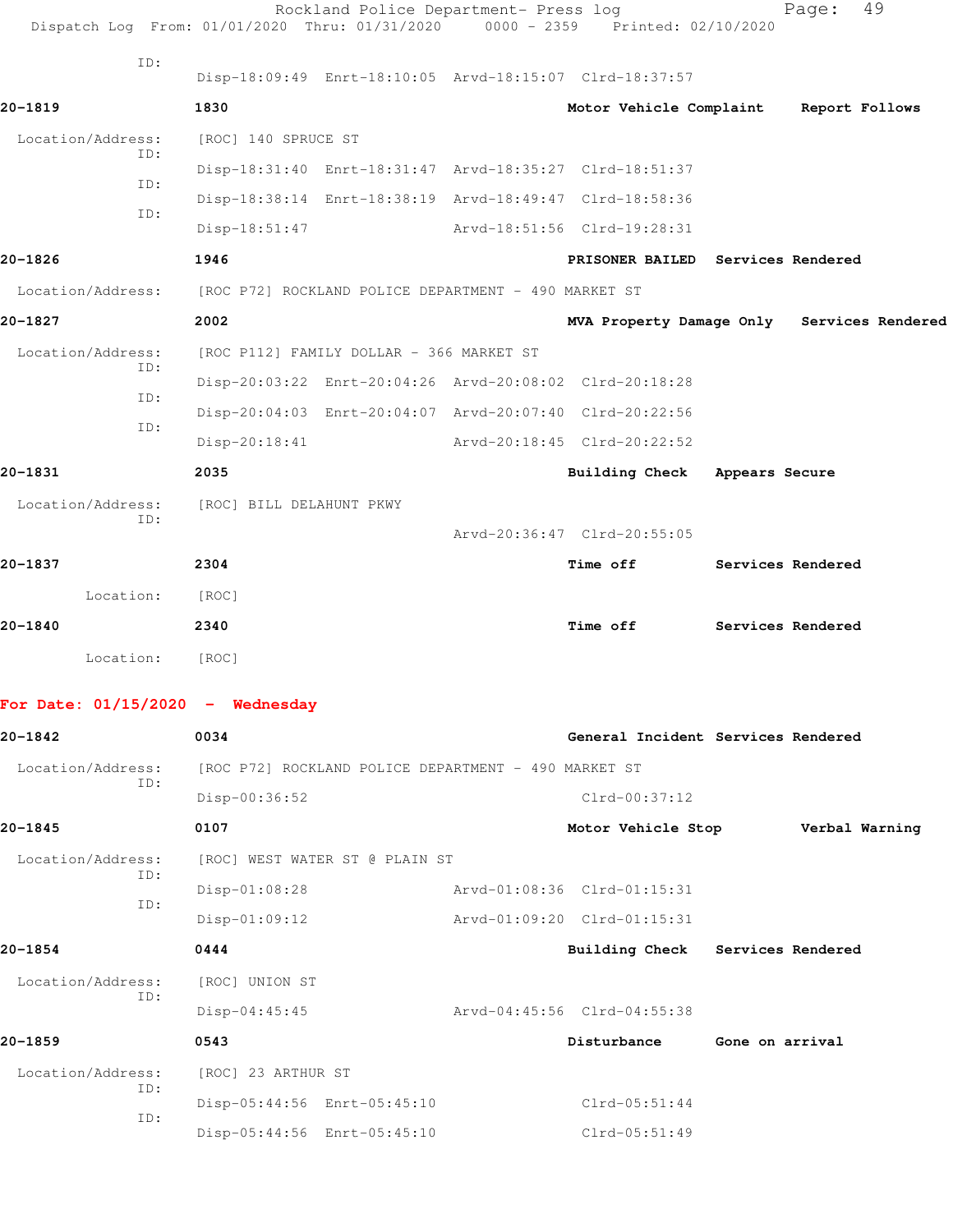|                          | Rockland Police Department- Press log<br>Dispatch Log From: 01/01/2020 Thru: 01/31/2020 0000 - 2359 Printed: 02/10/2020 |                                     | 50<br>Page:       |
|--------------------------|-------------------------------------------------------------------------------------------------------------------------|-------------------------------------|-------------------|
| ID:                      | Disp-05:44:56 Enrt-05:45:10                                                                                             | Clrd-05:51:39                       |                   |
| 20-1860                  | 0600                                                                                                                    | Motor Vehicle Stop                  | Verbal Warning    |
| Location/Address:        | [ROC] 379 HINGHAM ST @ 1 HOBART LN                                                                                      |                                     |                   |
| ID:                      |                                                                                                                         | Arvd-06:00:00 Clrd-06:03:25         |                   |
| 20-1863                  | 0627                                                                                                                    | Motor Vehicle Stop Verbal Warning   |                   |
| Location/Address:        | [ROC] 9 SALEM ST @ 754 UNION ST                                                                                         |                                     |                   |
| ID:                      |                                                                                                                         | Arvd-06:27:00 Clrd-06:28:05         |                   |
| 20-1864                  | 0647                                                                                                                    | Details / Time off                  | Services Rendered |
| Location:                | [ROC]                                                                                                                   |                                     |                   |
| 20-1868                  | 0802                                                                                                                    | Information Call No Action Required |                   |
| Location/Address:        | [ROC P72] ROCKLAND POLICE DEPARTMENT - 490 MARKET ST                                                                    |                                     |                   |
| 20-1876                  | 0902                                                                                                                    | Suspicious Activity                 | Investigated      |
| Location/Address:        | [ROC] 320 CONCORD ST                                                                                                    |                                     |                   |
| ID:                      |                                                                                                                         | Arvd-09:02:00 Clrd-09:53:04         |                   |
| ID:                      | Disp-09:03:08 Enrt-09:03:11                                                                                             | Clrd-09:47:34                       |                   |
| 20-1878                  | 0908                                                                                                                    | Assist Other Agency                 | Services Rendered |
| Location/Address:        | [ROC] 36 CRESTVIEW ST                                                                                                   |                                     |                   |
| ID:<br>ID:               |                                                                                                                         | Arvd-09:08:00 Clrd-09:11:59         |                   |
|                          | Disp-09:12:21 Enrt-09:12:23 Arvd-09:12:25 Clrd-09:20:51                                                                 |                                     |                   |
| 20-1880                  | 0948                                                                                                                    | MVA Property Damage Only            | Report Follows    |
| Location/Address:<br>ID: | [ROC] 317 PLAIN ST                                                                                                      |                                     |                   |
| ID:                      |                                                                                                                         | Arvd-09:48:00 Clrd-10:15:52         |                   |
|                          | Disp-09:55:41 Enrt-09:55:43 Arvd-09:55:45 Clrd-10:16:16                                                                 |                                     |                   |
| 20-2018                  | 0955                                                                                                                    | Animal Complaint Services Rendered  |                   |
| Location/Address:        | [ROC] 440 POND ST                                                                                                       |                                     |                   |
| 20-1887<br>Required      | 1053                                                                                                                    | Details / Time off                  | No Action         |
| Location:                | [ROC]                                                                                                                   |                                     |                   |
| 20-1894                  | 1144                                                                                                                    | Information Call No Action Required |                   |
| Location/Address:        | [ROC P72] ROCKLAND POLICE DEPARTMENT - 490 MARKET ST                                                                    |                                     |                   |
| 20-2019                  | 1215                                                                                                                    | Animal Complaint Services Rendered  |                   |
| Location/Address:        | [ROC] 37 CHRISTINE AVE                                                                                                  |                                     |                   |
| 20-1902                  | 1303                                                                                                                    | Annoying Phone Calls                | Services Rendered |
| Location/Address:<br>ID: | [ROC] 21 NORTH AVE                                                                                                      |                                     |                   |
|                          | Disp-13:13:14                                                                                                           | Clrd-13:34:00                       |                   |
| 20-1918<br>Required      | 1425                                                                                                                    | Details / Time off                  | No Action         |
|                          |                                                                                                                         |                                     |                   |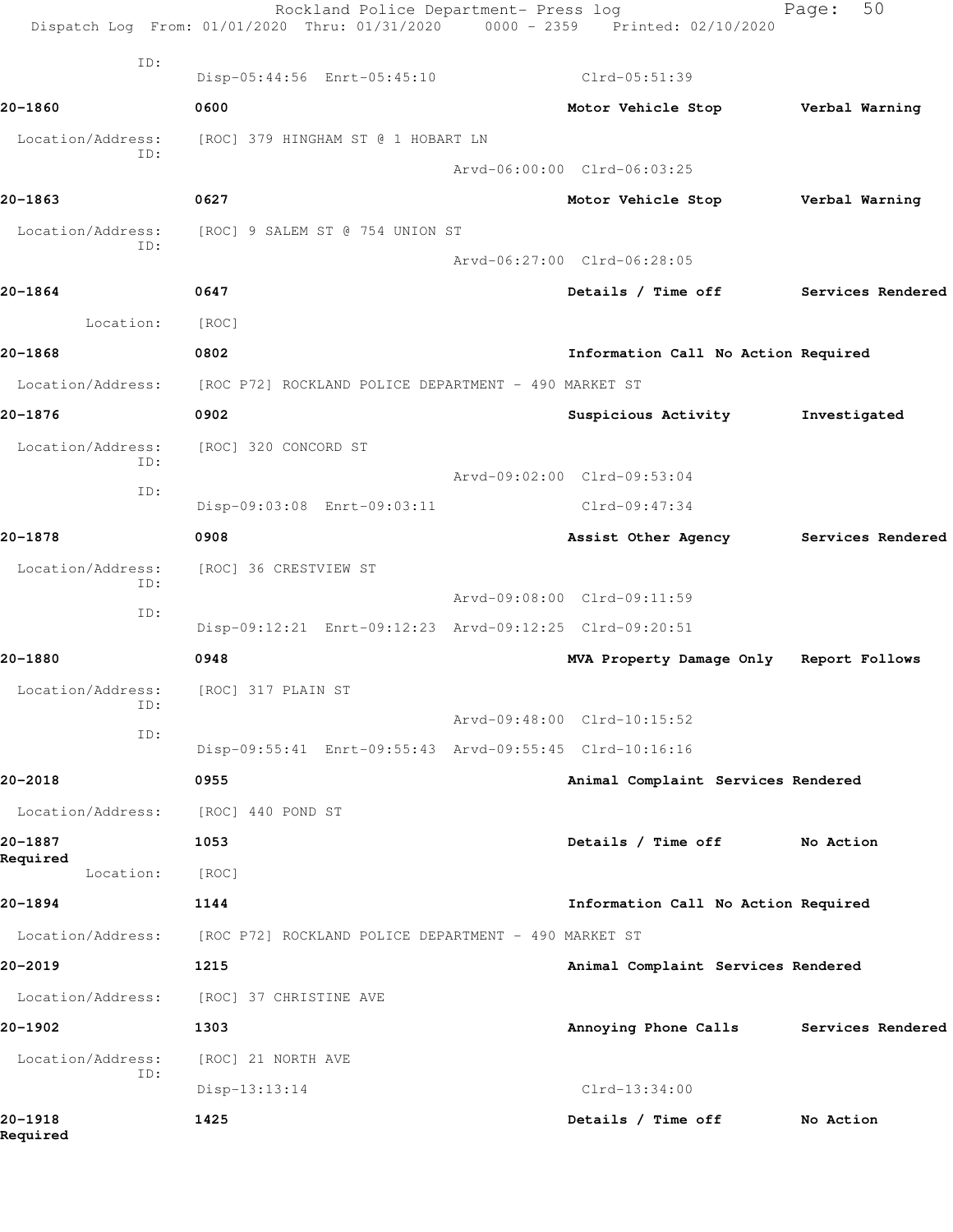|                                        | Rockland Police Department- Press log<br>Dispatch Log From: 01/01/2020 Thru: 01/31/2020 0000 - 2359 Printed: 02/10/2020 |                                           |                | Page:             | 51 |
|----------------------------------------|-------------------------------------------------------------------------------------------------------------------------|-------------------------------------------|----------------|-------------------|----|
| Location:                              | [ROC]                                                                                                                   |                                           |                |                   |    |
| 20-1919                                | 1531                                                                                                                    | Neighbor Disturbance                      |                | Services Rendered |    |
| Location/Address:                      | [ROC] 74 MARTHA DR                                                                                                      |                                           |                |                   |    |
| 20-1921                                | 1559                                                                                                                    | Suspicious Activity Services Rendered     |                |                   |    |
| Location/Address:                      | [ROC] REED ST                                                                                                           |                                           |                |                   |    |
| ID:                                    | $Disp-16:09:54$                                                                                                         | Arvd-16:09:58 Clrd-16:17:25               |                |                   |    |
| 20-1925                                | 1617                                                                                                                    | General Info                              | Appears Secure |                   |    |
|                                        | Location/Address: [ROC P72] ROCKLAND POLICE DEPARTMENT - 490 MARKET ST                                                  |                                           |                |                   |    |
| 20-1927                                | 1638                                                                                                                    | General Info Services Rendered            |                |                   |    |
|                                        | Location/Address: [ROC P72] ROCKLAND POLICE DEPARTMENT - 490 MARKET ST                                                  |                                           |                |                   |    |
| 20-1928                                | 1644                                                                                                                    | Follow-Up Investigation Services Rendered |                |                   |    |
| Location/Address:                      | [ROC] 26 GREENWOOD ST                                                                                                   |                                           |                |                   |    |
| ID:                                    | Disp-16:44:59 Enrt-16:45:22 Arvd-16:45:24 Clrd-16:47:57                                                                 |                                           |                |                   |    |
| 20-1945                                | 1845                                                                                                                    | General Info                              |                | Services Rendered |    |
|                                        | Location/Address: [ROC P72] ROCKLAND POLICE DEPARTMENT - 490 MARKET ST                                                  |                                           |                |                   |    |
| 20-1948                                | 1859                                                                                                                    | 911 Accidental                            | Whitman Call   |                   |    |
| Location/Address:                      | [ROC] 593 SALEM ST                                                                                                      |                                           |                |                   |    |
| ID:                                    | Disp-19:00:18 Enrt-19:00:22 Arvd-19:06:54 Clrd-19:10:15                                                                 |                                           |                |                   |    |
| 20-1951                                | 1859                                                                                                                    | General Info                              |                | Services Rendered |    |
| Location/Address:                      | [ROC P72] ROCKLAND POLICE DEPARTMENT - 490 MARKET ST                                                                    |                                           |                |                   |    |
| 20-1962                                | 2028                                                                                                                    | Suspicious Activity                       |                | Provided          |    |
| <b>Assistance</b><br>Location/Address: | [ROC] 35 STANTON ST                                                                                                     |                                           |                |                   |    |
| ID:                                    | Disp-20:29:45 Enrt-20:29:49 Arvd-20:33:39 Clrd-20:40:05                                                                 |                                           |                |                   |    |
| ID:                                    | Disp-20:34:02 Enrt-20:34:11 Arvd-20:34:12 Clrd-20:40:03                                                                 |                                           |                |                   |    |
| ID:                                    | Disp-20:34:07 Enrt-20:34:09 Arvd-20:34:14 Clrd-20:39:58                                                                 |                                           |                |                   |    |
| 20–1963                                | 2051                                                                                                                    | Motor Vehicle Stop                        |                | Citation/Warning  |    |
| Issued<br>Location/Address:            | [ROC] BY THE PLAZA - MARKET ST                                                                                          |                                           |                |                   |    |
| ID:                                    | Disp-20:52:27 Enrt-20:52:31 Arvd-20:52:33 Clrd-20:59:36                                                                 |                                           |                |                   |    |
| 20-1973                                | 2230                                                                                                                    | 911 Hang Up                               |                | Services Rendered |    |
| Location/Address:                      | [ROC] 37 SALEM ST                                                                                                       |                                           |                |                   |    |
| ID:                                    | Disp-22:31:35 Enrt-22:31:51 Arvd-22:35:23 Clrd-23:03:06                                                                 |                                           |                |                   |    |
| 20-1975                                | 2309                                                                                                                    | Motor Vehicle Stop                        |                | Verbal Warning    |    |
| Location/Address:                      | [ROC] 511 UNION ST                                                                                                      |                                           |                |                   |    |
| ID:                                    |                                                                                                                         | Arvd-23:09:00 Clrd-23:13:13               |                |                   |    |
| 20-1979                                | 2330                                                                                                                    | Motor Vehicle Complaint                   |                | Could Not Locate  |    |
| Location/Address:                      | [ROC] UNION ST                                                                                                          |                                           |                |                   |    |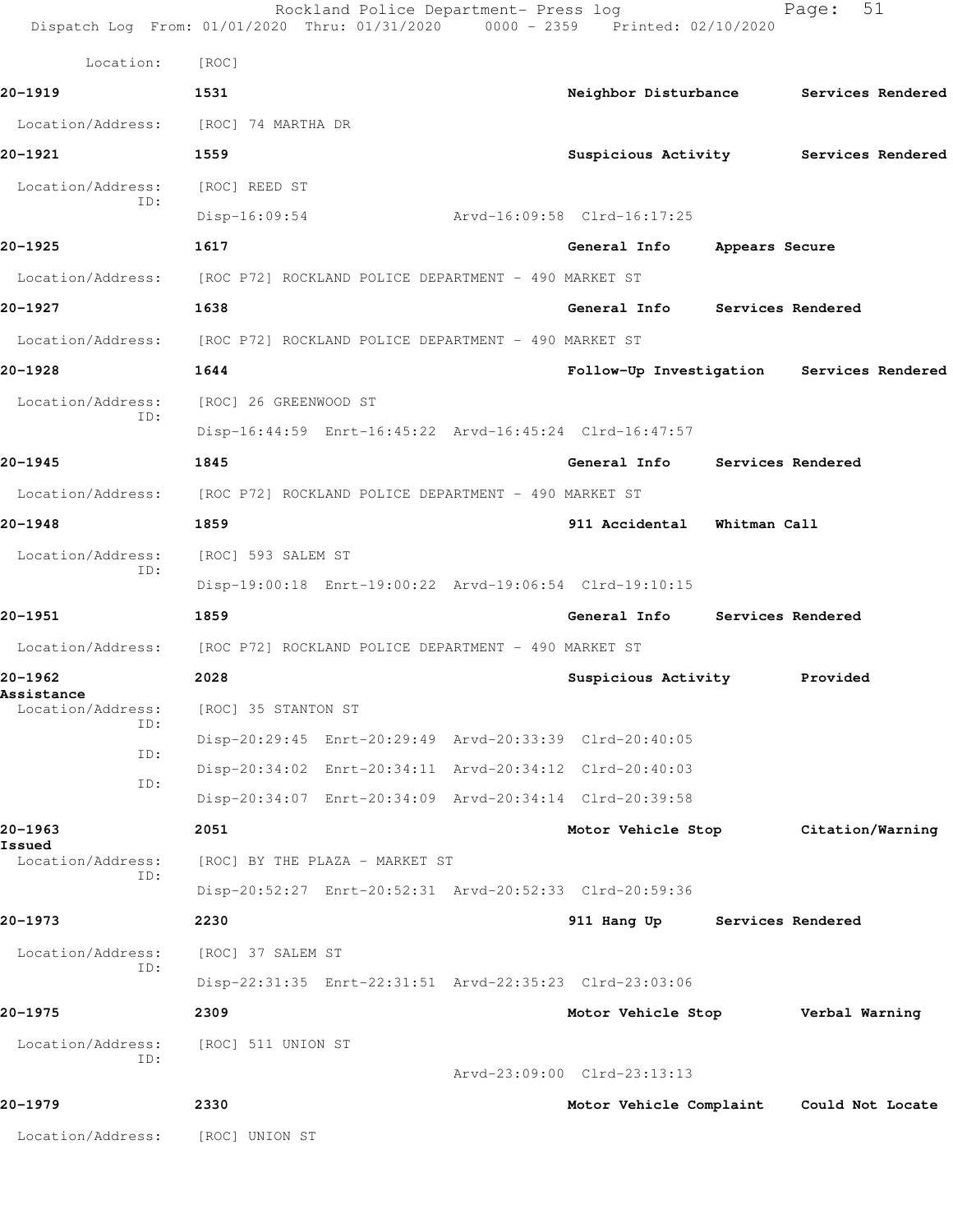|                                   | Rockland Police Department- Press log<br>Dispatch Log From: 01/01/2020 Thru: 01/31/2020 0000 - 2359 Printed: 02/10/2020 |                               |                | Page:            | 52 |
|-----------------------------------|-------------------------------------------------------------------------------------------------------------------------|-------------------------------|----------------|------------------|----|
| ID:                               | Disp-23:31:09 Enrt-23:31:13 Arvd-23:31:15 Clrd-23:31:18                                                                 |                               |                |                  |    |
| 20-1980                           | 2331                                                                                                                    | Motor Vehicle Complaint       |                | Appears Secure   |    |
| Location/Address:                 | [ABI] NORTH AVE                                                                                                         |                               |                |                  |    |
| ID:                               | Disp-23:35:09 Enrt-23:35:19 Arvd-23:35:26 Clrd-23:35:29                                                                 |                               |                |                  |    |
| For Date: $01/16/2020$ - Thursday |                                                                                                                         |                               |                |                  |    |
| 20-1981                           | 0000                                                                                                                    | SHIFT ASSIGNMENTSNo Service   |                |                  |    |
| Location/Address:                 | [ROC P72] ROCKLAND POLICE DEPARTMENT - 490 MARKET ST                                                                    |                               |                |                  |    |
| ID:                               |                                                                                                                         | Arvd-00:00:00 Clrd-00:02:28   |                |                  |    |
| 20-1983                           | 0031                                                                                                                    | 911 Hang Up Services Rendered |                |                  |    |
| Location/Address:                 | [ROC 69] SOUTH SHORE REHAB & NURSING - 115 NORTH AVE                                                                    |                               |                |                  |    |
| ID:                               | Disp-00:33:28                                                                                                           | Arvd-00:36:45 Clrd-00:43:46   |                |                  |    |
| 20-1988                           | 0105                                                                                                                    | Motor Vehicle Stop            |                | Citation/Warning |    |
| Issued<br>Location/Address:       | [ROC P65] 7-ELEVEN CONVENIENCE STORE - 92 MARKET ST                                                                     |                               |                |                  |    |
| ID:                               |                                                                                                                         | Arvd-01:05:00 Clrd-01:13:42   |                |                  |    |
| 20-1989                           | 0115                                                                                                                    | Motor Vehicle Stop            |                | Citation/Warning |    |
| Issued<br>Location/Address:       | [ROC] 197 VFW DR @ 244 PLEASANT ST                                                                                      |                               |                |                  |    |
| ID:                               |                                                                                                                         | Arvd-01:15:00 Clrd-01:22:55   |                |                  |    |
| ID:                               | $Disp-01:18:32$                                                                                                         | Arvd-01:18:36 Clrd-01:20:41   |                |                  |    |
| 20-1993                           | 0222                                                                                                                    | Motor Vehicle Stop            |                | Citation/Warning |    |
| Issued                            | Location/Address: [ROC] EAST WATER ST @ BEAL ST                                                                         |                               |                |                  |    |
| ID:                               |                                                                                                                         | Arvd-02:22:00 Clrd-02:37:26   |                |                  |    |
| ID:                               | Disp-02:23:40                                                                                                           | Arvd-02:23:42 Clrd-02:37:24   |                |                  |    |
| 20–1997                           | 0452                                                                                                                    | <b>Building Check</b>         | Appears Secure |                  |    |
| Location/Address:                 | [ROC] UNION ST                                                                                                          |                               |                |                  |    |
| ID:                               |                                                                                                                         | Arvd-04:52:00 Clrd-05:12:23   |                |                  |    |
| 20-2000                           | 0514                                                                                                                    | Motor Vehicle Stop            |                | Citation/Warning |    |
| Issued<br>Location/Address:       | [ROC] OLD MARKET ST                                                                                                     |                               |                |                  |    |
| ID:                               |                                                                                                                         | Arvd-05:14:00 Clrd-05:18:58   |                |                  |    |
| ID:                               | Disp-05:17:53                                                                                                           | Arvd-05:17:57 Clrd-05:18:54   |                |                  |    |
| 20-2002                           | 0556                                                                                                                    | Motor Vehicle Stop            |                | Verbal Warning   |    |
| Location/Address:                 | [ROC] BILL DELAHUNT PKWY                                                                                                |                               |                |                  |    |
| ID:                               |                                                                                                                         | Arvd-05:56:00 Clrd-05:58:47   |                |                  |    |
| 20-2004                           | 0622                                                                                                                    | Motor Vehicle Stop            |                | Verbal Warning   |    |
| Location/Address:                 | [ROC] 379 HINGHAM ST @ 1 HOBART LN                                                                                      |                               |                |                  |    |
| ID:                               |                                                                                                                         | Arvd-06:22:00 Clrd-06:25:43   |                |                  |    |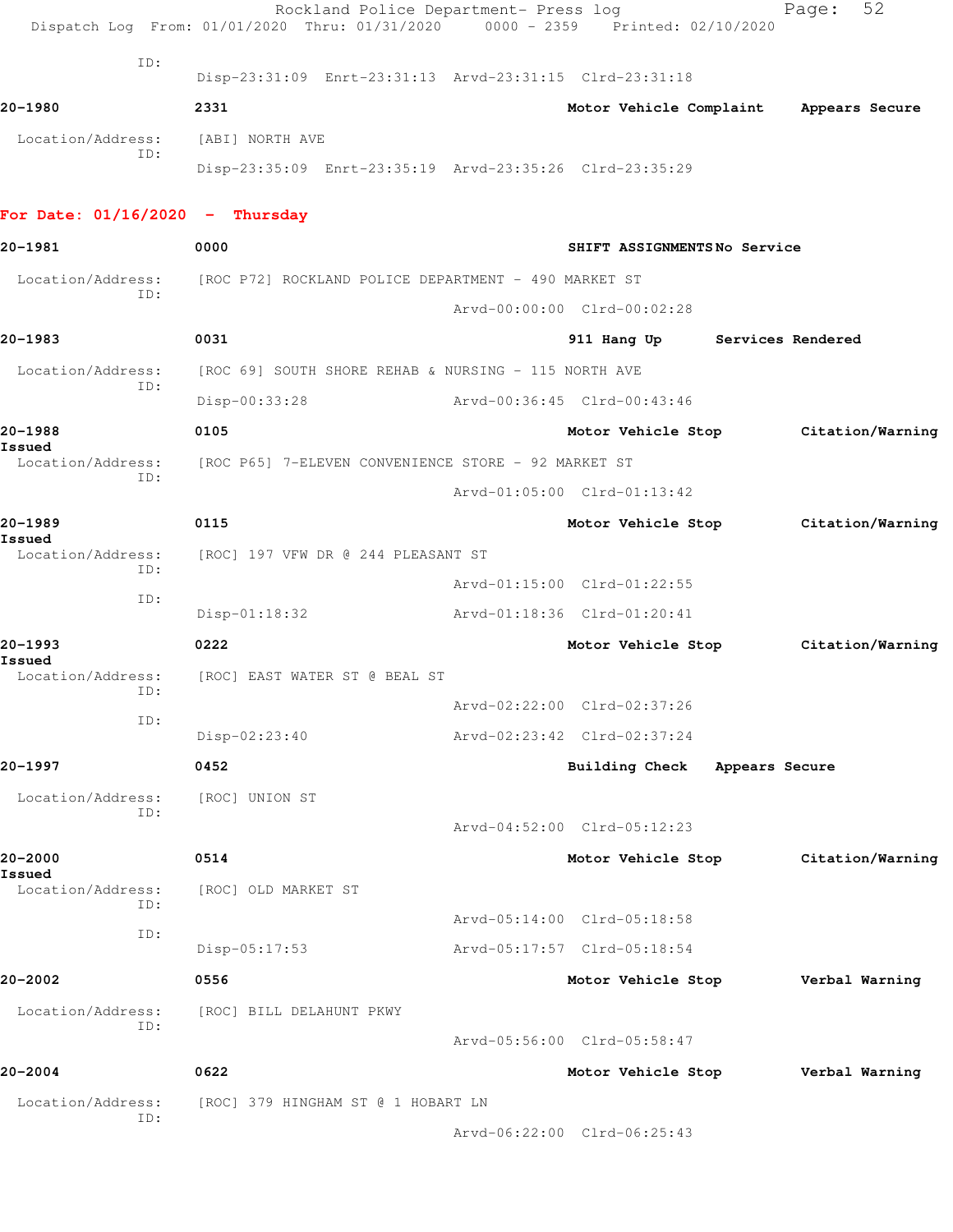Rockland Police Department- Press log entitled and Page: 53

Dispatch Log From: 01/01/2020 Thru: 01/31/2020 0000 - 2359 Printed: 02/10/2020

| 20-2005                         | 0626                                                         | Motor Vehicle Stop Citation/Warning  |                |                   |  |
|---------------------------------|--------------------------------------------------------------|--------------------------------------|----------------|-------------------|--|
| Issued<br>Location/Address:     | [ROC] HINGHAM ST                                             |                                      |                |                   |  |
| ID:                             |                                                              | Arvd-06:26:00 Clrd-06:33:17          |                |                   |  |
| ID:                             | Disp-06:28:17                                                | Arvd-06:28:19 Clrd-06:33:15          |                |                   |  |
| 20-2011                         | 0730                                                         | Motor Vehicle Collision W/PI         |                |                   |  |
| Report Follows<br>Vicinity of:  | [ROC] EAST WATER ST @ LIBERTY ST                             |                                      |                |                   |  |
| ID:                             | Disp-07:31:45                                                | Arvd-07:32:26 Clrd-07:44:31          |                |                   |  |
| ID:                             | Disp-07:32:14                                                | Arvd-07:32:30 Clrd-07:43:00          |                |                   |  |
| ID:                             | Disp-07:32:41 Enrt-07:32:43 Arvd-07:32:47 Clrd-07:45:03      |                                      |                |                   |  |
| 20-2012                         | 0743                                                         | Disturbance                          |                | Services Rendered |  |
| Location/Address:               | [ROC] 113 MARKET ST Apt. #16                                 |                                      |                |                   |  |
| ID:                             | Disp-07:45:37 Enrt-07:45:42 Arvd-07:47:24 Clrd-08:00:04      |                                      |                |                   |  |
| ID:                             | $Disp-07:47:16$                                              | Arvd-07:47:28 Clrd-07:59:57          |                |                   |  |
| 20-2017                         | 0804                                                         | Police Information                   |                | Services Rendered |  |
| Location/Address:               | [ROC P72] ROCKLAND POLICE DEPARTMENT - 490 MARKET ST Apt. #S |                                      |                |                   |  |
| ID:                             | Disp-08:10:31                                                | $Clrd-08:10:41$                      |                |                   |  |
| 20-2020                         | 0815                                                         | Details / Time off Services Rendered |                |                   |  |
| Location:                       | [ROC]                                                        |                                      |                |                   |  |
| 20-2025                         | 0914                                                         | Building Check Appears Secure        |                |                   |  |
| Location/Address:               | [ROC] BILL DELAHUNT PKWY                                     |                                      |                |                   |  |
| ID:                             |                                                              | Arvd-09:16:45 Clrd-09:21:53          |                |                   |  |
| 20-2031                         | 0941                                                         | <b>Building Check</b>                | Appears Secure |                   |  |
| Location/Address: [ROC] PARK ST |                                                              |                                      |                |                   |  |
| ID:                             |                                                              | Arvd-09:41:50 Clrd-09:42:01          |                |                   |  |
| 20-2054                         | 0950                                                         | Animal Complaint Services Rendered   |                |                   |  |
| Location/Address:               | [ROC] 734 UNION ST                                           |                                      |                |                   |  |
| 20-2033                         | 1001                                                         | <b>Traffic Enforcement</b>           |                | Services Rendered |  |
| Location/Address:               | [ROC] SALEM ST                                               |                                      |                |                   |  |
| ID:                             |                                                              | Arvd-10:02:16 Clrd-10:54:08          |                |                   |  |
| 20-2055                         | 1010                                                         | Animal Complaint Services Rendered   |                |                   |  |
|                                 | Location/Address: [ROC] 5 JUNIPER CIR                        |                                      |                |                   |  |
| 20-2040                         | 1038                                                         | Details / Time off Services Rendered |                |                   |  |
| Location:                       | [ROC]                                                        |                                      |                |                   |  |
| 20-2056                         | 1135                                                         | Animal Complaint Services Rendered   |                |                   |  |
|                                 | Location/Address: [ROC] 32 CRESTVIEW ST                      |                                      |                |                   |  |
|                                 |                                                              |                                      |                |                   |  |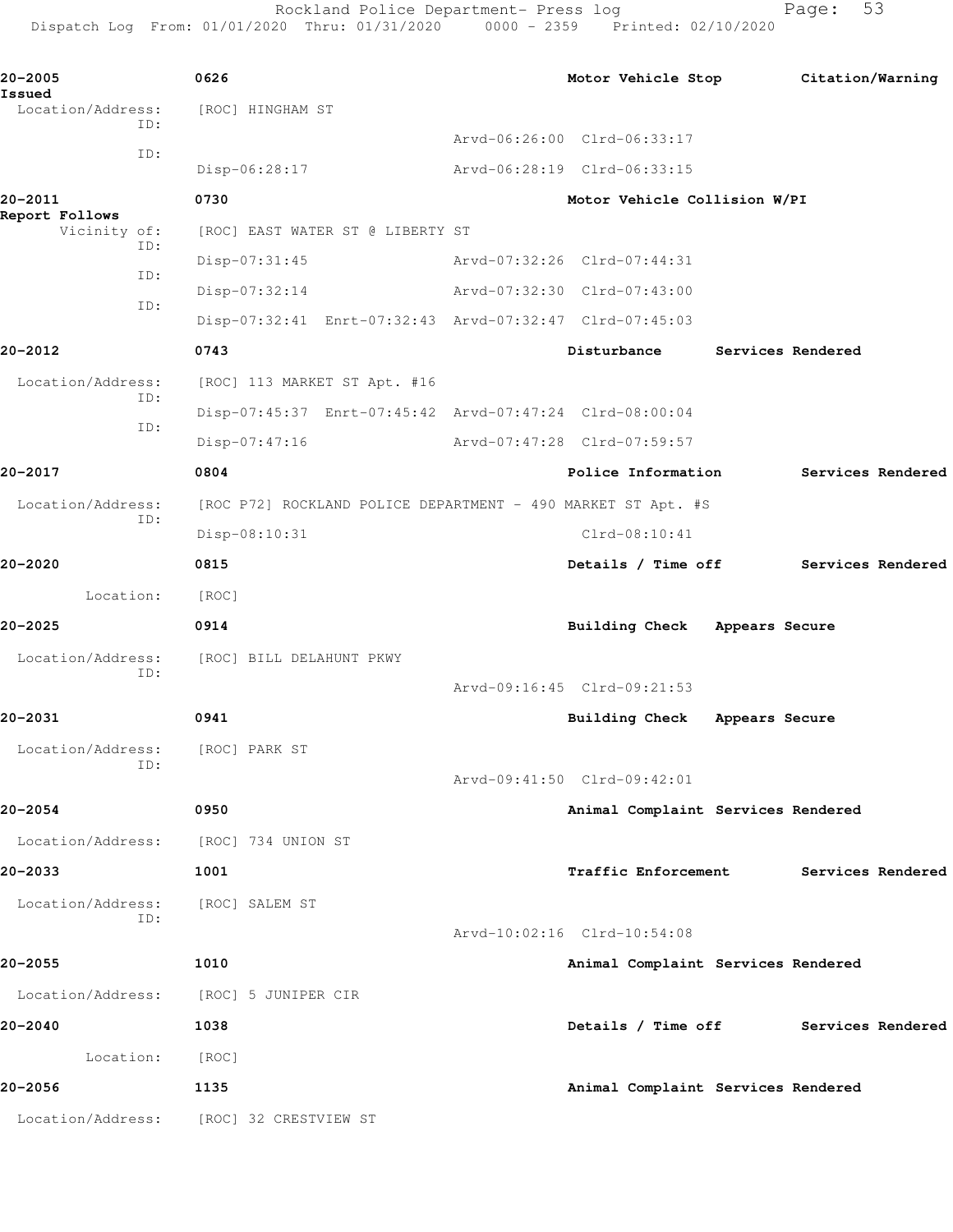|                                                                                  |  |  | Rockland Police Department- Press log |  | Page: 54 |  |
|----------------------------------------------------------------------------------|--|--|---------------------------------------|--|----------|--|
| Dispatch Log From: 01/01/2020 Thru: 01/31/2020  0000 - 2359  Printed: 02/10/2020 |  |  |                                       |  |          |  |

| 20-2047                               | 1219                                                     | Details / Time off Services Rendered       |                   |                |  |
|---------------------------------------|----------------------------------------------------------|--------------------------------------------|-------------------|----------------|--|
| Location:                             | [ROC]                                                    |                                            |                   |                |  |
| 20-2049                               | 1228                                                     | Larceny / Forgery/ Fraud Services Rendered |                   |                |  |
| Location/Address:                     | [ROC] 365R CENTRE AVE Apt. #R                            |                                            |                   |                |  |
| ID:                                   | Disp-12:34:01                                            | $Clrd-12:35:20$                            |                   |                |  |
| 20-2057                               | 1230                                                     | Animal Complaint Services Rendered         |                   |                |  |
| Location/Address: [ROC] 767 BEECH ST  |                                                          |                                            |                   |                |  |
| 20-2058                               | 1250                                                     | Animal Complaint Services Rendered         |                   |                |  |
| Location/Address: [ROC] 28 ELEANOR LN |                                                          |                                            |                   |                |  |
| 20-2059                               | 1323                                                     | Suspicious Activity Services Rendered      |                   |                |  |
| Location/Address:                     | [ROC] 48 WILLIAMS ST                                     |                                            |                   |                |  |
| ID:                                   | $Disp-13:27:54$                                          | Arvd-13:28:03 Clrd-13:28:11                |                   |                |  |
| 20-2063                               | 1350                                                     | Details / Time off Services Rendered       |                   |                |  |
| Location:                             | [ROC]                                                    |                                            |                   |                |  |
| 20-2071                               | 1501                                                     | Suspicious Activity Could Not Locate       |                   |                |  |
| Location/Address:                     | [ROC] 19 COLLINS CT                                      |                                            |                   |                |  |
| ID:                                   | Disp-15:05:49 Enrt-15:07:22 Arvd-15:08:24 Clrd-15:19:50  |                                            |                   |                |  |
| ID:                                   | Disp-15:05:49 Enrt-15:06:13 Arvd-15:07:32 Clrd-15:19:54  |                                            |                   |                |  |
| 20-2074                               | 1541                                                     | Summons                                    | No Service        |                |  |
| Location/Address:                     | [ROC] 125 PLAIN ST                                       |                                            |                   |                |  |
| ID:                                   | Disp-15:42:01 Enrt-15:42:06 Arvd-15:42:08 Clrd-15:46:09  |                                            |                   |                |  |
| 20-2075                               | 1554                                                     | Burglar Alarm                              | Investigated      |                |  |
|                                       | Location/Address: [ROC] 366 CENTRE AVE                   |                                            |                   |                |  |
| ID:<br>ID:                            | Disp-15:56:07 Enrt-15:56:49                              | $Clrd-15:57:16$                            |                   |                |  |
|                                       | Disp-16:09:21 Enrt-16:09:23 Arvd-16:10:35 Clrd-16:14:54  |                                            |                   |                |  |
| 20-2076                               | 1606                                                     | General Info                               | No Service        |                |  |
| Location/Address:                     | [ROC P72] ROCKLAND POLICE DEPARTMENT - 490 MARKET ST     |                                            |                   |                |  |
| 20-2089                               | 1725                                                     | Summons                                    | Services Rendered |                |  |
| Location/Address:                     | [ROC] 125 PLAIN ST                                       |                                            |                   |                |  |
| ID:                                   | Disp-17:32:09                                            | $Clrd-17:33:20$                            |                   |                |  |
| 20-2095                               | 1824                                                     | Assist Other Agency Services Rendered      |                   |                |  |
| Location/Address:                     | [ABI 240] PRECAST SPECIALTIES CORPORATION - 999 ADAMS ST |                                            |                   |                |  |
| ID:<br>ID:                            | Disp-18:25:34 Enrt-18:25:40 Arvd-18:30:47 Clrd-18:56:05  |                                            |                   |                |  |
| ID:                                   | Disp-18:38:11 Enrt-18:38:15                              | $Clrd-18:41:11$                            |                   |                |  |
|                                       | Disp-18:41:09 Enrt-18:41:13 Arvd-18:41:15 Clrd-18:47:28  |                                            |                   |                |  |
| 20-2096                               | 1830                                                     | Motor Vehicle Stop                         |                   | Verbal Warning |  |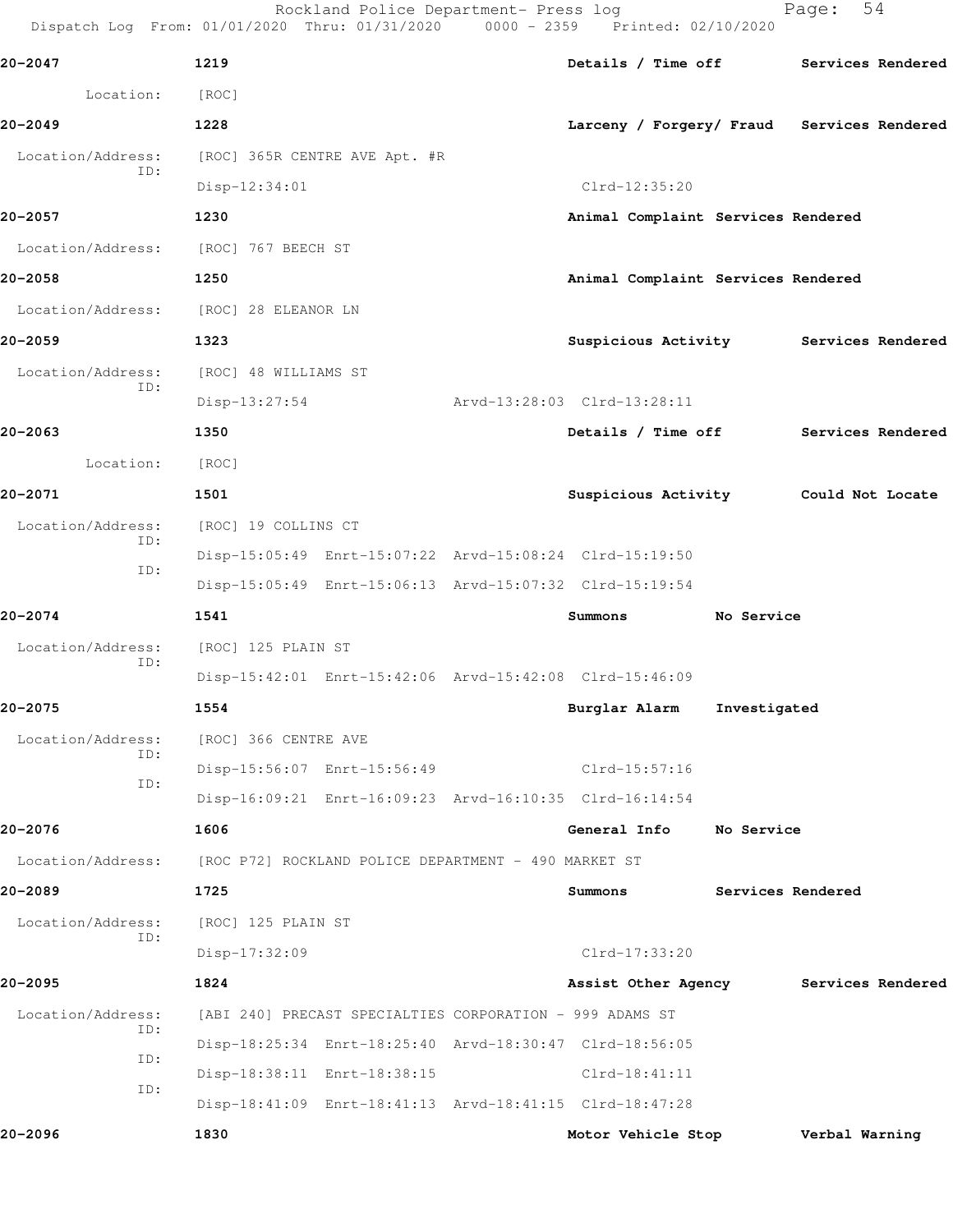| Vicinity of:                          | [ROC 60] SPRING ST BALLPARK - 52 HANNAH WAY             |                                  |                    |                                       |
|---------------------------------------|---------------------------------------------------------|----------------------------------|--------------------|---------------------------------------|
| ID:                                   |                                                         | Arvd-18:30:00 Clrd-18:37:47      |                    |                                       |
| 20-2098                               | 1904                                                    |                                  |                    | Suspicious Activity Services Rendered |
| Location/Address:                     | [ROC] 24 BALSAM ST                                      |                                  |                    |                                       |
| ID:                                   | Disp-19:07:22 Enrt-19:07:52 Arvd-19:11:46 Clrd-19:15:08 |                                  |                    |                                       |
| ID:                                   | Disp-19:07:27 Enrt-19:07:52                             | $Clrd-19:11:49$                  |                    |                                       |
| 20-2100                               | 1930                                                    | General Info                     | No Action Required |                                       |
| Location/Address:                     | [ROC P72] ROCKLAND POLICE DEPARTMENT - 490 MARKET ST    |                                  |                    |                                       |
| ID:                                   |                                                         | Arvd-19:33:18 Clrd-19:34:29      |                    |                                       |
| 20-2101                               | 1934                                                    | Building Check Appears Secure    |                    |                                       |
| Location/Address:                     | [ROC P75] UNION POINT - BILL DELAHUNT PKWY              |                                  |                    |                                       |
| ID:                                   |                                                         | Arvd-19:37:00 Clrd-19:52:56      |                    |                                       |
| 20-2102                               | 1955                                                    | 911 Accidental Services Rendered |                    |                                       |
| Location/Address:                     | [ROC] BROWN BAG DELI - 125 WEYMOUTH ST                  |                                  |                    |                                       |
| ID:                                   | Disp-19:56:41 Enrt-19:56:58 Arvd-20:05:01 Clrd-20:08:09 |                                  |                    |                                       |
| 20-2104                               | 2001                                                    | Building Check Appears Secure    |                    |                                       |
| Location/Address:                     | [ROC] PARK ST                                           |                                  |                    |                                       |
| ID:                                   |                                                         | Arvd-20:04:32 Clrd-20:05:38      |                    |                                       |
| 20-2105                               | 2002                                                    | Suspicious Activity              |                    | Investigated                          |
| Vicinity of:                          | [ROC] MANZELLA CT                                       |                                  |                    |                                       |
| ID:                                   | Disp-20:07:51                                           | Arvd-20:07:58 Clrd-20:13:09      |                    |                                       |
| ID:                                   | Disp-20:08:03                                           | Arvd-20:08:09 Clrd-20:13:14      |                    |                                       |
| ID:                                   | Disp-20:08:18 Enrt-20:08:21 Arvd-20:08:25 Clrd-20:09:51 |                                  |                    |                                       |
| 20-2107                               | 2024                                                    | <b>Building Check</b>            | Appears Secure     |                                       |
| Location/Address:                     | [ROC] SALEM ST                                          |                                  |                    |                                       |
| ID:                                   |                                                         | Arvd-20:28:25 Clrd-20:29:11      |                    |                                       |
| 20-2114                               | 2134                                                    | Motor Vehicle Collision W/PI     |                    |                                       |
| Summons To Court<br>Location/Address: | [ROC] 174 NORTH AVE                                     |                                  |                    |                                       |
| ID:<br>ID:                            | Disp-21:37:07                                           | Arvd-21:37:13 Clrd-22:09:58      |                    |                                       |
|                                       | Disp-21:37:07                                           | Arvd-21:37:16 Clrd-22:10:03      |                    |                                       |
| ID:<br>ID:                            | $Disp-21:41:53$                                         | Arvd-21:41:55 Clrd-22:12:42      |                    |                                       |
|                                       | Disp-22:10:15                                           | Arvd-22:12:45 Clrd-22:14:41      |                    |                                       |

**20-2118 0000 SHIFT ASSIGNMENTS Services Rendered** Location/Address: [ROC P72] ROCKLAND POLICE DEPARTMENT - 490 MARKET ST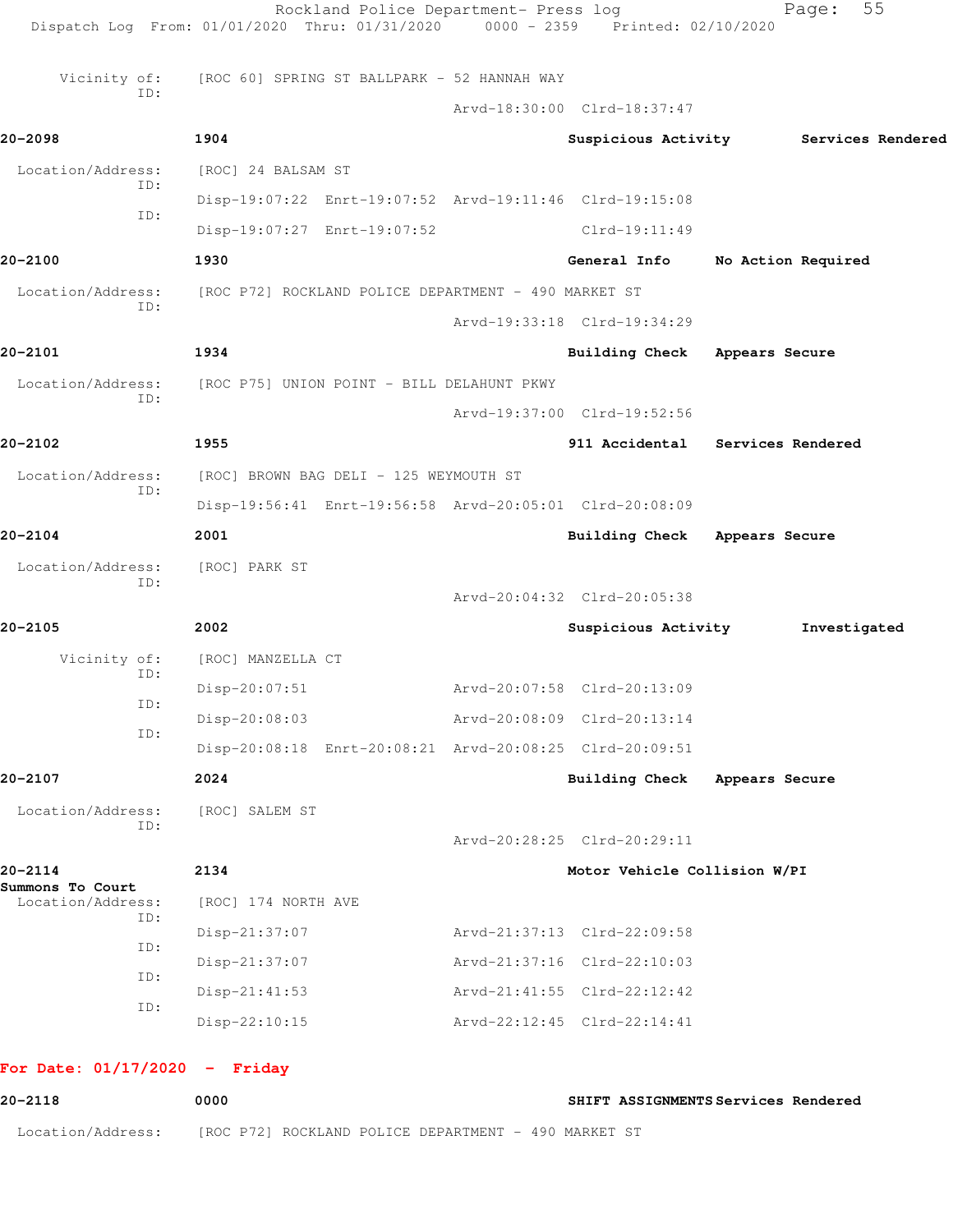Rockland Police Department- Press log Fage: 56 Dispatch Log From: 01/01/2020 Thru: 01/31/2020 0000 - 2359 Printed: 02/10/2020

**20-2119 0023 Building Check Appears Secure** Location/Address: [ROC P75] UNION POINT - BILL DELAHUNT PKWY ID: Arvd-00:25:29 Clrd-00:26:37 **20-2128 0149 911 Hang Up Arrest(s) Made** Location/Address: [ROC] 361 WEBSTER ST ID: Disp-01:51:21 Enrt-01:51:32 Arvd-01:53:24 Clrd-02:26:08 ID: Disp-01:51:26 Enrt-01:51:32 Arvd-01:54:53 Clrd-02:18:19 **20-2140 0516 Building Check Building Checked/Secured** Location/Address: [ROC] UNION ST ID: Disp-05:17:50 Arvd-05:18:01 Clrd-05:23:17 **20-2152 0802 Police Information Services Rendered** Location/Address: [ROC P72] ROCKLAND POLICE DEPARTMENT - 490 MARKET ST ID: Disp-08:08:43 Clrd-08:08:50 **20-2153 0814 Prisioner Transport Services Rendered** Location/Address: [HIN 1] HINGHAM COURT - 28 GEORGE WASHINGTON BLVD ID: Disp-08:16:15 Enrt-08:16:23 Clrd-12:07:55 Fire Unit: ABIENG4-Aerial-Abington Engine 4 Disp-10:35:37 Clrd-10:35:44 InQrtsUnavl-10:35:49 InSrvce-10:35:49 **20-2161 0859 Building Check Appears Secure** Location/Address: [ROC] PARK ST ID: Arvd-09:00:21 Clrd-09:00:46 **20-2166 1013 Animal Complaint Could Not Locate** Location/Address: [ROC] BERLIN ST ID: Arvd-10:13:00 Clrd-10:20:47 **20-2179 1206 Details / Time off Services Rendered** Location: [ROC] **20-2180 1210 Details / Time off Services Rendered** Location: [ROC] **20-2189 1348 Building Check Building Checked/Secured** Location/Address: [ROC] SALEM ST ID: Arvd-13:49:06 Clrd-14:11:57 **20-2191 1351 Building Check Appears Secure** Location/Address: [ROC] BILL DELAHUNT PKWY ID: Arvd-13:52:10 Clrd-13:57:46 **20-2192 1412 Building Check Services Rendered** Location/Address: [ROC] UNION ST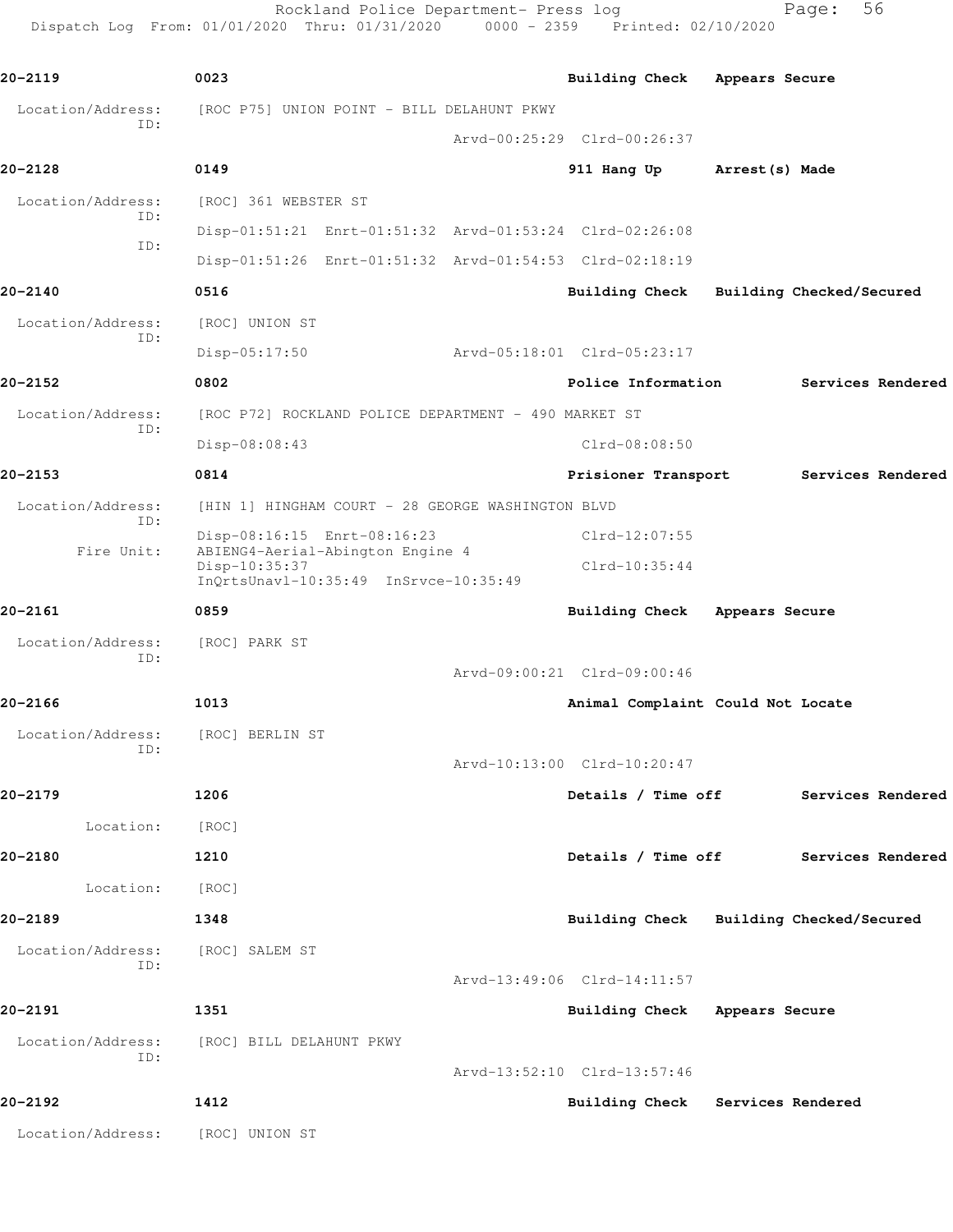|                          | Rockland Police Department- Press log<br>Dispatch Log From: 01/01/2020 Thru: 01/31/2020 | 0000 - 2359 Printed: 02/10/2020 | 57<br>Page:                             |
|--------------------------|-----------------------------------------------------------------------------------------|---------------------------------|-----------------------------------------|
| ID:                      |                                                                                         |                                 |                                         |
| ID:                      |                                                                                         | Arvd-14:12:50 Clrd-14:52:08     |                                         |
|                          | Disp-14:56:19                                                                           | $Clrd-14:56:24$                 |                                         |
| 20-2193                  | 1412                                                                                    |                                 | Assist Public Services Rendered         |
| Location/Address:<br>ID: | [ROC P72] ROCKLAND POLICE DEPARTMENT - 490 MARKET ST                                    |                                 |                                         |
|                          | $Disp-14:19:37$                                                                         | $Clrd-14:19:47$                 |                                         |
| 20-2196                  | 1436                                                                                    | Details / Time off              | Services Rendered                       |
| Location:                | [ROC]                                                                                   |                                 |                                         |
| 20-2200                  | 1451                                                                                    | 911 Accidental                  | Investigated                            |
| Location/Address:<br>ID: | [ROC P52] BELLA'S RESTAURANT - 933 HINGHAM ST                                           |                                 |                                         |
|                          | Disp-14:56:36 Enrt-14:56:52 Arvd-15:01:44 Clrd-15:08:20                                 |                                 |                                         |
| 20-2209                  | 1530                                                                                    | Assist Public                   | Transported to Hospital                 |
| Location/Address:        | [ROC P64] CVS PHARMACY - 80 MARKET ST                                                   |                                 |                                         |
| ID:                      | Disp-15:33:17 Enrt-15:35:00 Arvd-15:37:15 Clrd-15:57:55                                 |                                 |                                         |
| 20-2215                  | 1600                                                                                    |                                 | SHIFT ASSIGNMENTS Services Rendered     |
|                          | Location/Address: [ROC P72] ROCKLAND POLICE DEPARTMENT - 490 MARKET ST                  |                                 |                                         |
| 20-2217                  | 1612                                                                                    |                                 | Assist Public Services Rendered         |
| Location/Address:        | [ROC P45] COMFORT INN - 850 HINGHAM ST                                                  |                                 |                                         |
| ID:                      | Disp-16:13:37 Enrt-16:13:41 Arvd-16:20:41 Clrd-16:31:26                                 |                                 |                                         |
| 20-2219                  | 1639                                                                                    |                                 | MVA Property Damage Only Paper Exchange |
| Location/Address:        | [ROC] 200 WEYMOUTH ST                                                                   |                                 |                                         |
| ID:                      | Disp-16:42:04 Enrt-16:42:09 Arvd-16:47:45 Clrd-17:00:05                                 |                                 |                                         |
| Fire Unit:               | ROCKEN3-Pumper-Rockland Engine 3<br>Disp-16:42:07                                       | $Clrd-16:42:14$                 |                                         |
| ID:                      | InQrtsUnavl-16:42:17 InSrvce-16:42:17                                                   |                                 |                                         |
| ID:                      | Disp-16:42:07 Enrt-16:42:09 Arvd-16:43:24 Clrd-16:47:25                                 |                                 |                                         |
| EMS Unit:                | Disp-16:47:48<br>ROCKAM2-Rockland A2                                                    | Arvd-16:47:51 Clrd-17:00:07     |                                         |
|                          | Disp-16:49:56<br>InQrtsUnavl-16:54:55 InSrvce-16:54:55                                  | Arvd-16:50:00 Clrd-16:54:53     |                                         |
| 20-2234                  | 1834                                                                                    | Assist Public                   | Services Rendered                       |
| Location/Address:        | [ROC] 340 CENTRE AVE                                                                    |                                 |                                         |
| ID:                      |                                                                                         | Arvd-18:34:00 Clrd-19:00:00     |                                         |
| ID:                      |                                                                                         | Arvd-18:42:30 Clrd-18:59:58     |                                         |
| 20-2240                  | 1911                                                                                    | <b>VACATION DAY</b>             | Services Rendered                       |
| Location:                | [ROC]                                                                                   |                                 |                                         |
| $20 - 2245$              | 1944                                                                                    | 911 Hang Up                     | Investigated                            |
| Location/Address:        | [ROC] 240 TURNER RD                                                                     |                                 |                                         |
| ID:                      | Disp-19:46:56 Enrt-19:47:33 Arvd-19:57:58 Clrd-19:59:39                                 |                                 |                                         |
| ID:                      |                                                                                         |                                 |                                         |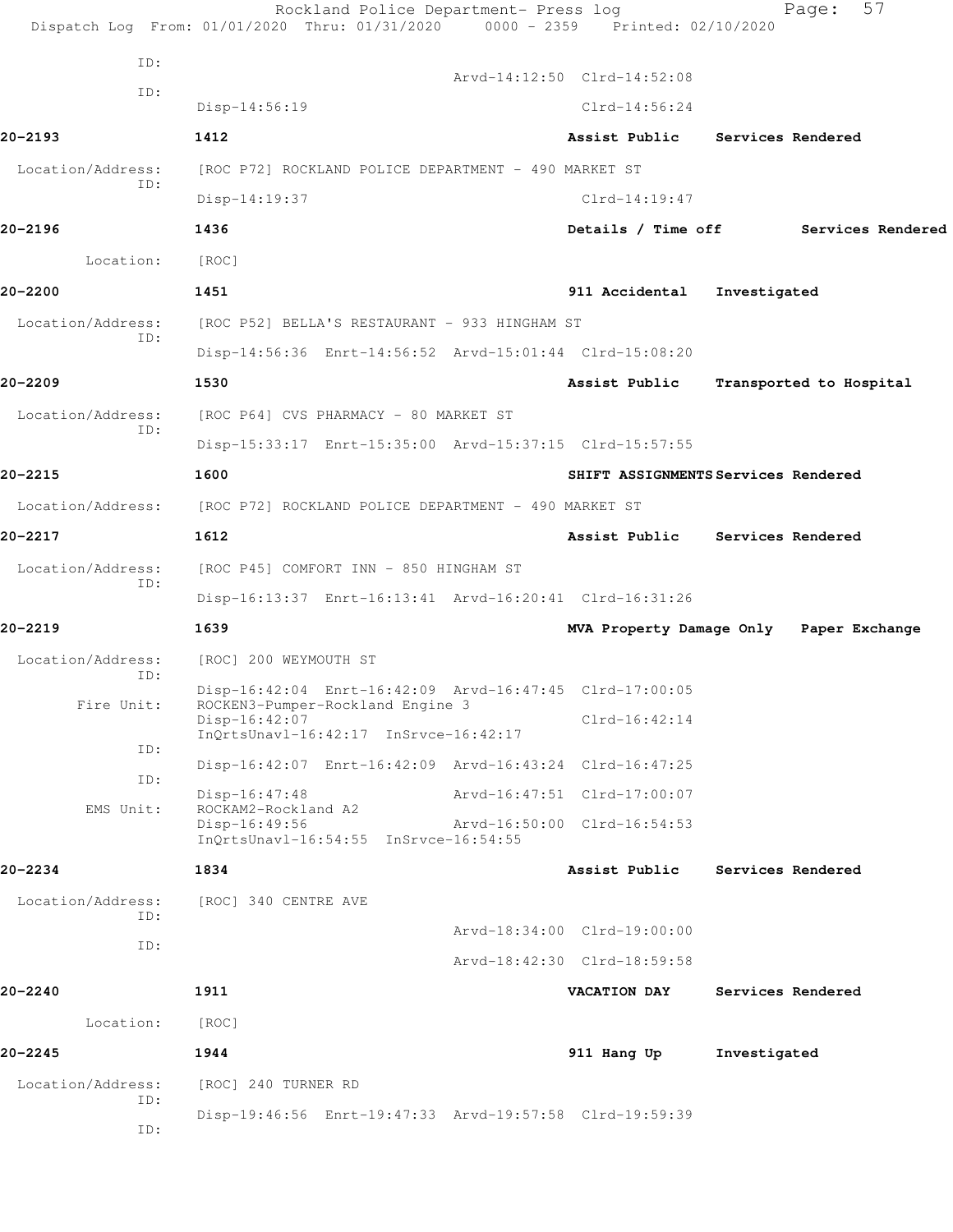| Dispatch Log From: 01/01/2020 Thru: 01/31/2020 0000 - 2359 Printed: 02/10/2020 |                                | Rockland Police Department- Press log                   |                                | 58<br>Page:                         |
|--------------------------------------------------------------------------------|--------------------------------|---------------------------------------------------------|--------------------------------|-------------------------------------|
|                                                                                |                                | Disp-19:51:11 Enrt-19:51:12 Arvd-19:57:56 Clrd-19:59:36 |                                |                                     |
| $20 - 2255$                                                                    | 2132                           |                                                         | 911 Accidental                 | Investigated                        |
| Location/Address:                                                              | [ROC] 185 WEST WATER ST        |                                                         |                                |                                     |
| ID:                                                                            |                                | Disp-21:33:05 Enrt-21:33:07 Arvd-21:35:43 Clrd-21:35:49 |                                |                                     |
| $20 - 2257$                                                                    | 2134                           |                                                         |                                | Assist Fire Department No Service   |
| Location/Address:                                                              | [ROC] 75 RICE AVE              |                                                         |                                |                                     |
| ID:                                                                            |                                | Disp-21:37:09 Enrt-21:37:12 Arvd-21:39:21 Clrd-21:39:53 |                                |                                     |
| TD:                                                                            |                                | Disp-21:37:17 Enrt-21:37:21 Arvd-21:39:22 Clrd-21:39:50 |                                |                                     |
| $20 - 2260$                                                                    | 2138                           |                                                         | Unwanted Party Arrest (s) Made |                                     |
| Location/Address:                                                              | [ROC] 92 WEST WATER ST Apt. #B |                                                         |                                |                                     |
| ID:<br>TD:                                                                     |                                | Disp-21:39:14 Enrt-21:39:18 Arvd-21:39:19 Clrd-22:04:10 |                                |                                     |
|                                                                                |                                | Disp-21:39:14 Enrt-21:39:19 Arvd-21:39:20 Clrd-21:52:06 |                                |                                     |
| $20 - 2263$                                                                    | 2245                           |                                                         | 911 Hang Up                    | Investigated                        |
| Location/Address:<br>ID:                                                       |                                | [ROC P47] BEST WESTERN - 909 HINGHAM ST Apt. #129       |                                |                                     |
| ID:                                                                            |                                | Disp-22:46:54 Enrt-22:46:56 Arvd-22:51:13 Clrd-22:57:30 |                                |                                     |
|                                                                                |                                | Disp-22:51:40 Enrt-22:51:42 Arvd-22:51:44 Clrd-22:57:33 |                                |                                     |
| For Date: $01/18/2020 -$ Saturday                                              |                                |                                                         |                                |                                     |
| $20 - 2265$                                                                    | 0000                           |                                                         |                                | SHIFT ASSIGNMENTS Services Rendered |

|                          | Location/Address: [ROC P72] ROCKLAND POLICE DEPARTMENT - 490 MARKET ST |                                                         |                                         |
|--------------------------|------------------------------------------------------------------------|---------------------------------------------------------|-----------------------------------------|
| $20 - 2266$              | 0012                                                                   | General Info                                            | Services Not Required                   |
| Location/Address:<br>TD: | [ROC P72] ROCKLAND POLICE DEPARTMENT - 490 MARKET ST                   |                                                         |                                         |
|                          |                                                                        | Arvd-00:15:32 Clrd-00:17:13                             |                                         |
| $20 - 2282$              | 0502                                                                   | 911 Accidental                                          | Investigated                            |
| Location/Address:        | [ROC] 240 SUMMER ST                                                    |                                                         |                                         |
| ID:<br>TD:               |                                                                        | Disp-05:04:34 Enrt-05:04:37 Arvd-05:07:43 Clrd-05:19:07 |                                         |
| ID:                      |                                                                        | Disp-05:04:42 Enrt-05:04:44 Arvd-05:07:27 Clrd-05:19:05 |                                         |
|                          | Disp-05:10:02                                                          | Arvd-05:10:06 Clrd-05:19:04                             |                                         |
| $20 - 2284$              | 0556                                                                   |                                                         | Building Check Building Checked/Secured |
| Location/Address:<br>ID: | [ROC] UNION ST                                                         |                                                         |                                         |
|                          |                                                                        | Arvd-05:57:38 Clrd-06:11:25                             |                                         |
| 20-2289                  | 0638                                                                   | Burglar Alarm                                           | Investigated                            |
| Location/Address:<br>ID: | [ROC 53] 400 HINGHAM STREET - 400 HINGHAM ST                           |                                                         |                                         |
|                          |                                                                        | Disp-06:39:15 Enrt-06:39:27 Arvd-06:42:08 Clrd-06:44:00 |                                         |
| $20 - 2292$              | 0801                                                                   |                                                         | Information Call No Action Required     |
|                          | Location/Address: [ROC P72] ROCKLAND POLICE DEPARTMENT - 490 MARKET ST |                                                         |                                         |
|                          |                                                                        |                                                         |                                         |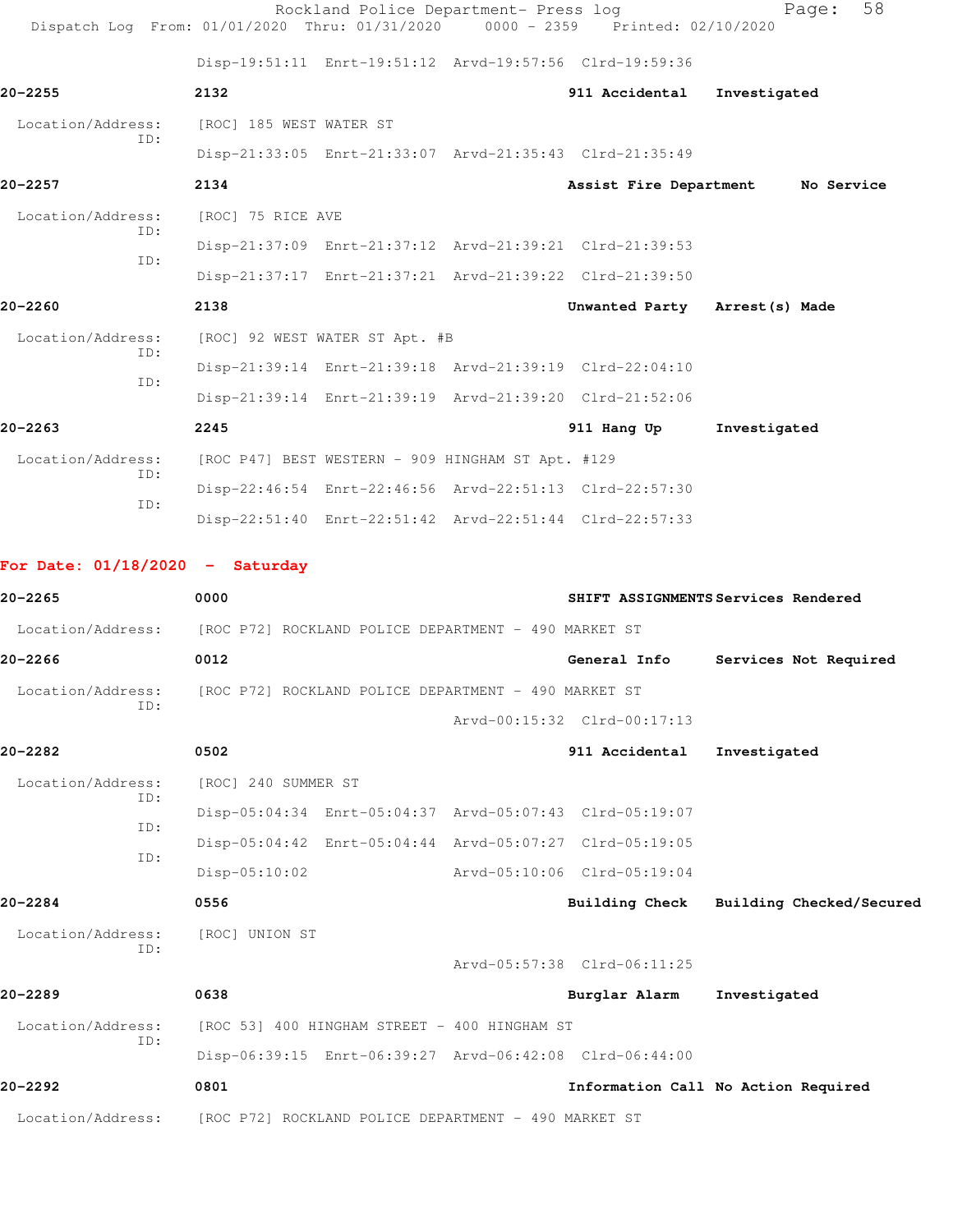|                          | Rockland Police Department- Press log<br>Dispatch Log From: 01/01/2020 Thru: 01/31/2020 0000 - 2359 Printed: 02/10/2020 |                                            |                   | 59<br>Page:       |  |
|--------------------------|-------------------------------------------------------------------------------------------------------------------------|--------------------------------------------|-------------------|-------------------|--|
| 20–2295                  | 0834                                                                                                                    | Details / Time off                         |                   | No Action         |  |
| Required<br>Location:    | [ROC]                                                                                                                   |                                            |                   |                   |  |
| 20–2297                  | 0845                                                                                                                    | Police Information                         |                   | Services Rendered |  |
| Location/Address:        | [ROC P72] ROCKLAND POLICE DEPARTMENT - 490 MARKET ST                                                                    |                                            |                   |                   |  |
| ID:                      | Disp-08:47:57                                                                                                           | Clrd-08:48:15                              |                   |                   |  |
| 20-2298                  | 0907                                                                                                                    | Building Check Services Rendered           |                   |                   |  |
| Location/Address:<br>ID: | [ROC] 200 UNION ST                                                                                                      |                                            |                   |                   |  |
|                          |                                                                                                                         | Arvd-09:09:18 Clrd-09:14:28                |                   |                   |  |
| 20-2300                  | 0920                                                                                                                    | <b>Health &amp; Welfare Check</b>          |                   | Services Rendered |  |
| Location/Address:        | [ROC] 58 ALBION ST Apt. #2                                                                                              |                                            |                   |                   |  |
| ID:<br>ID:               | Disp-09:21:37 Enrt-09:21:40                                                                                             | Clrd-09:24:29                              |                   |                   |  |
|                          | Disp-09:22:36                                                                                                           | Arvd-09:22:39 Clrd-09:24:49                |                   |                   |  |
| 20-2302                  | 0931                                                                                                                    | <b>Traffic Enforcement</b>                 |                   | Services Rendered |  |
| Location/Address:<br>ID: | [ROC] SALEM ST                                                                                                          |                                            |                   |                   |  |
|                          |                                                                                                                         | Arvd-09:33:30 Clrd-09:54:51                |                   |                   |  |
| 20-2304<br>Issued        | 1015                                                                                                                    | Motor Vehicle Stop Citation/Warning        |                   |                   |  |
| Location/Address:<br>ID: | [ROC] 642 BEECH ST                                                                                                      |                                            |                   |                   |  |
|                          |                                                                                                                         | Arvd-10:15:00 Clrd-10:21:24                |                   |                   |  |
| 20-2305                  | 1020                                                                                                                    | Noise Complaint Report Follows             |                   |                   |  |
| Location/Address:<br>ID: | [ROC] 340 CENTRE AVE Apt. #21                                                                                           |                                            |                   |                   |  |
| ID:                      | Disp-10:23:41 Enrt-10:23:44 Arvd-10:27:53 Clrd-10:46:04                                                                 |                                            |                   |                   |  |
|                          | Disp-10:23:50 Enrt-10:23:51 Arvd-10:29:00 Clrd-10:45:52                                                                 |                                            |                   |                   |  |
| 20-2311                  | 1229                                                                                                                    | Assist Public                              | Services Rendered |                   |  |
| Location/Address:<br>ID: | [ROC P72] ROCKLAND POLICE DEPARTMENT - 490 MARKET ST                                                                    |                                            |                   |                   |  |
|                          | Disp-12:31:30                                                                                                           | $Clrd-12:32:05$                            |                   |                   |  |
| 20-2314                  | 1303                                                                                                                    | Information Call No Action Required        |                   |                   |  |
| Location/Address:        | [ROC] PARK ST                                                                                                           |                                            |                   |                   |  |
| 20-2319                  | 1313                                                                                                                    | Building Check Building Checked/Secured    |                   |                   |  |
| Location/Address:<br>ID: | [ROC] 200 UNION ST                                                                                                      |                                            |                   |                   |  |
|                          |                                                                                                                         | Arvd-13:14:26 Clrd-13:16:29                |                   |                   |  |
| 20-2320                  | 1317                                                                                                                    | MVA Property Damage Only Services Rendered |                   |                   |  |
| Location/Address:<br>ID: | [ROC] 328 UNION ST                                                                                                      |                                            |                   |                   |  |
| ID:                      | Disp-13:17:33 Enrt-13:17:37 Arvd-13:20:42 Clrd-13:44:18                                                                 |                                            |                   |                   |  |
| ID:                      | Disp-13:38:43 Enrt-13:38:44 Arvd-13:41:13 Clrd-13:44:20                                                                 |                                            |                   |                   |  |
|                          | Disp-13:42:01 Enrt-13:42:03 Arvd-13:42:04 Clrd-13:44:22                                                                 |                                            |                   |                   |  |
| 20-2321                  | 1331                                                                                                                    | Motor Vehicle Stop                         |                   | Verbal Warning    |  |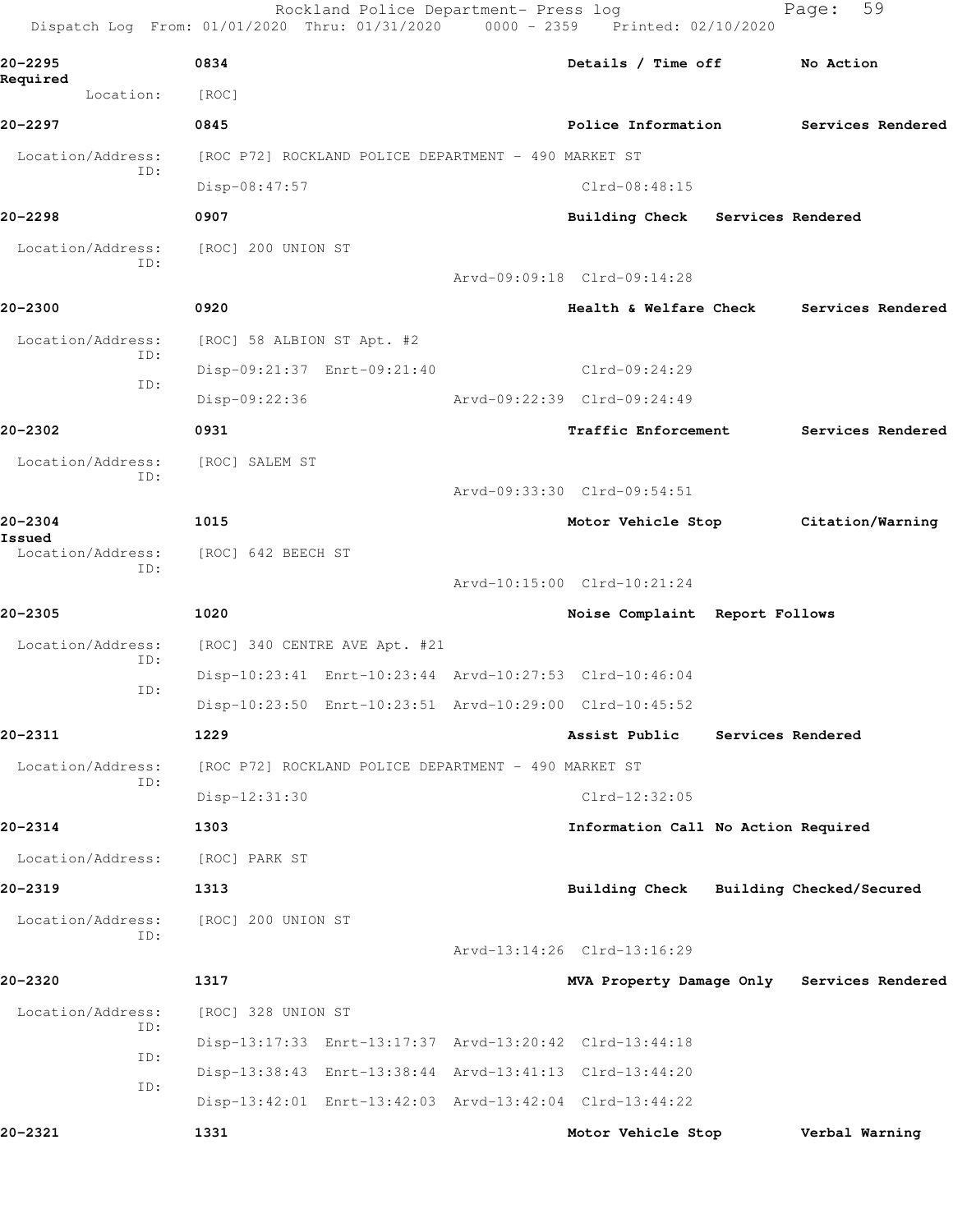|                          | Rockland Police Department- Press log<br>Dispatch Log From: 01/01/2020 Thru: 01/31/2020 | $0000 - 2359$ | Printed: 02/10/2020                     | Page:                 | 60             |
|--------------------------|-----------------------------------------------------------------------------------------|---------------|-----------------------------------------|-----------------------|----------------|
| Location/Address:        | [ROC] 31 LIBERTY ST @ 458 MARKET ST                                                     |               |                                         |                       |                |
| TD:                      |                                                                                         |               | Arvd-13:31:00 Clrd-13:38:34             |                       |                |
| 20-2322                  | 1344                                                                                    |               | Warrant                                 | Report Follows        |                |
| Location/Address:        | [ROC] 47 SMITH RD                                                                       |               |                                         |                       |                |
| ID:                      | $Disp-13:44:54$                                                                         |               | Arvd-13:45:00 Clrd-14:43:37             |                       |                |
| 20-2326                  | 1420                                                                                    |               | Information Call No Action Required     |                       |                |
| Location/Address:        | [ROC P72] ROCKLAND POLICE DEPARTMENT - 490 MARKET ST                                    |               |                                         |                       |                |
| $20 - 2327$              | 1442                                                                                    |               | Building Check Building Checked/Secured |                       |                |
| Location/Address:        | [ROC] 200 UNION ST                                                                      |               |                                         |                       |                |
| ID:                      |                                                                                         |               | Arvd-14:43:37 Clrd-14:46:05             |                       |                |
| 20-2328                  | 1448                                                                                    |               | Information Call No Action Required     |                       |                |
| Location/Address:        | [ROC P72] ROCKLAND POLICE DEPARTMENT - 490 MARKET ST                                    |               |                                         |                       |                |
| 20-2329                  | 1508                                                                                    |               | Burglar Alarm Cancelled Enroute         |                       |                |
| Location/Address:        | [ROC] 35 WILLOW POND DR                                                                 |               |                                         |                       |                |
| ID:                      | Disp-15:09:27 Enrt-15:09:31                                                             |               | $Clrd-15:10:00$                         |                       |                |
| 20-2330                  | 1513                                                                                    |               | Suspicious Activity Services Rendered   |                       |                |
| Location/Address:        | [ROC] J A DUNN MEM DR                                                                   |               |                                         |                       |                |
| ID:                      | $Disp-15:13:58$                                                                         |               | Arvd-15:14:03 Clrd-15:15:32             |                       |                |
| ID:<br>ID:               | Disp-15:13:58 Enrt-15:14:05 Arvd-15:14:07 Clrd-15:14:57                                 |               |                                         |                       |                |
|                          | Disp-15:13:58 Enrt-15:14:06 Arvd-15:14:08 Clrd-15:14:20                                 |               |                                         |                       |                |
| 20-2331                  | 1517                                                                                    |               | Motor Vehicle Stop                      |                       | Verbal Warning |
| Location/Address:<br>ID: | [ROC] 799 MARKET ST                                                                     |               |                                         |                       |                |
| ID:                      |                                                                                         |               | Arvd-15:17:00 Clrd-15:21:04             |                       |                |
|                          | Disp-15:18:49                                                                           |               | Arvd-15:18:52 Clrd-15:21:06             |                       |                |
| 20-2332                  | 1517                                                                                    |               | 911 Hang Up Services Rendered           |                       |                |
| Location/Address:<br>ID: | [ROC P51] DOUBLE TREE - 929 HINGHAM ST                                                  |               |                                         |                       |                |
| ID:                      | Disp-15:20:42 Enrt-15:20:46                                                             |               | $Clrd-15:21:01$                         |                       |                |
| ID:                      | Disp-15:20:59 Enrt-15:21:02 Arvd-15:24:34 Clrd-15:29:00                                 |               |                                         |                       |                |
|                          | Disp-15:28:30                                                                           |               | Clrd-15:28:33                           |                       |                |
| 20-2338                  | 1548                                                                                    |               | Information Call No Action Required     |                       |                |
| Location/Address:        | [ROC P72] ROCKLAND POLICE DEPARTMENT - 490 MARKET ST                                    |               |                                         |                       |                |
| 20-2339                  | 1604                                                                                    |               | General Info                            | Services Not Required |                |
| Location/Address:<br>ID: | [ROC P72] ROCKLAND POLICE DEPARTMENT - 490 MARKET ST                                    |               |                                         |                       |                |
|                          |                                                                                         |               | Arvd-16:04:00 Clrd-16:10:04             |                       |                |
| 20-2346<br>Required      | 1652                                                                                    |               | Health & Welfare Check                  |                       | Services Not   |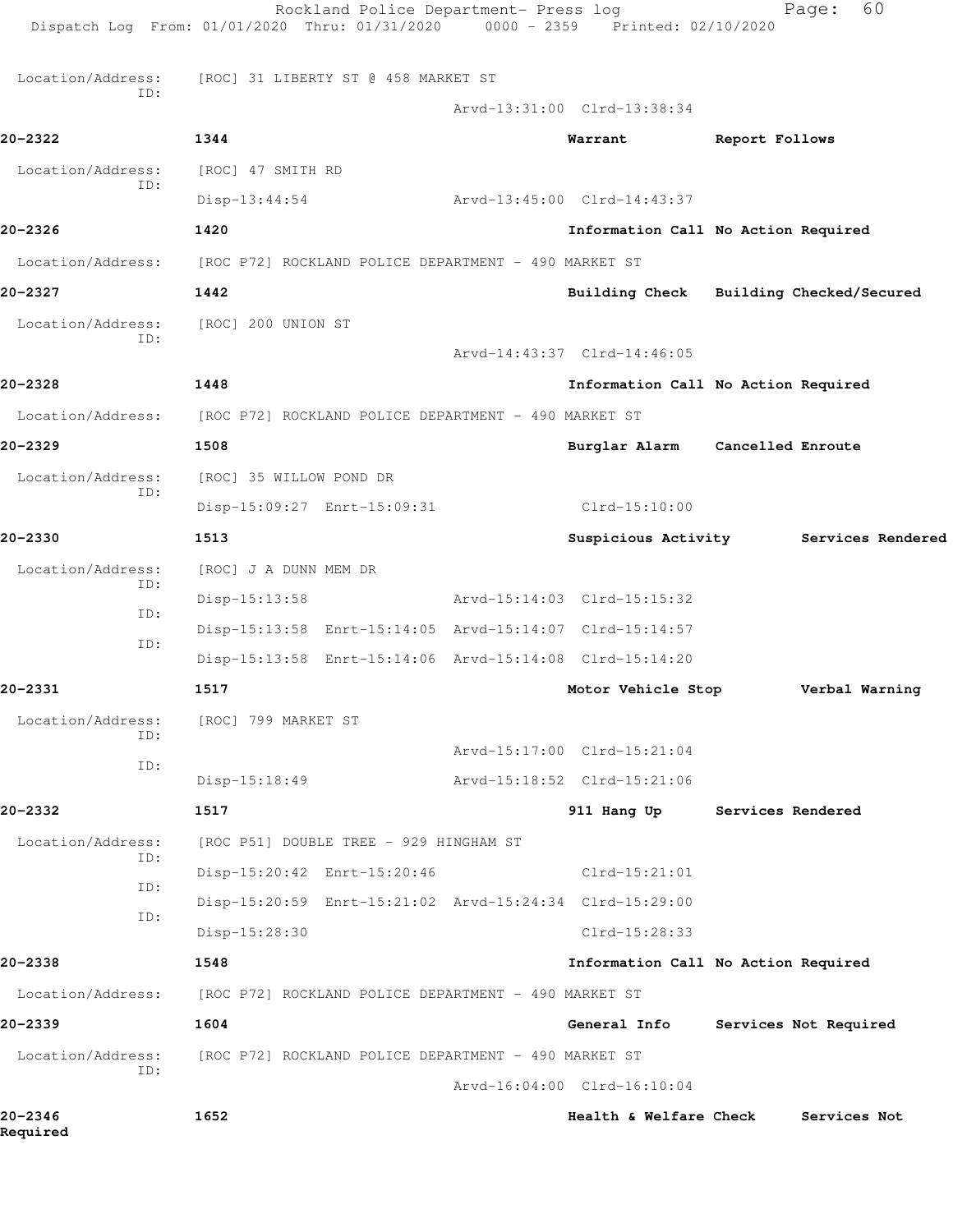| Dispatch Log From: 01/01/2020 Thru: 01/31/2020 0000 - 2359 Printed: 02/10/2020 |                                                      | Rockland Police Department- Press log |  |                                                         |                   | 61<br>Page:                         |
|--------------------------------------------------------------------------------|------------------------------------------------------|---------------------------------------|--|---------------------------------------------------------|-------------------|-------------------------------------|
| Location/Address:                                                              | [ROC] 44 LEISUREWOODS DR                             |                                       |  |                                                         |                   |                                     |
| ID:                                                                            |                                                      |                                       |  | Disp-16:55:56 Enrt-16:56:27 Arvd-17:03:27 Clrd-17:07:45 |                   |                                     |
| $20 - 2350$                                                                    | 1758                                                 |                                       |  | Details / Time off                                      |                   | No Action                           |
| Required<br>Location:                                                          | [ROC]                                                |                                       |  |                                                         |                   |                                     |
| $20 - 2356$                                                                    | 1845                                                 |                                       |  |                                                         |                   | Suspicious Activity 6one on arrival |
| Location/Address:                                                              | [ROC] 110 MARTHA DR                                  |                                       |  |                                                         |                   |                                     |
| ID:                                                                            |                                                      |                                       |  | Disp-18:47:13 Enrt-18:48:22 Arvd-18:51:39 Clrd-18:56:34 |                   |                                     |
| ID:                                                                            |                                                      |                                       |  | Disp-18:48:20 Enrt-18:48:39 Arvd-18:51:39 Clrd-18:56:34 |                   |                                     |
| ID:                                                                            |                                                      |                                       |  | Disp-18:48:29 Enrt-18:48:35 Arvd-18:51:39 Clrd-18:56:34 |                   |                                     |
| 20-2363                                                                        | 1929                                                 |                                       |  | Burglar Alarm                                           | Investigated      |                                     |
| Location/Address:                                                              | [ROC P45] COMFORT INN - 850 HINGHAM ST               |                                       |  |                                                         |                   |                                     |
| ID:                                                                            |                                                      |                                       |  | Disp-19:30:48 Enrt-19:32:56 Arvd-19:34:48 Clrd-19:37:25 |                   |                                     |
| ID:                                                                            | Disp-19:33:04 Enrt-19:33:13                          |                                       |  | Clrd-19:38:00                                           |                   |                                     |
| $20 - 2364$                                                                    | 1935                                                 |                                       |  | Burglar Alarm                                           | Services Rendered |                                     |
| Location/Address:                                                              | [ROC] BENBON GEAR - 100 WEYMOUTH ST                  |                                       |  |                                                         |                   |                                     |
| ID:                                                                            | Disp-19:36:21 Enrt-19:37:27                          |                                       |  | Clrd-19:37:53                                           |                   |                                     |
| ID:                                                                            | Disp-19:37:38                                        |                                       |  | Arvd-19:37:53 Clrd-19:44:08                             |                   |                                     |
| 20-2369                                                                        | 2006                                                 |                                       |  | Unwanted Party Services Not Required                    |                   |                                     |
| Location/Address:                                                              | [ROC] UNION ST                                       |                                       |  |                                                         |                   |                                     |
| ID:                                                                            |                                                      |                                       |  | Arvd-20:06:00 Clrd-20:15:29                             |                   |                                     |
| ID:                                                                            |                                                      |                                       |  | Disp-20:10:01 Enrt-20:10:07 Arvd-20:10:14 Clrd-20:15:29 |                   |                                     |
| 20-2377                                                                        | 2103                                                 |                                       |  | Motor Vehicle Collision W/PI                            |                   |                                     |
| Services Rendered<br>Location/Address:                                         | [ROC P81] OCEAN STATE JOB LOT - 360 MARKET ST        |                                       |  |                                                         |                   |                                     |
| ID:                                                                            | Disp-21:07:34                                        |                                       |  | Arvd-21:09:43 Clrd-21:27:25                             |                   |                                     |
| ID:                                                                            | $Disp-21:24:17$                                      |                                       |  | Arvd-21:24:21 Clrd-21:25:22                             |                   |                                     |
| 20-2391                                                                        | 2337                                                 |                                       |  | Motor Vehicle Complaint                                 |                   | Sent On Way                         |
| Location/Address:                                                              | [ROC P56] BURGER KING - 1333 HINGHAM ST              |                                       |  |                                                         |                   |                                     |
| ID:                                                                            |                                                      |                                       |  | Disp-23:39:20 Enrt-23:39:38 Arvd-23:56:14 Clrd-23:56:18 |                   |                                     |
| For Date: $01/19/2020 -$ Sunday                                                |                                                      |                                       |  |                                                         |                   |                                     |
| 20-2392                                                                        | 0016                                                 |                                       |  | General Incident No Service                             |                   |                                     |
| Location/Address:                                                              | [ROC P72] ROCKLAND POLICE DEPARTMENT - 490 MARKET ST |                                       |  |                                                         |                   |                                     |
| ID:                                                                            | Disp-00:19:17                                        |                                       |  | $Clrd-00:19:27$                                         |                   |                                     |
| 20-2399                                                                        | 0248                                                 |                                       |  |                                                         |                   | Suspicious Activity 6one on arrival |
| Location/Address:                                                              | [ROC] PLAIN ST                                       |                                       |  |                                                         |                   |                                     |
| ID:                                                                            |                                                      |                                       |  | Arvd-02:48:00 Clrd-02:54:16                             |                   |                                     |

ID: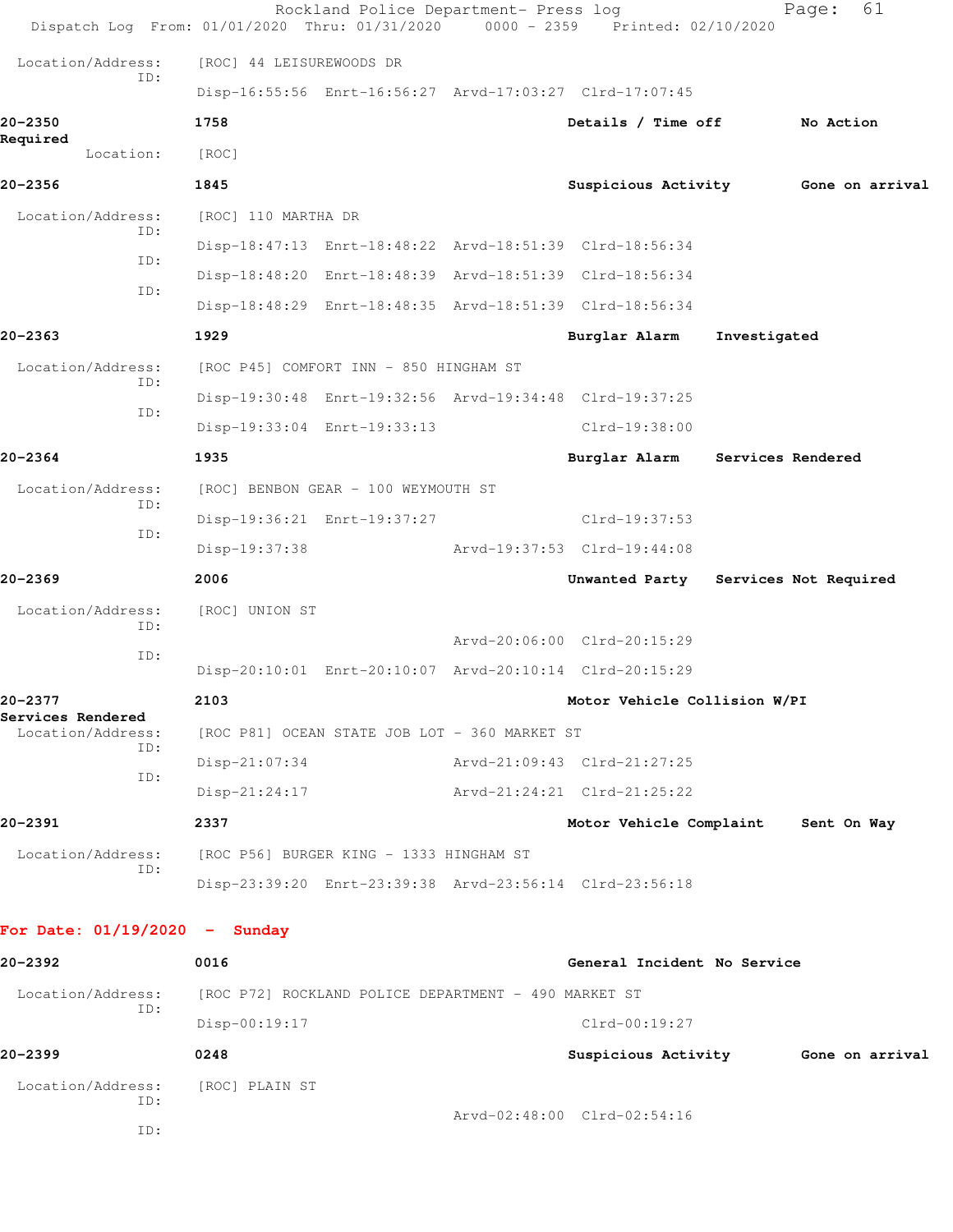| Dispatch Log From: 01/01/2020 Thru: 01/31/2020 0000 - 2359 Printed: 02/10/2020 |                                                          | Rockland Police Department- Press log |                                                         |                   | 62<br>Page:                         |
|--------------------------------------------------------------------------------|----------------------------------------------------------|---------------------------------------|---------------------------------------------------------|-------------------|-------------------------------------|
|                                                                                | $Disp-02:51:15$                                          |                                       | Arvd-02:51:21 Clrd-02:54:21                             |                   |                                     |
| 20-2400                                                                        | 0316                                                     |                                       | Threats                                                 |                   | Services Rendered                   |
| Location/Address:                                                              | [ROC] 61 FAIRVIEW ST                                     |                                       |                                                         |                   |                                     |
| ID:<br>TD:                                                                     | Disp-03:20:49 Enrt-03:20:56 Arvd-03:25:40 Clrd-03:53:21  |                                       |                                                         |                   |                                     |
|                                                                                |                                                          |                                       | Disp-03:25:11 Enrt-03:25:16 Arvd-03:43:08 Clrd-03:53:25 |                   |                                     |
| 20-2402                                                                        | 0428                                                     |                                       | 911 Accidental                                          | Investigated      |                                     |
| Location/Address:                                                              | [ROC] 318 SUMMER ST                                      |                                       |                                                         |                   |                                     |
| ID:                                                                            |                                                          |                                       | Disp-04:30:27 Enrt-04:30:39 Arvd-04:35:11 Clrd-04:37:48 |                   |                                     |
| ID:                                                                            |                                                          |                                       | Disp-04:30:34 Enrt-04:30:39 Arvd-04:33:50 Clrd-04:38:58 |                   |                                     |
| $20 - 2403$                                                                    | 0552                                                     |                                       | Building Check Appears Secure                           |                   |                                     |
| Location/Address:                                                              | [ROC] UNION ST                                           |                                       |                                                         |                   |                                     |
| ID:                                                                            |                                                          |                                       | Arvd-05:53:38 Clrd-06:09:56                             |                   |                                     |
| 20-2409                                                                        | 0621                                                     |                                       |                                                         |                   | Motor Vehicle Stop Citation/Warning |
| Issued<br>Vicinity of:                                                         | [ROC P75] UNION POINT - BILL DELAHUNT PKWY @ WEYMOUTH ST |                                       |                                                         |                   |                                     |
| TD:                                                                            |                                                          |                                       | Arvd-06:21:00 Clrd-06:28:26                             |                   |                                     |
| $20 - 2414$                                                                    | 0644                                                     |                                       | 911 Accidental Services Rendered                        |                   |                                     |
| Location/Address:                                                              | [ROC] 318 SUMMER ST                                      |                                       |                                                         |                   |                                     |
| ID:                                                                            |                                                          |                                       | Disp-06:46:04 Enrt-06:46:46 Arvd-06:47:59 Clrd-06:53:17 |                   |                                     |
| 20-2421                                                                        | 0811                                                     |                                       | Police Information                                      |                   | Assist Police                       |
| Location/Address:                                                              | [ROC P72] ROCKLAND POLICE DEPARTMENT - 490 MARKET ST     |                                       |                                                         |                   |                                     |
| ID:                                                                            | Disp-08:13:39                                            |                                       | $Clrd-08:14:41$                                         |                   |                                     |
| $20 - 2426$                                                                    | 0908                                                     |                                       | Building Check Building Checked/Secured                 |                   |                                     |
| Location/Address:                                                              | [ROC] PARK ST                                            |                                       |                                                         |                   |                                     |
| ID:                                                                            |                                                          |                                       | Arvd-09:10:34 Clrd-09:12:19                             |                   |                                     |
| 20-2428                                                                        | 0926                                                     |                                       | Motor Vehicle Stop                                      |                   | Citation/Warning                    |
| Issued<br>Location/Address:                                                    | [ROC] ABINGTON LINE - NORTH AVE                          |                                       |                                                         |                   |                                     |
| ID:                                                                            |                                                          |                                       | Arvd-09:26:00 Clrd-09:38:54                             |                   |                                     |
| 20-2431                                                                        | 0932                                                     |                                       | Burglar Alarm                                           | Services Rendered |                                     |
| Location/Address:                                                              | [ROC] 55 GEORGE ST                                       |                                       |                                                         |                   |                                     |
| ID:                                                                            | Disp-09:33:46 Enrt-09:37:39 Arvd-09:37:46 Clrd-09:44:39  |                                       |                                                         |                   |                                     |
| ID:                                                                            |                                                          |                                       | Disp-09:39:23 Enrt-09:39:26 Arvd-09:39:29 Clrd-09:42:39 |                   |                                     |
| 20-2433                                                                        | 0950                                                     |                                       | Motor Vehicle Stop                                      |                   | Citation/Warning                    |
| Issued<br>Location/Address:                                                    | [ROC] WEST WATER ST @ BROOKSIDE RD                       |                                       |                                                         |                   |                                     |
| ID:                                                                            |                                                          |                                       | Arvd-09:50:00 Clrd-10:02:53                             |                   |                                     |
|                                                                                |                                                          |                                       |                                                         |                   |                                     |
| 20-2434                                                                        | 0950                                                     |                                       | Building Check Building Checked/Secured                 |                   |                                     |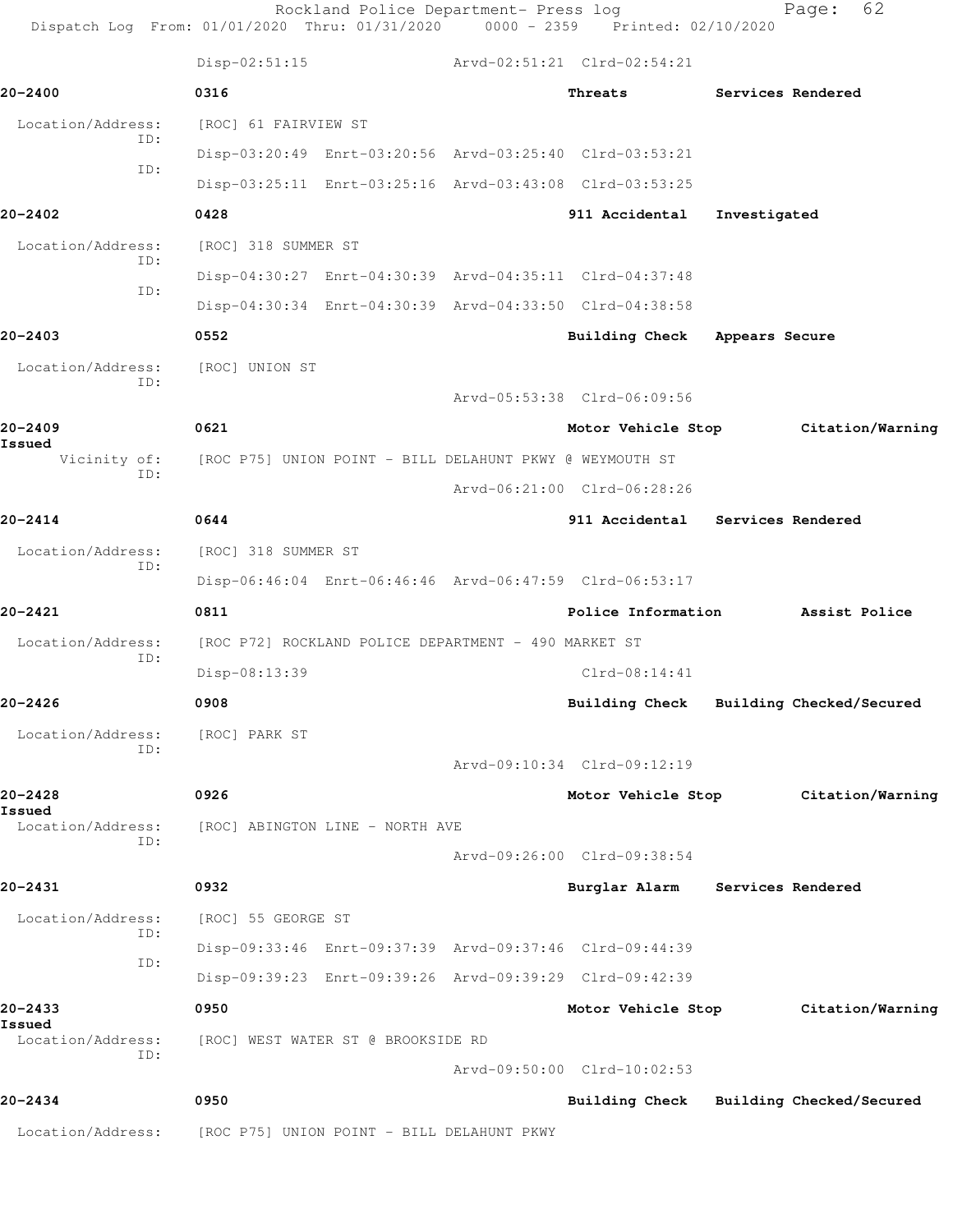Rockland Police Department- Press log Fage: 63 Dispatch Log From: 01/01/2020 Thru: 01/31/2020 0000 - 2359 Printed: 02/10/2020 ID: Arvd-09:51:26 Clrd-09:56:43 **20-2437 1023 Traffic Enforcement Report Follows** Location/Address: [ROC] SALEM ST ID: Arvd-10:24:24 Clrd-10:58:55 ID: Disp-10:38:08 Enrt-10:38:12 Arvd-10:38:14 Clrd-10:41:55 **20-2440 1042 Motor Vehicle Stop Citation/Warning Issued**  Location/Address: [ROC] NORTH AVE ID: Arvd-10:42:00 Clrd-10:52:17 **20-2441 1057 Building Check Building Checked/Secured** Location/Address: [ROC] PARK ST ID: Arvd-10:58:11 Clrd-11:03:28 **20-2443 1108 Police Information Assist Police** Location/Address: [ROC P72] ROCKLAND POLICE DEPARTMENT - 490 MARKET ST ID: Disp-11:09:49 Clrd-11:10:26 **20-2447 1127 Lockout Services Rendered** Location/Address: [ROC] 23 CHRISTINE AVE ID: Disp-11:29:03 Enrt-11:33:33 Arvd-11:33:35 Clrd-11:49:35 **20-2457 1347 Suspicious Activity Services Rendered** Location/Address: [ROC] POST OFFICE - 39 WEBSTER ST ID: Disp-13:50:31 Enrt-13:51:19 Arvd-13:53:34 Clrd-14:06:37 ID: Disp-13:57:04 Enrt-13:57:06 Arvd-13:57:09 Clrd-14:06:33 **20-2462 1410 Building Check Building Checked/Secured** Location/Address: [ROC] PARK ST ID: Arvd-14:12:03 Clrd-14:15:20 **20-2463 1435 Health & Welfare Check Services Rendered** Location/Address: [ROC 93] 163 SALEM ST ID: Disp-14:37:30 Enrt-14:37:35 Arvd-14:37:41 Clrd-14:45:06 **20-2464 1451 Police Information No Action Required**  Location/Address: [ROC P72] ROCKLAND POLICE DEPARTMENT - 490 MARKET ST ID: Disp-14:53:41 Clrd-14:57:03 **20-2465 1511 Assist Public Services Rendered** Location/Address: [ROC] 39 WEBSTER ST ID: Disp-15:12:36 Enrt-15:15:03 Clrd-15:17:08 **20-2466 1515 Motor Vehicle Stop Verbal Warning** Location/Address: [ROC] ABINGTON LINE - NORTH AVE ID: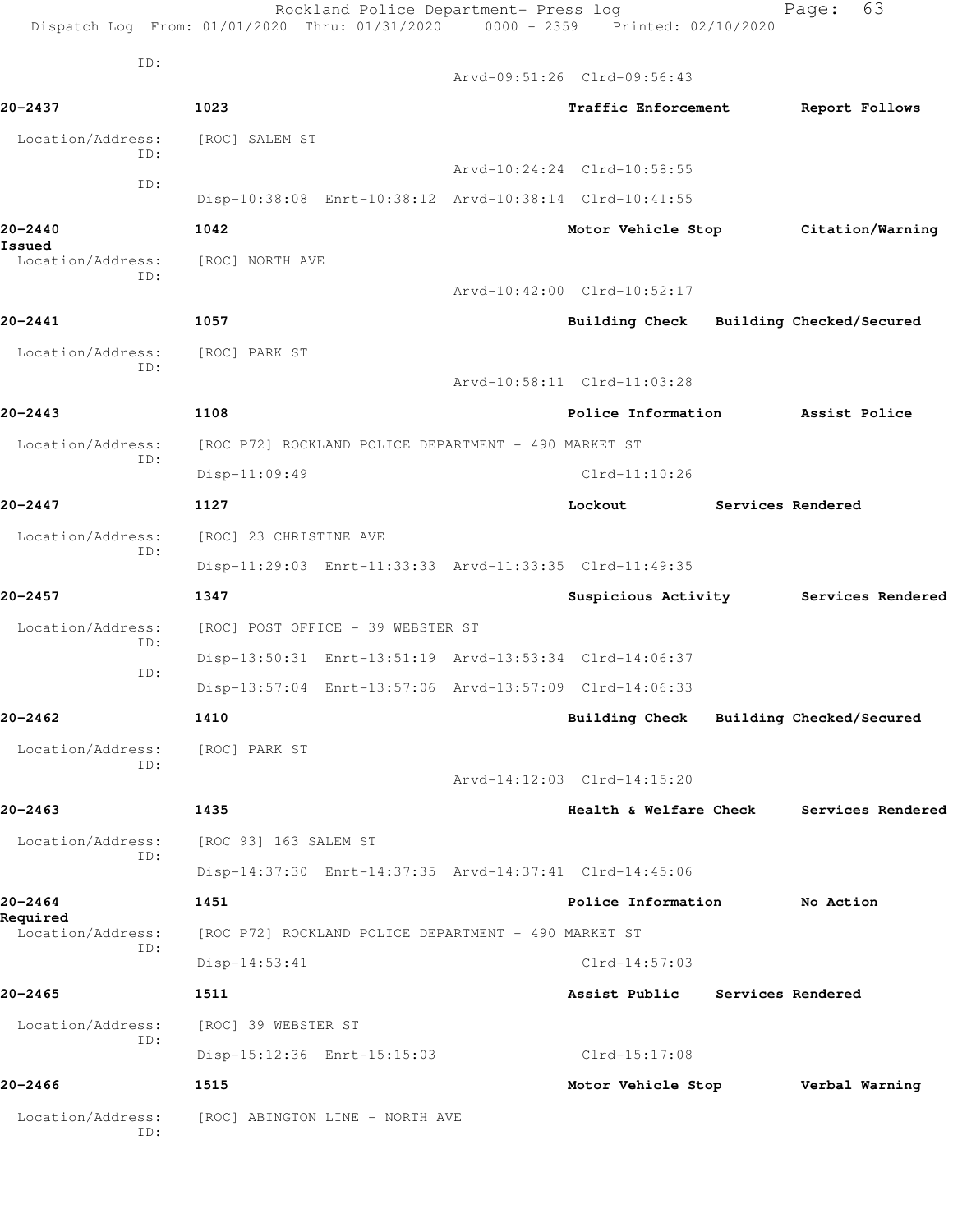Arvd-15:15:00 Clrd-15:18:59

| 20-2467                  | 1521                                                                   | Motor Vehicle Stop Verbal Warning       |                   |                                            |
|--------------------------|------------------------------------------------------------------------|-----------------------------------------|-------------------|--------------------------------------------|
| Location/Address:<br>ID: | [ROC] 115 UNION ST @ 20 VERNON ST                                      |                                         |                   |                                            |
|                          |                                                                        | Arvd-15:21:00 Clrd-15:36:12             |                   |                                            |
| 20-2469                  | 1554                                                                   | Noise Complaint Services Rendered       |                   |                                            |
| Location/Address:<br>ID: | [ROC] 140 MARTHA DR Apt. #F                                            |                                         |                   |                                            |
| ID:                      | Disp-15:56:05                                                          | Clrd-15:57:40                           |                   |                                            |
|                          | Disp-16:02:38 Enrt-16:04:02 Arvd-16:08:54 Clrd-16:18:41                |                                         |                   |                                            |
| 20-2470                  | 1603                                                                   | General Info Services Rendered          |                   |                                            |
|                          | Location/Address: [ROC P72] ROCKLAND POLICE DEPARTMENT - 490 MARKET ST |                                         |                   |                                            |
| 20-2472                  | 1619                                                                   |                                         |                   | Health & Welfare Check Services Rendered   |
| Location/Address:        | [ROC] 135 GROVE ST Apt. #143                                           |                                         |                   |                                            |
| ID:                      | Disp-16:20:05 Enrt-16:20:25 Arvd-16:23:31 Clrd-16:58:01                |                                         |                   |                                            |
| 20-2475                  | 1700                                                                   |                                         |                   | Larceny / Forgery/ Fraud Services Rendered |
| Location/Address:        | [ROC P72] ROCKLAND POLICE DEPARTMENT - 490 MARKET ST                   |                                         |                   |                                            |
| ID:                      | Disp-17:01:41 Enrt-17:01:53 Arvd-17:01:55 Clrd-17:11:53                |                                         |                   |                                            |
| 20-2478                  | 1721                                                                   | Building Check Building Checked/Secured |                   |                                            |
| Location/Address:        | [ROC] 200 UNION ST                                                     |                                         |                   |                                            |
| TD:                      |                                                                        | Arvd-17:23:36 Clrd-17:29:00             |                   |                                            |
| 20-2479                  | 1738                                                                   | Building Check Services Rendered        |                   |                                            |
| Location/Address:        | [ROC] BILL DELAHUNT PKWY                                               |                                         |                   |                                            |
| ID:                      |                                                                        | Arvd-17:39:17 Clrd-17:39:46             |                   |                                            |
| 20-2480                  | 1749                                                                   | Disturbance                             | Services Rendered |                                            |
|                          | Location/Address: [ROC 93] 163 SALEM ST                                |                                         |                   |                                            |
| ID:                      | Disp-17:50:06 Enrt-17:50:12 Arvd-17:53:37 Clrd-18:17:35                |                                         |                   |                                            |
| ID:                      | Disp-17:53:51 Enrt-17:53:55 Arvd-17:53:57 Clrd-18:17:38                |                                         |                   |                                            |
| 20-2485                  | 1831                                                                   | Health & Welfare Check                  |                   | Appears Secure                             |
| Location/Address:        | [ROC] 51 MAPLE ST Apt. #343                                            |                                         |                   |                                            |
| ID:                      |                                                                        | Arvd-18:31:00 Clrd-18:37:56             |                   |                                            |
| ID:                      | Disp-18:38:06                                                          | Arvd-18:38:11 Clrd-19:09:02             |                   |                                            |
| 20-2487                  | 1846                                                                   | Details / Time off                      |                   | Services Rendered                          |
| Location:                | [ROC]                                                                  |                                         |                   |                                            |
| 20-2488                  | 1855                                                                   | Burglar Alarm                           | Cancelled Enroute |                                            |
| Location/Address:        | [ROC] 11 WINTER CIR                                                    |                                         |                   |                                            |
| ID:                      | Disp-18:56:34 Enrt-18:56:38                                            | Clrd-18:59:40                           |                   |                                            |
| 20-2490                  | 1905                                                                   | Assist Other Agency                     |                   | Gone on arrival                            |
|                          |                                                                        |                                         |                   |                                            |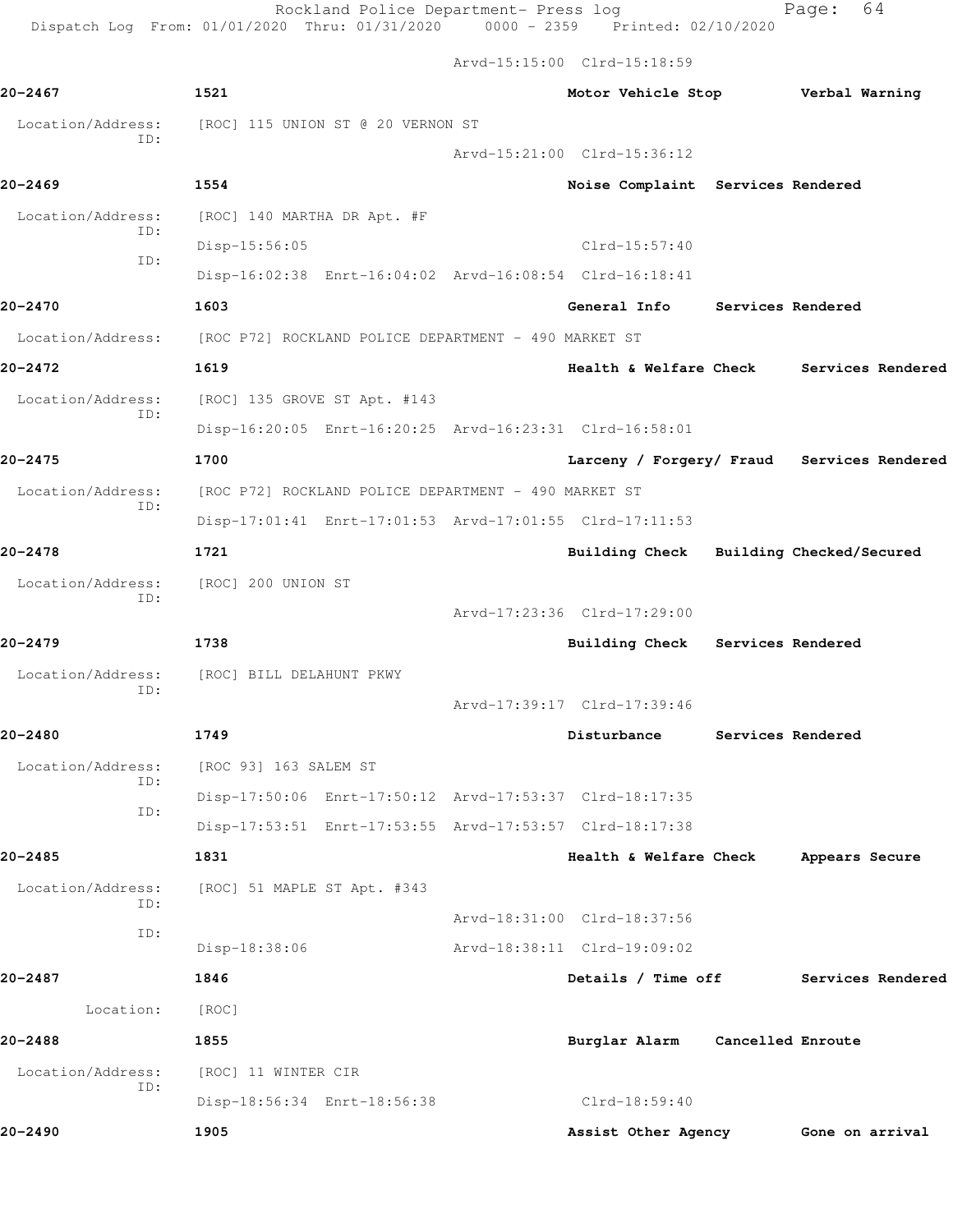|                                 | Rockland Police Department- Press log<br>Dispatch Log From: 01/01/2020 Thru: 01/31/2020 0000 - 2359 Printed: 02/10/2020 |                                    |                | 65<br>Page:              |  |
|---------------------------------|-------------------------------------------------------------------------------------------------------------------------|------------------------------------|----------------|--------------------------|--|
| Location/Address:               | [ROC] 113 MARKET ST                                                                                                     |                                    |                |                          |  |
| ID:                             |                                                                                                                         | Arvd-19:05:00 Clrd-19:10:40        |                |                          |  |
| 20-2492                         | 1917                                                                                                                    | Disabled Motor Vehicle             |                | Services Rendered        |  |
| Location/Address:               | [ROC] COTTONWOOD LN                                                                                                     |                                    |                |                          |  |
| ID:                             |                                                                                                                         | Arvd-19:17:00 Clrd-19:19:08        |                |                          |  |
| 20-2494                         | 1939                                                                                                                    | Warrant                            | No Service     |                          |  |
| Location/Address:               | [ROC 93] 163 SALEM ST                                                                                                   |                                    |                |                          |  |
| ID:                             | Disp-20:10:17 Enrt-20:11:21 Arvd-20:12:58 Clrd-20:15:38                                                                 |                                    |                |                          |  |
| ID:                             | Disp-20:10:00 Enrt-20:12:04 Arvd-20:12:06 Clrd-20:15:41                                                                 |                                    |                |                          |  |
| 20-2496                         | 2029                                                                                                                    | Building Check                     | Appears Secure |                          |  |
| Location/Address:               | [ROC] PARK ST                                                                                                           |                                    |                |                          |  |
| TD:                             |                                                                                                                         | Arvd-20:31:12 Clrd-20:35:49        |                |                          |  |
| 20-2498                         | 2110                                                                                                                    | Building Check                     |                | Building Checked/Secured |  |
| Location/Address:               | [ROC] 200 UNION ST                                                                                                      |                                    |                |                          |  |
| ID:                             |                                                                                                                         | Arvd-21:11:40 Clrd-21:13:37        |                |                          |  |
| 20-2499                         | 2114                                                                                                                    | Traffic Enforcement                |                | Services Rendered        |  |
| Location/Address:               | [ROC] SALEM ST                                                                                                          |                                    |                |                          |  |
| ID:                             |                                                                                                                         | Arvd-21:16:52 Clrd-21:36:59        |                |                          |  |
| 20-2504                         | 2305                                                                                                                    | Animal Complaint Services Rendered |                |                          |  |
| Location/Address:<br>ID:        | [ROC] 13 CORN MILL LN                                                                                                   |                                    |                |                          |  |
|                                 | Disp-23:09:40 Enrt-23:11:19 Arvd-23:11:20 Clrd-23:11:23                                                                 |                                    |                |                          |  |
| 20-2505                         | 2337                                                                                                                    | Escort/Transport Services Rendered |                |                          |  |
| Location/Address:<br>ID:        | [ROC] 14 MONCRIEF RD                                                                                                    |                                    |                |                          |  |
|                                 | Disp-23:38:53 Enrt-23:38:57 Arvd-23:39:54 Clrd-23:39:57                                                                 |                                    |                |                          |  |
| 20-2506                         | 2341                                                                                                                    | Prisioner Transport                |                | Services Rendered        |  |
| Location/Address:<br>ID:        | [ROC P72] ROCKLAND POLICE DEPARTMENT - 490 MARKET ST                                                                    |                                    |                |                          |  |
|                                 | Disp-23:43:46 Enrt-23:43:54 Arvd-23:43:56 Clrd-23:43:58                                                                 |                                    |                |                          |  |
| For Date: $01/20/2020 -$ Monday |                                                                                                                         |                                    |                |                          |  |
| 20-2508                         | 0000                                                                                                                    | General Incident Services Rendered |                |                          |  |
| Location/Address:               | [ROC P72] ROCKLAND POLICE DEPARTMENT - 490 MARKET ST                                                                    |                                    |                |                          |  |
| ID:                             | Disp-00:02:56                                                                                                           | $Clrd-00:03:02$                    |                |                          |  |
| 20-2519                         | 0605                                                                                                                    | Building Check Appears Secure      |                |                          |  |
| Location/Address:<br>ID:        | [ROC] UNION ST                                                                                                          |                                    |                |                          |  |
|                                 |                                                                                                                         | Arvd-06:06:09 Clrd-06:16:02        |                |                          |  |

**20-2523 0632 Disabled Motor Vehicle Services Rendered**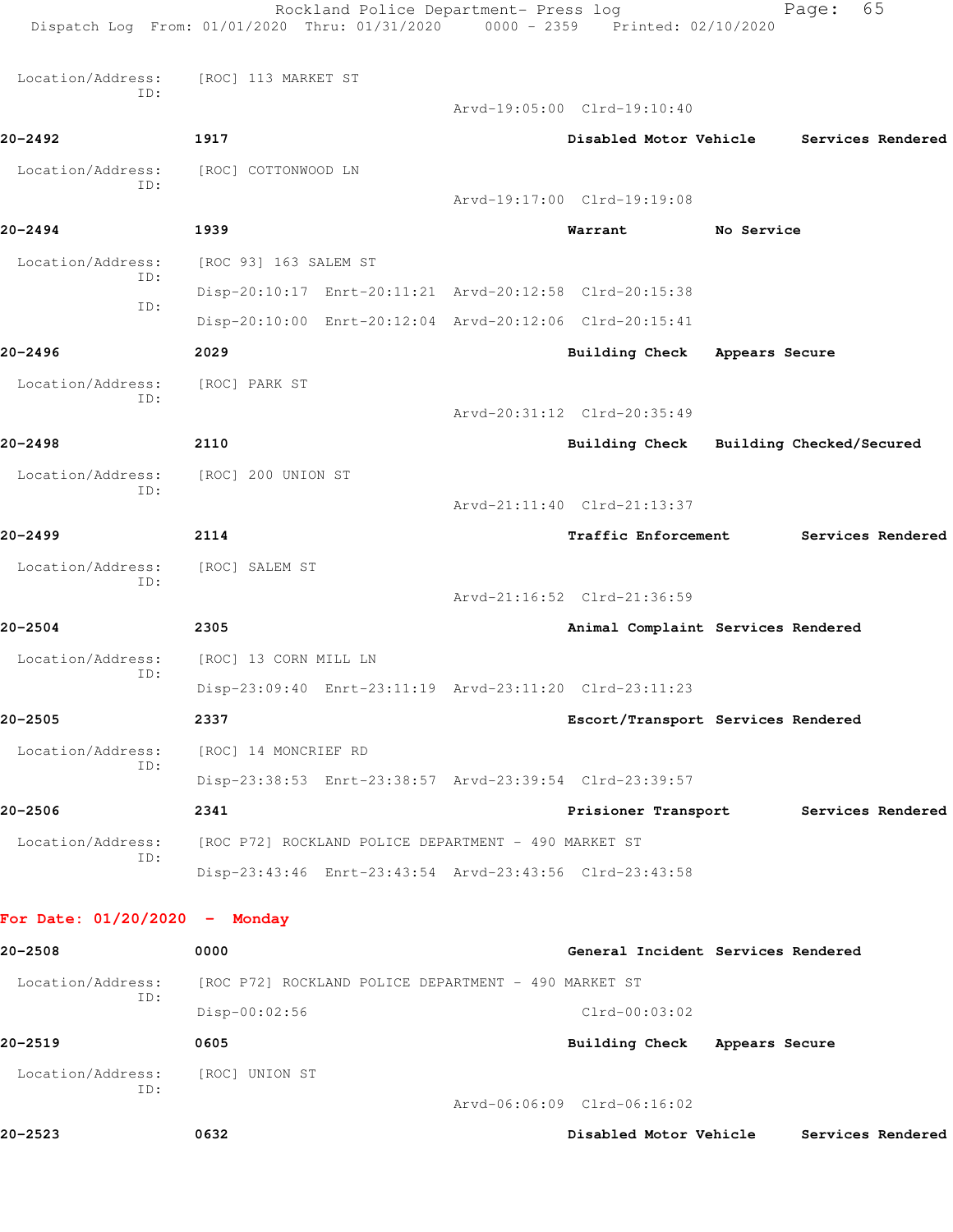|                   | Dispatch Log From: 01/01/2020 Thru: 01/31/2020 0000 - 2359 Printed: 02/10/2020 | Rockland Police Department- Press log |                                            |                 | Page:             | 66               |
|-------------------|--------------------------------------------------------------------------------|---------------------------------------|--------------------------------------------|-----------------|-------------------|------------------|
| Location/Address: | [ROC] BILL DELAHUNT PKWY                                                       |                                       |                                            |                 |                   |                  |
| ID:               | Disp-06:34:08 Enrt-06:34:14 Arvd-06:34:17 Clrd-06:34:24                        |                                       |                                            |                 |                   |                  |
| 20-2531           | 0805                                                                           |                                       | MVA Property Damage Only Report Follows    |                 |                   |                  |
| Location/Address: | [ROC] 14 LIBERTY SQ @ 249 WEBSTER ST                                           |                                       |                                            |                 |                   |                  |
| ID:               | Disp-08:07:14 Enrt-08:07:20 Arvd-08:07:49 Clrd-08:36:17                        |                                       |                                            |                 |                   |                  |
| ID:               | Disp-08:07:14 Enrt-08:07:22 Arvd-08:08:07 Clrd-08:32:35                        |                                       |                                            |                 |                   |                  |
| $20 - 2535$       | 0906                                                                           |                                       | Warrant                                    | Arrest (s) Made |                   |                  |
| Location/Address: | [ROC P72] ROCKLAND POLICE DEPARTMENT - 490 MARKET ST                           |                                       |                                            |                 |                   |                  |
| TD:               | Disp-09:08:05                                                                  |                                       | $Clrd-09:51:57$                            |                 |                   |                  |
| $20 - 2541$       | 0948                                                                           |                                       | BCI/CALL FOR BAIL Services Rendered        |                 |                   |                  |
| Location/Address: | [ROC P72] ROCKLAND POLICE DEPARTMENT - 490 MARKET ST                           |                                       |                                            |                 |                   |                  |
| ID:               | $Disp-09:51:10$                                                                |                                       | $Clrd-10:29:25$                            |                 |                   |                  |
| $20 - 2544$       | 1026                                                                           |                                       | Warrant                                    | Arrest(s) Made  |                   |                  |
| Location/Address: | [ROC] 8 WALNUT CT                                                              |                                       |                                            |                 |                   |                  |
| ID:               | Disp-10:27:33 Enrt-10:27:48 Arvd-10:34:57 Clrd-12:08:49                        |                                       |                                            |                 |                   |                  |
| ID:               | Disp-10:27:33 Enrt-10:27:50 Arvd-10:35:00 Clrd-10:42:56                        |                                       |                                            |                 |                   |                  |
| $20 - 2545$       | 1038                                                                           |                                       | <b>NEW CRUISER</b>                         |                 | Services Rendered |                  |
| Location/Address: | [ROC P72] ROCKLAND POLICE DEPARTMENT - 490 MARKET ST                           |                                       |                                            |                 |                   |                  |
| ID:               | Disp-10:40:16                                                                  |                                       | $Clrd-11:18:38$                            |                 |                   |                  |
| $20 - 2548$       | 1120                                                                           |                                       | Motor Vehicle Complaint Gone on arrival    |                 |                   |                  |
| Location/Address: | [ROC] BEECH ST                                                                 |                                       |                                            |                 |                   |                  |
| ID:               | $Disp-11:23:35$                                                                |                                       | Arvd-11:27:34 Clrd-11:40:53                |                 |                   |                  |
| ID:               | Disp-11:41:20                                                                  |                                       | $Clrd-11:41:42$                            |                 |                   |                  |
| $20 - 2554$       | 1156                                                                           |                                       | BCI/CALL FOR BAIL Services Rendered        |                 |                   |                  |
| Location/Address: | [ROC P72] ROCKLAND POLICE DEPARTMENT - 490 MARKET ST                           |                                       |                                            |                 |                   |                  |
| ID:               | Disp-12:07:17                                                                  |                                       | $Clrd-12:07:47$                            |                 |                   |                  |
| 20-2558           | 1212                                                                           |                                       | Larceny / Forgery/ Fraud Services Rendered |                 |                   |                  |
| Location/Address: | [ROC 69] SOUTH SHORE REHAB & NURSING - 115 NORTH AVE Apt. #35                  |                                       |                                            |                 |                   |                  |
| ID:               | Disp-12:13:09 Enrt-12:17:09 Arvd-12:25:53 Clrd-12:36:58                        |                                       |                                            |                 |                   |                  |
| $20 - 2563$       | 1246                                                                           |                                       | Unwanted Party Services Rendered           |                 |                   |                  |
| Location/Address: | [ROC] 81 LINDEN ST                                                             |                                       |                                            |                 |                   |                  |
| ID:               | Disp-12:47:31 Enrt-12:47:42 Arvd-12:51:33 Clrd-13:07:09                        |                                       |                                            |                 |                   |                  |
| ID:               | Disp-12:48:12 Enrt-12:48:15                                                    |                                       | $Clrd-12:50:00$                            |                 |                   |                  |
| ID:               | Disp-12:49:18 Enrt-12:49:23 Arvd-12:51:05 Clrd-13:00:24                        |                                       |                                            |                 |                   |                  |
| 20-2574<br>Issued | 1404                                                                           |                                       | Traffic Enforcement                        |                 |                   | Citation/Warning |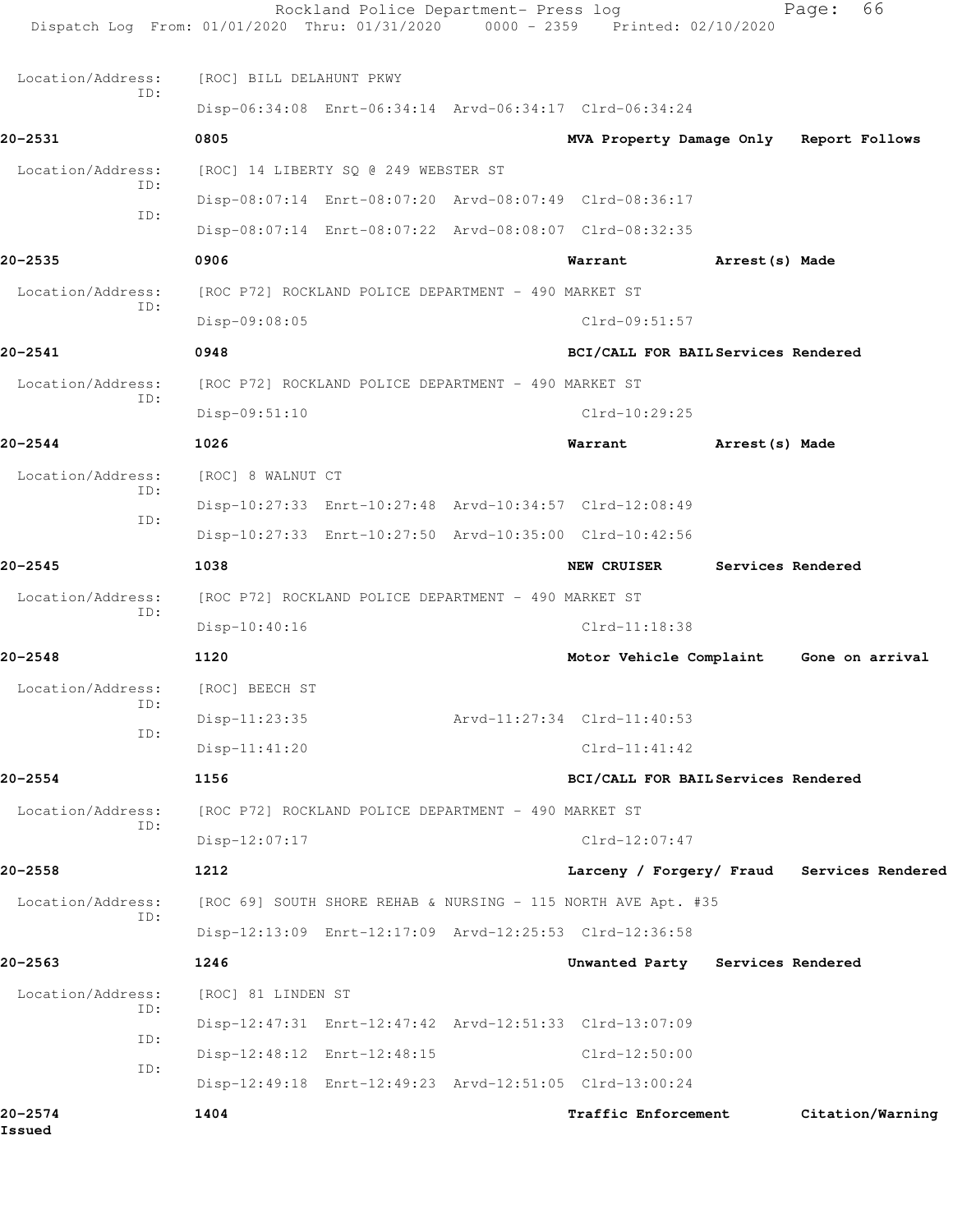|                                       | Rockland Police Department- Press log<br>Dispatch Log From: 01/01/2020 Thru: 01/31/2020 0000 - 2359 Printed: 02/10/2020 |                                          |                          | Page:             | 67 |
|---------------------------------------|-------------------------------------------------------------------------------------------------------------------------|------------------------------------------|--------------------------|-------------------|----|
| Location/Address:                     | [ROC] SALEM ST                                                                                                          |                                          |                          |                   |    |
| ID:                                   |                                                                                                                         | Arvd-14:06:01 Clrd-14:30:47              |                          |                   |    |
| 20-2577                               | 1421                                                                                                                    | Motor Vehicle Stop Citation/Warning      |                          |                   |    |
| Issued                                | Vicinity of: [ROC] NORTH AVE                                                                                            |                                          |                          |                   |    |
| ID:                                   |                                                                                                                         | Arvd-14:21:00 Clrd-14:30:58              |                          |                   |    |
| 20-2579                               | 1427                                                                                                                    | Details                                  | <b>Services Rendered</b> |                   |    |
| Location:                             | [ROC]                                                                                                                   |                                          |                          |                   |    |
| 20-2581                               | 1517                                                                                                                    | Prisoner Information                     |                          | Services Rendered |    |
| Location/Address:<br>ID:              | [ROC P72] ROCKLAND POLICE DEPARTMENT - 490 MARKET ST                                                                    |                                          |                          |                   |    |
|                                       | $Disp-15:19:32$                                                                                                         | Arvd-15:19:39 Clrd-15:19:41              |                          |                   |    |
| 20-2584                               | 1548                                                                                                                    | Assist Fire Department Services Rendered |                          |                   |    |
| Location/Address:<br>ID:              | [ROC] 16 WHEELER AVE                                                                                                    |                                          |                          |                   |    |
|                                       | Disp-15:49:42 Enrt-15:49:45 Arvd-15:51:55 Clrd-15:56:34                                                                 |                                          |                          |                   |    |
| 20-2586                               | 1600                                                                                                                    | Motor Vehicle Collision W/PI             |                          |                   |    |
| Report Follows<br>Vicinity of:<br>ID: | [ROC 59] 305 UNION ST @ 16 PARK ST                                                                                      |                                          |                          |                   |    |
| ID:                                   | Disp-16:13:25 Enrt-16:13:44 Arvd-16:13:46 Clrd-16:31:30                                                                 |                                          |                          |                   |    |
|                                       | Disp-16:13:38 Enrt-16:13:41 Arvd-16:13:42 Clrd-16:31:26                                                                 |                                          |                          |                   |    |
| 20-2590                               | 1600                                                                                                                    | SHIFT ASSIGNMENTSNo Service              |                          |                   |    |
|                                       | Location/Address: [ROC P72] ROCKLAND POLICE DEPARTMENT - 490 MARKET ST                                                  |                                          |                          |                   |    |
| 20-2591                               | 1615                                                                                                                    | OFFICER OUT OF THE STATION No Service    |                          |                   |    |
| Location/Address:                     | [ROC P72] ROCKLAND POLICE DEPARTMENT - 490 MARKET ST                                                                    |                                          |                          |                   |    |
| 20-2594                               | 1635                                                                                                                    | Time off                                 | No Service               |                   |    |
| Location:                             | [ROC]                                                                                                                   |                                          |                          |                   |    |
| 20–2595                               | 1636                                                                                                                    | Time off                                 | No Service               |                   |    |
| Location:                             | [ROC]                                                                                                                   |                                          |                          |                   |    |
| 20-2596                               | 1650                                                                                                                    | Disturbance                              | Services Rendered        |                   |    |
| Location/Address:<br>ID:              | [ROC P68] AL PRIME - 104 MARKET ST                                                                                      |                                          |                          |                   |    |
|                                       | Disp-16:52:45 Enrt-16:52:50 Arvd-16:56:55 Clrd-17:17:13                                                                 |                                          |                          |                   |    |
| 20-2598                               | 1708                                                                                                                    | Building Check Appears Secure            |                          |                   |    |
| Location/Address:<br>ID:              | [ROC] PARK ST                                                                                                           |                                          |                          |                   |    |
|                                       |                                                                                                                         | Arvd-17:09:36 Clrd-17:10:50              |                          |                   |    |
| 20-2601                               | 1747                                                                                                                    | Lockout                                  | Services Rendered        |                   |    |
| Location/Address:<br>ID:              | [ROC P68] AL PRIME - 104 MARKET ST                                                                                      |                                          |                          |                   |    |
|                                       | Disp-17:50:39 Enrt-17:50:42 Arvd-17:53:41 Clrd-17:57:58                                                                 |                                          |                          |                   |    |
| 20-2600                               | 1748                                                                                                                    | Building Check Appears Secure            |                          |                   |    |
| Location/Address:                     | [ROC] BILL DELAHUNT PKWY                                                                                                |                                          |                          |                   |    |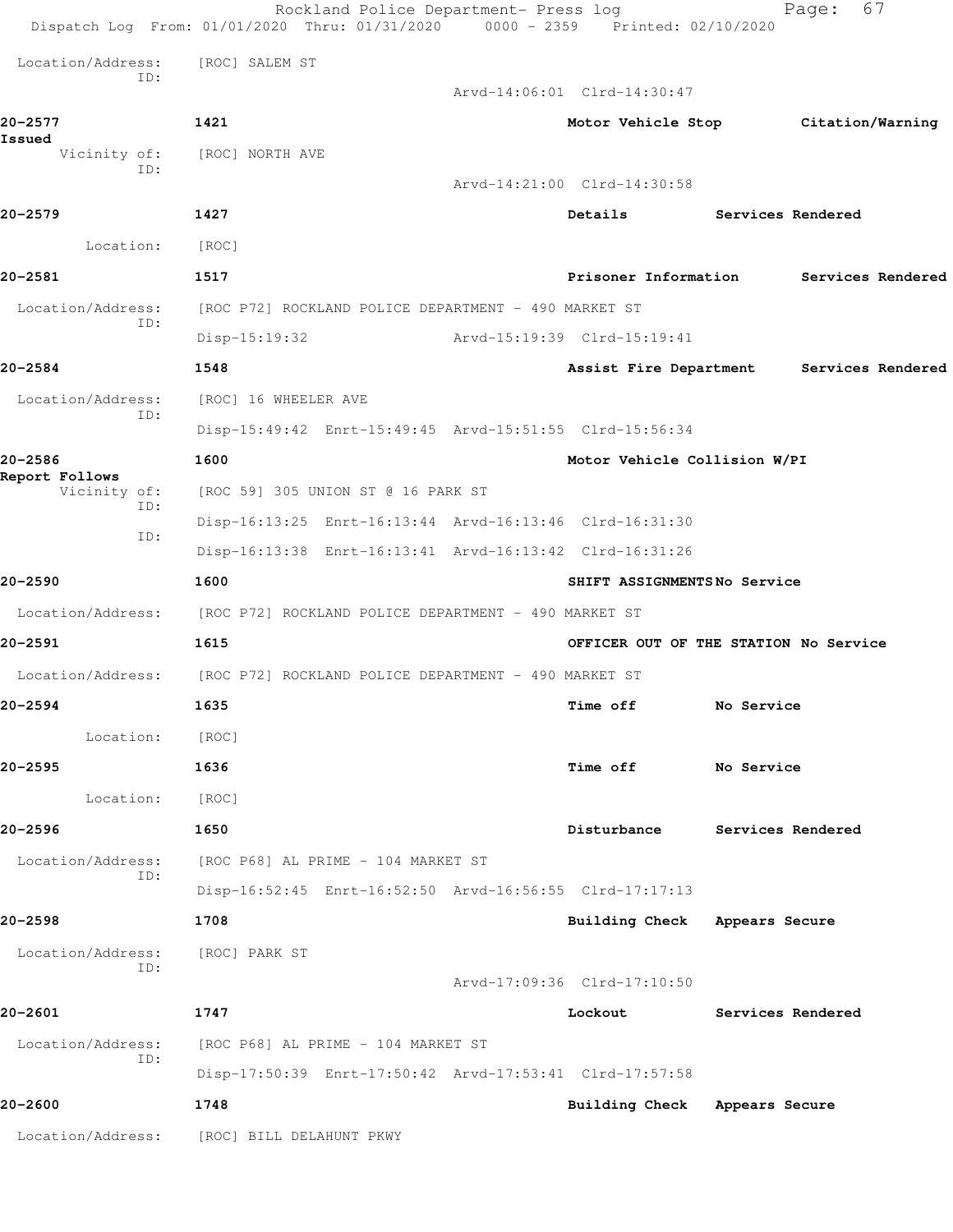|                                  | Rockland Police Department- Press log<br>Dispatch Log From: 01/01/2020 Thru: 01/31/2020 0000 - 2359 Printed: 02/10/2020 |                                              |                   | Page:             | 68 |
|----------------------------------|-------------------------------------------------------------------------------------------------------------------------|----------------------------------------------|-------------------|-------------------|----|
| ID:                              |                                                                                                                         | Arvd-17:49:01 Clrd-17:54:19                  |                   |                   |    |
| 20-2606                          | 1758                                                                                                                    | PRISONER Property RELEASED Services Rendered |                   |                   |    |
| Location/Address:                | [ROC P72] ROCKLAND POLICE DEPARTMENT - 490 MARKET ST                                                                    |                                              |                   |                   |    |
| ID:                              | Disp-18:06:07                                                                                                           | $Clrd-18:06:16$                              |                   |                   |    |
| 20-2607                          | 1824                                                                                                                    | Prisioner Transport Services Rendered        |                   |                   |    |
| Location/Address:                | [ROC P72] ROCKLAND POLICE DEPARTMENT - 490 MARKET ST                                                                    |                                              |                   |                   |    |
| 20-2608                          | 1830                                                                                                                    | <b>Time off</b>                              | Services Rendered |                   |    |
| Location:                        | [ROC]                                                                                                                   |                                              |                   |                   |    |
| 20-2609                          | 1851                                                                                                                    | Suspicious Activity Services Rendered        |                   |                   |    |
| Location/Address:                | [ROC] CARRIAGE HILL DR                                                                                                  |                                              |                   |                   |    |
| ID:                              | Disp-18:53:34 Enrt-18:53:40 Arvd-19:01:41 Clrd-19:03:24                                                                 |                                              |                   |                   |    |
| 20-2612                          | 1858                                                                                                                    | Suspicious Activity Marrest (s) Made         |                   |                   |    |
| Location/Address:<br>ID:         | [ROC] 121 CENTRE AVE                                                                                                    |                                              |                   |                   |    |
| ID:                              | Disp-19:02:38 Enrt-19:03:45                                                                                             | $Clrd-19:06:39$                              |                   |                   |    |
| ID:                              | Disp-19:03:38 Enrt-19:03:42 Arvd-19:06:29 Clrd-20:18:34                                                                 |                                              |                   |                   |    |
|                                  | Disp-19:06:46 Enrt-19:06:50 Arvd-19:09:32 Clrd-19:40:16                                                                 |                                              |                   |                   |    |
| 20-2624                          | 2028                                                                                                                    | Assist Public                                |                   | Services Rendered |    |
| Location/Address:<br>ID:         | [ROC] 191 SUMMER ST                                                                                                     |                                              |                   |                   |    |
|                                  | $Disp-20:31:19$                                                                                                         | Arvd-20:31:45 Clrd-20:37:34                  |                   |                   |    |
| 20-2629                          | 2107                                                                                                                    | Building Check Appears Secure                |                   |                   |    |
| Location/Address:<br>ID:         | [ROC] PARK ST                                                                                                           |                                              |                   |                   |    |
|                                  |                                                                                                                         | Arvd-21:08:03 Clrd-21:08:17                  |                   |                   |    |
| 20-2636                          | 2317                                                                                                                    | Assist Police Department Services Rendered   |                   |                   |    |
| Location/Address:<br>ID:         | [ROC] 135 GROVE ST Apt. #143                                                                                            |                                              |                   |                   |    |
|                                  | Disp-23:20:10 Enrt-23:20:15 Arvd-23:23:45 Clrd-23:31:24                                                                 |                                              |                   |                   |    |
| 20-2637                          | 2334                                                                                                                    | Building Check Appears Secure                |                   |                   |    |
| Location/Address:<br>ID:         | [ROC] PARK ST                                                                                                           |                                              |                   |                   |    |
|                                  |                                                                                                                         | Arvd-23:35:49 Clrd-23:36:23                  |                   |                   |    |
| For Date: $01/21/2020 -$ Tuesday |                                                                                                                         |                                              |                   |                   |    |
| 20-2641                          | 0000                                                                                                                    | SHIFT ASSIGNMENTSNo Service                  |                   |                   |    |
| Location/Address:                | [ROC P72] ROCKLAND POLICE DEPARTMENT - 490 MARKET ST                                                                    |                                              |                   |                   |    |
| ID:                              |                                                                                                                         | Arvd-00:14:00 Clrd-00:21:16                  |                   |                   |    |
| 20-2651                          | 0548                                                                                                                    | Building Check Building Checked/Secured      |                   |                   |    |
| Location/Address:                | [ROC] UNION ST                                                                                                          |                                              |                   |                   |    |
| ID:                              |                                                                                                                         | Arvd-05:49:27 Clrd-06:03:45                  |                   |                   |    |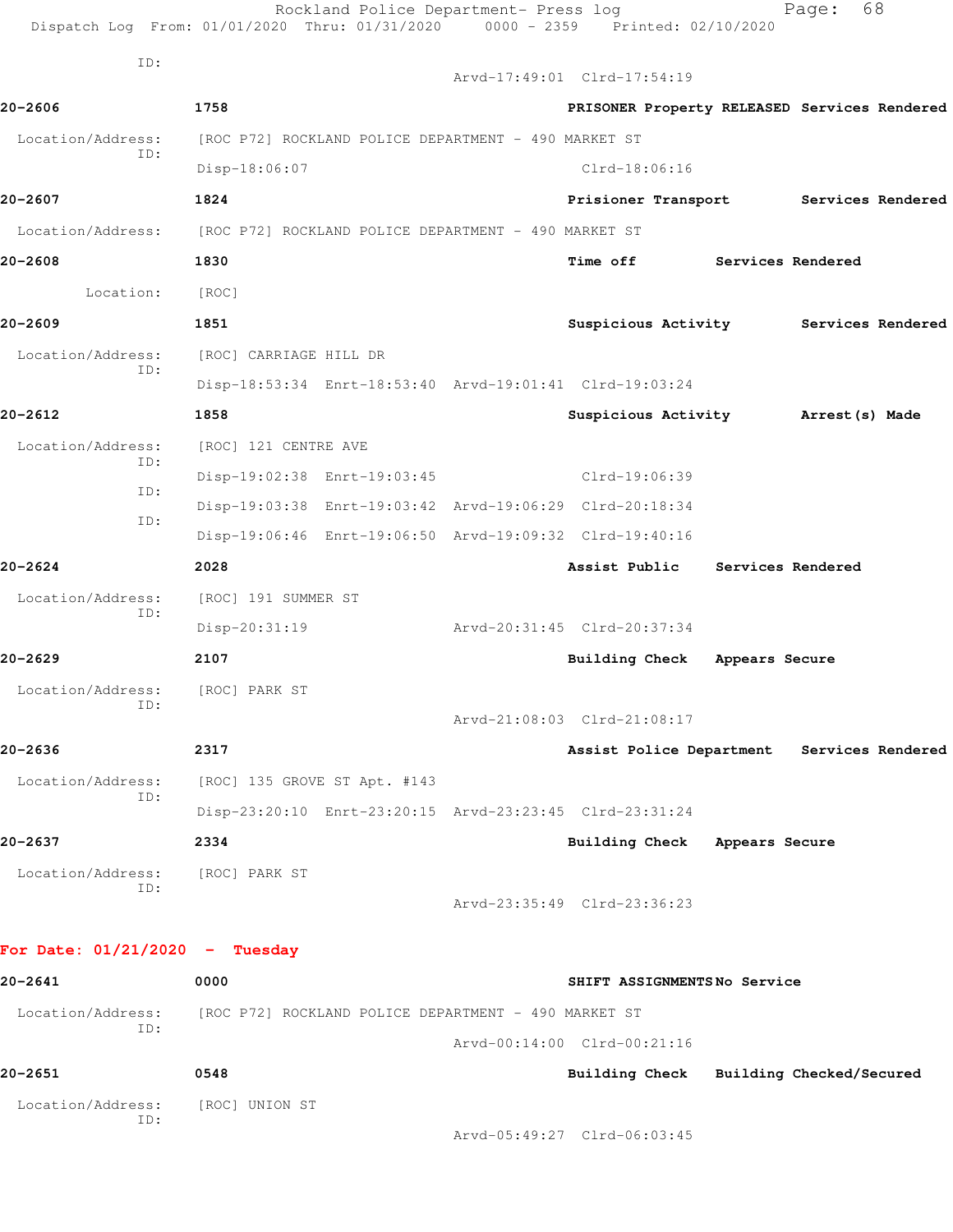Rockland Police Department- Press log Fage: 69 Dispatch Log From: 01/01/2020 Thru: 01/31/2020 0000 - 2359 Printed: 02/10/2020

**20-2654 0643 Motor Vehicle Stop Verbal Warning** Location/Address: [ROC] SUMMER ST ID: Arvd-06:43:00 Clrd-06:45:34 **20-2656 0656 Details / Time off No Service** Location: [ROC] **20-2660 0804 Information Call No Action Required** Location/Address: [ROC P72] ROCKLAND POLICE DEPARTMENT - 490 MARKET ST **20-2670 0934 Motor Vehicle Stop Sent On Way** Location/Address: [ROC] MARKET ST ID: Arvd-09:34:00 Clrd-09:38:34 **20-2672 0953 Summons Services Rendered** Location/Address: [ROC] 1 CORN MILL LN ID: Arvd-09:53:00 Clrd-10:04:20 **20-2674 0957 Traffic Enforcement Services Rendered** Location/Address: [ROC] SALEM ST ID: Arvd-09:57:40 Clrd-10:35:07 **20-2712 1000 Animal Complaint Services Rendered** Location/Address: [ROC] 13 CORN MILL WAY **20-2678 1038 Information Call No Action Required** Location/Address: [ROC P72] ROCKLAND POLICE DEPARTMENT - 490 MARKET ST **20-2679 1041 Warrant No Service** Location/Address: [ROC] 449 EAST WATER ST ID: Arvd-10:41:00 Clrd-10:42:10 ID: Disp-10:42:03 Enrt-10:42:05 Clrd-10:46:43 ID: Disp-10:42:17 Enrt-10:42:19 Clrd-10:46:35 **20-2681 1041 Suspicious Activity Investigated** Location/Address: [ROC] 3 GODDARD AVE ID: Disp-10:44:17 Clrd-10:45:00 **20-2683 1047 Motor Vehicle Stop Verbal Warning** Location/Address: [ROC] 269 EAST WATER ST ID: Arvd-10:47:00 Clrd-10:48:55 **20-2688 1125 Details / Time off Services Rendered** Location: [ROC] **20-2695 1243 Details / Time off No Action Required**  Location: [ROC]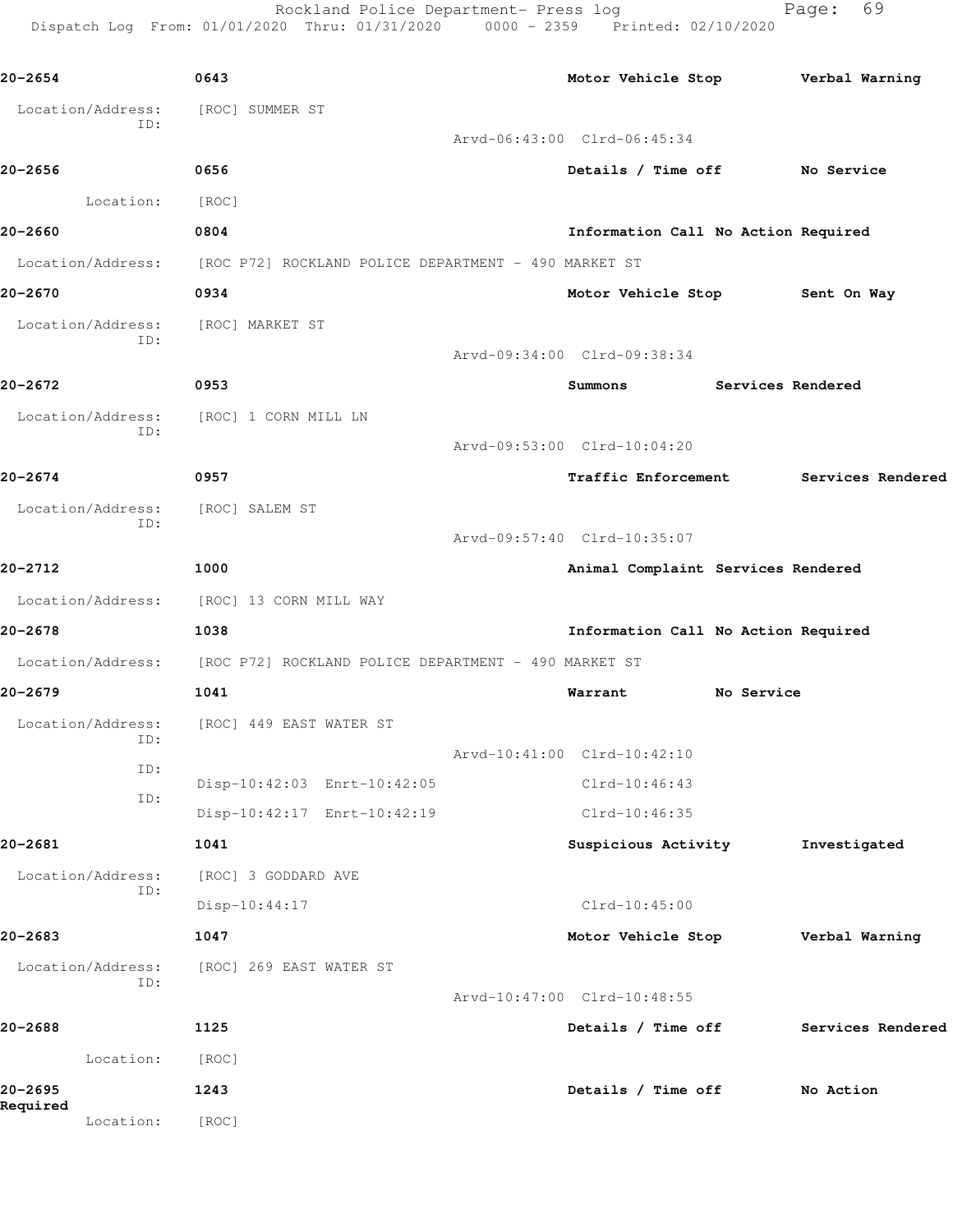|                          | Rockland Police Department- Press log<br>Dispatch Log From: 01/01/2020 Thru: 01/31/2020 0000 - 2359 Printed: 02/10/2020 | 70<br>Page:                                 |
|--------------------------|-------------------------------------------------------------------------------------------------------------------------|---------------------------------------------|
| 20-2713                  | 1300                                                                                                                    | Animal Complaint Services Rendered          |
| Location/Address:        | [ROC] 25 BEAL ST                                                                                                        |                                             |
| 20–2697                  | 1302                                                                                                                    | 911 Accidental Services Rendered            |
| Location/Address:        | [ROC] 1095 UNION ST                                                                                                     |                                             |
| ID:                      | Disp-13:04:30 Enrt-13:07:32                                                                                             | $Clrd-13:08:24$                             |
| ID:                      | Disp-13:08:19 Enrt-13:08:21 Arvd-13:23:15 Clrd-13:23:20                                                                 |                                             |
| 20-2701                  | 1330                                                                                                                    | Services Rendered<br>Health & Welfare Check |
| Location/Address:<br>ID: | [ROC] 522 SUMMER ST                                                                                                     |                                             |
|                          |                                                                                                                         | Arvd-13:30:00 Clrd-13:36:19                 |
| 20-2702                  | 1335                                                                                                                    | Details / Time off<br>No Action             |
| Required<br>Location:    | [ROC]                                                                                                                   |                                             |
| 20-2703                  | 1347                                                                                                                    | Animal Complaint Services Rendered          |
| Location/Address:        | [ROC] 197 MYRTLE ST                                                                                                     |                                             |
| ID:                      |                                                                                                                         | Arvd-13:47:00 Clrd-13:49:31                 |
| 20-2720                  | 1400                                                                                                                    | Animal Complaint Services Rendered          |
| Location/Address:        | [ROC] 522 SUMMER ST                                                                                                     |                                             |
| 20-2710                  | 1438                                                                                                                    | Assist Other Agency<br>Services Rendered    |
| Location/Address:        | [ROC P72] 125 PLAIN ST                                                                                                  |                                             |
| ID:                      | Disp-14:42:34 Enrt-14:46:37 Arvd-14:46:38 Clrd-14:48:38                                                                 |                                             |
| 20-2714                  | 1459                                                                                                                    | Motor Vehicle Stop<br>Verbal Warning        |
| Location/Address:        | [ROC] SUMMER ST                                                                                                         |                                             |
| ID:                      |                                                                                                                         | Arvd-14:59:00 Clrd-15:02:53                 |
| 20-2715                  | 1503                                                                                                                    | Information Call No Action Required         |
| Location/Address:        | [ROC P72] ROCKLAND POLICE DEPARTMENT - 490 MARKET ST                                                                    |                                             |
| 20-2716                  | 1519                                                                                                                    | 911 Accidental<br>Investigated              |
| Location/Address:        | [ROC P84] PLAYERS SPORTS BAR - 86 VFW DR                                                                                |                                             |
| ID:                      | Disp-15:20:53 Enrt-15:21:16                                                                                             | Clrd-15:28:08                               |
| 20-2719                  | 1532                                                                                                                    | Information Call No Action Required         |
| Location/Address:        | [ROC P72] ROCKLAND POLICE DEPARTMENT - 490 MARKET ST                                                                    |                                             |
| 20-2725                  | 1601                                                                                                                    | General Incident Services Rendered          |
| Location/Address:        | [ROC P72] ROCKLAND POLICE DEPARTMENT - 490 MARKET ST                                                                    |                                             |
| ID:                      | Disp-16:05:20                                                                                                           | $Clrd-16:05:32$                             |
| 20-2728                  | 1633                                                                                                                    | MVA Property Damage Only Paper Exchange     |
| Location/Address:        | [ROC] 28 PACIFIC ST                                                                                                     |                                             |
| ID:                      | Disp-16:35:57 Enrt-16:36:56 Arvd-16:46:06 Clrd-17:04:21                                                                 |                                             |
| 20-2736                  | 1711                                                                                                                    | Building Check Appears Secure               |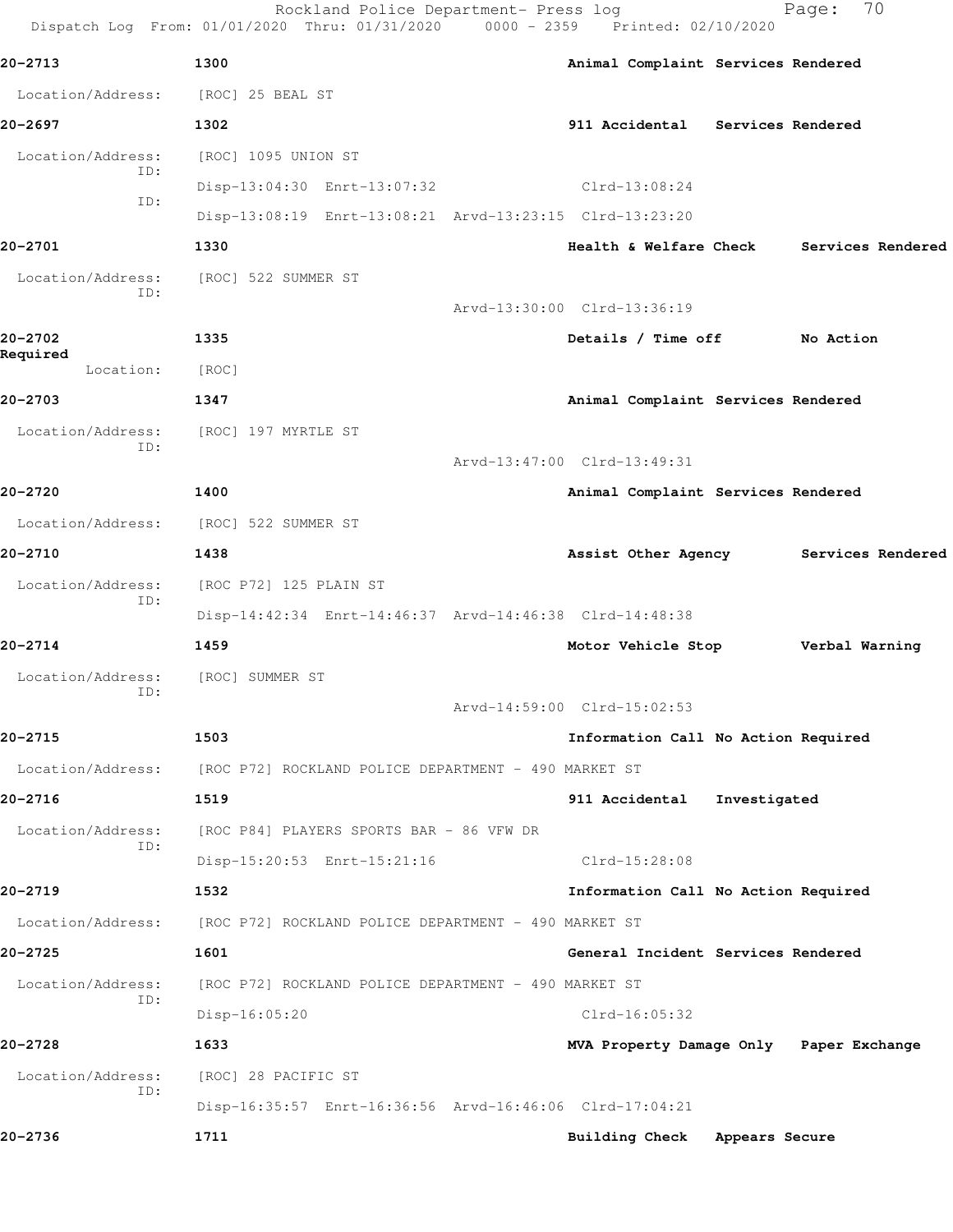|                                    | Rockland Police Department- Press log<br>Dispatch Log From: 01/01/2020 Thru: 01/31/2020 0000 - 2359 Printed: 02/10/2020 |                                            | 71<br>Page:       |
|------------------------------------|-------------------------------------------------------------------------------------------------------------------------|--------------------------------------------|-------------------|
| Location/Address:<br>ID:           | [ROC] PARK ST                                                                                                           | Arvd-17:11:44 Clrd-17:11:57                |                   |
| 20-2751                            | 1925                                                                                                                    | Suspicious Activity                        | Services Rendered |
| Location/Address:                  | [ROC] 17 SUNNYBANK AVE                                                                                                  |                                            |                   |
| ID:                                | Disp-19:32:01 Enrt-19:32:16 Arvd-19:32:21 Clrd-19:35:47                                                                 |                                            |                   |
| ID:                                | Disp-19:32:07 Enrt-19:32:16 Arvd-19:32:21 Clrd-19:35:47                                                                 |                                            |                   |
| ID:                                | Disp-19:32:11 Enrt-19:32:16 Arvd-19:32:21 Clrd-19:35:47                                                                 |                                            |                   |
| 20-2754                            | 1953                                                                                                                    | MVA Property Damage Only Services Rendered |                   |
| Location/Address:                  | [ROC] 102 OREGON AVE                                                                                                    |                                            |                   |
| ID:                                | $Disp-20:04:56$                                                                                                         | $Clrd-20:05:04$                            |                   |
| 20-2761                            | 2127                                                                                                                    | Motor Vehicle Stop Citation/Warning        |                   |
| Issued<br>Location/Address:        | [ROC P62] CHINA PLAZA - 35 MARKET ST                                                                                    |                                            |                   |
| ID:                                |                                                                                                                         | Arvd-21:27:00 Clrd-21:42:14                |                   |
| 20-2764                            | 2155                                                                                                                    | Details / Time off                         | Services Rendered |
| Location:                          | [ROC]                                                                                                                   |                                            |                   |
| 20-2768                            | 2253                                                                                                                    | Suspicious Activity                        | Services Rendered |
| Location/Address:                  | [ROC P63] WALGREENS - 75 MARKET ST                                                                                      |                                            |                   |
| ID:                                |                                                                                                                         | Arvd-22:53:00 Clrd-23:06:55                |                   |
| ID:                                | Disp-23:03:26                                                                                                           | Arvd-23:03:35 Clrd-23:06:51                |                   |
| EMS Unit:                          | ROCKAM1-Rockland A1<br>Disp-23:38:32<br>InQrtsUnavl-23:38:46 InSrvce-23:38:46                                           | $Clrd-23:38:43$                            |                   |
| For Date: $01/22/2020 -$ Wednesday |                                                                                                                         |                                            |                   |
| 20-2772                            | 0000                                                                                                                    | General Incident Services Rendered         |                   |
| Location/Address:<br>ID:           | [ROC P72] ROCKLAND POLICE DEPARTMENT - 490 MARKET ST                                                                    |                                            |                   |
|                                    | Disp-00:02:38                                                                                                           | $Clrd-00:02:48$                            |                   |
| 20-2783                            | 0500                                                                                                                    | Building Check<br>Appears Secure           |                   |
| Location/Address:<br>ID:           | [ROC] UNION ST                                                                                                          |                                            |                   |

Disp-05:01:26 Arvd-05:01:39 Clrd-05:21:45

**20-2788 0756 Burglar Alarm Building Checked/Secured** Location/Address: [ROC] 16 MAPLE ST ID: Disp-08:02:29 Enrt-08:02:33 Clrd-08:11:11 **20-2790 0801 Police Information Services Rendered** Location/Address: [ROC P72] ROCKLAND POLICE DEPARTMENT - 490 MARKET ST

 ID: Disp-08:07:45 Clrd-08:08:05 **20-2791 0810 Details / Time off Services Rendered**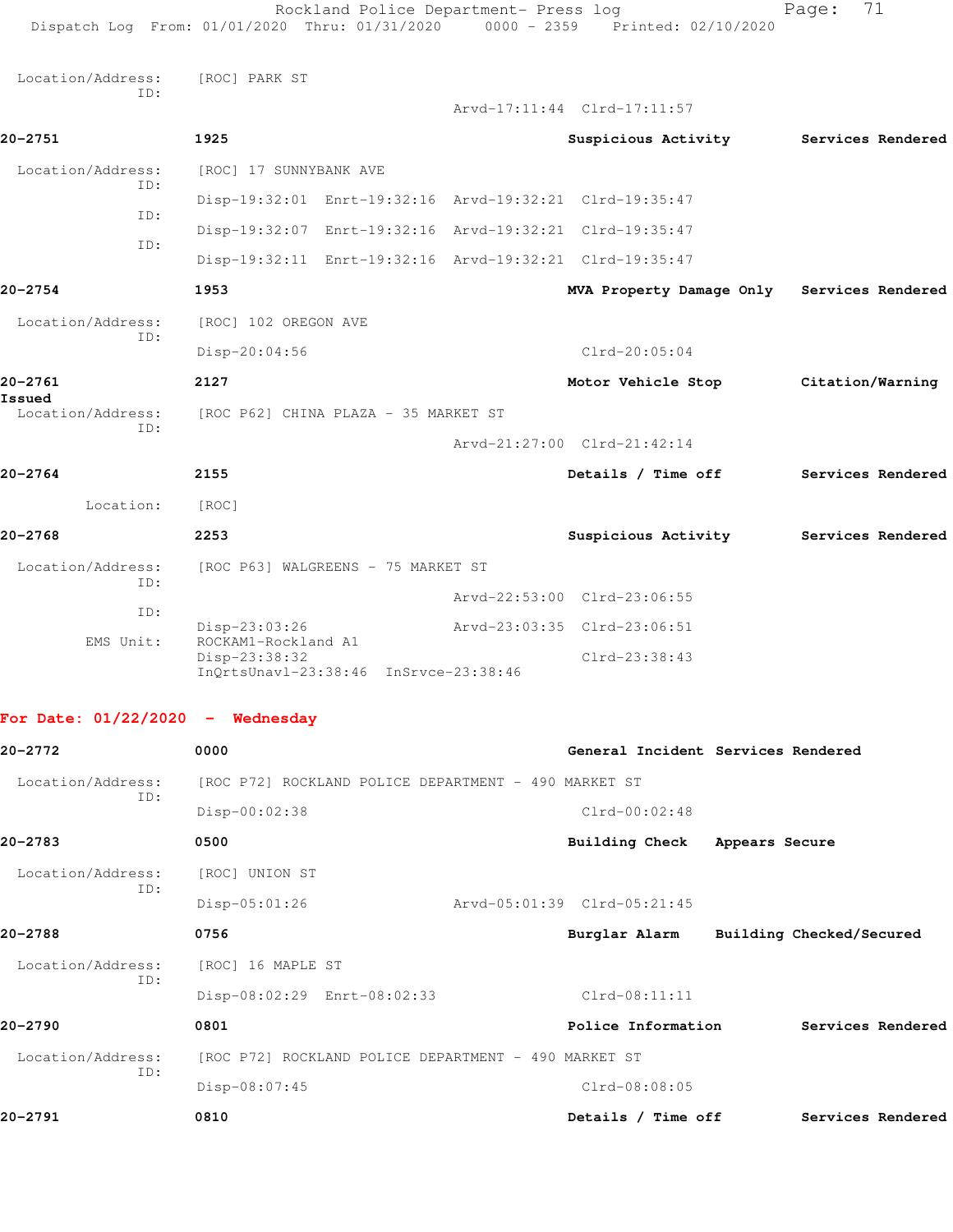|                          | Rockland Police Department- Press log<br>Dispatch Log From: 01/01/2020 Thru: 01/31/2020 0000 - 2359 Printed: 02/10/2020 |                                         |                   | 72<br>Page:                          |
|--------------------------|-------------------------------------------------------------------------------------------------------------------------|-----------------------------------------|-------------------|--------------------------------------|
| Location:                | [ROC]                                                                                                                   |                                         |                   |                                      |
| 20-2793                  | 0813                                                                                                                    |                                         |                   | Details / Time off Services Rendered |
| Location:                | [ROC]                                                                                                                   |                                         |                   |                                      |
| 20-2795                  | 0827                                                                                                                    | Assist Public Services Rendered         |                   |                                      |
| Location/Address:        | [ROC P72] ROCKLAND POLICE DEPARTMENT - 490 MARKET ST                                                                    |                                         |                   |                                      |
| ID:                      | Disp-08:33:01                                                                                                           | Clrd-08:33:11                           |                   |                                      |
| 20-2796                  | 0837                                                                                                                    | Building Check Appears Secure           |                   |                                      |
| Location/Address:<br>ID: | [ROC] PARK ST                                                                                                           |                                         |                   |                                      |
|                          |                                                                                                                         | Arvd-08:37:29 Clrd-08:38:29             |                   |                                      |
| 20-2799                  | 0855                                                                                                                    | <b>Traffic Enforcement</b>              |                   | Services Rendered                    |
| Location/Address:<br>ID: | [ROC] SALEM ST                                                                                                          |                                         |                   |                                      |
|                          |                                                                                                                         | Arvd-08:56:37 Clrd-09:29:10             |                   |                                      |
| 20-2811<br>Issued        | 1027                                                                                                                    |                                         |                   | Motor Vehicle Stop Citation/Warning  |
| Location/Address:<br>ID: | [ROC] 600 LIBERTY ST                                                                                                    |                                         |                   |                                      |
|                          |                                                                                                                         | Arvd-10:27:00 Clrd-10:37:33             |                   |                                      |
| 20-2813                  | 1046                                                                                                                    | Animal Complaint Services Rendered      |                   |                                      |
| Location/Address:<br>ID: | [ROC] 160 SPRUCE ST                                                                                                     |                                         |                   |                                      |
|                          | Disp-10:48:41 Enrt-10:49:26 Arvd-10:55:44 Clrd-10:58:37                                                                 |                                         |                   |                                      |
| 20-2817                  | 1109                                                                                                                    | MVA Property Damage Only Report Follows |                   |                                      |
| Location/Address:<br>ID: | [ROC] 484 HINGHAM ST                                                                                                    |                                         |                   |                                      |
| ID:                      | Disp-11:10:56 Enrt-11:11:13 Arvd-11:17:06 Clrd-12:02:59                                                                 |                                         |                   |                                      |
| ID:                      | Disp-11:11:06 Enrt-11:11:10 Arvd-11:17:03 Clrd-12:03:04                                                                 |                                         |                   |                                      |
|                          |                                                                                                                         | Arvd-11:14:34 Clrd-11:23:24             |                   |                                      |
| 20-2821                  | 1113                                                                                                                    | Assist Public                           | Services Rendered |                                      |
| Location/Address:<br>ID: | [ROC 70] WEBSTER PARK NURSING AND REHAB - 56 WEBSTER ST                                                                 |                                         |                   |                                      |
|                          | $Disp-11:31:44$                                                                                                         | Arvd-11:36:33 Clrd-11:54:34             |                   |                                      |
| 20-2824                  | 1141                                                                                                                    | MVA Property Damage Only Paper Exchange |                   |                                      |
| Location/Address:<br>ID: | [ROC] 166 UNION ST @ 8 W WATER ST                                                                                       |                                         |                   |                                      |
|                          | Disp-11:44:05 Enrt-11:49:01 Arvd-11:50:19 Clrd-12:04:32                                                                 |                                         |                   |                                      |
| 20-2825                  | 1150                                                                                                                    | 911 Hang Up                             | Unfounded         |                                      |
| Location/Address:<br>ID: | [ROC 60] SPRING GATE APARTMENTS - 52 HANNAH WAY                                                                         |                                         |                   |                                      |
| 20-2828                  | Disp-11:53:04 Enrt-11:53:09 Arvd-11:56:09 Clrd-12:00:01<br>1210                                                         |                                         |                   |                                      |
| Location/Address:        | [ROC] PARK ST                                                                                                           | Building Check Building Checked/Secured |                   |                                      |
| ID:                      |                                                                                                                         | Arvd-12:11:42 Clrd-12:12:05             |                   |                                      |
| 20-2835                  | 1258                                                                                                                    | Details / Time off                      |                   | Services Rendered                    |
|                          |                                                                                                                         |                                         |                   |                                      |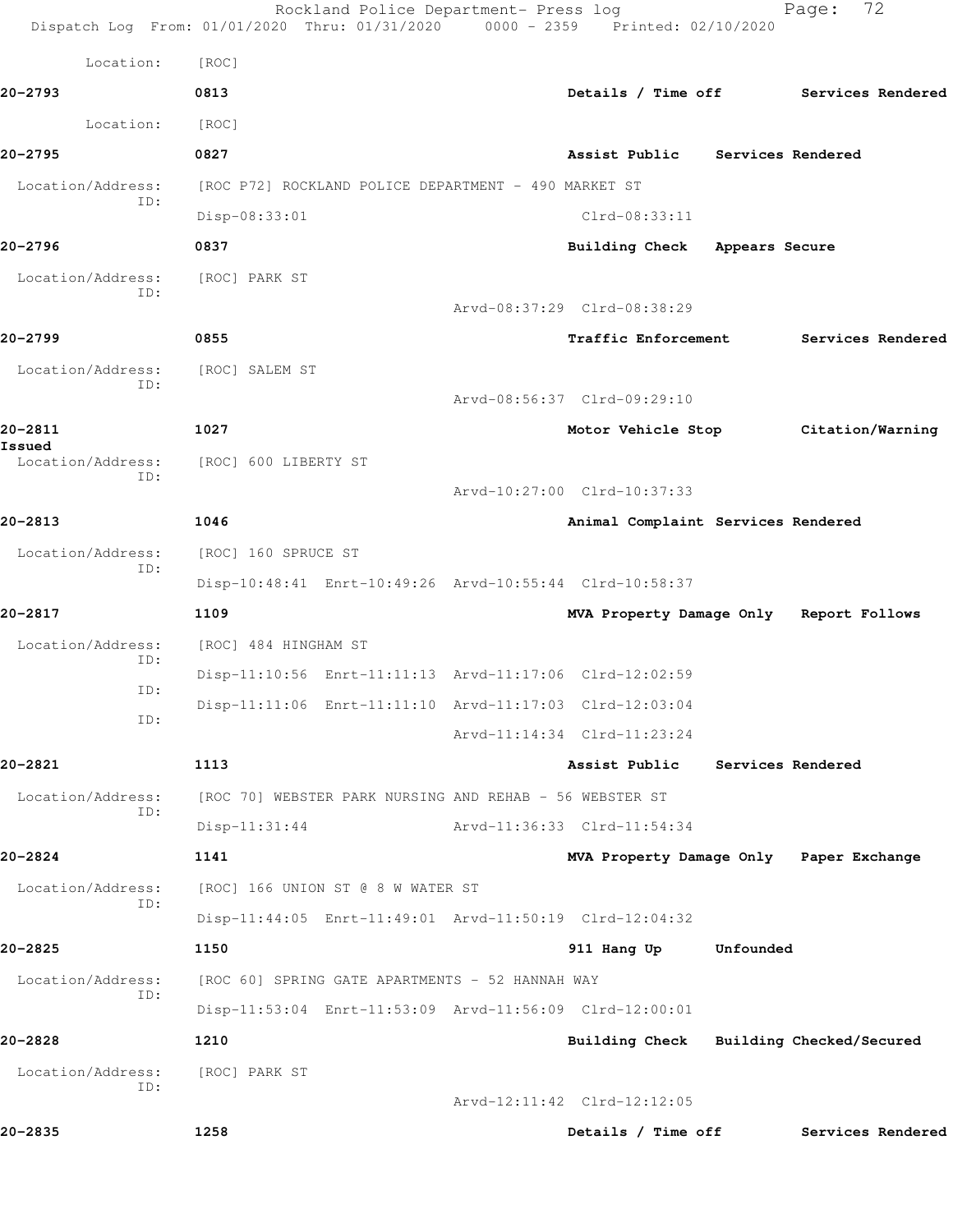Rockland Police Department- Press log Fage: 73 Dispatch Log From: 01/01/2020 Thru: 01/31/2020 0000 - 2359 Printed: 02/10/2020 Location: [ROC] **20-2834 1259 Suspicious Activity Services Rendered** Location/Address: [ROC] MEMORIAL PARK - 1 COL BRIAN DUFFY WAY ID: Disp-13:00:13 Arvd-13:00:21 Clrd-13:02:14 **20-2836 1310 Burglar Alarm Services Rendered** Location/Address: [ROC] 56 BUTTERNUT LN ID: Disp-13:14:35 Enrt-13:14:39 Arvd-13:19:35 Clrd-13:25:22 **20-2839 1335 Motor Vehicle Stop Verbal Warning** Location/Address: [ROC] 80 MARKET ST @ 16 HIGHLAND ST ID: Arvd-13:35:00 Clrd-13:40:18 **20-2840 1402 Assist Public Services Rendered** Location/Address: [ROC] 240 CONCORD ST ID: Disp-14:05:27 Enrt-14:05:36 Arvd-14:07:19 Clrd-14:10:40 ID: Disp-14:05:27 Enrt-14:05:42 Clrd-14:10:44 **20-2841 1411 Assist Public Gone on arrival** Location/Address: [ROC] 74 CRESCENT ST ID: Disp-14:14:09 Enrt-14:14:34 Arvd-14:16:51 Clrd-14:21:47 **20-2843 1428 Details / Time off Services Rendered** Location: [ROC] **20-2847 1457 Motor Vehicle Stop Citation/Warning Issued**  [ROC] 500 HINGHAM ST ID: Arvd-14:57:00 Clrd-15:03:01 **20-2849 1458 Assist Other Agency Services Rendered** Location/Address: [ROC] 119 GROVE ST ID: Disp-15:02:52 Enrt-15:08:00 Arvd-15:08:06 Clrd-15:34:00 ID: Disp-15:11:30 Enrt-15:11:34 Arvd-15:13:08 Clrd-15:33:24 **20-2850 1459 Details / Time off Services Rendered** Location: [ROC] **20-2855 1554 911 Accidental Services Rendered** Location/Address: [ROC] 21 LEISUREWOODS DR ID: Disp-15:56:50 Enrt-15:56:53 Arvd-16:03:34 Clrd-16:07:43 **20-2860 1622 SHIFT ASSIGNMENTS No Service** Location/Address: [ROC P72] ROCKLAND POLICE DEPARTMENT - 490 MARKET ST **20-2862 1626 Details / Time off Services Rendered** Location: [ROC]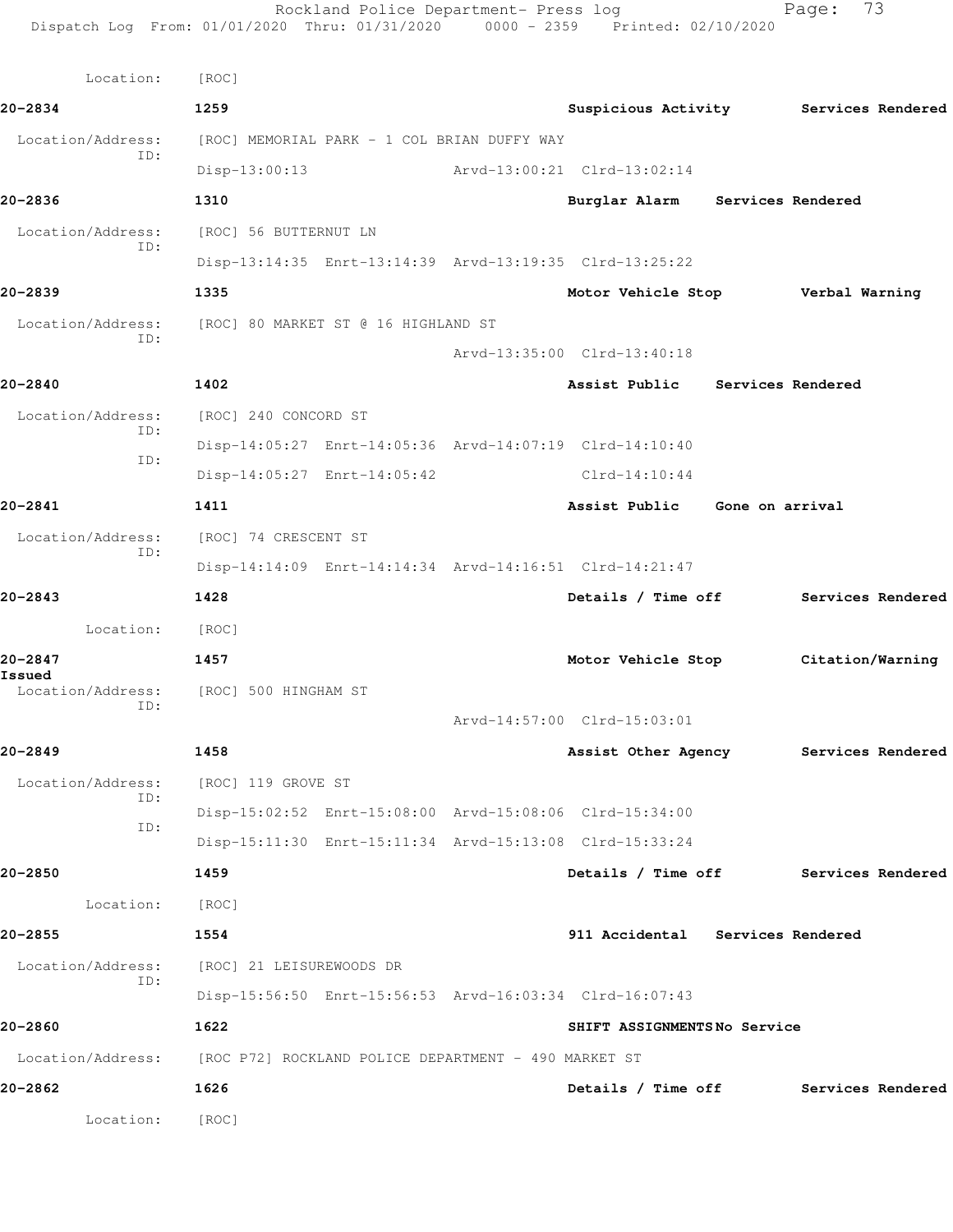|                                   | Rockland Police Department- Press log<br>Dispatch Log From: 01/01/2020 Thru: 01/31/2020 0000 - 2359 Printed: 02/10/2020 |                             | 74<br>Page:                           |
|-----------------------------------|-------------------------------------------------------------------------------------------------------------------------|-----------------------------|---------------------------------------|
| 20-2866                           | 1644                                                                                                                    | General Info                | No Service                            |
|                                   | Location/Address: [ROC P72] ROCKLAND POLICE DEPARTMENT - 490 MARKET ST                                                  |                             |                                       |
| 20-2871                           | 1714                                                                                                                    | Health & Welfare Check      | Report Follows                        |
| Location/Address:                 | [ROC 70] WEBSTER PARK NURSING AND REHAB - 56 WEBSTER ST Apt. #303                                                       |                             |                                       |
| ID:                               | Disp-17:14:52 Enrt-17:15:45                                                                                             | $Clrd-17:16:08$             |                                       |
| ID:                               | Disp-17:16:03 Enrt-17:16:05 Arvd-17:19:31 Clrd-17:44:00                                                                 |                             |                                       |
| 20-2877                           | 1756                                                                                                                    | General Info                | No Service                            |
| Location/Address:                 | [ROC P72] ROCKLAND POLICE DEPARTMENT - 490 MARKET ST                                                                    |                             |                                       |
| 20-2882                           | 1821                                                                                                                    | 911 Accidental              | Appears Secure                        |
| Location/Address:                 | [ROC 69] SOUTH SHORE REHAB & NURSING - 115 NORTH AVE                                                                    |                             |                                       |
| ID:                               | Disp-18:22:29 Enrt-18:22:34 Arvd-18:30:49 Clrd-18:36:03                                                                 |                             |                                       |
| $20 - 2893$                       | 2106                                                                                                                    | Disturbance                 | Services Rendered                     |
| Location/Address:                 | [ROC] 115 MARKET ST 4 @ 115 MARKET ST 6                                                                                 |                             |                                       |
| ID:                               | Disp-21:07:56 Enrt-21:08:04 Arvd-21:08:07 Clrd-21:17:51                                                                 |                             |                                       |
| ID:                               | Disp-21:07:56 Enrt-21:08:02 Arvd-21:08:06 Clrd-21:17:44                                                                 |                             |                                       |
| 20-2894                           | 2117                                                                                                                    | Details / Time off          | No Action                             |
| Required<br>Location:             | [ROC]                                                                                                                   |                             |                                       |
| 20-2897                           | 2136                                                                                                                    |                             | Suspicious Activity Appears Secure    |
| Location/Address:                 | [ROC] 30 MARTHA DR @ 115 J A DUNN MEM DR                                                                                |                             |                                       |
| ID:                               | Disp-21:37:33 Enrt-21:37:37 Arvd-21:37:40 Clrd-21:42:09                                                                 |                             |                                       |
| ID:<br>ID:                        | Disp-21:37:33 Enrt-21:37:45 Arvd-21:37:49 Clrd-21:42:14                                                                 |                             |                                       |
|                                   | Disp-21:37:33 Enrt-21:37:41 Arvd-21:37:43 Clrd-21:42:12                                                                 |                             |                                       |
| For Date: $01/23/2020 -$ Thursday |                                                                                                                         |                             |                                       |
| 20-2908                           | 0001                                                                                                                    |                             | SHIFT ASSIGNMENTS Services Rendered   |
|                                   | Location/Address: [ROC P72] ROCKLAND POLICE DEPARTMENT - 490 MARKET ST                                                  |                             |                                       |
| 20-2920                           | 0443                                                                                                                    |                             | MVA Property Damage Only Investigated |
| Location/Address:                 | [ROC] 50 REED ST Apt. #1                                                                                                |                             |                                       |
| ID:                               | Disp-04:45:06 Enrt-04:45:11 Arvd-04:48:31 Clrd-04:54:31                                                                 |                             |                                       |
| 20-2922                           | 0503                                                                                                                    | Building Check              | Appears Secure                        |
| Location/Address:                 | [ROC 61] UNION ST BUSINESS DISTRICT - UNION ST                                                                          |                             |                                       |
| ID:                               | $Disp-05:04:06$                                                                                                         | Arvd-05:04:14 Clrd-05:41:08 |                                       |
| $20 - 2925$                       | 0630                                                                                                                    |                             | 911 Accidental Services Rendered      |
| Location/Address:                 | [ROC] 275 MARKET ST                                                                                                     |                             |                                       |
| ID:                               | Disp-06:33:06 Enrt-06:33:11 Arvd-06:39:45 Clrd-06:39:47                                                                 |                             |                                       |

**20-2935 0741 911 Hang Up Appears Secure**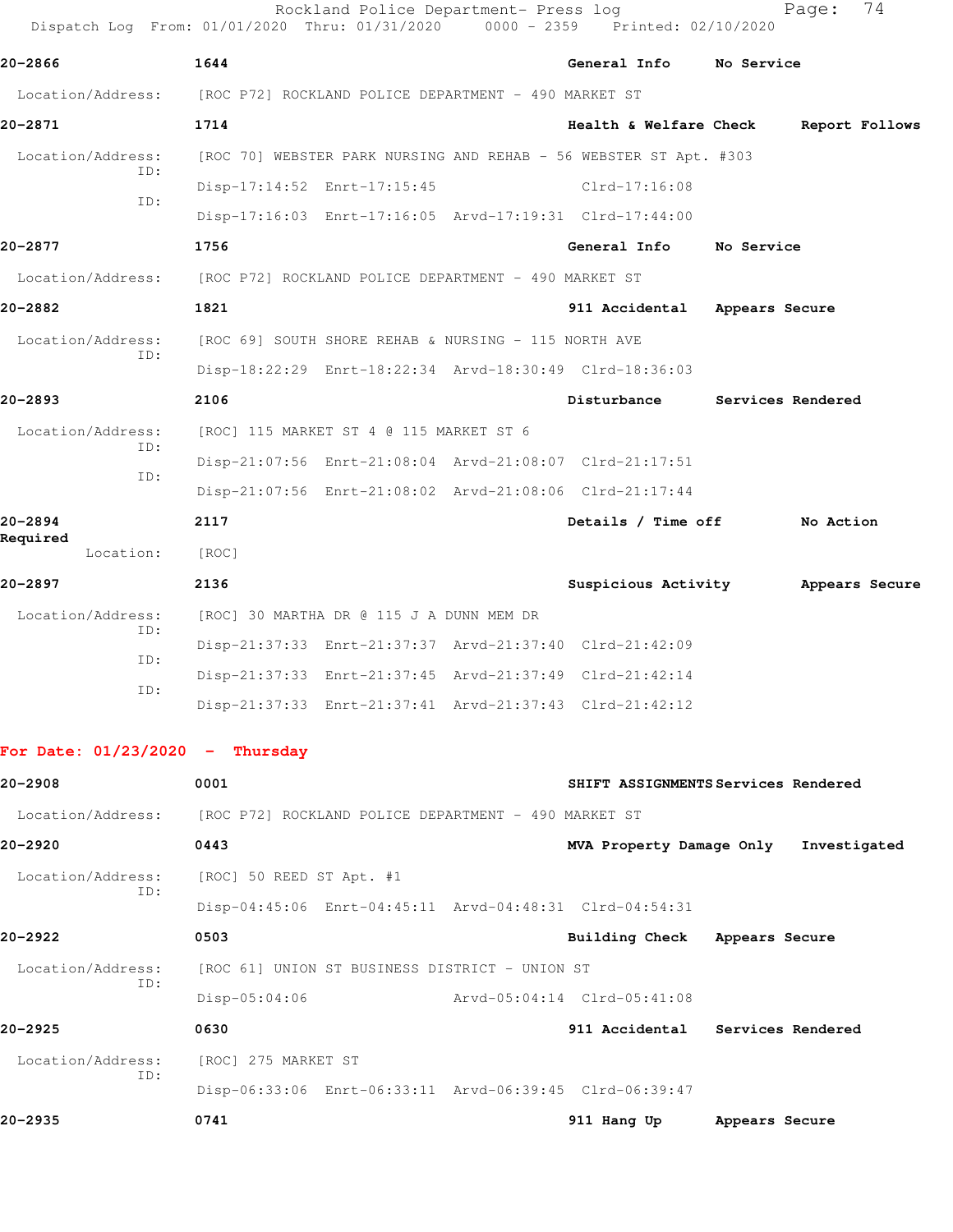| Dispatch Log From: 01/01/2020 Thru: 01/31/2020 |                                                      | Rockland Police Department- Press log                                     | 0000 - 2359 Printed: 02/10/2020                         | Page:                    | 75                |
|------------------------------------------------|------------------------------------------------------|---------------------------------------------------------------------------|---------------------------------------------------------|--------------------------|-------------------|
| Location/Address:                              |                                                      | [ROC P17] THE RUG MERCHANT - 11 COMMERCE RD                               |                                                         |                          |                   |
| TD:                                            |                                                      |                                                                           | Disp-07:42:20 Enrt-07:42:25 Arvd-07:46:32 Clrd-07:51:00 |                          |                   |
| 20-2936                                        | 0746                                                 |                                                                           | Vandalism                                               | Services Rendered        |                   |
| Location/Address:                              | [ROC] 228 MONCRIEF RD                                |                                                                           |                                                         |                          |                   |
| ID:                                            |                                                      |                                                                           | Disp-07:51:52 Enrt-07:51:58 Arvd-07:57:27 Clrd-08:02:44 |                          |                   |
| 20-2937                                        | 0757                                                 |                                                                           | Health & Welfare Check                                  |                          | Services Rendered |
| Location/Address:                              | [ROC 22] ATRIUM APARTMENTS - 250 VFW DR Apt. #219    |                                                                           |                                                         |                          |                   |
| Fire Unit:                                     |                                                      | ROCKEN3-Pumper-Rockland Engine 3<br>InQrtsUnavl-08:21:51 InSrvce-08:21:54 | Disp-08:02:12 Enrt-08:03:53 Arvd-08:06:24 Clrd-08:08:59 |                          |                   |
| EMS Unit:                                      | ROCKAM1-Rockland A1                                  |                                                                           | Disp-08:02:30 Enrt-08:03:50 Arvd-08:06:20 Clrd-08:08:56 |                          |                   |
| ID:                                            |                                                      | InQrtsUnavl-08:25:55 InSrvce-08:25:58                                     |                                                         |                          |                   |
|                                                |                                                      |                                                                           | Disp-08:02:30 Enrt-08:03:50 Arvd-08:06:20 Clrd-08:08:56 |                          |                   |
| 20-2942                                        | 0800                                                 |                                                                           | SHIFT ASSIGNMENTS Services Rendered                     |                          |                   |
| Location/Address:                              | [ROC P72] ROCKLAND POLICE DEPARTMENT - 490 MARKET ST |                                                                           |                                                         |                          |                   |
| 20-2946                                        | 0948                                                 |                                                                           | Harassment                                              | Services Rendered        |                   |
| Location/Address:<br>ID:                       | [ROC] 106 WEBSTER ST                                 |                                                                           |                                                         |                          |                   |
| ID:                                            |                                                      |                                                                           | Disp-09:51:06 Enrt-09:55:17 Arvd-09:55:28 Clrd-10:21:34 |                          |                   |
|                                                |                                                      |                                                                           | Disp-09:57:50 Enrt-09:57:56 Arvd-09:58:29 Clrd-10:21:28 |                          |                   |
| 20-2948                                        | 1008                                                 |                                                                           | Motor Vehicle Complaint                                 |                          | Services Rendered |
| Location:<br>ID:                               | [ROC] OFF WEBSTER ST                                 |                                                                           |                                                         |                          |                   |
| ID:                                            | $Disp-10:12:42$                                      |                                                                           | Arvd-10:12:49 Clrd-10:13:03                             |                          |                   |
| ID:                                            | Disp-11:15:36                                        |                                                                           | $Clrd-11:15:54$                                         |                          |                   |
| ID:                                            | Disp-11:15:36 Enrt-11:16:10                          |                                                                           | $C1rd-11:15:54$                                         |                          |                   |
| ID:                                            | $Disp-11:45:49$                                      |                                                                           | $Clrd-11:46:04$                                         |                          |                   |
|                                                | $Disp-12:24:32$                                      |                                                                           | $Clrd-12:25:34$                                         |                          |                   |
| 20-2950                                        | 1026                                                 |                                                                           | <b>Building Check</b>                                   | Building Checked/Secured |                   |
| Location/Address:<br>ID:                       | [ROC] BILL DELAHUNT PKWY                             |                                                                           |                                                         |                          |                   |
|                                                |                                                      |                                                                           | Arvd-10:28:25 Clrd-10:30:01                             |                          |                   |
| 20-2951                                        | 1040                                                 |                                                                           | Noise Complaint Services Rendered                       |                          |                   |
| Location/Address:<br>ID:                       |                                                      | [ROC] I ST FLOOR - 106 WEBSTER ST                                         |                                                         |                          |                   |
| ID:                                            |                                                      |                                                                           | Disp-10:42:03 Enrt-10:42:56 Arvd-10:46:41 Clrd-11:12:44 |                          |                   |
|                                                |                                                      |                                                                           | Disp-10:43:10 Enrt-10:43:46 Arvd-10:46:38 Clrd-11:12:41 |                          |                   |
| 20–2954                                        | 1115                                                 |                                                                           | Motor Vehicle Stop                                      | Report Follows           |                   |
| Location/Address:<br>ID:                       |                                                      | [ROC] 408 UNION ST @ 11 NORTH AVE                                         |                                                         |                          |                   |
| ID:                                            |                                                      |                                                                           | Disp-11:15:54 Enrt-11:16:20 Arvd-11:16:31 Clrd-11:45:49 |                          |                   |
| ID:                                            |                                                      |                                                                           | Disp-11:15:54 Enrt-11:16:17 Arvd-11:18:26 Clrd-12:24:32 |                          |                   |
|                                                |                                                      |                                                                           | Disp-11:34:27 Enrt-11:34:29 Arvd-11:34:31 Clrd-12:24:37 |                          |                   |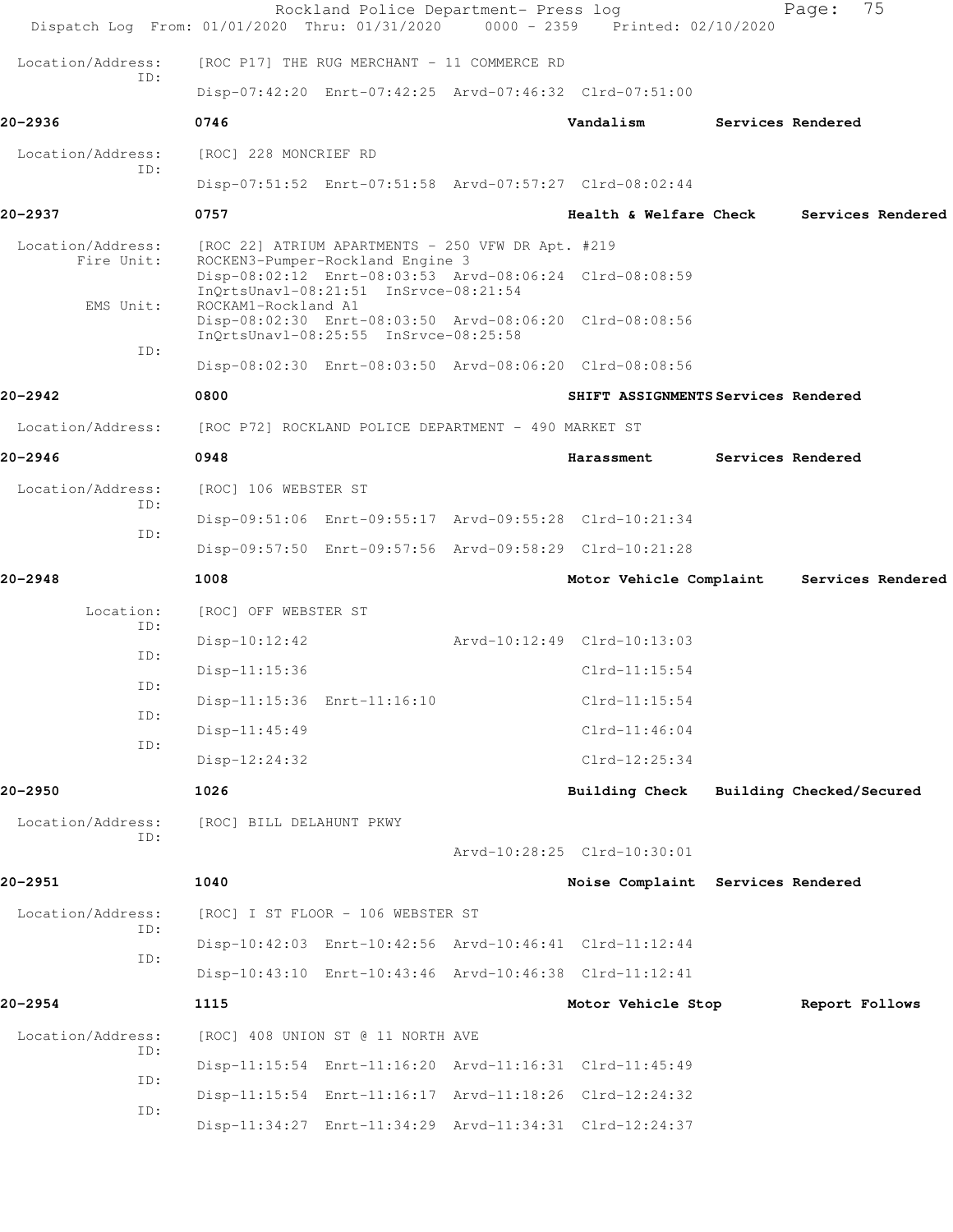| 20–2969                             | 1145                                                 |                                                                           |                                                                                                                                 | General Info                        |                         | Services Rendered                         |
|-------------------------------------|------------------------------------------------------|---------------------------------------------------------------------------|---------------------------------------------------------------------------------------------------------------------------------|-------------------------------------|-------------------------|-------------------------------------------|
| Location/Address:                   |                                                      |                                                                           | [ROC P72] ROCKLAND POLICE DEPARTMENT - 490 MARKET ST                                                                            |                                     |                         |                                           |
| 20-2957                             | 1205                                                 |                                                                           |                                                                                                                                 |                                     |                         | Emergency Medical Transported to Hospital |
| Location/Address:<br>Fire Unit:     | [ROC] 248 POND ST                                    | ROCKEN3-Pumper-Rockland Engine 3<br>InQrtsUnavl-12:26:16 InSrvce-12:26:16 | Disp-12:07:37 Enrt-12:08:05 Arvd-12:13:34 Clrd-12:26:16                                                                         |                                     |                         |                                           |
| EMS Unit:                           | ROCKAM1-Rockland A1                                  |                                                                           | Disp-12:07:48 Enrt-12:08:01 Arvd-12:11:52 Clrd-12:25:57<br>Hosp-12:33:39 ClrHosp-13:29:05 InQrtsUnavl-13:29:05 InSrvce-13:29:05 |                                     |                         |                                           |
| ID:                                 |                                                      |                                                                           | Disp-12:09:28 Enrt-12:14:22 Arvd-12:14:27 Clrd-12:22:36                                                                         |                                     |                         |                                           |
| 20-2958                             | 1223                                                 |                                                                           |                                                                                                                                 |                                     |                         | Emergency Medical Transported to Hospital |
| Location/Address:                   |                                                      |                                                                           | [ROC 65] ROGERS MIDDLE SCHOOL DOOR M25 - 100 TAUNTON AVE                                                                        |                                     |                         |                                           |
| TD:<br>Fire Unit:                   | Disp-12:26:08 Enrt-12:26:22                          |                                                                           |                                                                                                                                 | $Clrd-12:27:12$                     |                         |                                           |
|                                     |                                                      | ROCKEN3-Pumper-Rockland Engine 3<br>InQrtsUnavl-13:01:59 InSrvce-13:01:59 | Disp-12:26:25 Enrt-12:26:30 Arvd-12:34:17 Clrd-12:43:36                                                                         |                                     |                         |                                           |
| EMS Unit:                           | ABIA4-Abington Ambulance 4                           |                                                                           | Disp-12:26:51 Enrt-12:28:20 Arvd-12:34:13 Clrd-12:43:40<br>Hosp-12:52:13 ClrHosp-13:12:28 InQrtsUnavl-13:18:48 InSrvce-13:18:52 |                                     |                         |                                           |
| 20-2963                             | 1325                                                 |                                                                           |                                                                                                                                 | Fatal Motor Vehicle Collision       |                         |                                           |
| Report Follows<br>Location/Address: | [ROC] 12 CENTRE AVE                                  |                                                                           |                                                                                                                                 |                                     |                         |                                           |
| ID:                                 |                                                      |                                                                           | Disp-13:34:48 Enrt-13:35:57 Arvd-13:36:10 Clrd-16:21:49                                                                         |                                     |                         |                                           |
| ID:                                 |                                                      |                                                                           | Disp-13:34:57 Enrt-13:35:59 Arvd-13:36:05 Clrd-16:21:44                                                                         |                                     |                         |                                           |
| ID:                                 |                                                      |                                                                           | Disp-13:35:37 Enrt-13:36:08 Arvd-13:37:12 Clrd-16:21:47                                                                         |                                     |                         |                                           |
| ID:<br>ID:                          |                                                      |                                                                           | Disp-13:35:51 Enrt-13:37:14 Arvd-13:37:16 Clrd-16:21:20                                                                         |                                     |                         |                                           |
| ID:                                 |                                                      |                                                                           | Disp-13:43:02 Enrt-13:43:04 Arvd-13:43:05 Clrd-16:21:16                                                                         |                                     |                         |                                           |
|                                     |                                                      |                                                                           | Disp-14:01:20 Enrt-14:01:23 Arvd-14:01:26 Clrd-16:21:13                                                                         |                                     |                         |                                           |
| 20-2970                             | 1403                                                 |                                                                           |                                                                                                                                 | General Info Services Rendered      |                         |                                           |
| Location/Address:                   | [ROC P72] ROCKLAND POLICE DEPARTMENT - 490 MARKET ST |                                                                           |                                                                                                                                 |                                     |                         |                                           |
| 20-2982                             | 1602                                                 |                                                                           |                                                                                                                                 | SHIFT ASSIGNMENTS Services Rendered |                         |                                           |
| Location/Address:                   | [ROC P72] ROCKLAND POLICE DEPARTMENT - 490 MARKET ST |                                                                           |                                                                                                                                 |                                     |                         |                                           |
| 20-2983                             | 1621                                                 |                                                                           |                                                                                                                                 | Follow-Up Investigation             |                         | Investigated                              |
| Location/Address:                   |                                                      |                                                                           | [ROC 60] SPRING GATE APARTMENTS - 52 HANNAH WAY                                                                                 |                                     |                         |                                           |
| ID:                                 |                                                      |                                                                           | Arvd-16:21:00 Clrd-16:39:44                                                                                                     |                                     |                         |                                           |
| ID:                                 | Disp-16:37:59                                        |                                                                           |                                                                                                                                 | $Clrd-16:38:04$                     |                         |                                           |
| ID:<br>ID:                          | Disp-16:38:09                                        |                                                                           | Arvd-16:38:12 Clrd-17:26:22                                                                                                     |                                     |                         |                                           |
|                                     | $Disp-17:03:02$                                      |                                                                           | Arvd-17:03:05 Clrd-17:03:15                                                                                                     |                                     |                         |                                           |
| ID:<br>ID:                          | $Disp-17:24:21$                                      |                                                                           | Arvd-17:24:24 Clrd-18:03:43                                                                                                     |                                     |                         |                                           |
|                                     | Disp-17:24:37                                        |                                                                           | Arvd-17:24:40 Clrd-17:26:45                                                                                                     |                                     |                         |                                           |
| 20-2985                             | 1638                                                 |                                                                           |                                                                                                                                 |                                     | Motor Vehicle Complaint | Investigated                              |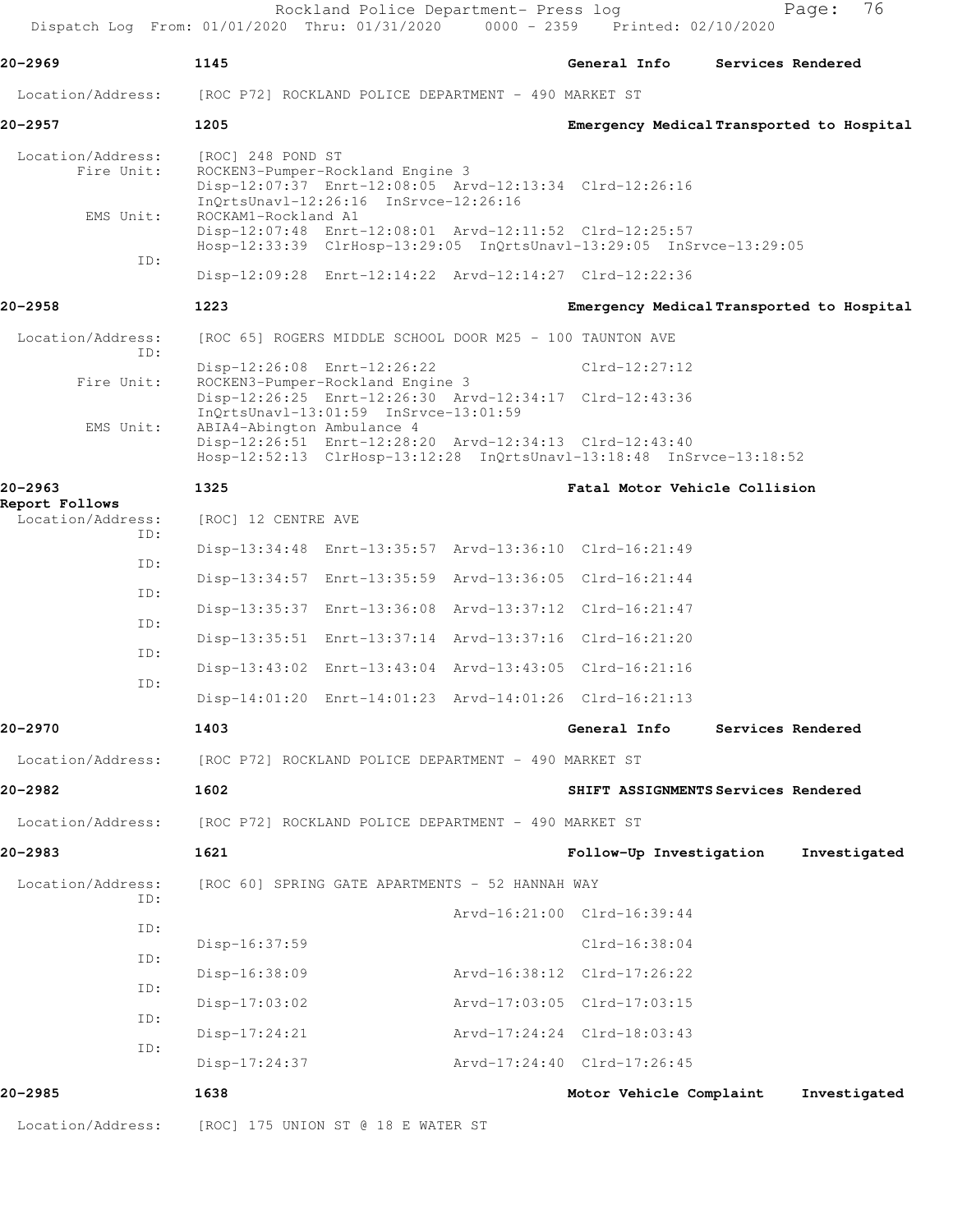Rockland Police Department- Press log Fage: 77

Dispatch Log From: 01/01/2020 Thru: 01/31/2020 0000 - 2359 Printed: 02/10/2020

Arvd-16:38:00 Clrd-16:45:18

| 20-2989                                                                | 1714                                  |                                                         |                             | Health & Welfare Check                    |                   | Investigated |  |
|------------------------------------------------------------------------|---------------------------------------|---------------------------------------------------------|-----------------------------|-------------------------------------------|-------------------|--------------|--|
| Location/Address:                                                      | [ROC] 134 SPRING ST                   |                                                         |                             |                                           |                   |              |  |
| ID:<br>ID:                                                             |                                       | Disp-17:19:31 Enrt-17:19:36 Arvd-17:24:05 Clrd-17:36:12 |                             |                                           |                   |              |  |
|                                                                        | $Disp-17:24:11$                       |                                                         | Arvd-17:24:14 Clrd-17:36:23 |                                           |                   |              |  |
| 20-2992                                                                | 1758                                  |                                                         |                             | Animal Complaint Gone on arrival          |                   |              |  |
| Location/Address:<br>ID:                                               | [ROC] 11 NORTH AVE @ 408 UNION ST     |                                                         |                             |                                           |                   |              |  |
|                                                                        |                                       | Disp-18:00:02 Enrt-18:00:16 Arvd-18:03:36 Clrd-18:11:59 |                             |                                           |                   |              |  |
| 20-2991                                                                | 1759                                  |                                                         |                             | Suspicious Activity                       |                   | Investigated |  |
| Location/Address:<br>ID:                                               | [ROC P64] CVS PHARMACY - 80 MARKET ST |                                                         |                             |                                           |                   |              |  |
|                                                                        | $Disp-18:00:13$                       |                                                         | Arvd-18:00:16 Clrd-18:15:46 |                                           |                   |              |  |
| 20-2998                                                                | 1827                                  |                                                         |                             | 911 Accidental                            | Investigated      |              |  |
| Location/Address:<br>ID:                                               | [ROC] 12 WEST WATER ST                |                                                         |                             |                                           |                   |              |  |
|                                                                        | Disp-18:29:02                         |                                                         | Arvd-18:33:57 Clrd-18:33:59 |                                           |                   |              |  |
| 20-2999                                                                | 1833                                  |                                                         |                             | Assist Public Services Rendered           |                   |              |  |
| Location/Address:<br>ID:                                               | [ROC] 333 EAST WATER ST               |                                                         |                             |                                           |                   |              |  |
|                                                                        | Disp-18:36:58                         |                                                         |                             | Clrd-18:37:07                             |                   |              |  |
| 20-3005                                                                | 1908                                  |                                                         |                             | Disturbance                               | Services Rendered |              |  |
| Location/Address:<br>ID:                                               | [ROC] 327 MARKET ST                   |                                                         |                             |                                           |                   |              |  |
| ID:                                                                    |                                       | Disp-19:10:30 Enrt-19:10:40 Arvd-19:10:42 Clrd-19:29:22 |                             |                                           |                   |              |  |
|                                                                        |                                       | Disp-19:10:36 Enrt-19:10:40 Arvd-19:17:26 Clrd-19:29:19 |                             |                                           |                   |              |  |
| 20-3019                                                                | 2119                                  |                                                         |                             | Follow-Up Investigation Services Rendered |                   |              |  |
| Location/Address:<br>ID:                                               |                                       | [ROC] 125 J A DUNN MEM DR Apt. #2A                      |                             |                                           |                   |              |  |
|                                                                        | $Disp-21:22:31$                       |                                                         | Arvd-21:22:36 Clrd-21:22:39 |                                           |                   |              |  |
| 20-3026                                                                | 2224                                  |                                                         |                             | Motor Vehicle Complaint                   |                   | Investigated |  |
| Vicinity of:<br>ID:                                                    | [ROC P93] THE BANNER - 167 UNION ST   |                                                         |                             |                                           |                   |              |  |
| ID:                                                                    | Disp-22:24:38                         |                                                         | Arvd-22:25:33 Clrd-22:41:53 |                                           |                   |              |  |
|                                                                        | $Disp-22:25:28$                       |                                                         | Arvd-22:25:35 Clrd-22:39:50 |                                           |                   |              |  |
| For Date: $01/24/2020 -$ Friday                                        |                                       |                                                         |                             |                                           |                   |              |  |
| 20-3032                                                                | 0002                                  |                                                         |                             | SHIFT ASSIGNMENTS Services Rendered       |                   |              |  |
| Location/Address: [ROC P72] ROCKLAND POLICE DEPARTMENT - 490 MARKET ST |                                       |                                                         |                             |                                           |                   |              |  |
| 20-3037                                                                | 0026                                  |                                                         |                             | Details / Time off Services Rendered      |                   |              |  |
| Location:                                                              | [ROC]                                 |                                                         |                             |                                           |                   |              |  |
| 20-3042                                                                | 0251                                  |                                                         |                             | Building Check Appears Secure             |                   |              |  |
| Location/Address:<br>ID:                                               | [ROC] PARK ST                         |                                                         |                             |                                           |                   |              |  |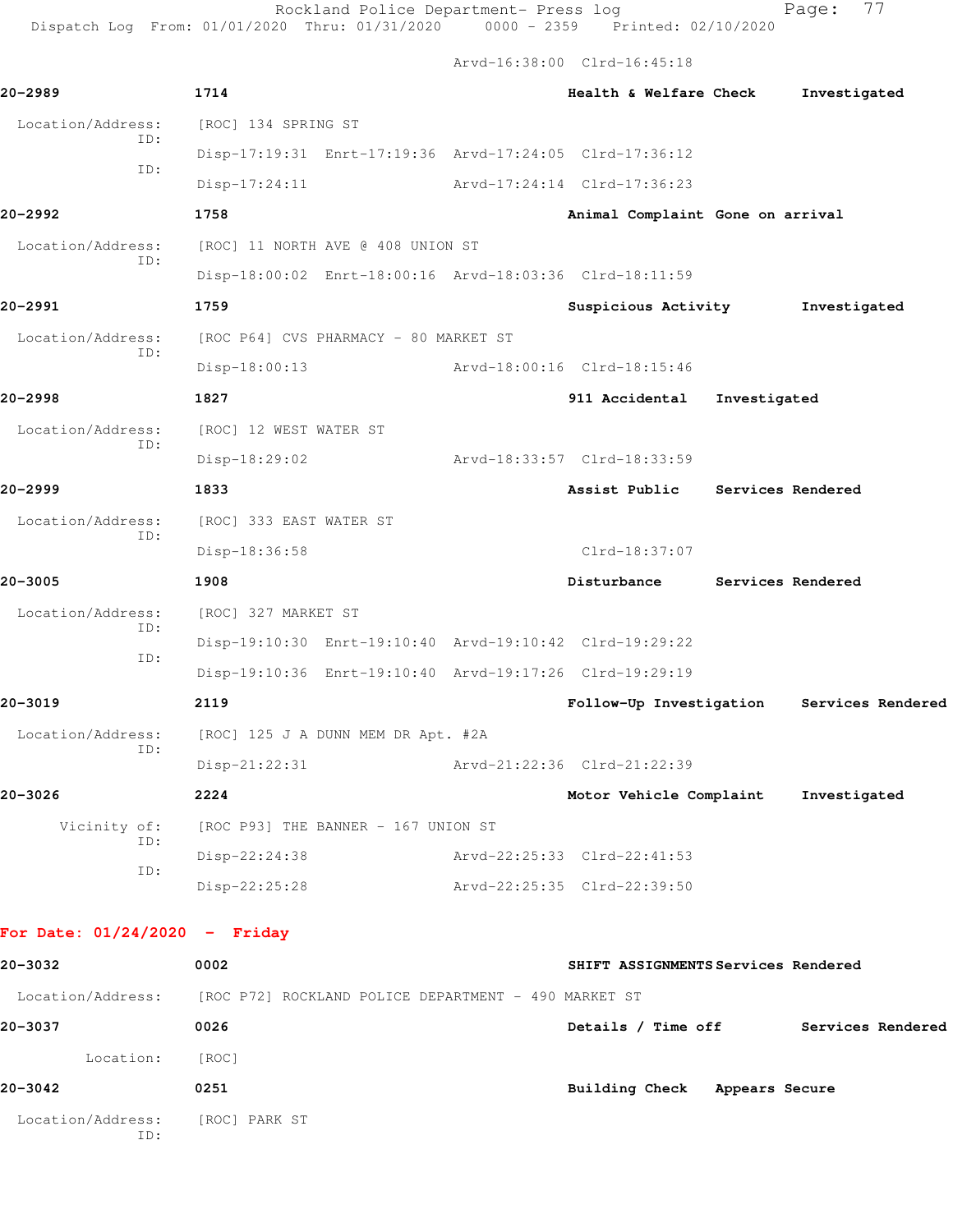Rockland Police Department- Press log entitled and Page: 78

Dispatch Log From: 01/01/2020 Thru: 01/31/2020 0000 - 2359 Printed: 02/10/2020

Arvd-02:52:07 Clrd-02:52:20

| 0457<br>Building Check Appears Secure<br>Location/Address:<br>[ROC 61] UNION ST BUSINESS DISTRICT - UNION ST<br>ID:<br>$Disp-04:58:34$<br>Arvd-04:58:41 Clrd-05:45:36<br>0636<br>Investigated<br>Burglar Alarm<br>Location/Address:<br>[ROC] 153 MARKET ST<br>ID:<br>Disp-06:42:45 Enrt-06:42:51 Arvd-06:44:24 Clrd-06:48:19<br>0807<br>Information Call No Action Required<br>Location/Address: [ROC P72] ROCKLAND POLICE DEPARTMENT - 490 MARKET ST<br>0814<br>Information Call No Action Required<br>Location/Address:<br>[ROC P72] ROCKLAND POLICE DEPARTMENT - 490 MARKET ST<br>0930<br>Identity Theft Services Rendered<br>Location/Address:<br>[KIN] 143 GROVE ST<br>ID:<br>Disp-09:36:38<br>Clrd-09:37:26<br>0955<br>Soliciting Services Rendered<br>Location/Address:<br>[ROC P72] ROCKLAND POLICE DEPARTMENT - 490 MARKET ST<br>ID:<br>Disp-09:56:30 Enrt-09:56:32 Arvd-09:56:35 Clrd-10:09:47<br>1011<br>Assist Other Agency<br>Location/Address:<br>[ROC] 29 SOUTH DOUGLAS ST<br>ID:<br>Arvd-10:11:00 Clrd-10:21:15<br>1014<br>Building Check Building Checked/Secured<br>Location/Address:<br>[ROC] BILL DELAHUNT PKWY<br>ID:<br>Arvd-10:15:16 Clrd-10:15:44<br>1019<br>Burglar Alarm Building Checked/Secured<br>Location/Address:<br>[ROC] 102 CONCORD ST<br>ID:<br>Disp-10:20:22 Enrt-10:20:42 Arvd-10:22:43 Clrd-10:24:23<br>ID:<br>Disp-10:21:24 Enrt-10:21:26<br>Clrd-10:24:20<br>`Information CallNo Action Required<br>1030<br>Location/Address:<br>[ROC P72] ROCKLAND POLICE DEPARTMENT - 490 MARKET ST<br>1114<br>Building Check Appears Secure<br>Location/Address:<br>[ROC] PARK ST<br>ID:<br>Arvd-11:15:25 Clrd-11:15:44<br>1131<br>Details / Time off<br>No Action<br>Location:<br>[ROC]<br>1134<br>911 Accidental<br>Investigated<br>Location/Address:<br>[ROC] 122 SUMMIT ST |             |  |                   |
|-----------------------------------------------------------------------------------------------------------------------------------------------------------------------------------------------------------------------------------------------------------------------------------------------------------------------------------------------------------------------------------------------------------------------------------------------------------------------------------------------------------------------------------------------------------------------------------------------------------------------------------------------------------------------------------------------------------------------------------------------------------------------------------------------------------------------------------------------------------------------------------------------------------------------------------------------------------------------------------------------------------------------------------------------------------------------------------------------------------------------------------------------------------------------------------------------------------------------------------------------------------------------------------------------------------------------------------------------------------------------------------------------------------------------------------------------------------------------------------------------------------------------------------------------------------------------------------------------------------------------------------------------------------------------------------------------------------------------------------------------------------------------------------------------------------|-------------|--|-------------------|
| 20-3071                                                                                                                                                                                                                                                                                                                                                                                                                                                                                                                                                                                                                                                                                                                                                                                                                                                                                                                                                                                                                                                                                                                                                                                                                                                                                                                                                                                                                                                                                                                                                                                                                                                                                                                                                                                                   | $20 - 3046$ |  |                   |
|                                                                                                                                                                                                                                                                                                                                                                                                                                                                                                                                                                                                                                                                                                                                                                                                                                                                                                                                                                                                                                                                                                                                                                                                                                                                                                                                                                                                                                                                                                                                                                                                                                                                                                                                                                                                           |             |  |                   |
|                                                                                                                                                                                                                                                                                                                                                                                                                                                                                                                                                                                                                                                                                                                                                                                                                                                                                                                                                                                                                                                                                                                                                                                                                                                                                                                                                                                                                                                                                                                                                                                                                                                                                                                                                                                                           |             |  |                   |
| $20 - 3054$<br>20-3056<br>20-3061<br>20-3063<br>20-3067<br>20-3070<br>20-3073<br>20-3075<br>20-3077<br>Required<br>20-3078                                                                                                                                                                                                                                                                                                                                                                                                                                                                                                                                                                                                                                                                                                                                                                                                                                                                                                                                                                                                                                                                                                                                                                                                                                                                                                                                                                                                                                                                                                                                                                                                                                                                                | 20-3051     |  |                   |
|                                                                                                                                                                                                                                                                                                                                                                                                                                                                                                                                                                                                                                                                                                                                                                                                                                                                                                                                                                                                                                                                                                                                                                                                                                                                                                                                                                                                                                                                                                                                                                                                                                                                                                                                                                                                           |             |  |                   |
|                                                                                                                                                                                                                                                                                                                                                                                                                                                                                                                                                                                                                                                                                                                                                                                                                                                                                                                                                                                                                                                                                                                                                                                                                                                                                                                                                                                                                                                                                                                                                                                                                                                                                                                                                                                                           |             |  |                   |
|                                                                                                                                                                                                                                                                                                                                                                                                                                                                                                                                                                                                                                                                                                                                                                                                                                                                                                                                                                                                                                                                                                                                                                                                                                                                                                                                                                                                                                                                                                                                                                                                                                                                                                                                                                                                           |             |  |                   |
|                                                                                                                                                                                                                                                                                                                                                                                                                                                                                                                                                                                                                                                                                                                                                                                                                                                                                                                                                                                                                                                                                                                                                                                                                                                                                                                                                                                                                                                                                                                                                                                                                                                                                                                                                                                                           |             |  |                   |
|                                                                                                                                                                                                                                                                                                                                                                                                                                                                                                                                                                                                                                                                                                                                                                                                                                                                                                                                                                                                                                                                                                                                                                                                                                                                                                                                                                                                                                                                                                                                                                                                                                                                                                                                                                                                           |             |  |                   |
|                                                                                                                                                                                                                                                                                                                                                                                                                                                                                                                                                                                                                                                                                                                                                                                                                                                                                                                                                                                                                                                                                                                                                                                                                                                                                                                                                                                                                                                                                                                                                                                                                                                                                                                                                                                                           |             |  |                   |
|                                                                                                                                                                                                                                                                                                                                                                                                                                                                                                                                                                                                                                                                                                                                                                                                                                                                                                                                                                                                                                                                                                                                                                                                                                                                                                                                                                                                                                                                                                                                                                                                                                                                                                                                                                                                           |             |  |                   |
|                                                                                                                                                                                                                                                                                                                                                                                                                                                                                                                                                                                                                                                                                                                                                                                                                                                                                                                                                                                                                                                                                                                                                                                                                                                                                                                                                                                                                                                                                                                                                                                                                                                                                                                                                                                                           |             |  |                   |
|                                                                                                                                                                                                                                                                                                                                                                                                                                                                                                                                                                                                                                                                                                                                                                                                                                                                                                                                                                                                                                                                                                                                                                                                                                                                                                                                                                                                                                                                                                                                                                                                                                                                                                                                                                                                           |             |  |                   |
|                                                                                                                                                                                                                                                                                                                                                                                                                                                                                                                                                                                                                                                                                                                                                                                                                                                                                                                                                                                                                                                                                                                                                                                                                                                                                                                                                                                                                                                                                                                                                                                                                                                                                                                                                                                                           |             |  |                   |
|                                                                                                                                                                                                                                                                                                                                                                                                                                                                                                                                                                                                                                                                                                                                                                                                                                                                                                                                                                                                                                                                                                                                                                                                                                                                                                                                                                                                                                                                                                                                                                                                                                                                                                                                                                                                           |             |  |                   |
|                                                                                                                                                                                                                                                                                                                                                                                                                                                                                                                                                                                                                                                                                                                                                                                                                                                                                                                                                                                                                                                                                                                                                                                                                                                                                                                                                                                                                                                                                                                                                                                                                                                                                                                                                                                                           |             |  |                   |
|                                                                                                                                                                                                                                                                                                                                                                                                                                                                                                                                                                                                                                                                                                                                                                                                                                                                                                                                                                                                                                                                                                                                                                                                                                                                                                                                                                                                                                                                                                                                                                                                                                                                                                                                                                                                           |             |  | Services Rendered |
|                                                                                                                                                                                                                                                                                                                                                                                                                                                                                                                                                                                                                                                                                                                                                                                                                                                                                                                                                                                                                                                                                                                                                                                                                                                                                                                                                                                                                                                                                                                                                                                                                                                                                                                                                                                                           |             |  |                   |
|                                                                                                                                                                                                                                                                                                                                                                                                                                                                                                                                                                                                                                                                                                                                                                                                                                                                                                                                                                                                                                                                                                                                                                                                                                                                                                                                                                                                                                                                                                                                                                                                                                                                                                                                                                                                           |             |  |                   |
|                                                                                                                                                                                                                                                                                                                                                                                                                                                                                                                                                                                                                                                                                                                                                                                                                                                                                                                                                                                                                                                                                                                                                                                                                                                                                                                                                                                                                                                                                                                                                                                                                                                                                                                                                                                                           |             |  |                   |
|                                                                                                                                                                                                                                                                                                                                                                                                                                                                                                                                                                                                                                                                                                                                                                                                                                                                                                                                                                                                                                                                                                                                                                                                                                                                                                                                                                                                                                                                                                                                                                                                                                                                                                                                                                                                           |             |  |                   |
|                                                                                                                                                                                                                                                                                                                                                                                                                                                                                                                                                                                                                                                                                                                                                                                                                                                                                                                                                                                                                                                                                                                                                                                                                                                                                                                                                                                                                                                                                                                                                                                                                                                                                                                                                                                                           |             |  |                   |
|                                                                                                                                                                                                                                                                                                                                                                                                                                                                                                                                                                                                                                                                                                                                                                                                                                                                                                                                                                                                                                                                                                                                                                                                                                                                                                                                                                                                                                                                                                                                                                                                                                                                                                                                                                                                           |             |  |                   |
|                                                                                                                                                                                                                                                                                                                                                                                                                                                                                                                                                                                                                                                                                                                                                                                                                                                                                                                                                                                                                                                                                                                                                                                                                                                                                                                                                                                                                                                                                                                                                                                                                                                                                                                                                                                                           |             |  |                   |
|                                                                                                                                                                                                                                                                                                                                                                                                                                                                                                                                                                                                                                                                                                                                                                                                                                                                                                                                                                                                                                                                                                                                                                                                                                                                                                                                                                                                                                                                                                                                                                                                                                                                                                                                                                                                           |             |  |                   |
|                                                                                                                                                                                                                                                                                                                                                                                                                                                                                                                                                                                                                                                                                                                                                                                                                                                                                                                                                                                                                                                                                                                                                                                                                                                                                                                                                                                                                                                                                                                                                                                                                                                                                                                                                                                                           |             |  |                   |
|                                                                                                                                                                                                                                                                                                                                                                                                                                                                                                                                                                                                                                                                                                                                                                                                                                                                                                                                                                                                                                                                                                                                                                                                                                                                                                                                                                                                                                                                                                                                                                                                                                                                                                                                                                                                           |             |  |                   |
|                                                                                                                                                                                                                                                                                                                                                                                                                                                                                                                                                                                                                                                                                                                                                                                                                                                                                                                                                                                                                                                                                                                                                                                                                                                                                                                                                                                                                                                                                                                                                                                                                                                                                                                                                                                                           |             |  |                   |
|                                                                                                                                                                                                                                                                                                                                                                                                                                                                                                                                                                                                                                                                                                                                                                                                                                                                                                                                                                                                                                                                                                                                                                                                                                                                                                                                                                                                                                                                                                                                                                                                                                                                                                                                                                                                           |             |  |                   |
|                                                                                                                                                                                                                                                                                                                                                                                                                                                                                                                                                                                                                                                                                                                                                                                                                                                                                                                                                                                                                                                                                                                                                                                                                                                                                                                                                                                                                                                                                                                                                                                                                                                                                                                                                                                                           |             |  |                   |
|                                                                                                                                                                                                                                                                                                                                                                                                                                                                                                                                                                                                                                                                                                                                                                                                                                                                                                                                                                                                                                                                                                                                                                                                                                                                                                                                                                                                                                                                                                                                                                                                                                                                                                                                                                                                           |             |  |                   |
|                                                                                                                                                                                                                                                                                                                                                                                                                                                                                                                                                                                                                                                                                                                                                                                                                                                                                                                                                                                                                                                                                                                                                                                                                                                                                                                                                                                                                                                                                                                                                                                                                                                                                                                                                                                                           |             |  |                   |
|                                                                                                                                                                                                                                                                                                                                                                                                                                                                                                                                                                                                                                                                                                                                                                                                                                                                                                                                                                                                                                                                                                                                                                                                                                                                                                                                                                                                                                                                                                                                                                                                                                                                                                                                                                                                           |             |  |                   |
|                                                                                                                                                                                                                                                                                                                                                                                                                                                                                                                                                                                                                                                                                                                                                                                                                                                                                                                                                                                                                                                                                                                                                                                                                                                                                                                                                                                                                                                                                                                                                                                                                                                                                                                                                                                                           |             |  |                   |
|                                                                                                                                                                                                                                                                                                                                                                                                                                                                                                                                                                                                                                                                                                                                                                                                                                                                                                                                                                                                                                                                                                                                                                                                                                                                                                                                                                                                                                                                                                                                                                                                                                                                                                                                                                                                           |             |  |                   |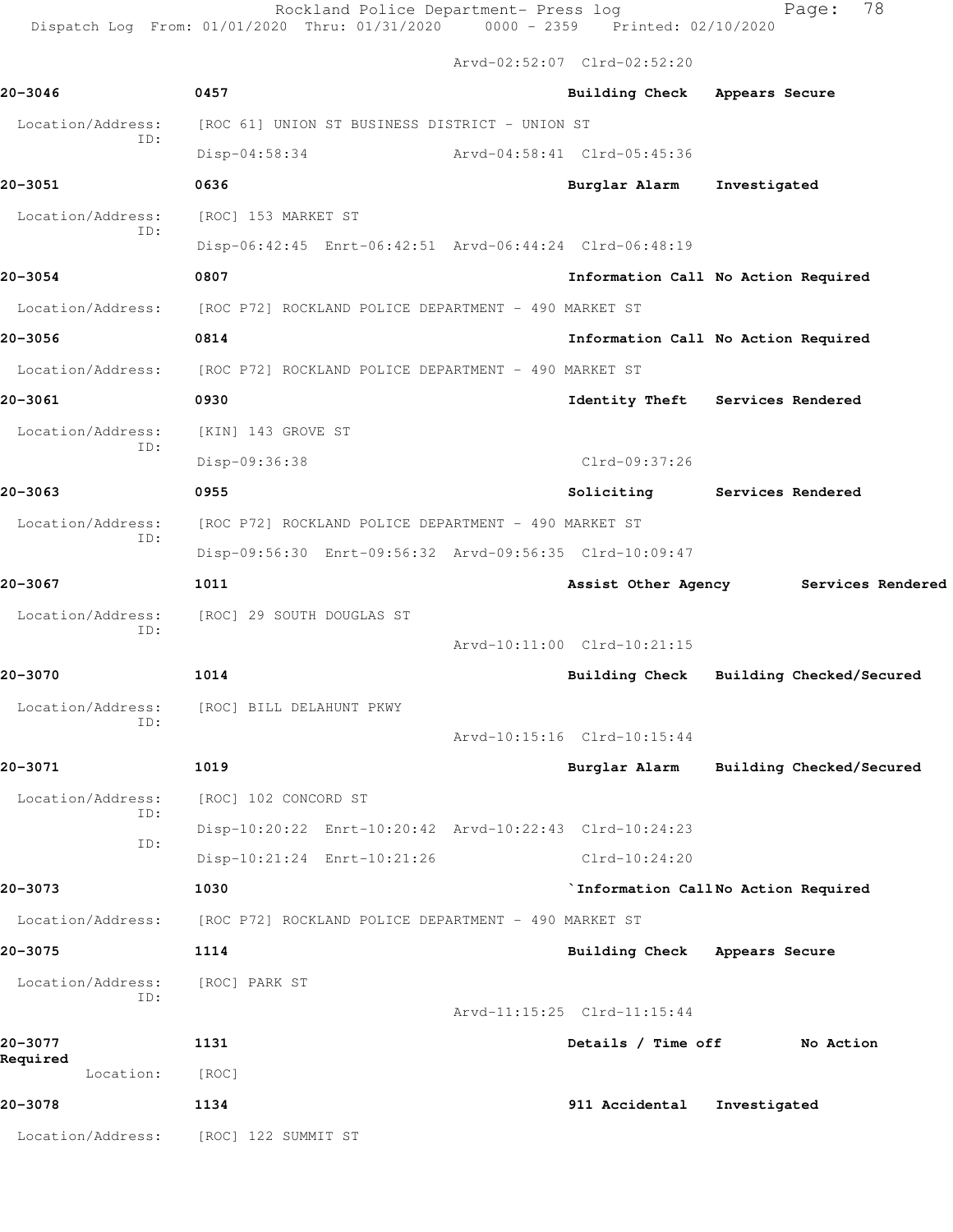|                               | Rockland Police Department- Press log<br>Dispatch Log From: 01/01/2020 Thru: 01/31/2020 0000 - 2359 Printed: 02/10/2020 |                                    |                    | 79<br>Page:       |  |
|-------------------------------|-------------------------------------------------------------------------------------------------------------------------|------------------------------------|--------------------|-------------------|--|
| ID:                           | Disp-11:35:40 Enrt-11:35:44 Arvd-11:42:06 Clrd-11:44:19                                                                 |                                    |                    |                   |  |
| 20-3082                       | 1211                                                                                                                    | Animal Complaint Services Rendered |                    |                   |  |
| Location/Address:             | [ROC] 0 SAW MILL LN @ 0 CORN MILL LN                                                                                    |                                    |                    |                   |  |
| ID:                           |                                                                                                                         | Arvd-12:11:00 Clrd-12:53:03        |                    |                   |  |
| ID:                           |                                                                                                                         | Arvd-12:46:36 Clrd-13:01:19        |                    |                   |  |
| 20-3084                       | 1226                                                                                                                    | Suspicious Activity                |                    | Investigated      |  |
| Location/Address:             | [ROC] 16 TIRRELL DR                                                                                                     |                                    |                    |                   |  |
| ID:                           |                                                                                                                         | Arvd-12:26:00 Clrd-12:34:48        |                    |                   |  |
| ID:                           | Disp-12:28:29 Enrt-12:28:31 Arvd-12:29:20 Clrd-12:37:48                                                                 |                                    |                    |                   |  |
| 20-3090                       | 1332                                                                                                                    | Missing Person                     | Investigated       |                   |  |
| Location/Address:             | [ROC] WEST WATER ST                                                                                                     |                                    |                    |                   |  |
| ID:                           | Disp-13:35:50 Enrt-13:38:39 Arvd-13:38:58 Clrd-14:42:02                                                                 |                                    |                    |                   |  |
| 20-3103                       | 1447                                                                                                                    | Lost/Found Property                |                    | Services Rendered |  |
| Location/Address:             | [ROC P72] ROCKLAND POLICE DEPARTMENT - 490 MARKET ST                                                                    |                                    |                    |                   |  |
| ID:                           | $Disp-14:51:32$                                                                                                         | $Clrd-14:52:25$                    |                    |                   |  |
| 20-3108                       | 1526                                                                                                                    | Details / Time off                 |                    | No Action         |  |
| Required<br>Location:         | [ROC]                                                                                                                   |                                    |                    |                   |  |
| 20-3112                       | 1550                                                                                                                    | 911 Accidental                     | Investigated       |                   |  |
| Location/Address:             | [ROC] 30 EVERETT ST                                                                                                     |                                    |                    |                   |  |
| ID:                           | Disp-15:51:52 Enrt-15:51:55 Arvd-15:52:49 Clrd-15:56:44                                                                 |                                    |                    |                   |  |
| 20-3116                       | 1621                                                                                                                    | General Info                       | No Service         |                   |  |
| Location/Address:             | [ROC P72] ROCKLAND POLICE DEPARTMENT - 490 MARKET ST                                                                    |                                    |                    |                   |  |
| ID:                           |                                                                                                                         | Arvd-16:21:00 Clrd-16:23:13        |                    |                   |  |
| 20-3128                       | 1824                                                                                                                    | Details / Time off                 |                    | Services Rendered |  |
| Location:                     | [ROC]                                                                                                                   |                                    |                    |                   |  |
| 20-3129                       | 1859                                                                                                                    | General Info                       | No Action Required |                   |  |
| Location/Address:             | [ROC P72] ROCKLAND POLICE DEPARTMENT - 490 MARKET ST                                                                    |                                    |                    |                   |  |
| ID:                           |                                                                                                                         | Arvd-19:01:03 Clrd-19:02:07        |                    |                   |  |
| 20-3135                       | 1933                                                                                                                    | Identity Theft Services Rendered   |                    |                   |  |
| Location/Address:             | [ROC] RIGHT SIDE - 42 BELMONT ST                                                                                        |                                    |                    |                   |  |
| ID:                           | Disp-19:35:31 Enrt-19:35:46 Arvd-19:42:12 Clrd-19:52:35                                                                 |                                    |                    |                   |  |
| 20-3137                       | 1933                                                                                                                    | Lost/Found Property                |                    | Services Not      |  |
| Required<br>Location/Address: | [ROC P72] ROCKLAND POLICE DEPARTMENT - 490 MARKET ST                                                                    |                                    |                    |                   |  |
| ID:                           | Disp-19:36:59                                                                                                           | Clrd-19:37:09                      |                    |                   |  |
| 20-3140                       | 1946                                                                                                                    | 911 Accidental                     | Investigated       |                   |  |
|                               |                                                                                                                         |                                    |                    |                   |  |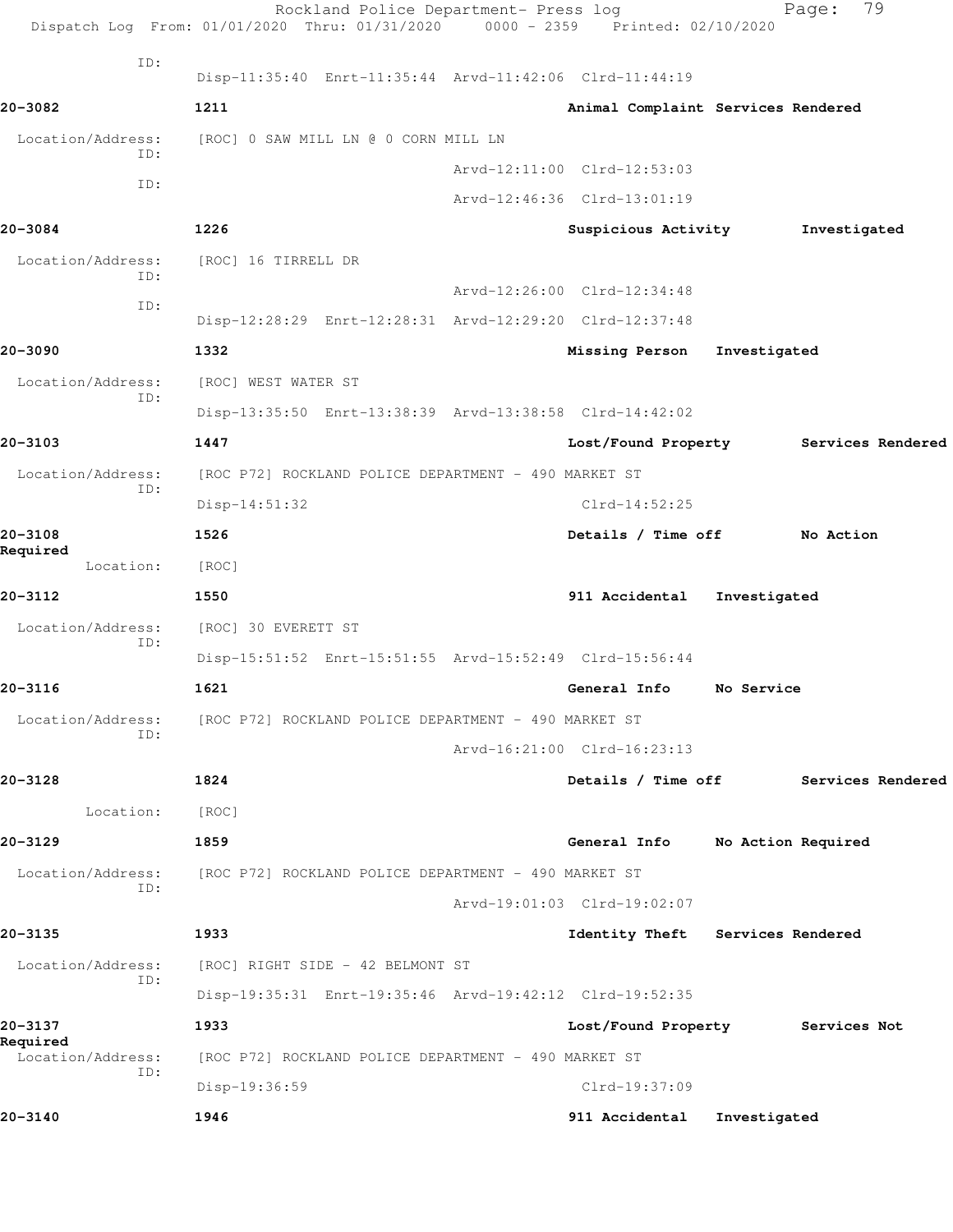|                                   | Rockland Police Department- Press log<br>Dispatch Log From: 01/01/2020 Thru: 01/31/2020 | 0000 - 2359 Printed: 02/10/2020 |                    | 80<br>Page:       |
|-----------------------------------|-----------------------------------------------------------------------------------------|---------------------------------|--------------------|-------------------|
| Location/Address:                 | [ROC P1] 99 RESTAURANT - 29 ACCORD PARK DR                                              |                                 |                    |                   |
| ID:                               | Disp-19:47:39 Enrt-19:47:42 Arvd-19:53:46 Clrd-19:57:51                                 |                                 |                    |                   |
| 20-3142                           | 2013                                                                                    | Follow-Up Investigation         |                    | Services Rendered |
| Location/Address:                 | [ROC] 167 WEST WATER ST                                                                 |                                 |                    |                   |
| ID:                               | Disp-20:14:16 Enrt-20:14:22                                                             | Clrd-20:45:52                   |                    |                   |
| 20-3143                           | 2041                                                                                    | Details / Time off              |                    | No Action         |
| Required<br>Location:             | [ROC]                                                                                   |                                 |                    |                   |
| 20-3144                           | 2044                                                                                    | Motor Vehicle Stop              |                    | Citation/Warning  |
| Issued<br>Location/Address:       | [ROC] 618 HINGHAM ST                                                                    |                                 |                    |                   |
| ID:                               |                                                                                         | Arvd-20:44:00 Clrd-20:50:51     |                    |                   |
| 20-3145                           | 2044                                                                                    | General Info                    | No Action Required |                   |
| Location/Address:                 | [ROC] CONCORD ST                                                                        |                                 |                    |                   |
| ID:                               | Disp-20:47:41 Enrt-20:47:51                                                             | $Clrd-20:47:57$                 |                    |                   |
| ID:                               | Disp-20:49:47                                                                           | $Clrd-20:49:56$                 |                    |                   |
| ID:                               | Disp-20:50:34 Enrt-20:50:43 Arvd-20:50:47 Clrd-20:50:52                                 |                                 |                    |                   |
| ID:                               | $Disp-20:54:12$                                                                         | $Clrd-20:54:25$                 |                    |                   |
| 20-3150                           | 2143                                                                                    | Motor Vehicle Stop              |                    | Verbal Warning    |
| Vicinity of:<br>ID:               | [ROC P75] UNION POINT - BILL DELAHUNT PKWY                                              |                                 |                    |                   |
|                                   |                                                                                         | Arvd-21:43:00 Clrd-21:45:48     |                    |                   |
| 20-3151                           | 2213                                                                                    | Suspicious Activity             |                    | Investigated      |
| Vicinity of:<br>ID:               | [ROC P108] SOUTH SHORE BMW - 1040 HINGHAM ST                                            |                                 |                    |                   |
| ID:                               |                                                                                         | Arvd-22:13:00 Clrd-22:17:49     |                    |                   |
|                                   | Disp-22:15:29 Enrt-22:15:35                                                             | Clrd-22:17:52                   |                    |                   |
| 20-3155<br>Issued                 | 2254                                                                                    | Motor Vehicle Stop              |                    | Citation/Warning  |
| Location/Address:<br>ID:          | [ROC] 298 SUMMER ST                                                                     |                                 |                    |                   |
|                                   |                                                                                         | Arvd-22:54:00 Clrd-23:05:02     |                    |                   |
| 20-3156                           | 2323                                                                                    | Disturbance                     | Investigated       |                   |
| Vicinity of:<br>ID:               | [ROC] 140 MARTHA DR Apt. #D                                                             |                                 |                    |                   |
| ID:                               |                                                                                         | Arvd-23:23:00 Clrd-23:31:11     |                    |                   |
| ID:                               | Disp-23:25:30 Enrt-23:25:34 Arvd-23:26:04 Clrd-23:31:04                                 |                                 |                    |                   |
|                                   | Disp-23:25:55 Enrt-23:25:57 Arvd-23:26:00 Clrd-23:31:08                                 |                                 |                    |                   |
| For Date: $01/25/2020 -$ Saturday |                                                                                         |                                 |                    |                   |
| 20-3158                           | 0000                                                                                    | General Info                    | No Service         |                   |
| Location/Address:<br>ID:          | [ROC P72] ROCKLAND POLICE DEPARTMENT - 490 MARKET ST                                    |                                 |                    |                   |
|                                   | Disp-00:02:49                                                                           | Clrd-00:02:59                   |                    |                   |
|                                   |                                                                                         |                                 |                    |                   |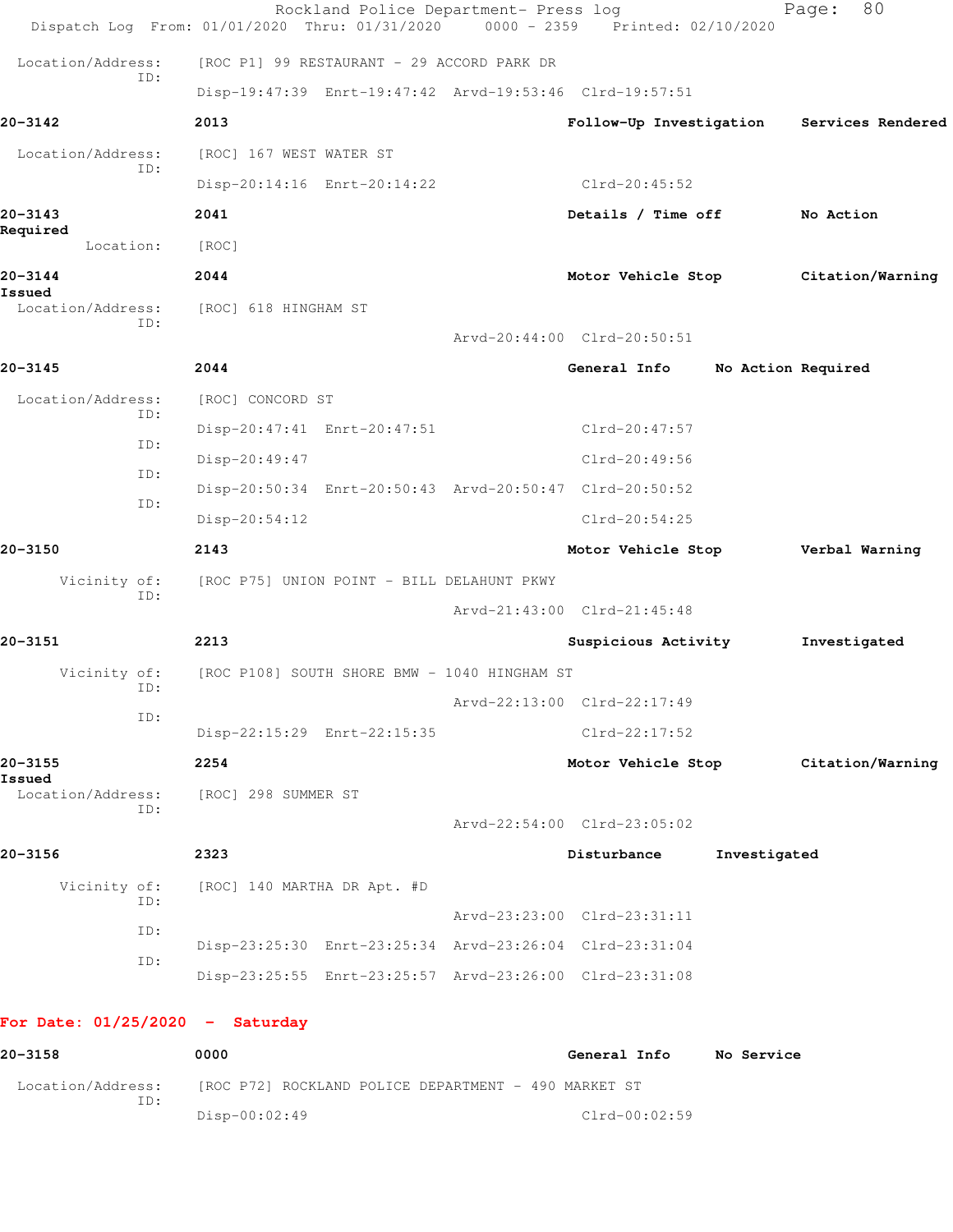Rockland Police Department- Press log entitled Page: 81

Dispatch Log From: 01/01/2020 Thru: 01/31/2020 0000 - 2359 Printed: 02/10/2020

| 20-3163               |     | 0029                                                                   | Details / Time off                  | No Service                            |
|-----------------------|-----|------------------------------------------------------------------------|-------------------------------------|---------------------------------------|
| Location:             |     | [ROC]                                                                  |                                     |                                       |
| $20 - 3164$           |     | 0031                                                                   | Details / Time off                  | No Service                            |
| Location:             |     | [ROC]                                                                  |                                     |                                       |
| 20-3169               |     | 0303                                                                   | Details / Time off No Service       |                                       |
| Location:             |     | [ROC]                                                                  |                                     |                                       |
| 20-3170               |     | 0345                                                                   |                                     | Suspicious Activity Services Rendered |
| Location/Address:     | ID: | [ROC] 518 NORTH AVE                                                    |                                     |                                       |
|                       | ID: | Disp-03:47:18                                                          | Arvd-03:47:51 Clrd-04:06:15         |                                       |
|                       |     | Disp-03:47:18 Enrt-03:47:42 Arvd-03:47:46 Clrd-04:06:17                |                                     |                                       |
|                       | ID: | $Disp-03:47:34$                                                        | Arvd-03:47:40 Clrd-04:06:20         |                                       |
| 20-3172               |     | 0412                                                                   | Suspicious Activity                 | Services Rendered                     |
| Location/Address:     |     | [ROC] 518 NORTH AVE                                                    |                                     |                                       |
|                       | ID: | Disp-04:13:01 Enrt-04:13:09 Arvd-04:15:13 Clrd-04:26:18                |                                     |                                       |
| Original Call #:      | ID: | Disp-04:14:33 Enrt-04:14:36 Arvd-04:14:53 Clrd-04:26:20<br>$20 - 3170$ |                                     |                                       |
| 20-3174               |     | 0535                                                                   | Suspicious Activity                 | Services Rendered                     |
| Location/Address:     | ID: | [ROC P62] CHINA PLAZA - 35 MARKET ST                                   |                                     |                                       |
|                       | ID: | Disp-05:36:42                                                          | Arvd-05:36:46 Clrd-05:42:02         |                                       |
|                       | ID: | Disp-05:37:49                                                          | Arvd-05:37:54 Clrd-05:41:55         |                                       |
|                       |     | Disp-05:38:10                                                          | Arvd-05:38:12 Clrd-05:42:04         |                                       |
| 20-3175               |     | 0542                                                                   | Building Check Appears Secure       |                                       |
| Location/Address:     |     | [ROC] UNION ST                                                         |                                     |                                       |
|                       |     |                                                                        | Arvd-05:43:58 Clrd-05:57:03         |                                       |
| 20-3193               |     | 0801                                                                   | SHIFT ASSIGNMENTS Services Rendered |                                       |
| Location/Address:     | ID: | [ROC P72] ROCKLAND POLICE DEPARTMENT - 490 MARKET ST                   |                                     |                                       |
|                       |     | Disp-10:13:46                                                          | $Clrd-10:14:50$                     |                                       |
| 20-3191               |     | 0955                                                                   | Building Check                      | Building Checked/Secured              |
| Location/Address:     | ID: | [ROC] PARK ST                                                          |                                     |                                       |
|                       |     |                                                                        | Arvd-09:56:13 Clrd-09:57:06         |                                       |
| 20-3192               |     | 1002                                                                   | <b>Building Check</b>               | Building Checked/Secured              |
| Location/Address:     | ID: | [ROC] BILL DELAHUNT PKWY                                               |                                     |                                       |
|                       |     |                                                                        | Arvd-10:04:32 Clrd-10:04:54         |                                       |
| 20-3194<br>Assistance |     | 1015                                                                   | Suspicious Activity                 | Provided                              |
| Vicinity of:          | ID: | [ROC] 572 UNION ST @ 18 RICE AVE                                       |                                     |                                       |
|                       | ID: | Disp-10:15:41 Enrt-10:15:43 Arvd-10:15:47 Clrd-10:29:15                |                                     |                                       |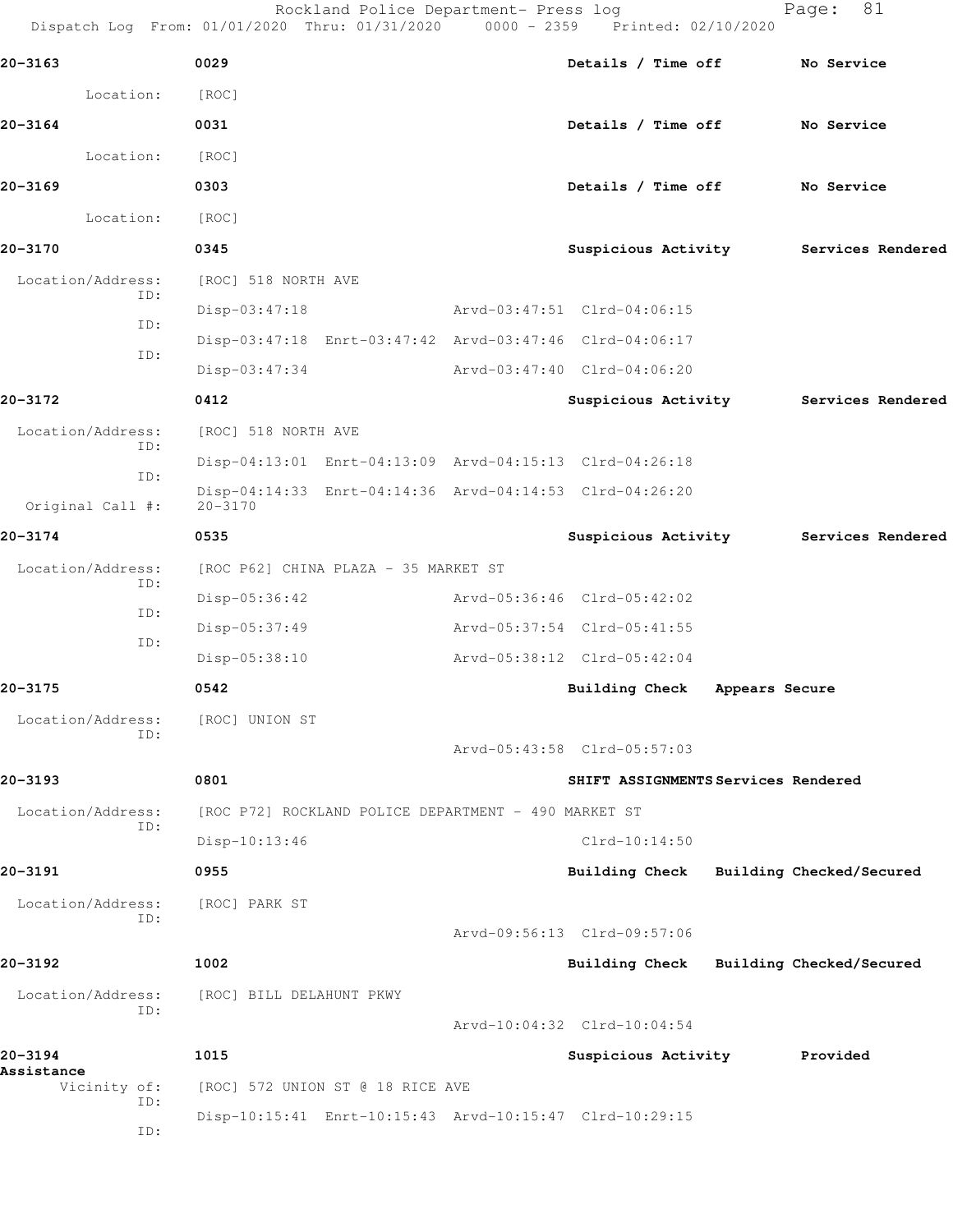|                          | Rockland Police Department- Press log<br>Dispatch Log From: 01/01/2020 Thru: 01/31/2020 0000 - 2359 Printed: 02/10/2020 |                               | 82<br>Page:                               |
|--------------------------|-------------------------------------------------------------------------------------------------------------------------|-------------------------------|-------------------------------------------|
|                          | Disp-10:17:46 Enrt-10:17:49 Arvd-10:17:59 Clrd-10:29:13                                                                 |                               |                                           |
| 20-3196                  | 1029                                                                                                                    | CRUISER MAINTENANCE           | Services Rendered                         |
| Location/Address:        | [ROC P72] ROCKLAND POLICE DEPARTMENT - 490 MARKET ST                                                                    |                               |                                           |
| ID:                      | $Disp-10:32:00$                                                                                                         | Clrd-10:32:08                 |                                           |
| 20-3197                  | 1036                                                                                                                    |                               | Motor Vehicle Complaint Services Rendered |
| Location/Address:        | [ROC 61] UNION STREET PACKAGE STORE - 328 UNION ST                                                                      |                               |                                           |
| TD:                      | Disp-10:39:30 Enrt-10:39:38 Arvd-10:39:59 Clrd-10:51:44                                                                 |                               |                                           |
| 20-3205                  | 1152                                                                                                                    |                               | Suspicious Activity Services Rendered     |
| Location/Address:        | [ROC P86] MOBIL GAS STATION - 158 MARKET ST                                                                             |                               |                                           |
| ID:                      | $Disp-11:52:35$                                                                                                         | Arvd-11:52:38 Clrd-12:09:39   |                                           |
| 20-3207                  | 1212                                                                                                                    | <b>ADMIN DAY</b>              | <b>Services Rendered</b>                  |
| Location/Address:        | [ROC P72] ROCKLAND POLICE DEPARTMENT - 490 MARKET ST                                                                    |                               |                                           |
| ID:                      | Disp-12:14:58                                                                                                           | $Clrd-12:15:08$               |                                           |
| 20-3210                  | 1232                                                                                                                    |                               | Suspicious Activity Services Rendered     |
| Location/Address:        | [ROC] GODDARD AVE                                                                                                       |                               |                                           |
| ID:                      | Disp-12:38:01                                                                                                           | $Clrd-12:40:16$               |                                           |
| 20-3211                  | 1244                                                                                                                    | Threats                       | Peace Restored                            |
| Location/Address:        | [ROC] 42 MARTHA DR Apt. #E                                                                                              |                               |                                           |
| ID:<br>ID:               | Disp-12:44:48 Enrt-12:44:55 Arvd-12:50:34 Clrd-13:23:56                                                                 |                               |                                           |
|                          | Disp-12:44:53 Enrt-12:44:55 Arvd-12:50:37 Clrd-13:23:54                                                                 |                               |                                           |
| 20-3217                  | 1446                                                                                                                    |                               | Building Check Building Checked/Secured   |
| Location/Address:<br>ID: | [ROC] PARK ST                                                                                                           |                               |                                           |
|                          |                                                                                                                         | Arvd-14:47:01 Clrd-14:47:23   |                                           |
| 20-3226                  | 1605                                                                                                                    | Police Information            | Assist Police                             |
| Location/Address:<br>ID: | [ROC P72] ROCKLAND POLICE DEPARTMENT - 490 MARKET ST                                                                    |                               |                                           |
|                          | Disp-16:20:58                                                                                                           | $Clrd-16:21:29$               |                                           |
| 20-3227                  | 1616                                                                                                                    | Assist Public Peace Restored  |                                           |
| Location/Address:<br>ID: | [ROC] 340 CENTRE AVE                                                                                                    |                               |                                           |
|                          | Disp-16:18:33 Enrt-16:18:35 Arvd-16:26:39 Clrd-16:33:22                                                                 |                               |                                           |
| 20-3232                  | 1627                                                                                                                    | Missing Person                | No Action Required                        |
| Location/Address:        | [ROC] 167 WEST WATER ST                                                                                                 |                               |                                           |
| 20-3240                  | 1730                                                                                                                    | <b>Building Check</b>         | Appears Secure                            |
| Location/Address:        | [ROC] BILL DELAHUNT PKWY                                                                                                |                               |                                           |
| ID:                      | Disp-00:06:06 Enrt-00:07:57                                                                                             | Clrd-01/26/2020 @ 00:08:01    |                                           |
| 20-3241                  | 1733                                                                                                                    | Building Check Appears Secure |                                           |
| Location/Address:        | [ROC] PARK ST                                                                                                           |                               |                                           |
|                          |                                                                                                                         |                               |                                           |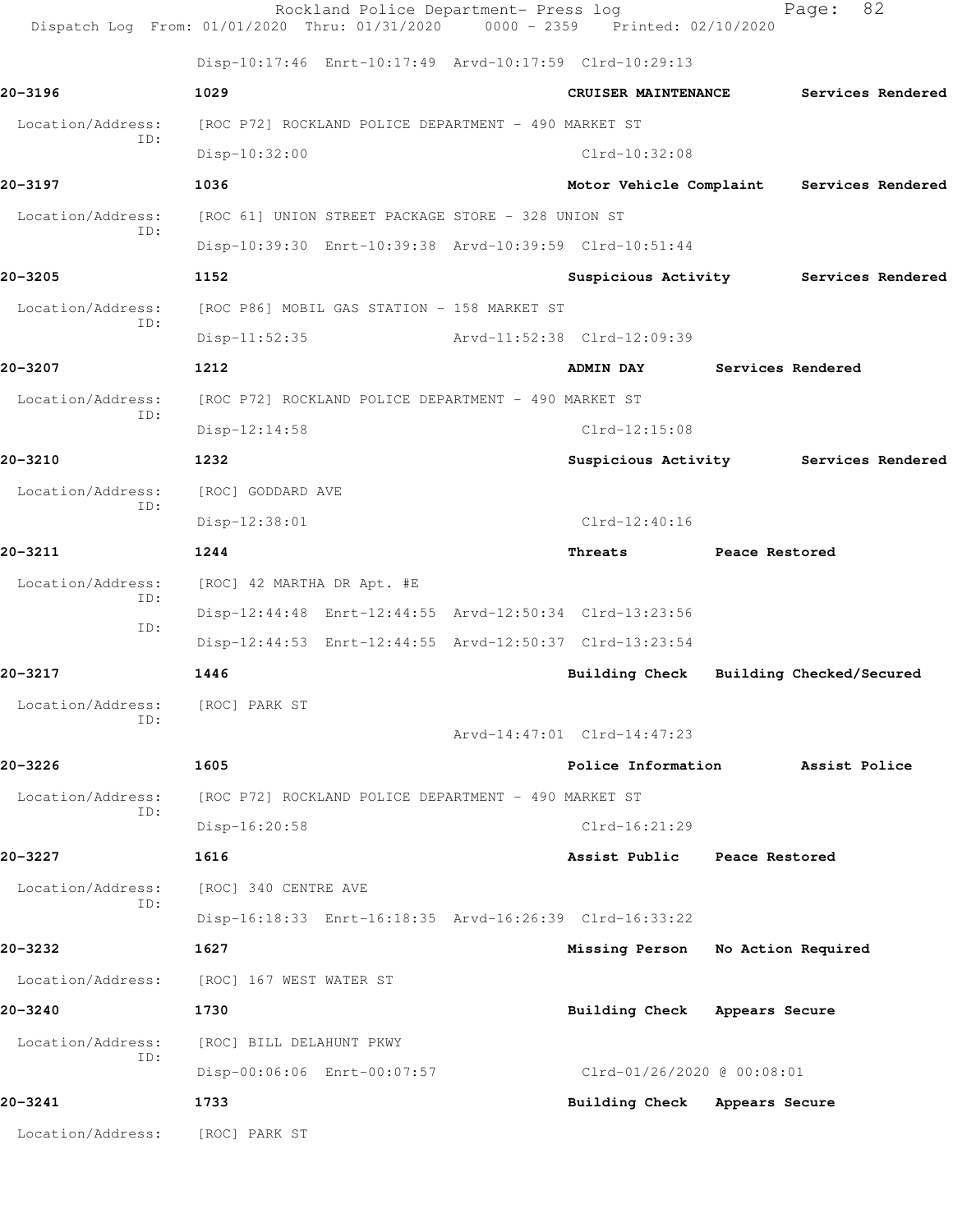| 20-3288                                                                        | 0000                       |                                                      | SHIFT ASSIGNMENTSNo Service                                          |                 |             |
|--------------------------------------------------------------------------------|----------------------------|------------------------------------------------------|----------------------------------------------------------------------|-----------------|-------------|
| For Date: $01/26/2020 -$ Sunday                                                |                            |                                                      |                                                                      |                 |             |
|                                                                                |                            |                                                      | Disp-23:58:59 Enrt-23:59:25 Arvd-23:59:43 Clrd-01/26/2020 @ 00:02:54 |                 |             |
| ID:                                                                            |                            |                                                      | Arvd-23:57:00 Clrd-01/26/2020 @ 00:03:01                             |                 |             |
| Location/Address:<br>ID:                                                       |                            | [ROC] 83F HANNAH WAY Apt. #F                         |                                                                      |                 |             |
| 20-3285                                                                        | 2357                       |                                                      | Unwanted Party                                                       | Gone on arrival |             |
| ID:                                                                            |                            | Disp-22:40:13 Enrt-22:40:16                          | $Clrd-23:15:14$                                                      |                 |             |
| ID:                                                                            |                            |                                                      | Disp-22:39:24 Enrt-22:39:26 Arvd-22:40:45 Clrd-23:15:18              |                 |             |
| ID:                                                                            |                            |                                                      | Disp-22:36:54 Enrt-22:37:00 Arvd-22:40:02 Clrd-23:16:41              |                 |             |
| Report Follows<br>Location/Address:                                            |                            | [ROC P84] PLAYERS SPORTS BAR - 86 VFW DR             |                                                                      |                 |             |
| 20-3278                                                                        | 2235                       |                                                      | Motor Vehicle Collision W/PI                                         |                 |             |
| ID:                                                                            |                            |                                                      | Disp-21:25:43 Enrt-21:25:46 Arvd-21:28:37 Clrd-21:37:50              |                 |             |
| ID:                                                                            |                            |                                                      | Disp-21:25:28 Enrt-21:25:49 Arvd-21:27:09 Clrd-21:37:47              |                 |             |
| Location/Address:                                                              |                            | [ROC] APT 16 - 113 MARKET ST Apt. #16                |                                                                      |                 |             |
| 20-3267                                                                        | 2123                       |                                                      | 911 Accidental                                                       | Investigated    |             |
| ID:                                                                            |                            |                                                      | Disp-21:18:48 Enrt-21:19:56 Arvd-21:26:26 Clrd-21:30:37              |                 |             |
| Location/Address:                                                              | [ROC] 207 UNION ST Apt. #6 |                                                      |                                                                      |                 |             |
| 20-3266                                                                        | 2117                       |                                                      | 911 Accidental                                                       | Investigated    |             |
| ID:                                                                            |                            |                                                      | Disp-20:29:36 Enrt-20:31:18 Arvd-20:36:45 Clrd-20:40:23              |                 |             |
| Location/Address:                                                              | [ROC] 570 WEBSTER ST       |                                                      |                                                                      |                 |             |
| 20-3261                                                                        | 2028                       |                                                      | Health & Welfare Check Gone on arrival                               |                 |             |
| ID:                                                                            |                            |                                                      | Disp-19:53:32 Enrt-19:53:34 Arvd-19:53:35 Clrd-20:31:16              |                 |             |
| Location/Address:<br>ID:                                                       | [ROC] 149 WEST WATER ST    |                                                      | Disp-19:49:20 Enrt-19:49:39 Arvd-19:49:44 Clrd-21:23:00              |                 |             |
| 20-3259                                                                        | 1948                       |                                                      | MVA Property Damage Only Report Follows                              |                 |             |
| Location:                                                                      | [ROC]                      |                                                      |                                                                      |                 |             |
| 20-3256<br>Required                                                            | 1930                       |                                                      | Details / Time off                                                   |                 | No Action   |
|                                                                                | $Disp-17:58:13$            |                                                      | $Clrd-17:58:50$                                                      |                 |             |
| Location/Address:<br>TD:                                                       |                            | [ROC P72] ROCKLAND POLICE DEPARTMENT - 490 MARKET ST |                                                                      |                 |             |
| $20 - 3243$                                                                    | 1755                       |                                                      | Police Information                                                   |                 | No Service  |
| ID:                                                                            |                            |                                                      | Disp-00:08:11 Enrt-00:08:17 Clrd-01/26/2020 @ 00:08:20               |                 |             |
| Dispatch Log From: 01/01/2020 Thru: 01/31/2020 0000 - 2359 Printed: 02/10/2020 |                            |                                                      |                                                                      |                 |             |
|                                                                                |                            | Rockland Police Department- Press log                |                                                                      |                 | 83<br>Page: |

Location/Address: [ROC P72] ROCKLAND POLICE DEPARTMENT - 490 MARKET ST ID: Arvd-00:00:00 Clrd-00:11:09

| 20-3291           | 0042                 | 911 Accidental | Investigated |
|-------------------|----------------------|----------------|--------------|
| Location/Address: | [ROC] 4 MEREDITH WAY |                |              |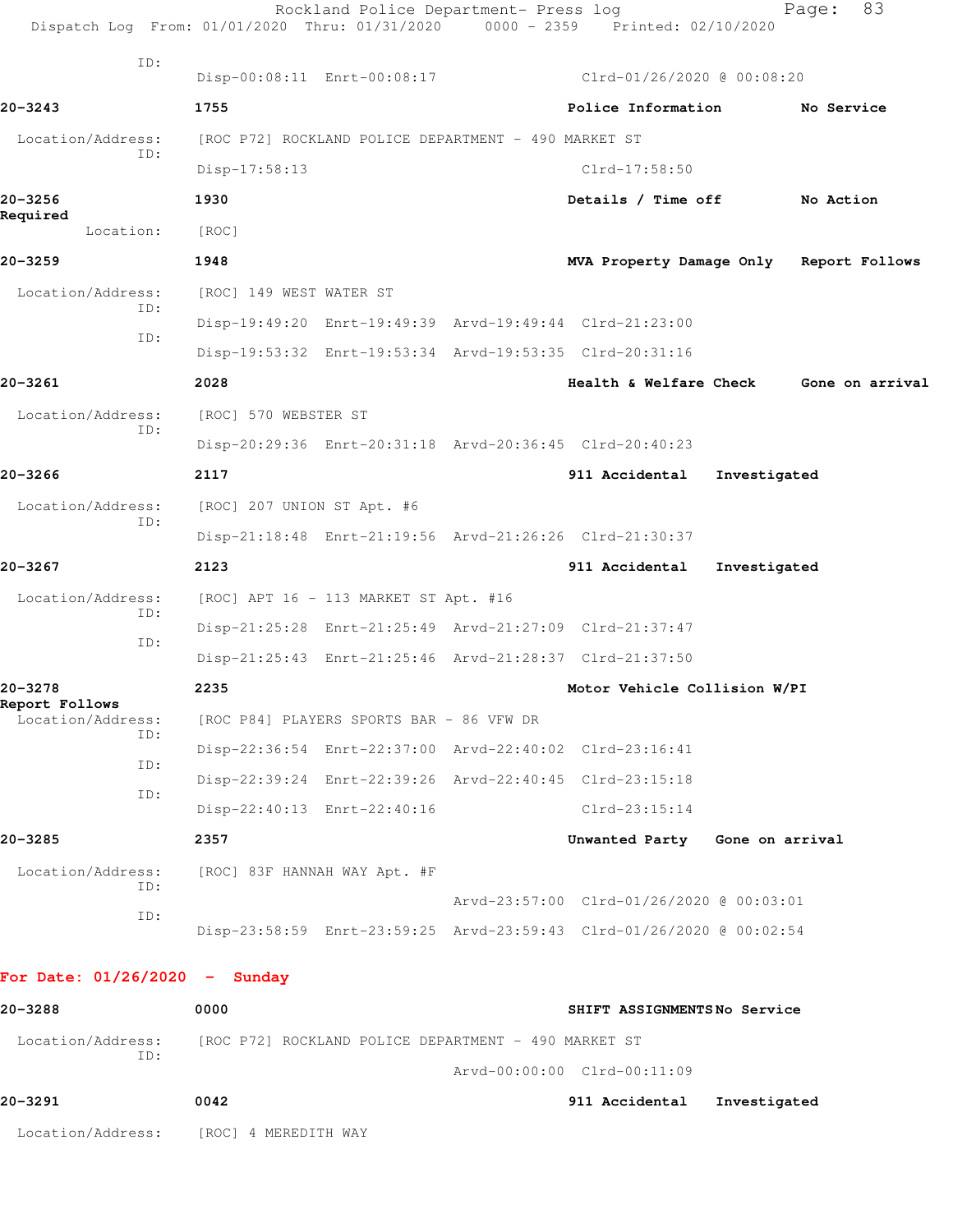|                             | Rockland Police Department- Press log<br>Dispatch Log From: 01/01/2020 Thru: 01/31/2020 0000 - 2359 Printed: 02/10/2020 |                               | 84<br>Page:                         |
|-----------------------------|-------------------------------------------------------------------------------------------------------------------------|-------------------------------|-------------------------------------|
| ID:                         | Disp-00:44:31 Enrt-00:44:36 Arvd-00:49:23 Clrd-00:51:26                                                                 |                               |                                     |
| 20-3295                     | 0248                                                                                                                    | <b>Building Check</b>         | Investigated                        |
| Location/Address:           | [ROC] UNION ST                                                                                                          |                               |                                     |
| TD:                         |                                                                                                                         | Arvd-02:49:18 Clrd-02:49:30   |                                     |
| 20-3301                     | 0604                                                                                                                    | Building Check Appears Secure |                                     |
| Location/Address:           | [ROC] UNION ST                                                                                                          |                               |                                     |
| TD:                         |                                                                                                                         | Arvd-06:05:29 Clrd-06:23:43   |                                     |
| 20-3304                     | 0636                                                                                                                    | Motor Vehicle Stop            | Report Follows                      |
| Location/Address:           | [ROC] HINGHAM ST                                                                                                        |                               |                                     |
| ID:                         |                                                                                                                         | Arvd-06:36:00 Clrd-06:38:03   |                                     |
| ID:                         | Disp-06:38:07                                                                                                           | Arvd-06:38:10 Clrd-07:12:20   |                                     |
| 20-3306                     | 0721                                                                                                                    | <b>Building Check</b>         | Investigated                        |
| Location/Address:           | [ROC] SALEM ST                                                                                                          |                               |                                     |
| ID:                         |                                                                                                                         | Arvd-07:22:33 Clrd-07:45:16   |                                     |
| 20-3307                     | 0803                                                                                                                    |                               | SHIFT ASSIGNMENTS Services Rendered |
| Location/Address:           | [ROC P72] ROCKLAND POLICE DEPARTMENT - 490 MARKET ST                                                                    |                               |                                     |
| 20-3322                     | 1029                                                                                                                    | Motor Vehicle Stop            | Verbal Warning                      |
| Location/Address:           | [ROC] HINGHAM ST                                                                                                        |                               |                                     |
| ID:                         |                                                                                                                         | Arvd-10:29:00 Clrd-10:32:43   |                                     |
| 20-3325                     | 1104                                                                                                                    | Motor Vehicle Stop            | Citation/Warning                    |
| Issued<br>Location/Address: | [ROC] 11 SPRUCE ST @ 333 SALEM ST                                                                                       |                               |                                     |
| ID:                         |                                                                                                                         | Arvd-11:04:00 Clrd-11:12:29   |                                     |
| 20-3327                     | 1116                                                                                                                    |                               | 911 Hang Up Services Rendered       |
| Location/Address:           | [ROC P55] HOME DEPOT - 1149 HINGHAM ST                                                                                  |                               |                                     |
| ID:                         | $Disp-11:20:01$                                                                                                         | Arvd-11:21:57 Clrd-11:25:52   |                                     |
| 20-3333                     | 1203                                                                                                                    |                               | 911 Hang Up Gone on arrival         |
| Location/Address:           | [ROC] 371 UNION ST                                                                                                      |                               |                                     |
| ID:                         | Disp-12:05:47 Enrt-12:06:45 Arvd-12:09:58 Clrd-12:14:59                                                                 |                               |                                     |
| ID:                         | Disp-12:06:40 Enrt-12:06:45 Arvd-12:10:01 Clrd-12:15:02                                                                 |                               |                                     |
| 20-3336                     | 1236                                                                                                                    |                               | Assist Public Services Rendered     |
| Location/Address:           | [ROC] 11 BIRCH BOTTOM CIR                                                                                               |                               |                                     |
| ID:                         | Disp-12:37:28 Enrt-13:17:54 Arvd-13:17:58 Clrd-13:26:48                                                                 |                               |                                     |
| 20-3340                     | 1341                                                                                                                    |                               | Complaint Services Rendered         |
| Location/Address:           | [ROC] 416 PLAIN ST                                                                                                      |                               |                                     |
| ID:<br>ID:                  | Disp-13:43:25 Enrt-13:44:16 Arvd-13:45:56 Clrd-13:56:23                                                                 |                               |                                     |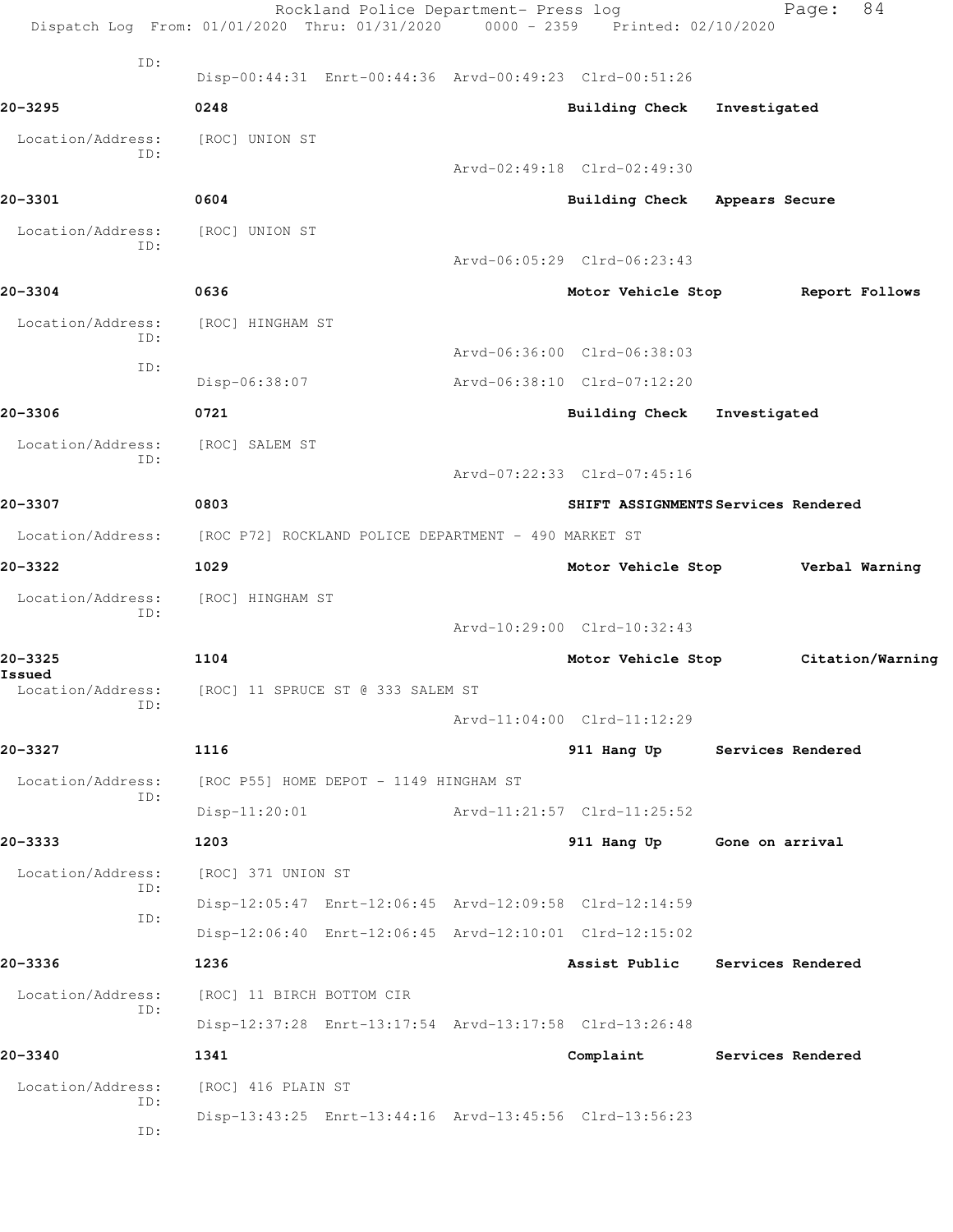|                             | Rockland Police Department- Press log<br>Dispatch Log From: 01/01/2020 Thru: 01/31/2020 0000 - 2359 Printed: 02/10/2020 |                                                                                                                                                                                                                                 |                   | 85<br>Page:                                |
|-----------------------------|-------------------------------------------------------------------------------------------------------------------------|---------------------------------------------------------------------------------------------------------------------------------------------------------------------------------------------------------------------------------|-------------------|--------------------------------------------|
|                             | Disp-13:46:01 Enrt-13:46:04 Arvd-13:46:06 Clrd-13:50:24                                                                 |                                                                                                                                                                                                                                 |                   |                                            |
| 20-3342                     | 1409                                                                                                                    |                                                                                                                                                                                                                                 |                   | Larceny / Forgery/ Fraud Services Rendered |
| Location/Address:           | [ROC] 43 WILSON ST                                                                                                      |                                                                                                                                                                                                                                 |                   |                                            |
| ID:                         | Disp-14:10:27 Enrt-14:14:04 Arvd-14:14:11 Clrd-14:27:19                                                                 |                                                                                                                                                                                                                                 |                   |                                            |
| 20-3345                     | 1437                                                                                                                    |                                                                                                                                                                                                                                 |                   | Traffic Enforcement Citation/Warning       |
| Issued<br>Location/Address: | [ROC] SALEM ST                                                                                                          |                                                                                                                                                                                                                                 |                   |                                            |
| ID:                         |                                                                                                                         | Arvd-14:37:32 Clrd-14:59:16                                                                                                                                                                                                     |                   |                                            |
| 20-3346                     | 1437                                                                                                                    | Details and the set of the set of the set of the set of the set of the set of the set of the set of the set of the set of the set of the set of the set of the set of the set of the set of the set of the set of the set of th | Services Rendered |                                            |
| Location:                   | [ROC]                                                                                                                   |                                                                                                                                                                                                                                 |                   |                                            |
| 20-3350                     | 1600                                                                                                                    | SHIFT ASSIGNMENTS No Service                                                                                                                                                                                                    |                   |                                            |
|                             | Location/Address: [ROC P72] ROCKLAND POLICE DEPARTMENT - 490 MARKET ST                                                  |                                                                                                                                                                                                                                 |                   |                                            |
| 20-3354                     | 1655                                                                                                                    | Building Check Appears Secure                                                                                                                                                                                                   |                   |                                            |
| Location/Address:           | [ROC] PARK ST                                                                                                           |                                                                                                                                                                                                                                 |                   |                                            |
| ID:                         |                                                                                                                         | Arvd-16:56:24 Clrd-16:56:40                                                                                                                                                                                                     |                   |                                            |
| 20-3357                     | 1712                                                                                                                    | Time off Services Rendered                                                                                                                                                                                                      |                   |                                            |
| Location:                   | [ROC]                                                                                                                   |                                                                                                                                                                                                                                 |                   |                                            |
| 20-3358                     | 1712                                                                                                                    | Motor Vehicle Stop Verbal Warning                                                                                                                                                                                               |                   |                                            |
| Vicinity of:                | [ROC] 165 HOWARD ST @ 7 CUSTER ST                                                                                       |                                                                                                                                                                                                                                 |                   |                                            |
| ID:                         |                                                                                                                         | Arvd-17:12:00 Clrd-17:16:36                                                                                                                                                                                                     |                   |                                            |
| 20-3367                     | 1814                                                                                                                    | Sudden Death                                                                                                                                                                                                                    | Services Rendered |                                            |
| Location/Address:           | [ROC] 10 BRAMBLE CIR                                                                                                    |                                                                                                                                                                                                                                 |                   |                                            |
| ID:                         | Disp-18:15:30 Enrt-18:15:45                                                                                             | $Clrd-18:23:10$                                                                                                                                                                                                                 |                   |                                            |
| ID:                         | Disp-18:15:35 Enrt-18:15:45 Arvd-18:23:17 Clrd-19:49:54                                                                 |                                                                                                                                                                                                                                 |                   |                                            |
| ID:<br>ID:                  | Disp-18:15:41 Enrt-18:15:45                                                                                             | $Clrd-18:23:14$                                                                                                                                                                                                                 |                   |                                            |
| ID:                         | Disp-18:17:36 Enrt-18:17:41                                                                                             | Clrd-18:23:06                                                                                                                                                                                                                   |                   |                                            |
|                             | $Disp-19:49:42$                                                                                                         | Arvd-19:49:49 Clrd-20:45:14                                                                                                                                                                                                     |                   |                                            |
| 20-3377                     | 2048                                                                                                                    | <b>Building Check</b>                                                                                                                                                                                                           | Appears Secure    |                                            |
| Location/Address:<br>ID:    | [ROC] PARK ST                                                                                                           |                                                                                                                                                                                                                                 |                   |                                            |
|                             |                                                                                                                         | Arvd-20:48:57 Clrd-20:49:10                                                                                                                                                                                                     |                   |                                            |
| 20-3378                     | 2054                                                                                                                    | Building Check Appears Secure                                                                                                                                                                                                   |                   |                                            |
| Location/Address:<br>ID:    | [ROC] BILL DELAHUNT PKWY                                                                                                |                                                                                                                                                                                                                                 |                   |                                            |
|                             |                                                                                                                         | Arvd-20:54:59 Clrd-20:59:53                                                                                                                                                                                                     |                   |                                            |
| 20-3396                     | 2333                                                                                                                    | Assist Other Agency                                                                                                                                                                                                             |                   | Services Rendered                          |
| Location/Address:<br>ID:    | [ROC P72] ROCKLAND POLICE DEPARTMENT - 490 MARKET ST                                                                    |                                                                                                                                                                                                                                 |                   |                                            |
|                             | Disp-23:40:48                                                                                                           | Clrd-23:40:58                                                                                                                                                                                                                   |                   |                                            |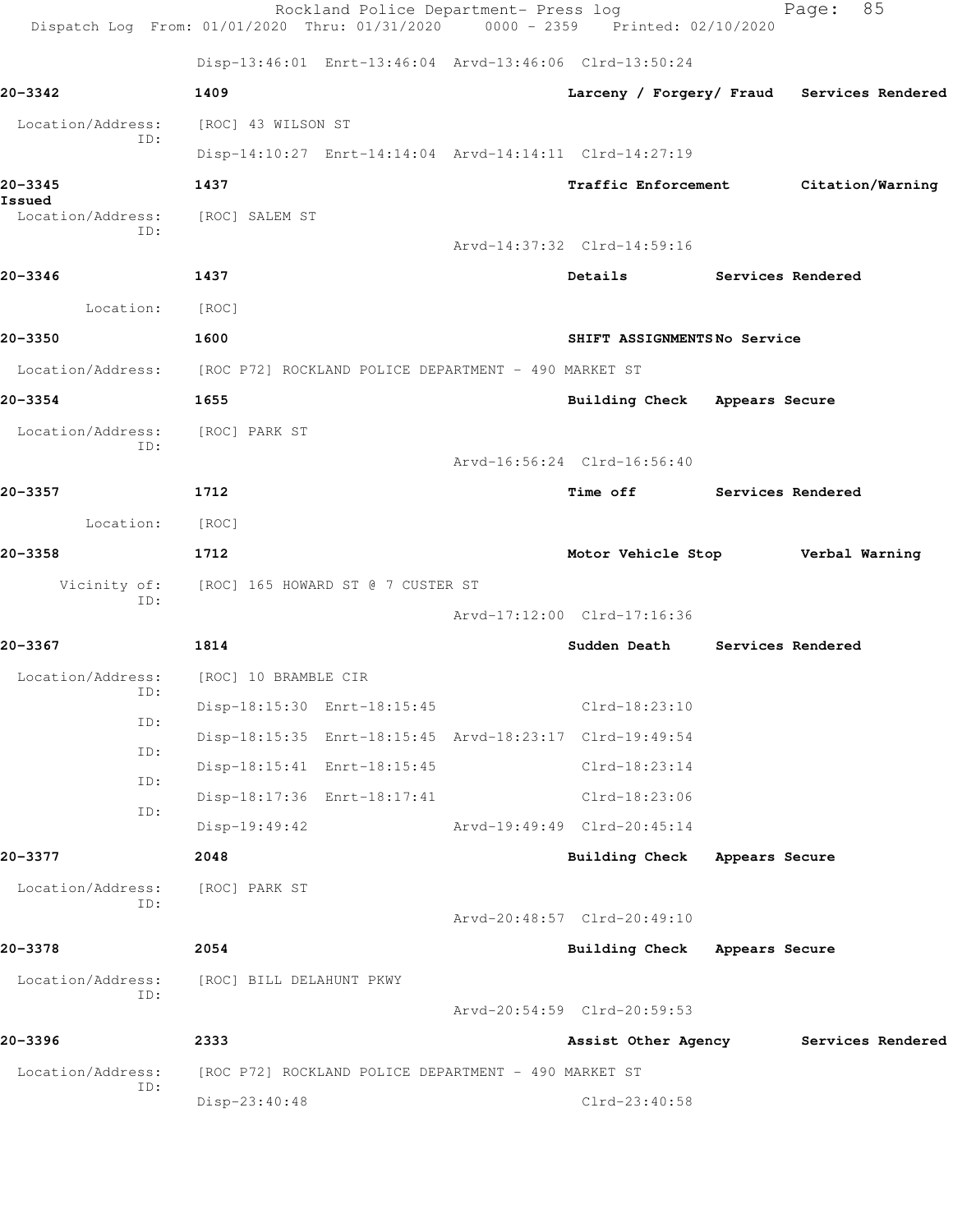Rockland Police Department- Press log Fage: 86 Dispatch Log From: 01/01/2020 Thru: 01/31/2020 0000 - 2359 Printed: 02/10/2020

**For Date: 01/27/2020 - Monday 20-3398 0007 General Incident Services Rendered** Location/Address: [ROC P72] ROCKLAND POLICE DEPARTMENT - 490 MARKET ST ID: Disp-00:09:39 Clrd-00:09:46 **20-3399 0010 Health & Welfare Check Report Follows** Location/Address: [ROC] 518 NORTH AVE ID: Disp-00:13:26 Enrt-00:14:57 Arvd-00:16:30 Clrd-00:28:16 ID: Disp-00:17:14 Enrt-00:17:16 Arvd-00:17:18 Clrd-00:28:20 **20-3404 0117 Motor Vehicle Collision W/PI Report Follows**  Vicinity of: [ROC] 575 VFW DR ID: Disp-01:18:40 Arvd-01:19:42 Clrd-02:28:55 ID: Disp-01:18:46 Arvd-01:19:38 Clrd-02:27:15 **20-3416 0510 Building Check Services Rendered** Location/Address: [ROC] UNION ST ID: Disp-05:12:05 Arvd-05:12:41 Clrd-05:27:27 **20-3420 0644 Details / Time off Services Rendered** Location: [ROC] **20-3421 0648 Follow-Up Investigation Services Not Required**  Location/Address: [ROC] 351 NORTH AVE ID: Disp-06:48:58 Arvd-06:49:03 Clrd-06:52:07 ID: Disp-06:48:58 Arvd-06:49:05 Clrd-06:52:06 **20-3422 0651 Larceny / Forgery/ Fraud Report Follows** Location/Address: [ROC] 76 INDUSTRIAL WAY Apt. #22 ID: Disp-06:53:40 Enrt-06:58:07 Arvd-07:01:03 Clrd-07:07:35 **20-3426 0729 911 Accidental Services Rendered** Location/Address: [ROC] 53 ARCHER RD ID: Disp-07:31:37 Enrt-07:31:40 Arvd-07:34:14 Clrd-07:36:19 **20-3430 0801 Information Call No Action Required** Location/Address: [ROC P72] ROCKLAND POLICE DEPARTMENT - 490 MARKET ST **20-3431 0814 Burglar Alarm Investigated** Location/Address: [ROC P84] PLAYERS SPORTS BAR - 86 VFW DR ID: Disp-08:15:53 Enrt-08:16:30 Arvd-08:21:31 Clrd-08:23:56 **20-3436 0903 Warrant Could Not Locate** Location/Address: [ROC] 37 SALEM ST ID: Disp-09:04:37 Enrt-09:04:40 Arvd-09:04:43 Clrd-09:07:04 ID:

Disp-09:04:53 Enrt-09:04:57 Arvd-09:05:00 Clrd-09:07:21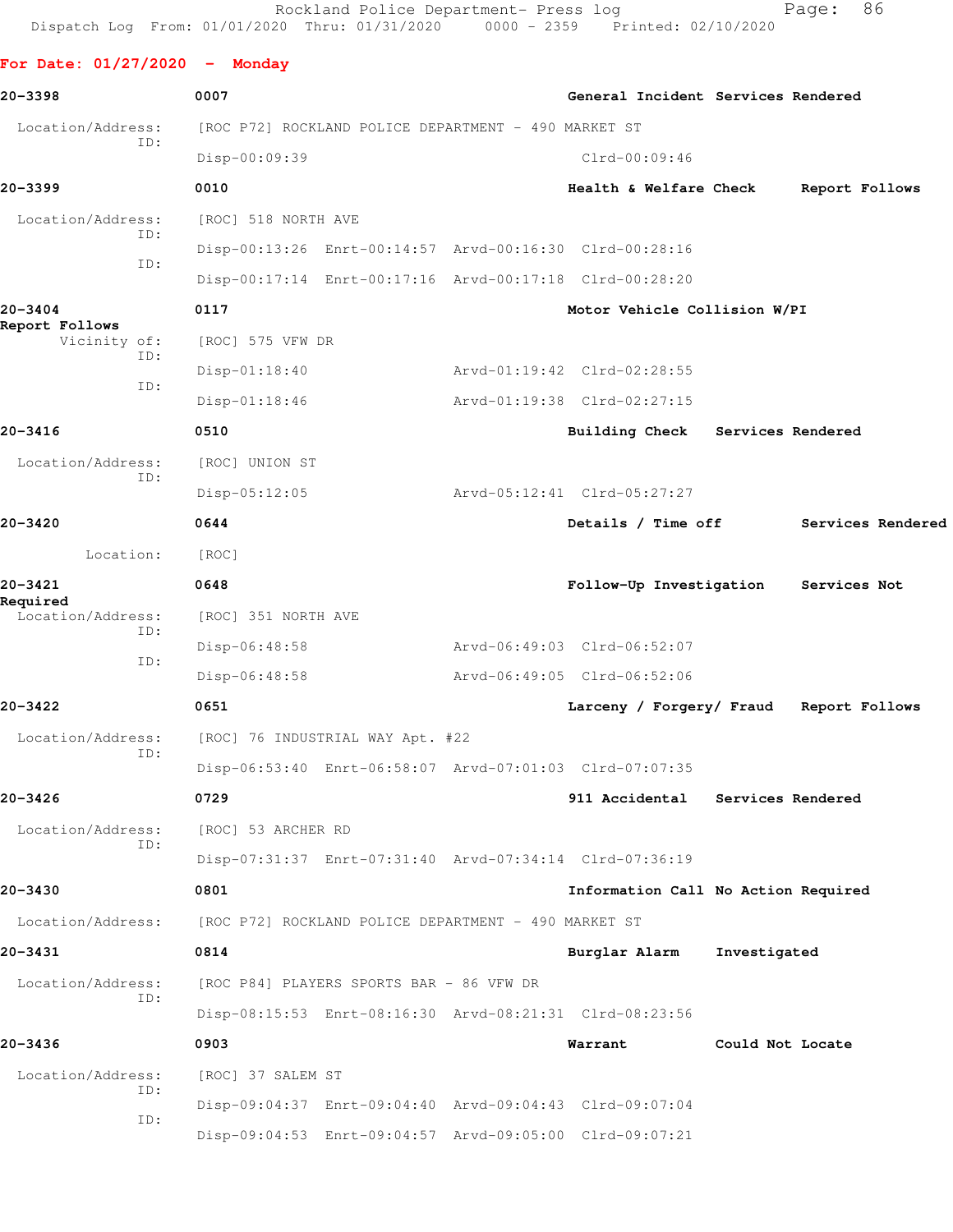Dispatch Log From: 01/01/2020 Thru: 01/31/2020 0000 - 2359 Printed: 02/10/2020 **20-3437 0911 Assist Public Services Rendered** Location/Address: [ROC] 106 GARDNER ST - GARDNER ST ID: Arvd-09:13:37 Clrd-09:16:32 **20-3445 0930 Detail No Action Required** Location/Address: [ROC P72] ROCKLAND POLICE DEPARTMENT - 490 MARKET ST **20-3446 0933 Detail No Action Required** Location/Address: [ROC P72] ROCKLAND POLICE DEPARTMENT - 490 MARKET ST **20-3450 0948 Details / Time off Services Rendered** Location: [ROC] **20-3453 1021 Larceny / Forgery/ Fraud Report Follows** Location/Address: [ROC] 12 INDUSTRIAL WAY ID: Disp-10:34:08 Enrt-10:34:34 Arvd-10:34:37 Clrd-11:27:01 **20-3455 1035 General Incident Services Rendered** Location/Address: [ROC P72] ROCKLAND POLICE DEPARTMENT - 490 MARKET ST ID: Disp-10:40:08 Clrd-10:40:48 **20-3457 1042 Motor Vehicle Stop Citation/Warning Issued**  Location/Address: [ROC] WEBSTER ST ID: Arvd-10:42:00 Clrd-10:51:49 **20-3459 1104 Motor Vehicle Stop Citation/Warning Issued**  Vicinity of: [ROC] WEBSTER ST ID: Arvd-11:04:00 Clrd-11:11:10 **20-3466 1207 MVA Property Damage Only Services Rendered** Vicinity of: [ROC] VFW DR ID: Disp-12:07:51 Enrt-12:07:55 Arvd-12:09:41 Clrd-12:37:38 **20-3469 1232 Traffic Enforcement Services Rendered** Location/Address: [ROC] SALEM ST ID: Arvd-12:34:06 Clrd-12:57:26 **20-3471 1255 Assist Public Services Rendered** Location/Address: [ROC] 106 GARDNER - GARDNER ST ID: Arvd-12:57:12 Clrd-12:58:10 **20-3473 1258 Details / Time off No Action Required**  Location: [ROC] **20-3475 1307 Burglar Alarm Investigated** Location/Address: [ROC] 235 SALEM ST

Disp-13:09:15 Enrt-13:09:19 Arvd-13:20:18 Clrd-13:20:19

ID:

Rockland Police Department- Press log Page: 87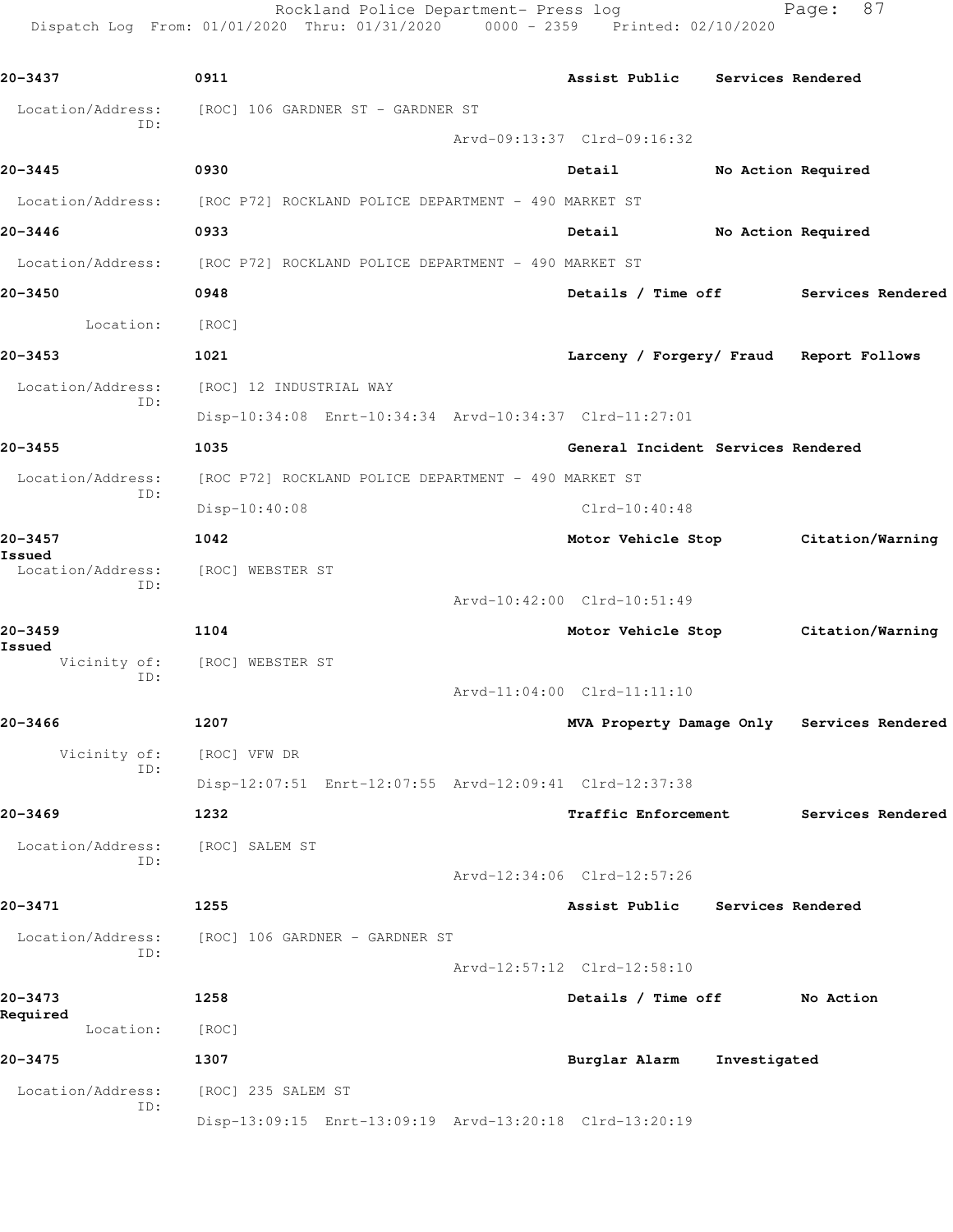|                          | Rockland Police Department- Press log<br>Dispatch Log From: 01/01/2020 Thru: 01/31/2020 0000 - 2359 Printed: 02/10/2020 |                             | 88<br>Page:                                |
|--------------------------|-------------------------------------------------------------------------------------------------------------------------|-----------------------------|--------------------------------------------|
| 20-3476                  | 1314                                                                                                                    | 911 Accidental              | Investigated                               |
| Location/Address:        | [ROC P94] FAST LANE CONVENIENCE STORE - 430 UNION ST                                                                    |                             |                                            |
| ID:                      |                                                                                                                         | Arvd-13:14:00 Clrd-13:23:42 |                                            |
| 20-3478                  | 1315                                                                                                                    |                             | Animal Complaint Services Rendered         |
| Location/Address:<br>ID: | [ROC] 140 SPRUCE ST                                                                                                     |                             |                                            |
|                          |                                                                                                                         | Arvd-13:15:00 Clrd-13:48:15 |                                            |
| 20-3480                  | 1331                                                                                                                    |                             | Motor Vehicle Stop Verbal Warning          |
| Location/Address:<br>ID: | [ROC] 351 NORTH AVE @ 20 GREEN ST                                                                                       |                             |                                            |
|                          |                                                                                                                         | Arvd-13:31:00 Clrd-13:32:49 |                                            |
| 20-3482                  | 1355                                                                                                                    | 911 Accidental              | Investigated                               |
| Location/Address:<br>ID: | [ROC P64] CVS PHARMACY - 80 MARKET ST                                                                                   |                             |                                            |
|                          | Disp-13:57:53 Enrt-13:58:00 Arvd-14:03:49 Clrd-14:03:54                                                                 |                             |                                            |
| 20-3485<br>Required      | 1427                                                                                                                    | Details / Time off          | No Action                                  |
| Location:                | [ROC]                                                                                                                   |                             |                                            |
| 20-3487                  | 1450                                                                                                                    |                             | Information Call No Action Required        |
|                          | Location/Address: [ROC P72] ROCKLAND POLICE DEPARTMENT - 490 MARKET ST                                                  |                             |                                            |
| 20-3491                  | 1520                                                                                                                    | 911 Accidental              | Investigated                               |
| Location/Address:<br>ID: | [ROC 17] E.T. WRIGHT SHOE FACTORY - 379 LIBERTY ST Apt. #401B                                                           |                             |                                            |
|                          | Disp-15:22:09 Enrt-15:22:37 Arvd-15:29:44 Clrd-15:29:46                                                                 |                             |                                            |
| 20-3492                  | 1525                                                                                                                    |                             | Assist Public Services Rendered            |
| Location/Address:<br>ID: | [ROC] 106 GARDNER ST - GARDNER ST                                                                                       |                             |                                            |
|                          |                                                                                                                         | Arvd-15:26:38 Clrd-15:28:22 |                                            |
| 20-3500                  | 1617                                                                                                                    | General Info                | Services Rendered                          |
| Location/Address:        | [ROC P72] ROCKLAND POLICE DEPARTMENT - 490 MARKET ST                                                                    |                             |                                            |
| 20-3503                  | 1649                                                                                                                    | 911 Hang Up                 | Appears Secure                             |
| Location/Address:<br>ID: | [ROC 80] AAA ROCKLAND BRANCH - 900 HINGHAM ST                                                                           |                             |                                            |
|                          | Disp-16:52:06 Enrt-16:52:08 Arvd-16:57:37 Clrd-16:59:59                                                                 |                             |                                            |
| 20-3510                  | 1733                                                                                                                    | General Info                | Services Rendered                          |
|                          | Location/Address: [ROC P72] ROCKLAND POLICE DEPARTMENT - 490 MARKET ST                                                  |                             |                                            |
| 20–3527                  | 1943                                                                                                                    |                             | Building Check Services Rendered           |
| Location/Address:<br>ID: | [ROC] BILL DELAHUNT PKWY                                                                                                |                             |                                            |
|                          |                                                                                                                         | Arvd-19:45:26 Clrd-19:45:40 |                                            |
| 20-3529                  | 2011                                                                                                                    |                             | Larceny / Forgery/ Fraud Services Rendered |
| Location/Address:<br>ID: | [ROC 60] SPRING GATE APARTMENTS - 63 HANNAH WAY Apt. #F                                                                 |                             |                                            |
| ID:                      | Disp-20:11:33                                                                                                           | Clrd-20:11:35               |                                            |
|                          | Disp-20:11:41 Enrt-20:11:57 Arvd-20:24:30 Clrd-20:48:52                                                                 |                             |                                            |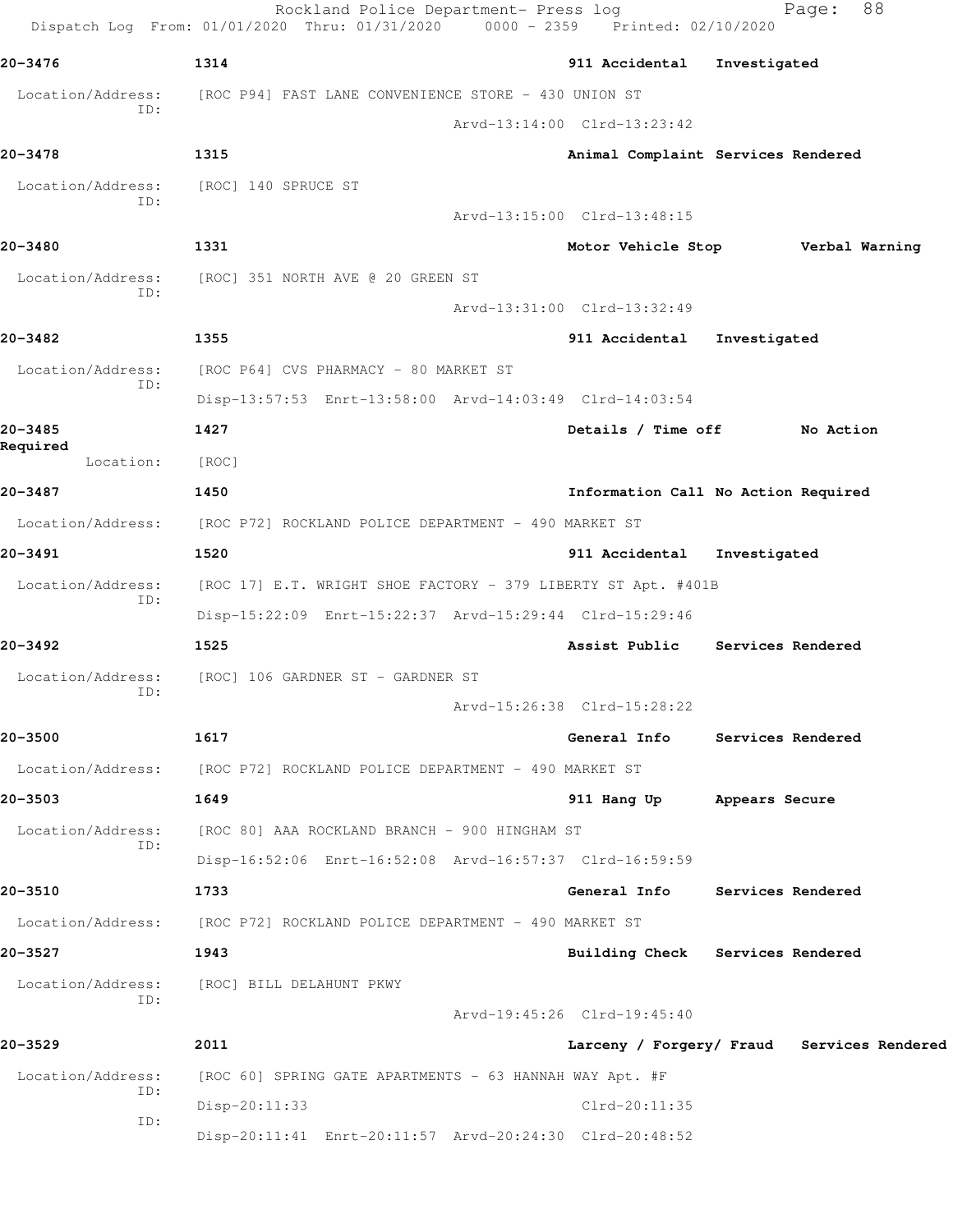|                                              | Dispatch Log From: 01/01/2020 Thru: 01/31/2020 0000 - 2359 Printed: 02/10/2020                                                                                                      | Rockland Police Department- Press log |                               | 89<br>Page:                               |
|----------------------------------------------|-------------------------------------------------------------------------------------------------------------------------------------------------------------------------------------|---------------------------------------|-------------------------------|-------------------------------------------|
| ID:                                          | Disp-20:27:14 Enrt-20:27:14 Arvd-20:32:30 Clrd-20:45:24                                                                                                                             |                                       |                               |                                           |
| 20-3537                                      | 2133                                                                                                                                                                                |                                       |                               | Motor Vehicle Stop Citation/Warning       |
| Issued<br>Location/Address:                  | [ROC] 400 SALEM ST                                                                                                                                                                  |                                       |                               |                                           |
| TD:                                          | Disp-21:46:53 Enrt-21:46:57 Arvd-21:46:59 Clrd-21:47:02                                                                                                                             |                                       |                               |                                           |
| 20-3543                                      | 2350                                                                                                                                                                                |                                       | General Info                  | Services Rendered                         |
| Location/Address:                            | [ROC P72] ROCKLAND POLICE DEPARTMENT - 490 MARKET ST                                                                                                                                |                                       |                               |                                           |
| For Date: $01/28/2020 - Tuesday$             |                                                                                                                                                                                     |                                       |                               |                                           |
| $20 - 3544$                                  | 0000                                                                                                                                                                                |                                       | SHIFT ASSIGNMENTSNo Service   |                                           |
| Location/Address:                            | [ROC P72] ROCKLAND POLICE DEPARTMENT - 490 MARKET ST                                                                                                                                |                                       |                               |                                           |
| TD:                                          |                                                                                                                                                                                     |                                       | Arvd-00:00:00 Clrd-00:09:52   |                                           |
| 20-3558                                      | 0317                                                                                                                                                                                |                                       |                               | Burglar Alarm Building Checked/Secured    |
| Location/Address:                            | [ROC 63] MIKES PIZZA - 315 UNION ST                                                                                                                                                 |                                       |                               |                                           |
| ID:                                          | Disp-03:18:39 Enrt-03:19:48 Arvd-03:21:53 Clrd-03:25:29                                                                                                                             |                                       |                               |                                           |
| ID:                                          | Disp-03:19:29 Enrt-03:19:44 Arvd-03:21:57 Clrd-03:25:25                                                                                                                             |                                       |                               |                                           |
| 20-3562                                      | 0454                                                                                                                                                                                |                                       | Building Check Appears Secure |                                           |
| Location/Address:                            | [ROC] UNION ST                                                                                                                                                                      |                                       |                               |                                           |
| ID:                                          |                                                                                                                                                                                     |                                       | Arvd-04:54:00 Clrd-05:15:08   |                                           |
| 20-3567                                      | 0635                                                                                                                                                                                |                                       | Details / Time off            | No Service                                |
| Location:                                    | [ROC]                                                                                                                                                                               |                                       |                               |                                           |
| 20-3571                                      | 0707                                                                                                                                                                                |                                       | Motor Vehicle Complaint       | Paper Exchange                            |
| Location/Address:                            | [ROC] 74 CHURCH ST Apt. #2                                                                                                                                                          |                                       |                               |                                           |
| TD:                                          |                                                                                                                                                                                     |                                       | Arvd-07:07:00 Clrd-07:30:03   |                                           |
| 20-3573                                      | 0745                                                                                                                                                                                |                                       |                               | Emergency Medical Transported to Hospital |
| Location/Address:<br>Fire Unit:<br>EMS Unit: | [ROC] 152 LINCOLN RD<br>ROCKEN3-Pumper-Rockland Engine 3<br>Disp-07:46:25 Enrt-07:47:34 Arvd-07:50:31 Clrd-07:57:43<br>InQrtsUnavl-07:57:43 InSrvce-07:57:43<br>ROCKAM1-Rockland A1 |                                       |                               |                                           |
| ID:                                          | Disp-07:46:31 Enrt-07:47:33 Arvd-07:50:31 Clrd-07:57:40<br>Hosp-08:09:36 ClrHosp-08:47:24 InQrtsUnavl-08:52:23 InSrvce-08:52:23                                                     |                                       |                               |                                           |
| ID:                                          | Disp-07:51:44 Enrt-07:51:47 Arvd-07:54:55 Clrd-07:55:21                                                                                                                             |                                       |                               |                                           |
| ID:                                          | Disp-07:55:30 Enrt-07:55:32 Arvd-07:55:34 Clrd-07:55:45                                                                                                                             |                                       |                               |                                           |
|                                              | Disp-07:55:52 Enrt-07:55:53 Arvd-07:55:55 Clrd-07:57:18                                                                                                                             |                                       |                               |                                           |
| 20-3578                                      | 0800                                                                                                                                                                                |                                       |                               | SHIFT ASSIGNMEN Services Rendered         |
| Location/Address:                            | [ROC P72] ROCKLAND POLICE DEPARTMENT - 490 MARKET ST                                                                                                                                |                                       |                               |                                           |
| 20-3583                                      | 0800                                                                                                                                                                                |                                       |                               | Animal Complaint Services Rendered        |
| Location/Address:                            | [ROC] 222 EAST WATER ST                                                                                                                                                             |                                       |                               |                                           |
| 20-3576                                      | 0801                                                                                                                                                                                |                                       | Disturbance                   | Gone on arrival                           |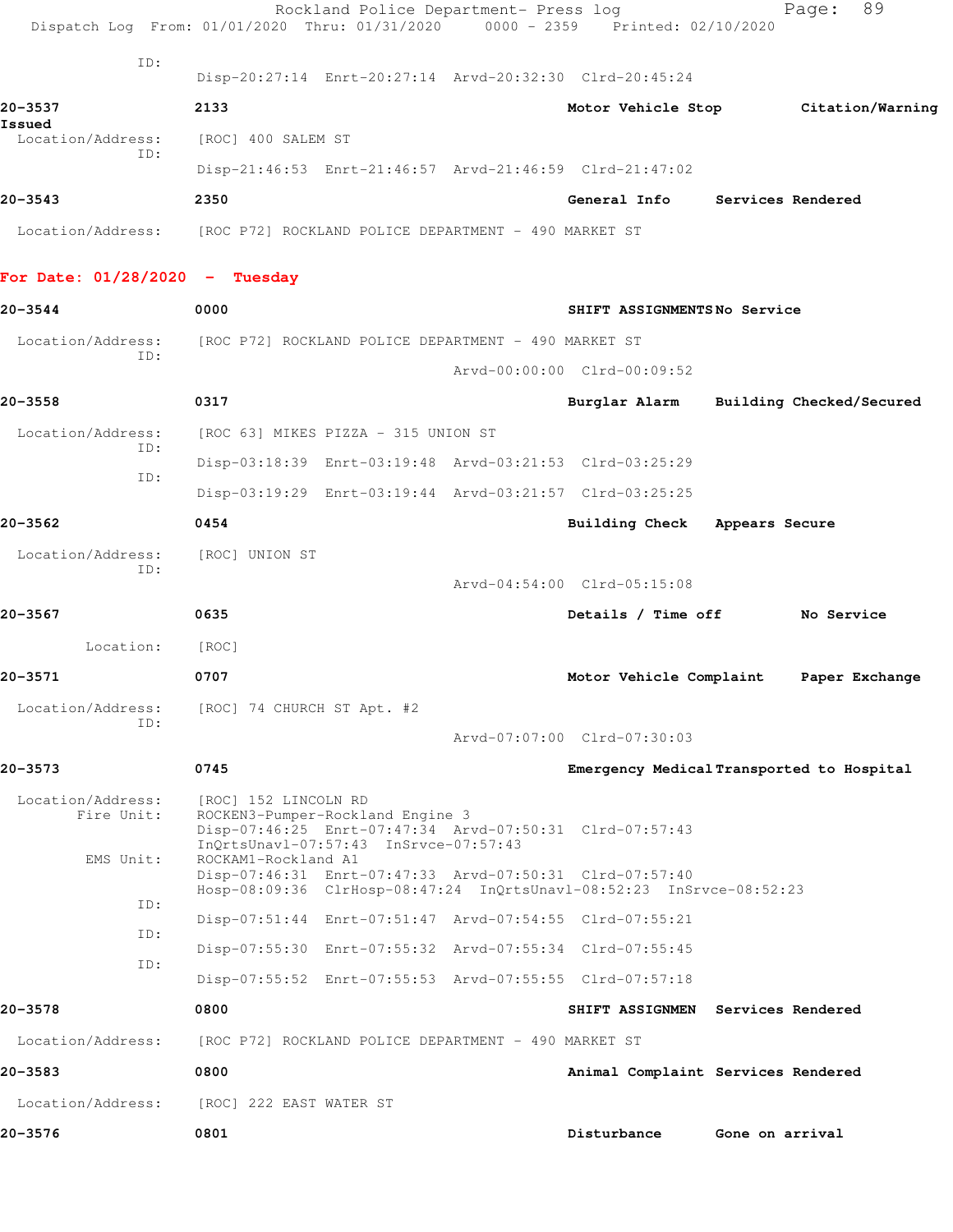|                             | Rockland Police Department- Press log<br>Dispatch Log From: 01/01/2020 Thru: 01/31/2020 | 0000 - 2359 Printed: 02/10/2020         |                   | 90<br>Page:       |
|-----------------------------|-----------------------------------------------------------------------------------------|-----------------------------------------|-------------------|-------------------|
| Location/Address:           | [ROC P99] RICHDALES (TEDESCHI'S) - 268 UNION ST                                         |                                         |                   |                   |
| ID:                         | Disp-08:04:24 Enrt-08:04:27 Arvd-08:05:43 Clrd-08:09:52                                 |                                         |                   |                   |
| ID:                         | Disp-08:04:44 Enrt-08:05:07 Arvd-08:05:35 Clrd-08:10:55                                 |                                         |                   |                   |
| 20-3588                     | 0830                                                                                    | Animal Complaint Services Rendered      |                   |                   |
| Location/Address:           | [ROC] 51 BOXBERRY LN                                                                    |                                         |                   |                   |
| 20-3586                     | 0916                                                                                    | Building Check Appears Secure           |                   |                   |
| Location/Address:           | [ROC] PARK ST                                                                           |                                         |                   |                   |
| ID:                         |                                                                                         | Arvd-09:16:44 Clrd-09:16:56             |                   |                   |
| 20-3589                     | 0924                                                                                    | Neighbor Disturbance Advised to Court   |                   |                   |
| Location/Address:           | [ROC] 106 WEBSTER ST                                                                    |                                         |                   |                   |
| ID:                         | Disp-09:24:56 Enrt-09:25:06                                                             | Clrd-09:41:09                           |                   |                   |
| 20-3590                     | 0937                                                                                    | Details / Time off                      |                   | Services Rendered |
| Location:                   | [ROC]                                                                                   |                                         |                   |                   |
| 20-3599                     | 1056                                                                                    | 911 Hang Up Gone on arrival             |                   |                   |
| Location/Address:           | [ROC] 371 UNION ST                                                                      |                                         |                   |                   |
| ID:                         | Disp-10:59:35 Enrt-11:00:34                                                             | Clrd-11:05:59                           |                   |                   |
| 20-3602                     | 1120                                                                                    | Motor Vehicle Stop Citation/Warning     |                   |                   |
| Issued<br>Location/Address: | [ROC] 938 HINGHAM ST @ 11 COMMERCE RD                                                   |                                         |                   |                   |
| ID:                         |                                                                                         | Arvd-11:20:00 Clrd-11:25:33             |                   |                   |
| 20-3605                     | 1204                                                                                    | Building Check Appears Secure           |                   |                   |
|                             | Location/Address: [ROC] BILL DELAHUNT PKWY                                              |                                         |                   |                   |
| ID:                         |                                                                                         | Arvd-12:05:00 Clrd-12:05:33             |                   |                   |
| 20-3606                     | 1206                                                                                    | Animal Complaint Services Rendered      |                   |                   |
| Location/Address:           | [ROC] 42E MARTHA DR                                                                     |                                         |                   |                   |
| ID:                         |                                                                                         | Arvd-12:06:00 Clrd-12:29:08             |                   |                   |
| 20-3614                     | 1252                                                                                    | Building Check Appears Secure           |                   |                   |
| Location/Address:<br>ID:    | [ROC] PARK ST                                                                           |                                         |                   |                   |
|                             |                                                                                         | Arvd-12:52:45 Clrd-12:52:57             |                   |                   |
| 20-3615                     | 1254                                                                                    | General Info                            | Services Rendered |                   |
| Location/Address:           | [ROC P72] ROCKLAND POLICE DEPARTMENT - 490 MARKET ST                                    |                                         |                   |                   |
| 20-3617                     | 1314                                                                                    | Building Check Building Checked/Secured |                   |                   |
| Location/Address:<br>ID:    | [ROC] SALEM ST                                                                          |                                         |                   |                   |
|                             |                                                                                         | Arvd-13:15:41 Clrd-13:30:22             |                   |                   |
| 20-3618                     | 1320                                                                                    | Burglar Alarm                           | Investigated      |                   |
| Location/Address:<br>ID:    | [ROC] 467 LIBERTY ST                                                                    |                                         |                   |                   |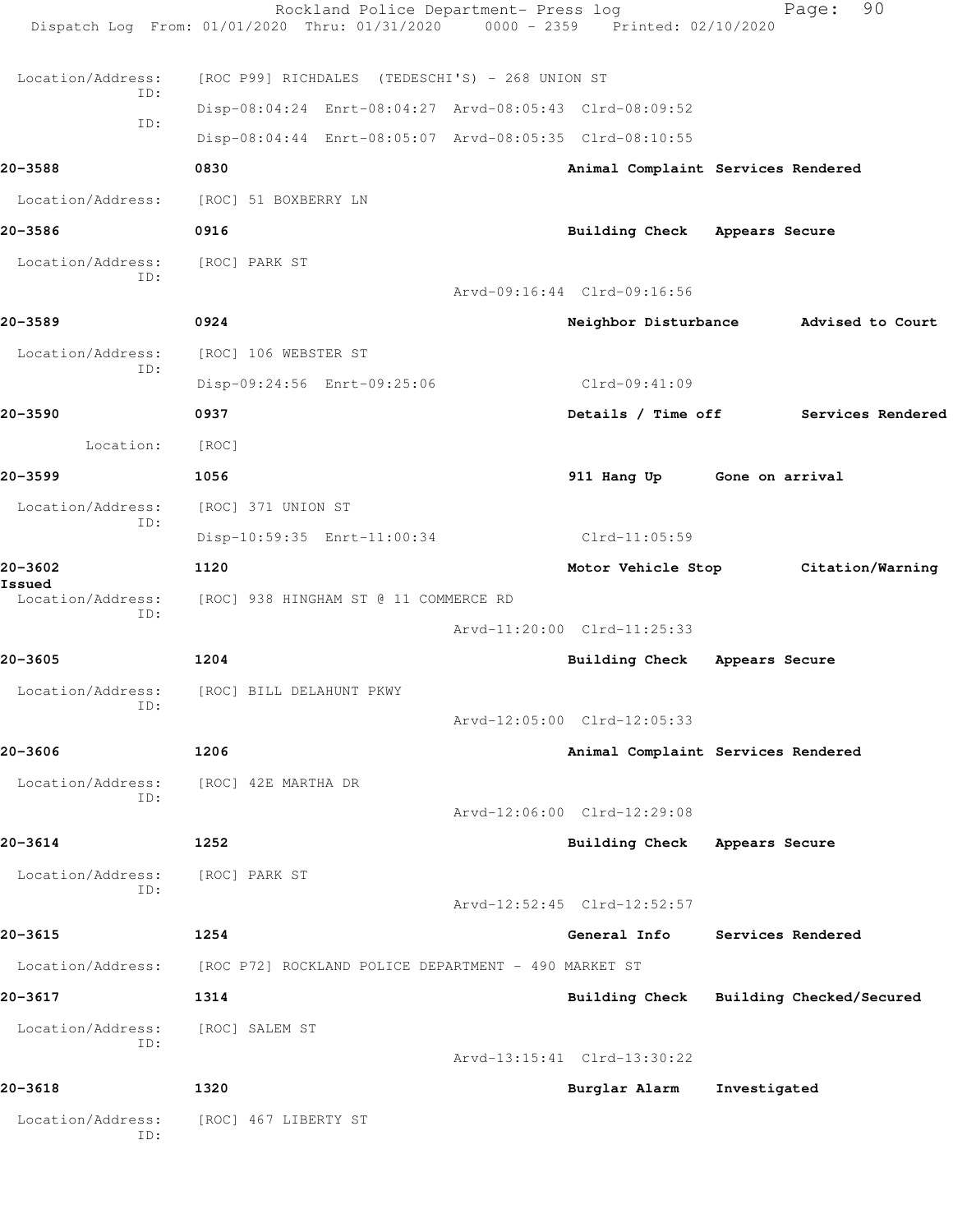|                          | Rockland Police Department- Press log<br>Dispatch Log From: 01/01/2020 Thru: 01/31/2020 | 0000 - 2359 Printed: 02/10/2020    |                   | 91<br>Page:       |  |
|--------------------------|-----------------------------------------------------------------------------------------|------------------------------------|-------------------|-------------------|--|
|                          | Disp-13:20:59 Enrt-13:21:25 Arvd-13:26:22 Clrd-13:41:30                                 |                                    |                   |                   |  |
| ID:                      | Disp-13:30:35 Enrt-13:30:37 Arvd-13:30:39 Clrd-13:41:20                                 |                                    |                   |                   |  |
| 20-3621                  | 1352                                                                                    | Motor Vehicle Complaint            |                   | Gone on arrival   |  |
|                          |                                                                                         |                                    |                   |                   |  |
| Location/Address:<br>ID: | [ROC] NORTH AVE                                                                         |                                    |                   |                   |  |
|                          |                                                                                         | Arvd-13:52:00 Clrd-13:56:16        |                   |                   |  |
| 20-3622                  | 1405                                                                                    | Animal Complaint Services Rendered |                   |                   |  |
| Location/Address:<br>ID: | [ROC] 82 WILLOW POND DR                                                                 |                                    |                   |                   |  |
|                          |                                                                                         | Arvd-14:05:00 Clrd-14:09:14        |                   |                   |  |
| 20-3623                  | 1408                                                                                    | 911 Hang Up                        | Investigated      |                   |  |
| Location/Address:<br>ID: | [ROC 69] SOUTH SHORE REHAB & NURSING - 115 NORTH AVE                                    |                                    |                   |                   |  |
|                          | Disp-14:10:00 Enrt-14:10:35                                                             | $Clrd-14:15:51$                    |                   |                   |  |
| 20-3627                  | 1425                                                                                    | Follow-Up Investigation No Service |                   |                   |  |
| Location/Address:<br>ID: | [ROC] 32 ARTHUR ST                                                                      |                                    |                   |                   |  |
|                          |                                                                                         | Arvd-14:25:00 Clrd-14:47:47        |                   |                   |  |
| 20-3629                  | 1435                                                                                    | Detail                             | Services Rendered |                   |  |
| Location/Address:        | [ROC P72] ROCKLAND POLICE DEPARTMENT - 490 MARKET ST                                    |                                    |                   |                   |  |
| 20-3632                  | 1508                                                                                    | Vandalism                          |                   | Services Rendered |  |
| Location/Address:        | [ROC] 340 CENTRE AVE Apt. #21                                                           |                                    |                   |                   |  |
| ID:                      | Disp-15:09:36 Enrt-15:10:14                                                             | $Clrd-15:10:27$                    |                   |                   |  |
| ID:                      | Disp-15:10:55 Enrt-15:11:19                                                             | $Clrd-15:12:59$                    |                   |                   |  |
| ID:<br>ID:               | Disp-15:13:21 Enrt-15:14:11 Arvd-15:14:14 Clrd-15:14:14                                 |                                    |                   |                   |  |
|                          | Disp-15:14:24 Enrt-15:16:08 Arvd-15:16:11 Clrd-15:29:48                                 |                                    |                   |                   |  |
| 20-3636                  | 1512                                                                                    | Assist Other Agency                |                   | Services Rendered |  |
| Location/Address:        | [ROC] 323 UNION ST                                                                      |                                    |                   |                   |  |
| ID:                      |                                                                                         | Arvd-15:12:00 Clrd-15:36:13        |                   |                   |  |
| ID:                      | Disp-15:14:23 Enrt-15:14:26 Arvd-15:18:32 Clrd-15:38:35                                 |                                    |                   |                   |  |
| 20-3642                  | 1548                                                                                    | Health & Welfare Check             |                   | Investigated      |  |
| Location/Address:        | [ROC] 90 HUGGINS RD                                                                     |                                    |                   |                   |  |
| ID:                      | Disp-15:49:48 Enrt-15:49:51                                                             | Clrd-15:53:21                      |                   |                   |  |
| ID:                      | Disp-15:59:45 Enrt-15:59:48 Arvd-15:59:50 Clrd-16:07:24                                 |                                    |                   |                   |  |
| 20-3644                  | 1602                                                                                    | SHIFT ASSIGNMENTSNo Service        |                   |                   |  |
| Location/Address:        | [ROC P72] ROCKLAND POLICE DEPARTMENT - 490 MARKET ST                                    |                                    |                   |                   |  |
| 20-3645                  | 1604                                                                                    | 911 Hang Up Gone on arrival        |                   |                   |  |
| Location/Address:        | [ROC] 371 UNION ST                                                                      |                                    |                   |                   |  |
| ID:                      | Disp-16:06:13 Enrt-16:06:26                                                             | Clrd-16:15:59                      |                   |                   |  |
| 20-3647                  | 1636                                                                                    | Motor Vehicle Complaint            |                   | Services Rendered |  |
|                          |                                                                                         |                                    |                   |                   |  |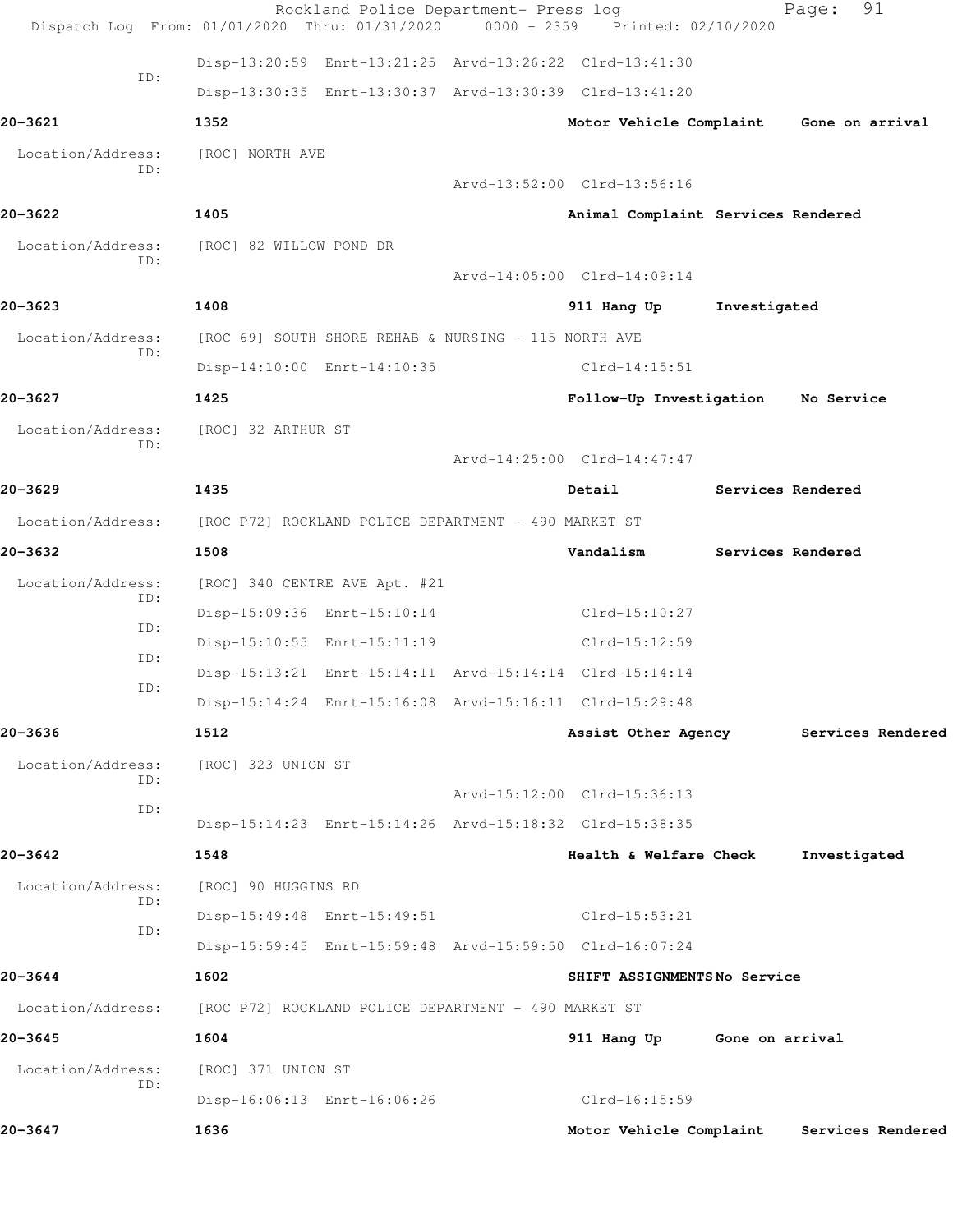|                                    | Rockland Police Department- Press log<br>Dispatch Log From: 01/01/2020 Thru: 01/31/2020 0000 - 2359 Printed: 02/10/2020 |                                 |                          | 92<br>Page:                           |
|------------------------------------|-------------------------------------------------------------------------------------------------------------------------|---------------------------------|--------------------------|---------------------------------------|
| Location/Address:<br>ID:           | [ROC] 326 UNION ST                                                                                                      |                                 |                          |                                       |
|                                    |                                                                                                                         | Arvd-16:36:00 Clrd-16:49:57     |                          |                                       |
| 20-3664                            | 1850                                                                                                                    | Motor Vehicle Stop              |                          | Citation/Warning                      |
| Issued<br>Vicinity of:             | [ROC] 86 WEBSTER ST @ 17 WALL ST                                                                                        |                                 |                          |                                       |
| ID:                                |                                                                                                                         | Arvd-18:50:00 Clrd-18:53:47     |                          |                                       |
| 20-3671                            | 1924                                                                                                                    |                                 |                          | Suspicious Activity Services Rendered |
| Location/Address:                  | [ROC] 365 CENTRE AVE                                                                                                    |                                 |                          |                                       |
| ID:                                | Disp-19:28:27                                                                                                           | Arvd-19:28:36 Clrd-19:30:40     |                          |                                       |
| 20-3672                            | 1930                                                                                                                    | Summons                         | <b>Services Rendered</b> |                                       |
| Location/Address:                  | [ROC] 5 WALNUT CT                                                                                                       |                                 |                          |                                       |
| ID:                                | Disp-19:35:25 Enrt-19:35:37 Arvd-19:35:40 Clrd-19:35:46                                                                 |                                 |                          |                                       |
| 20-3673                            | 1939                                                                                                                    | 911 Hang Up Services Rendered   |                          |                                       |
| Location/Address:                  | [ROC P55] HOME DEPOT - 1149 HINGHAM ST                                                                                  |                                 |                          |                                       |
| ID:                                | Disp-19:40:03 Enrt-19:40:58 Arvd-19:46:39 Clrd-19:56:32                                                                 |                                 |                          |                                       |
| 20-3674                            | 1943                                                                                                                    | Details / Time off No Service   |                          |                                       |
| Location:                          | [ROC]                                                                                                                   |                                 |                          |                                       |
| 20-3687                            | 2115                                                                                                                    | Burglar Alarm Cancelled Enroute |                          |                                       |
| Location/Address:                  | [ROC] SSGA - 22 RESERVOIR PARK DR                                                                                       |                                 |                          |                                       |
| 20-3688                            | 2140                                                                                                                    | Details / Time off No Service   |                          |                                       |
| Location:                          | [ROC]                                                                                                                   |                                 |                          |                                       |
| 20-3690                            | 2212                                                                                                                    | Motor Vehicle Stop              |                          | Citation/Warning                      |
| Issued<br>Vicinity of:             | [ROC] 134 CENTRE AVE @ 1 WILLOW POND DR                                                                                 |                                 |                          |                                       |
| ID:                                |                                                                                                                         | Arvd-22:12:00 Clrd-22:13:58     |                          |                                       |
| For Date: $01/29/2020$ - Wednesday |                                                                                                                         |                                 |                          |                                       |
| 20-3695                            | 0000                                                                                                                    | General Info Services Rendered  |                          |                                       |
|                                    | Location/Address: [ROC P72] ROCKLAND POLICE DEPARTMENT - 490 MARKET ST                                                  |                                 |                          |                                       |
| 20-3700                            | 0046                                                                                                                    | Disabled Motor Vehicle          |                          | Provided                              |
| Assistance<br>Vicinity of:<br>ID:  | [ROC P95] HOLY FAMILY CHURCH - 403 UNION ST                                                                             |                                 |                          |                                       |

Disp-00:50:10 Enrt-00:50:18 Arvd-00:50:22 Clrd-00:50:25

**20-3706 0309 Burglar Alarm Appears Secure** Location/Address: [ROC P105] HOADLEY PLUMBING - 672 UNION ST ID: Disp-03:09:41 Enrt-03:11:32 Arvd-03:11:35 Clrd-03:19:21 **20-3715 0540 Motor Vehicle Stop Verbal Warning**

 Location/Address: [ROC] HINGHAM ST @ GLENDALE DR ID: Disp-05:40:00 Enrt-05:40:00 Arvd-05:40:00 Clrd-05:43:58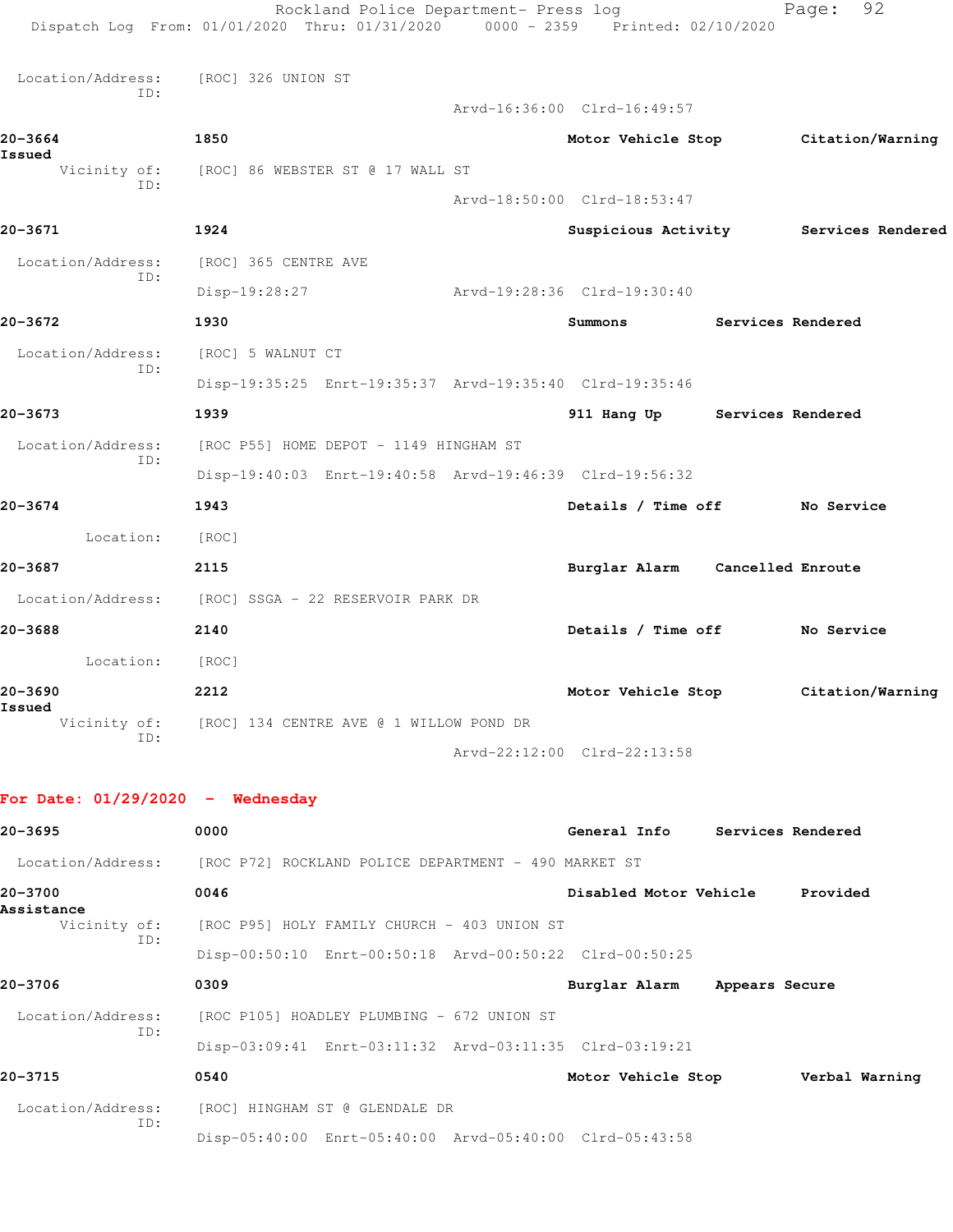Rockland Police Department- Press log entitled and Page: 93 Dispatch Log From: 01/01/2020 Thru: 01/31/2020 0000 - 2359 Printed: 02/10/2020

| 20-3716<br>$\sim$ 0609<br>Issued |                                                                        |                                     |                   | Motor Vehicle Stop Citation/Warning  |
|----------------------------------|------------------------------------------------------------------------|-------------------------------------|-------------------|--------------------------------------|
| ID:                              | Location/Address: [ROC] BY MARYLOU'S - WEBSTER ST                      |                                     |                   |                                      |
|                                  |                                                                        | Arvd-06:09:00 Clrd-06:21:21         |                   |                                      |
| 20-3718                          | 0625                                                                   | 911 Accidental Services Rendered    |                   |                                      |
| Location/Address:<br>ID:         | [ROC] 54 EAST WATER ST                                                 |                                     |                   |                                      |
| ID:                              | Disp-06:28:51 Enrt-06:29:00 Clrd-06:31:54                              |                                     |                   |                                      |
|                                  | Disp-06:30:14 Arvd-06:30:19 Clrd-06:32:00                              |                                     |                   |                                      |
| 20-3719                          | 0641                                                                   | Disturbance Peace Restored          |                   |                                      |
| Location/Address:                | [ROC] 446 EAST WATER ST                                                |                                     |                   |                                      |
| ID:                              | Disp-06:42:21 Enrt-06:42:28 Arvd-06:44:32 Clrd-06:55:22                |                                     |                   |                                      |
| ID:                              | Disp-06:42:21 Enrt-06:42:30 Arvd-06:44:32 Clrd-06:55:22                |                                     |                   |                                      |
| ID:                              |                                                                        | Arvd-06:43:53 Clrd-06:55:22         |                   |                                      |
| 20-3720                          | 0651                                                                   |                                     |                   | Details / Time off Services Rendered |
| Location: [ROC]                  |                                                                        |                                     |                   |                                      |
| 20-3724                          | 0800                                                                   | SHIFT ASSIGNMENTS Services Rendered |                   |                                      |
|                                  | Location/Address: [ROC P72] ROCKLAND POLICE DEPARTMENT - 490 MARKET ST |                                     |                   |                                      |
| 20-3726                          | 0818                                                                   | COMP Time off Services Rendered     |                   |                                      |
| Location:                        | [ROC]                                                                  |                                     |                   |                                      |
| 20-3728                          | 0828                                                                   | Vandalism Services Rendered         |                   |                                      |
| Location/Address:<br>ID:         | [ROC] 53 MORNINGSIDE DR                                                |                                     |                   |                                      |
|                                  | Disp-08:29:14 Enrt-08:29:19                                            | Clrd-09:08:38                       |                   |                                      |
| 20-3731                          | 0911                                                                   | Building Check Appears Secure       |                   |                                      |
| Location/Address:                | [ROC] PARK ST                                                          |                                     |                   |                                      |
| ID:                              |                                                                        | Arvd-09:12:30 Clrd-09:12:41         |                   |                                      |
| 20-3733                          | 0919                                                                   | Building Check Appears Secure       |                   |                                      |
| Location/Address:                | [ROC] BILL DELAHUNT PKWY                                               |                                     |                   |                                      |
| ID:                              |                                                                        | Arvd-09:19:48 Clrd-09:34:08         |                   |                                      |
| 20-3736                          | 0939                                                                   | <b>SICK OFFICER</b>                 | Services Rendered |                                      |
| Location:                        | [ROC]                                                                  |                                     |                   |                                      |
| 20-3741                          | 1019                                                                   | Motor Vehicle Stop                  |                   | Citation/Warning                     |
| Issued<br>Location/Address:      | [ROC] SUMMER ST                                                        |                                     |                   |                                      |
| ID:                              |                                                                        | Arvd-10:19:00 Clrd-10:27:33         |                   |                                      |
| 20-3742                          | 1021                                                                   | Motor Vehicle Stop                  |                   | Citation/Warning                     |
| Issued<br>Location/Address:      | [ROC] WEST WATER ST @ ICEHOUSE WOOD LN                                 |                                     |                   |                                      |
| ID:                              |                                                                        | Arvd-10:21:00 Clrd-10:29:30         |                   |                                      |
|                                  |                                                                        |                                     |                   |                                      |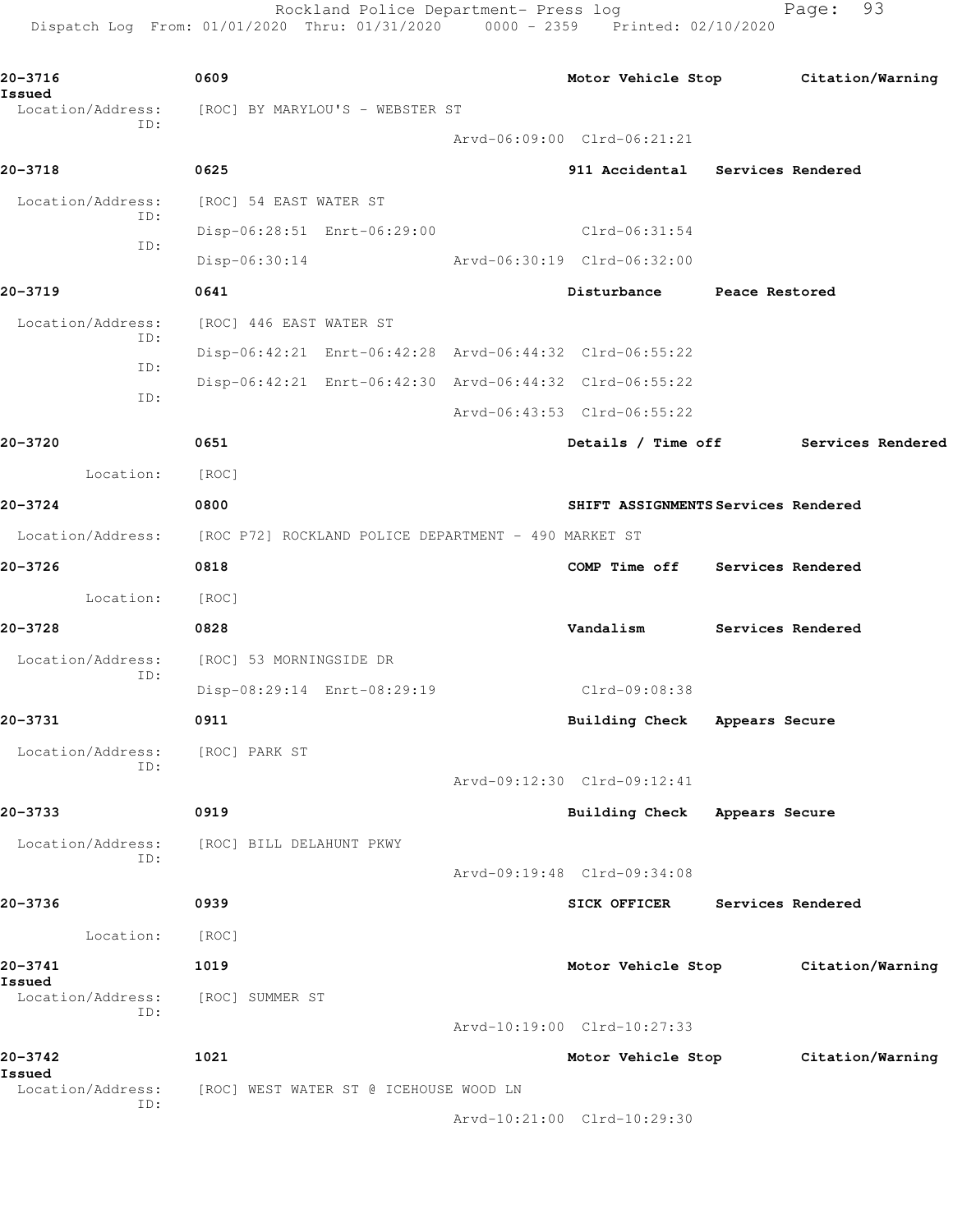Dispatch Log From: 01/01/2020 Thru: 01/31/2020 0000 - 2359 Printed: 02/10/2020 **20-3744 1037 911 Wireless call (Transfered) 911 Wireless call (Transfered)**  Location: [ROC] **20-3747 1048 Motor Vehicle Stop Verbal Warning** Location/Address: [ROC] 300 WEST WATER ST ID: Arvd-10:48:00 Clrd-10:51:33 **20-3746 1049 911 Accidental Services Rendered** Location/Address: [ROC P55] HOME DEPOT - 1149 HINGHAM ST ID: Disp-10:50:18 Enrt-10:50:20 Arvd-11:00:08 Clrd-11:07:20 **20-3751 1117 Follow-Up Investigation Appears Secure** Location/Address: [ROC] 32 ARTHUR ST ID: Arvd-11:17:00 Clrd-11:35:46 **20-3754 1123 Health & Welfare Check Patient Refusal** Location/Address: [ROC] 11 HEMLOCK ST ID: Disp-11:32:27 Arvd-11:37:08 Clrd-12:05:46 EMS Unit: ROCKAM1-Rockland A1 Disp-11:32:44 Enrt-11:34:01 Arvd-11:38:07 Clrd-12:14:12 InQrtsUnavl-12:14:12 InSrvce-12:14:12 Fire Unit: ROCKEN3-Pumper-Rockland Engine 3 Disp-11:33:00 Enrt-11:34:01 Arvd-11:38:06 Clrd-12:14:16 InQrtsUnavl-12:14:17 InSrvce-12:14:17 **20-3753 1127 Motor Vehicle Stop Report Follows** Location/Address: [ROC P98] DOLLAR TREE - 201 MARKET ST ID: Arvd-11:27:00 Clrd-11:56:49 ID: Arvd-11:35:59 Clrd-11:56:17 **20-3762 1221 Motor Vehicle Complaint Services Rendered** Location/Address: [ROC] DOUGH BOY - 295 UNION ST **20-3766 1241 VACATION Time off Services Rendered** Location: [ROC] **20-3767 1244 PERSONAL Time off Services Rendered** Location: [ROC] **20-3778 1419 911 Accidental Services Not Required** Location/Address: [ROC] 545 UNION ST ID: Disp-14:22:42 Enrt-14:22:45 Arvd-14:28:43 Clrd-14:29:08 **20-3779 1421 Detail Services Rendered** Location/Address: [ROC P72] ROCKLAND POLICE DEPARTMENT - 490 MARKET ST **20-3782 1456 Suspicious Activity Services Rendered** Location/Address: [ROC] POST OFFICE - 39 WEBSTER ST ID: Disp-14:58:37 Enrt-14:59:11 Arvd-15:01:04 Clrd-15:08:35 ID: Disp-14:58:43 Enrt-14:59:13 Clrd-15:06:19

Rockland Police Department- Press log Fage: 94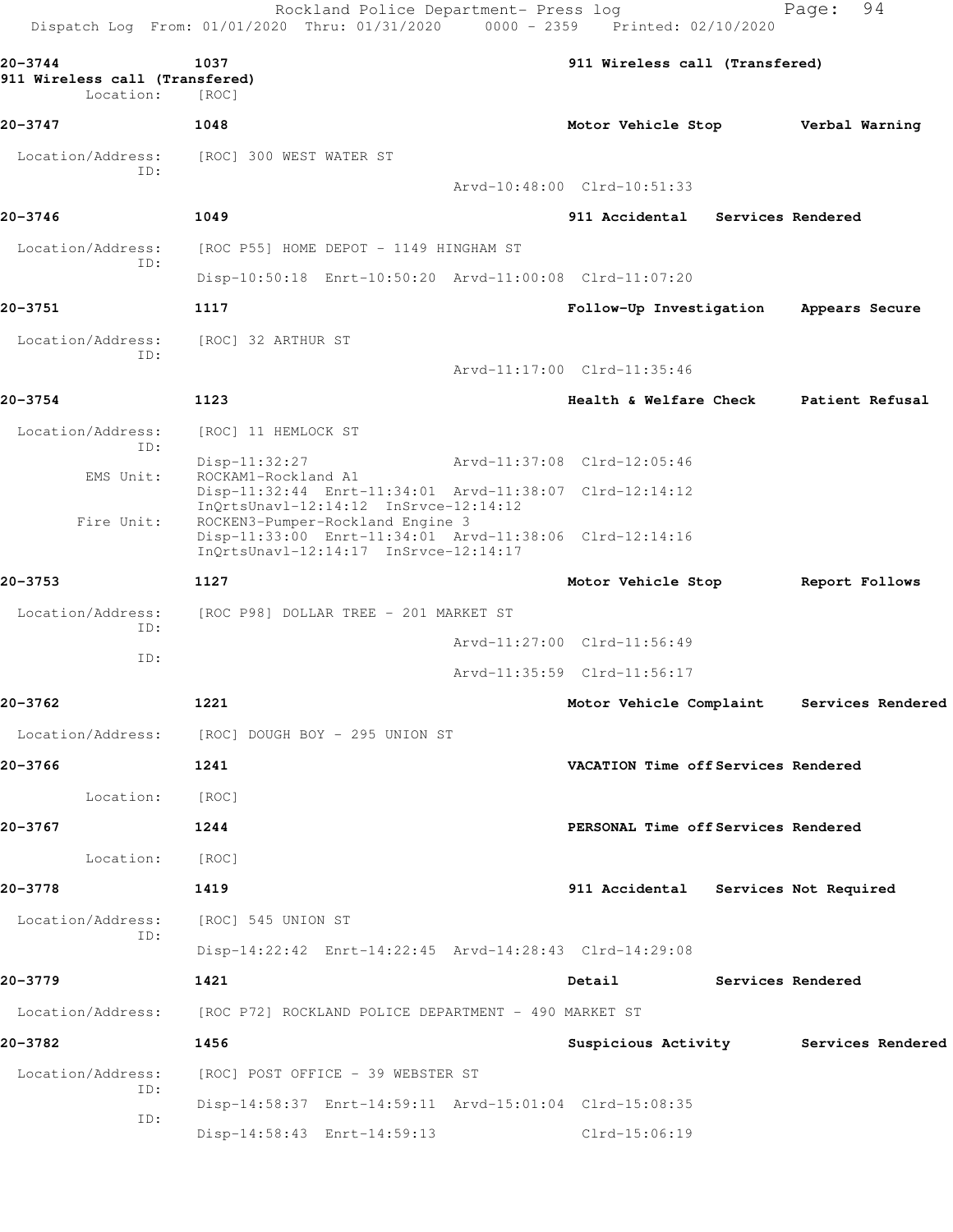Rockland Police Department- Press log Page: 95 Dispatch Log From: 01/01/2020 Thru: 01/31/2020 0000 - 2359 Printed: 02/10/2020

| 20-3784                           | 1501                                                                   | Threats                             | Services Rendered                     |
|-----------------------------------|------------------------------------------------------------------------|-------------------------------------|---------------------------------------|
| Location/Address:<br>ID:          | [ROC P64] CVS PHARMACY - 80 MARKET ST                                  |                                     |                                       |
| ID:                               | Disp-15:02:50 Enrt-15:02:53 Arvd-15:06:23 Clrd-15:13:47                |                                     |                                       |
|                                   |                                                                        | Arvd-15:06:31 Clrd-15:13:19         |                                       |
| 20-3786                           | 1514                                                                   | Detail                              | Services Rendered                     |
|                                   | Location/Address: [ROC P72] ROCKLAND POLICE DEPARTMENT - 490 MARKET ST |                                     |                                       |
| 20-3785                           | 1515                                                                   | Follow-Up Investigation No Service  |                                       |
| Location/Address:<br>ID:          | [ROC] 51 MAPLE ST                                                      |                                     |                                       |
|                                   | Disp-15:16:20                                                          | Arvd-15:16:24 Clrd-15:20:14         |                                       |
| 20-3787                           | 1526                                                                   | General Info Services Rendered      |                                       |
|                                   | Location/Address: [ROC P72] ROCKLAND POLICE DEPARTMENT - 490 MARKET ST |                                     |                                       |
| 20-3791                           | 1600                                                                   | SHIFT ASSIGNMENTS Services Rendered |                                       |
|                                   | Location/Address: [ROC P72] ROCKLAND POLICE DEPARTMENT - 490 MARKET ST |                                     |                                       |
| 20-3794                           | 1638                                                                   | Disturbance Services Rendered       |                                       |
| Location/Address:<br>ID:          | [ROC 68] 204 MONCRIEF RD                                               |                                     |                                       |
| ID:                               |                                                                        | Arvd-16:39:47 Clrd-16:49:28         |                                       |
| ID:                               | Disp-16:39:55 Enrt-16:40:06 Arvd-16:40:34 Clrd-16:49:36                |                                     |                                       |
|                                   |                                                                        | Arvd-16:43:02 Clrd-16:49:33         |                                       |
| 20-3808                           | 1737                                                                   | COMP TIME                           | Services Rendered                     |
| Location: [ROC]                   |                                                                        |                                     |                                       |
| 20-3826                           | 2052                                                                   | COMP TIME                           | Services Rendered                     |
| Location:                         | [ROC]                                                                  |                                     |                                       |
| 20-3829                           | 2114                                                                   |                                     | Suspicious Activity Services Rendered |
| ID:                               | Location/Address: [ROC 59] RICE BUILDING - 346 UNION ST                |                                     |                                       |
|                                   | $Disp-21:18:17$                                                        | $Clrd-21:18:26$                     |                                       |
| 20-3832                           | 2236                                                                   | COMP DAY Services Rendered          |                                       |
| Location: [ROC]                   |                                                                        |                                     |                                       |
| 20-3835                           | 2320                                                                   | Suspicious Activity 5ent On Way     |                                       |
| Location/Address:<br>ID:          | [ROC P65] 7-ELEVEN CONVENIENCE STORE - 92 MARKET ST                    |                                     |                                       |
| ID:                               | $Disp-23:21:16$                                                        | Arvd-23:21:31 Clrd-23:30:55         |                                       |
|                                   | Disp-23:22:22 Enrt-23:22:25 Arvd-23:22:27 Clrd-23:32:26                |                                     |                                       |
| For Date: $01/30/2020 -$ Thursday |                                                                        |                                     |                                       |
| 20-3841                           | 0003                                                                   | SHIFT ASSIGNMENTSNo Service         |                                       |
|                                   | Location/Address: [ROC P72] ROCKLAND POLICE DEPARTMENT - 490 MARKET ST |                                     |                                       |

**20-3846 0153 Details / Time off-COMP NIGHT**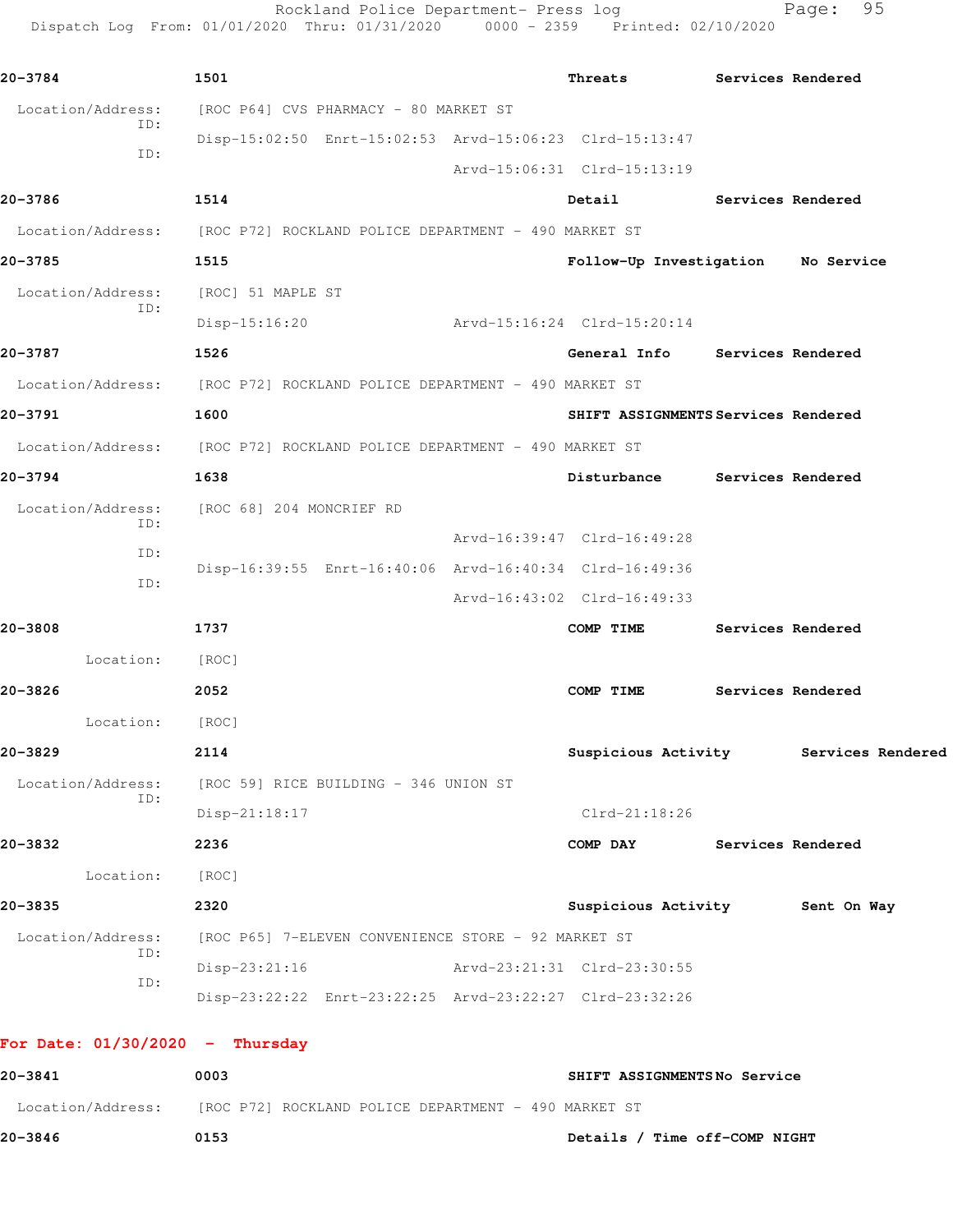|                                | Dispatch Log From: 01/01/2020 Thru: 01/31/2020                         | 0000 - 2359 Printed: 02/10/2020         |                   |                                       |
|--------------------------------|------------------------------------------------------------------------|-----------------------------------------|-------------------|---------------------------------------|
| Services Rendered<br>Location: | [ROC]                                                                  |                                         |                   |                                       |
| 20-3851                        | 0329                                                                   | Building Check                          | Investigated      |                                       |
| Location/Address:              | [ROC] UNION ST                                                         |                                         |                   |                                       |
| ID:                            |                                                                        | Arvd-03:29:52 Clrd-03:30:02             |                   |                                       |
| 20-3855                        | 0551                                                                   | Building Check Building Checked/Secured |                   |                                       |
| Location/Address:              | [ROC] UNION ST                                                         |                                         |                   |                                       |
| ID:                            |                                                                        | Arvd-05:52:32 Clrd-06:07:10             |                   |                                       |
| 20-3860                        | 0621                                                                   | Motor Vehicle Stop                      |                   | Verbal Warning                        |
| Location/Address:              | [ROC] 416 SUMMER ST @ 67 CONDON CIR                                    |                                         |                   |                                       |
| ID:                            |                                                                        | Arvd-06:21:00 Clrd-06:37:00             |                   |                                       |
| 20-3862                        | 0634                                                                   | Details / Time off                      |                   | No Service                            |
| Location:                      | [ROC]                                                                  |                                         |                   |                                       |
| 20-3864                        | 0645                                                                   | Motor Vehicle Stop                      |                   | Citation/Warning                      |
| Issued<br>Location/Address:    | [ROC 92] R STEWART ESTEN SCHOOL - 733 SUMMER ST                        |                                         |                   |                                       |
| ID:                            |                                                                        | Arvd-06:45:00 Clrd-06:51:40             |                   |                                       |
| 20-3865                        | 0645                                                                   | <b>Building Check</b>                   | Investigated      |                                       |
| Location/Address:              | [ROC] SALEM ST                                                         |                                         |                   |                                       |
| ID:                            |                                                                        | Arvd-06:46:18 Clrd-06:57:35             |                   |                                       |
| 20-3872                        | 0804                                                                   | Information Call No Action Required     |                   |                                       |
| Location/Address:              | [ROC P72] ROCKLAND POLICE DEPARTMENT - 490 MARKET ST                   |                                         |                   |                                       |
| 20-3873                        | 0830                                                                   | Information Call No Action Required     |                   |                                       |
| Location/Address:              | [ROC P72] ROCKLAND POLICE DEPARTMENT - 490 MARKET ST                   |                                         |                   |                                       |
| 20-3874                        | 0833                                                                   | Details / Time off No Action            |                   |                                       |
| Required<br>Location:          | [ROC]                                                                  |                                         |                   |                                       |
| 20-3923                        | 0900                                                                   | Animal Complaint Services Rendered      |                   |                                       |
| Location:                      | [ROC] HINGHAM DISTRICT COURT                                           |                                         |                   |                                       |
| 20-3884                        | 1006                                                                   | Information Call No Action Required     |                   |                                       |
|                                | Location/Address: [ROC P72] ROCKLAND POLICE DEPARTMENT - 490 MARKET ST |                                         |                   |                                       |
| 20-3887                        | 1031                                                                   |                                         |                   | Suspicious Activity Services Rendered |
| Location/Address:              | [ROC 66] REEDS POND PARK - 80 MARKET ST                                |                                         |                   |                                       |
| ID:                            | Disp-10:33:53 Enrt-10:34:06 Arvd-10:39:08 Clrd-10:41:21                |                                         |                   |                                       |
| ID:                            | Disp-10:33:58 Enrt-10:34:02 Arvd-10:38:46 Clrd-10:39:37                |                                         |                   |                                       |
| 20-3888                        | 1049                                                                   | Warrant                                 | Services Rendered |                                       |
| Location/Address:              | [ROC] 192 WEBSTER ST                                                   |                                         |                   |                                       |
| ID:                            | Disp-10:53:18                                                          | Arvd-10:53:36 Clrd-11:26:07             |                   |                                       |
| ID:                            |                                                                        |                                         |                   |                                       |

Rockland Police Department- Press log Page: 96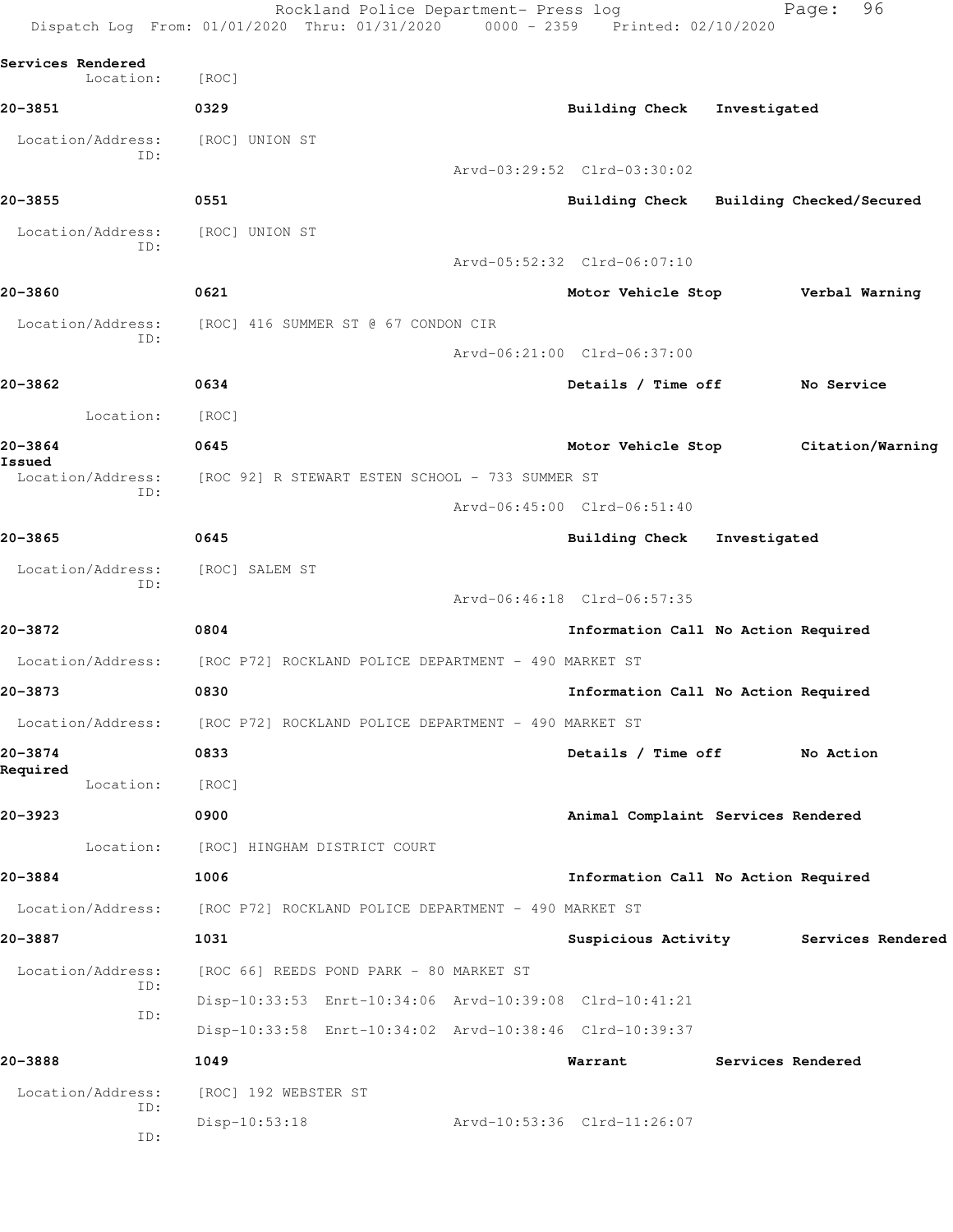|                          | Rockland Police Department- Press log<br>Dispatch Log From: 01/01/2020 Thru: 01/31/2020 | 0000 - 2359 Printed: 02/10/2020 | 97<br>Page:                             |
|--------------------------|-----------------------------------------------------------------------------------------|---------------------------------|-----------------------------------------|
|                          | Disp-10:53:28                                                                           | Arvd-10:53:33 Clrd-11:24:39     |                                         |
| 20-3889                  | 1130                                                                                    |                                 | Information Call No Action Required     |
| Location/Address:        | [ROC P72] ROCKLAND POLICE DEPARTMENT - 490 MARKET ST                                    |                                 |                                         |
| 20-3890                  | 1156                                                                                    | Police Information              | Services Rendered                       |
| Location/Address:<br>ID: | [ROC P72] ROCKLAND POLICE DEPARTMENT - 490 MARKET ST                                    |                                 |                                         |
|                          | Disp-11:58:35                                                                           | $Clrd-11:58:43$                 |                                         |
| 20-3892                  | 1202                                                                                    | 911 Accidental                  | Appears Secure                          |
| Location/Address:<br>ID: | [ROC] 1 TECHNOLOGY PL Apt. #3RD                                                         |                                 |                                         |
|                          | Disp-12:05:13 Enrt-12:06:03 Arvd-12:17:23 Clrd-12:20:02                                 |                                 |                                         |
| 20-3928                  | 1210                                                                                    |                                 | Animal Complaint Services Rendered      |
|                          | Location/Address: [ROC 73] ROCKLAND TOWN HALL - 242 UNION ST                            |                                 |                                         |
| 20-3895                  | 1213                                                                                    |                                 | Building Check Building Checked/Secured |
| Location/Address:        | [ROC] 200 UNION ST                                                                      |                                 |                                         |
| ID:                      |                                                                                         | Arvd-12:15:06 Clrd-12:16:03     |                                         |
| 20-3926                  | 1300                                                                                    |                                 | Animal Complaint Services Rendered      |
| Location/Address:        | [ROC] 522 SUMMER ST                                                                     |                                 |                                         |
| 20-3905                  | 1330                                                                                    | Burglar Alarm                   | Appears Secure                          |
| Location/Address:        | [ROC] 93 CRESCENT ST                                                                    |                                 |                                         |
| ID:                      | Disp-13:31:40 Enrt-13:31:47 Arvd-13:33:46 Clrd-13:37:26                                 |                                 |                                         |
| ID:                      | Disp-13:37:18 Enrt-13:37:20 Arvd-13:37:21 Clrd-13:37:24                                 |                                 |                                         |
| 20-3906                  | 1331                                                                                    |                                 | Information Call No Action Required     |
| Location/Address:        | [ROC P72] ROCKLAND POLICE DEPARTMENT - 490 MARKET ST                                    |                                 |                                         |
| 20-3908                  | 1336                                                                                    |                                 | Building Check Building Checked/Secured |
| Location/Address:        | [ROC] 200 UNION ST                                                                      |                                 |                                         |
| ID:                      |                                                                                         | Arvd-13:38:01 Clrd-13:39:03     |                                         |
| 20-3910                  | 1339                                                                                    | <b>Traffic Enforcement</b>      | Services Rendered                       |
| Location/Address:        | [ROC] SALEM ST                                                                          |                                 |                                         |
| ID:                      |                                                                                         | Arvd-13:41:29 Clrd-13:58:29     |                                         |
| 20-3909                  | 1340                                                                                    |                                 | Building Check Building Checked/Secured |
| Location/Address:        | [ROC] PARK ST                                                                           |                                 |                                         |
| ID:                      |                                                                                         | Arvd-13:41:26 Clrd-13:41:44     |                                         |
| 20-3911                  | 1343                                                                                    | 911 Hang Up Appears Secure      |                                         |
| Location/Address:        | [ROC] 384 MARKET ST                                                                     |                                 |                                         |
| ID:                      | Disp-13:45:05 Enrt-13:45:07 Arvd-13:48:29 Clrd-13:53:20                                 |                                 |                                         |
| 20-3912                  | 1343                                                                                    |                                 | Building Check Building Checked/Secured |
| Location/Address:        | [ROC] BILL DELAHUNT PKWY                                                                |                                 |                                         |
|                          |                                                                                         |                                 |                                         |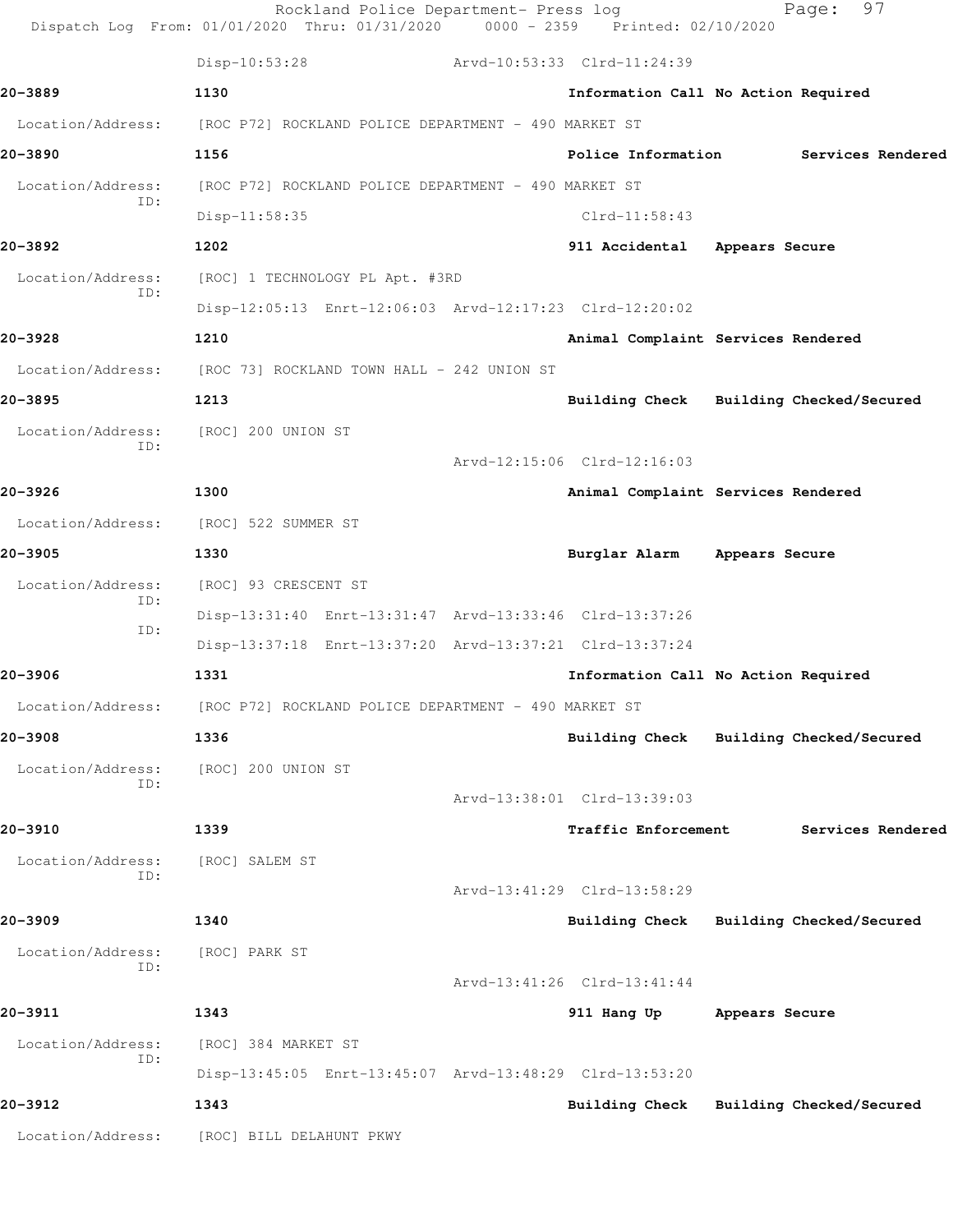| ID:                           |                                                         | Arvd-13:43:54 Clrd-13:44:34        |                   |                                            |
|-------------------------------|---------------------------------------------------------|------------------------------------|-------------------|--------------------------------------------|
| 20-4055                       | 1350                                                    | Animal Complaint Services Rendered |                   |                                            |
| Location/Address:             | [ROC] 12 ODONNELL CT                                    |                                    |                   |                                            |
| 20-3927                       | 1518                                                    |                                    |                   | MVA Property Damage Only Services Rendered |
| Location/Address:             | [ROC P53] TK O'SHEA'S - 934 HINGHAM ST                  |                                    |                   |                                            |
| ID:                           | Disp-15:53:00 Enrt-15:53:03 Arvd-16:11:23 Clrd-16:11:27 |                                    |                   |                                            |
| 20-4053                       | 1520                                                    | Animal Complaint Services Rendered |                   |                                            |
| Location/Address:             | [ROC] 44 MILLBROOK DR                                   |                                    |                   |                                            |
| 20-3930                       | 1538                                                    | Assist Public Advised to Court     |                   |                                            |
| Location/Address:             | [ROC P72] ROCKLAND POLICE DEPARTMENT - 490 MARKET ST    |                                    |                   |                                            |
| ID:                           | Disp-15:46:43                                           | $Clrd-15:48:32$                    |                   |                                            |
| 20-3931                       | 1548                                                    | 911 Accidental                     | Investigated      |                                            |
| Location/Address:             | [ROC] 617 LIBERTY ST                                    |                                    |                   |                                            |
| ID:                           | Disp-15:51:02 Enrt-15:51:07                             | Clrd-15:52:41                      |                   |                                            |
| ID:                           | Disp-15:52:52 Enrt-15:52:54 Arvd-15:54:14 Clrd-16:04:53 |                                    |                   |                                            |
| 20-3932                       | 1554                                                    | Suspicious Activity No Action      |                   |                                            |
| Required<br>Location/Address: | [ROC 65] ROGERS MIDDLE SCHOOL - 100 TAUNTON AVE         |                                    |                   |                                            |
| ID:                           |                                                         | Arvd-15:54:00 Clrd-16:11:01        |                   |                                            |
| 20-3936                       | 1617                                                    | General Info                       | Services Rendered |                                            |
| Location/Address:             | [ROC P72] ROCKLAND POLICE DEPARTMENT - 490 MARKET ST    |                                    |                   |                                            |
| ID:<br>ID:                    |                                                         | Arvd-16:17:00 Clrd-17:52:55        |                   |                                            |
|                               | Disp-19:31:11                                           | $Clrd-19:32:02$                    |                   |                                            |
| 20-3938                       | 1628                                                    | Assist Public                      | Cancelled Enroute |                                            |
| Location/Address:<br>ID:      | [ROC] 632 BEECH ST                                      |                                    |                   |                                            |
|                               | Disp-16:32:10                                           | $Clrd-16:32:26$                    |                   |                                            |
| 20-3939                       | 1629                                                    |                                    |                   | Follow-Up Investigation Services Rendered  |
| Location/Address:<br>ID:      | [ROC] 776 UNION ST                                      |                                    |                   |                                            |
|                               |                                                         | Arvd-16:29:00 Clrd-16:42:47        |                   |                                            |
| 20-3942                       | 1700                                                    | 911 Hang Up                        | Investigated      |                                            |
| Location/Address:<br>ID:      | [ROC 21] KINDER CARE DAYCARE - 330 PLEASANT ST          |                                    |                   |                                            |
|                               | Disp-17:01:26 Enrt-17:01:29 Arvd-17:07:24 Clrd-17:13:19 |                                    |                   |                                            |
| 20-3944<br>Issued             | 1710                                                    | Motor Vehicle Stop                 |                   | Citation/Warning                           |
| Location/Address:<br>ID:      | [ROC] EAST WATER ST @ UNION ST                          |                                    |                   |                                            |
|                               |                                                         | Arvd-17:10:00 Clrd-17:21:39        |                   |                                            |
| 20-3958                       | 1920                                                    | General Info                       | Services Rendered |                                            |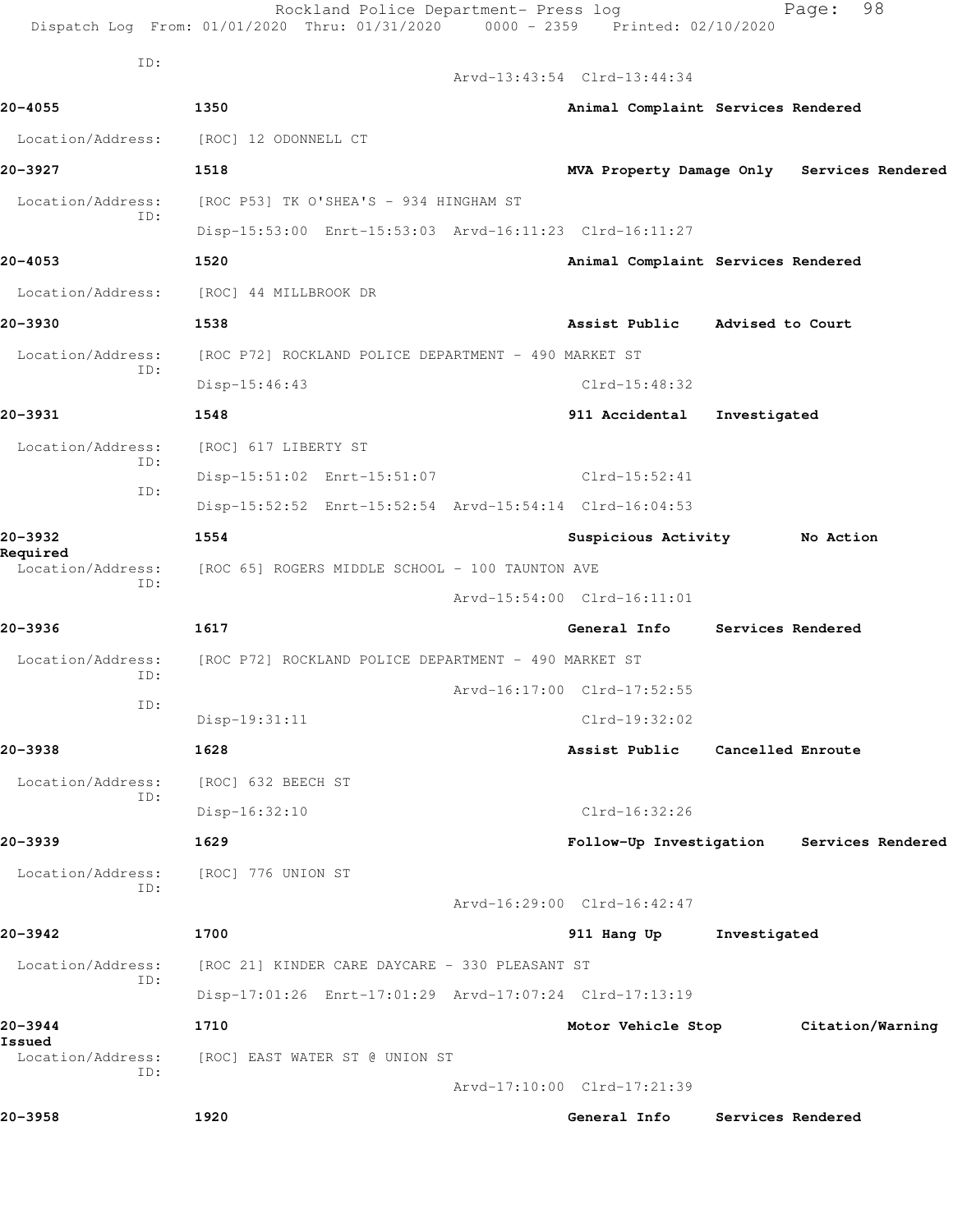|                                              |               | Rockland Police Department- Press log                                          |                                  | 99<br>Page:                              |
|----------------------------------------------|---------------|--------------------------------------------------------------------------------|----------------------------------|------------------------------------------|
|                                              |               | Dispatch Log From: 01/01/2020 Thru: 01/31/2020 0000 - 2359 Printed: 02/10/2020 |                                  |                                          |
|                                              |               | Location/Address: [ROC P72] ROCKLAND POLICE DEPARTMENT - 490 MARKET ST         |                                  |                                          |
| 20-3961                                      | 1926          |                                                                                | General Info                     | Services Not Required                    |
|                                              |               | Location/Address: [ROC P72] ROCKLAND POLICE DEPARTMENT - 490 MARKET ST         |                                  |                                          |
| TD:                                          |               |                                                                                | Arvd-19:29:20 Clrd-19:31:38      |                                          |
| 20-3962                                      | 1936          |                                                                                | Building Check Services Rendered |                                          |
| Location/Address:<br>TD:                     |               | [ROC 1698] BAPTIST CHURCH - 200 UNION ST                                       |                                  |                                          |
|                                              |               |                                                                                | Arvd-19:40:34 Clrd-19:43:26      |                                          |
| 20-3970                                      | 2143          |                                                                                | Suspicious Activity No Service   |                                          |
| Location/Address: [ROC] WEST WATER ST<br>TD: |               |                                                                                |                                  |                                          |
|                                              |               | Disp-21:45:30 Enrt-21:47:16 Arvd-21:47:06 Clrd-21:47:21                        |                                  |                                          |
| $20 - 3972$                                  | 2216          |                                                                                |                                  | Health & Welfare Check Could Not Locate  |
| Location/Address:<br>TD:                     |               | [ROC] 177 MARTHA DR                                                            |                                  |                                          |
| TD:                                          |               |                                                                                | Arvd-22:16:00 Clrd-22:30:51      |                                          |
| TD:                                          |               | Disp-22:24:29 Enrt-22:24:33 Arvd-22:29:46 Clrd-22:33:09                        |                                  |                                          |
|                                              |               | Disp-22:33:54 Enrt-22:34:01 Arvd-22:34:03 Clrd-22:35:59                        |                                  |                                          |
| 20-3973                                      | 2230          |                                                                                |                                  | Motor Vehicle Complaint Could Not Locate |
| Location/Address:<br>TD:                     |               | [ROC P69] MCDONALD'S - 117 MARKET ST                                           |                                  |                                          |
|                                              | Disp-22:32:10 |                                                                                | Arvd-22:32:15 Clrd-22:32:56      |                                          |

## **For Date: 01/31/2020 - Friday**

| 20-3975                  | 0000                                                 |  |                                                         | General Info          |  | No Service                      |            |
|--------------------------|------------------------------------------------------|--|---------------------------------------------------------|-----------------------|--|---------------------------------|------------|
| Location/Address:        | [ROC P72] ROCKLAND POLICE DEPARTMENT - 490 MARKET ST |  |                                                         |                       |  |                                 |            |
| ID:                      | Disp-00:02:21                                        |  |                                                         | $Clrd-00:02:28$       |  |                                 |            |
| 20-3981                  | 0038                                                 |  |                                                         | Details / Time off    |  |                                 | No Service |
| Location:                | [ROC]                                                |  |                                                         |                       |  |                                 |            |
| 20-3982                  | 0040                                                 |  |                                                         |                       |  | Details / Time off              | No Service |
| Location:                | [ROC]                                                |  |                                                         |                       |  |                                 |            |
| 20-3983                  | 0047                                                 |  |                                                         |                       |  | Details / Time off              | No Service |
| Location:                | [ROC]                                                |  |                                                         |                       |  |                                 |            |
| 20-3987                  | 0245                                                 |  |                                                         | <b>Building Check</b> |  | Investigated                    |            |
| Location/Address:<br>ID: | [ROC] UNION ST                                       |  |                                                         |                       |  |                                 |            |
|                          |                                                      |  | Arvd-02:45:33 Clrd-02:45:44                             |                       |  |                                 |            |
| 20-3990                  | 0531                                                 |  |                                                         |                       |  | Burglar Alarm Services Rendered |            |
| Location/Address:<br>ID: | [ROC] 49 FOREST ST                                   |  |                                                         |                       |  |                                 |            |
| ID:                      |                                                      |  | Disp-05:34:04 Enrt-05:34:18 Arvd-05:37:26 Clrd-05:41:01 |                       |  |                                 |            |
|                          |                                                      |  | Disp-05:34:04 Enrt-05:34:14 Arvd-05:37:22 Clrd-05:41:04 |                       |  |                                 |            |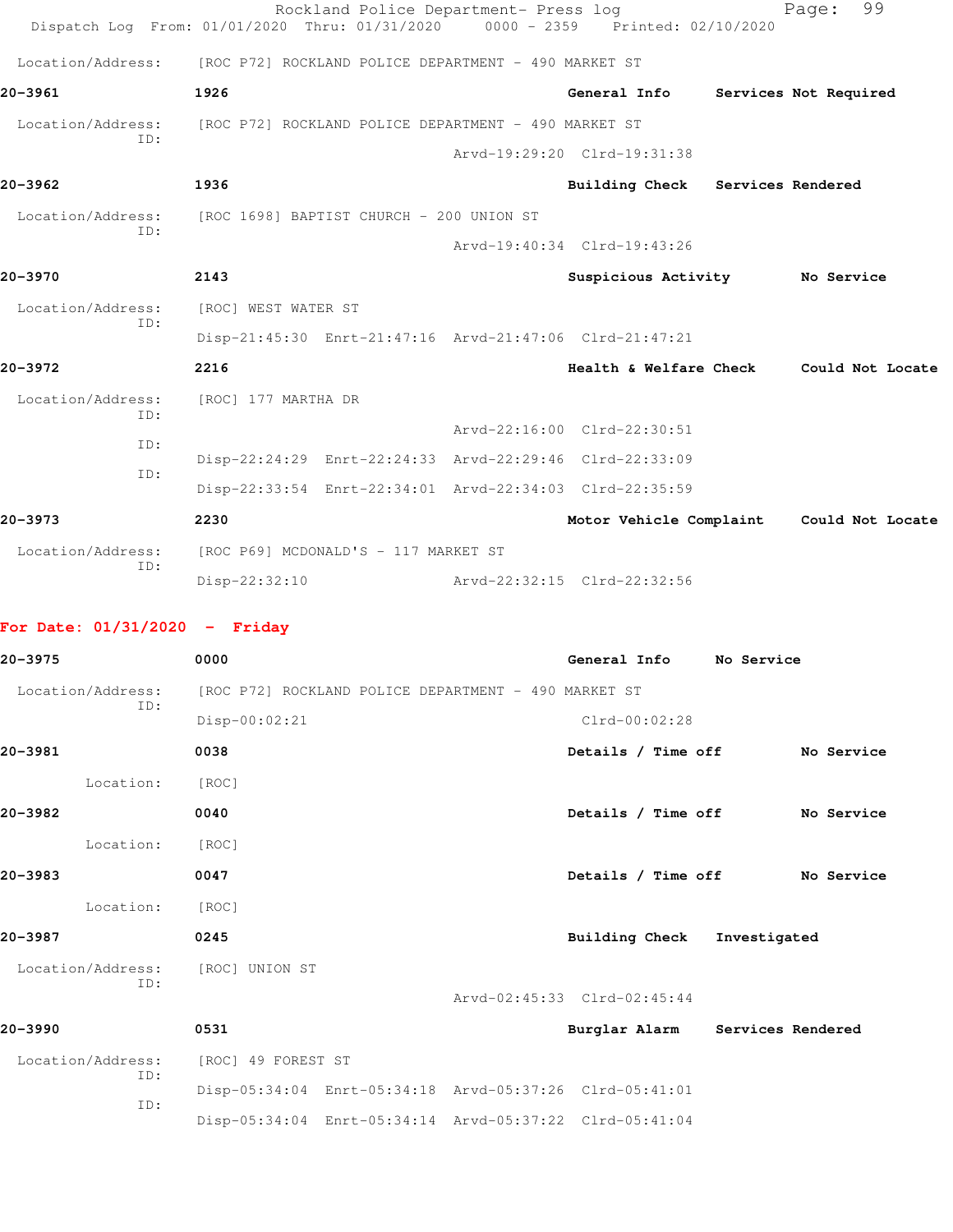Rockland Police Department- Press log entitled Page: 100 Dispatch Log From: 01/01/2020 Thru: 01/31/2020 0000 - 2359 Printed: 02/10/2020

| 20-3991                  | 0543                                                                   | Building Check Appears Secure       |                   |
|--------------------------|------------------------------------------------------------------------|-------------------------------------|-------------------|
| Location/Address:        | [ROC] UNION ST                                                         |                                     |                   |
| ID:                      |                                                                        | Arvd-05:44:30 Clrd-05:57:03         |                   |
| 20-3992                  | 0551                                                                   | Details / Time off No Service       |                   |
| Location: [ROC]          |                                                                        |                                     |                   |
| 20-3993                  | 0631                                                                   | Building Check Investigated         |                   |
| Location/Address:<br>ID: | [ROC] SALEM ST                                                         |                                     |                   |
|                          |                                                                        | Arvd-06:31:28 Clrd-06:33:15         |                   |
| 20-3994                  | 0636                                                                   | Building Check Investigated         |                   |
| Location/Address:<br>ID: | [ROC] UNION ST                                                         |                                     |                   |
|                          |                                                                        | Arvd-06:37:11 Clrd-06:37:26         |                   |
| 20-3995                  | 0639                                                                   | Details / Time off No Service       |                   |
| Location:                | [ROC]                                                                  |                                     |                   |
| 20-3996                  | 0645                                                                   | Detail No Service                   |                   |
|                          | Location/Address: [ROC P72] ROCKLAND POLICE DEPARTMENT - 490 MARKET ST |                                     |                   |
| 20-3998                  | 0652                                                                   | Detail<br><b>No Service</b>         |                   |
| Location/Address:<br>ID: | [ROC P72] ROCKLAND POLICE DEPARTMENT - 490 MARKET ST                   |                                     |                   |
|                          | Disp-06:53:53                                                          | $Clrd-06:57:08$                     |                   |
| 20-3999                  | 0723                                                                   | Animal Complaint Services Rendered  |                   |
| Location/Address:<br>ID: | [ROC] 39 PLEASANT ST @ 16 WHEELER AVE                                  |                                     |                   |
|                          | Disp-07:26:00 Arvd-07:26:08 Clrd-07:27:44                              |                                     |                   |
| 20-4049                  | 0800                                                                   | Animal Complaint Services Rendered  |                   |
|                          | Location/Address: [ROC 9] SULLIVAN TIRE AND AUTO SERVICE - 1 VFW DR    |                                     |                   |
| 20-4002                  | 0810                                                                   | Animal Complaint Services Rendered  |                   |
|                          | Location/Address: [ROC 9] SULLIVAN TIRE AND AUTO SERVICE - 1 VFW DR    |                                     |                   |
| 20-4045                  | 0900                                                                   | Police Information Assist Police    |                   |
| Location/Address:<br>ID: | [ROC P72] ROCKLAND POLICE DEPARTMENT - 490 MARKET ST                   |                                     |                   |
|                          | $Disp-14:12:36$                                                        | $Clrd-14:14:52$                     |                   |
| 20-4016<br>Issued        | 1015                                                                   | Motor Vehicle Stop Citation/Warning |                   |
| ID:                      | Location/Address: [ROC] 411 POND ST @ 4 TOWNSEND ST                    |                                     |                   |
|                          |                                                                        | Arvd-10:15:00 Clrd-10:22:44         |                   |
| 20-4017                  | 1022                                                                   | Motor Vehicle Stop                  | Verbal Warning    |
| ID:                      | Location/Address: [ROC] 105 SUMMER ST @ 1 ROBIN LN                     |                                     |                   |
|                          |                                                                        | Arvd-10:22:00 Clrd-10:25:19         |                   |
| 20-4018                  | 1030                                                                   | Details / Time off                  | Services Rendered |
| Location:                | [ROC]                                                                  |                                     |                   |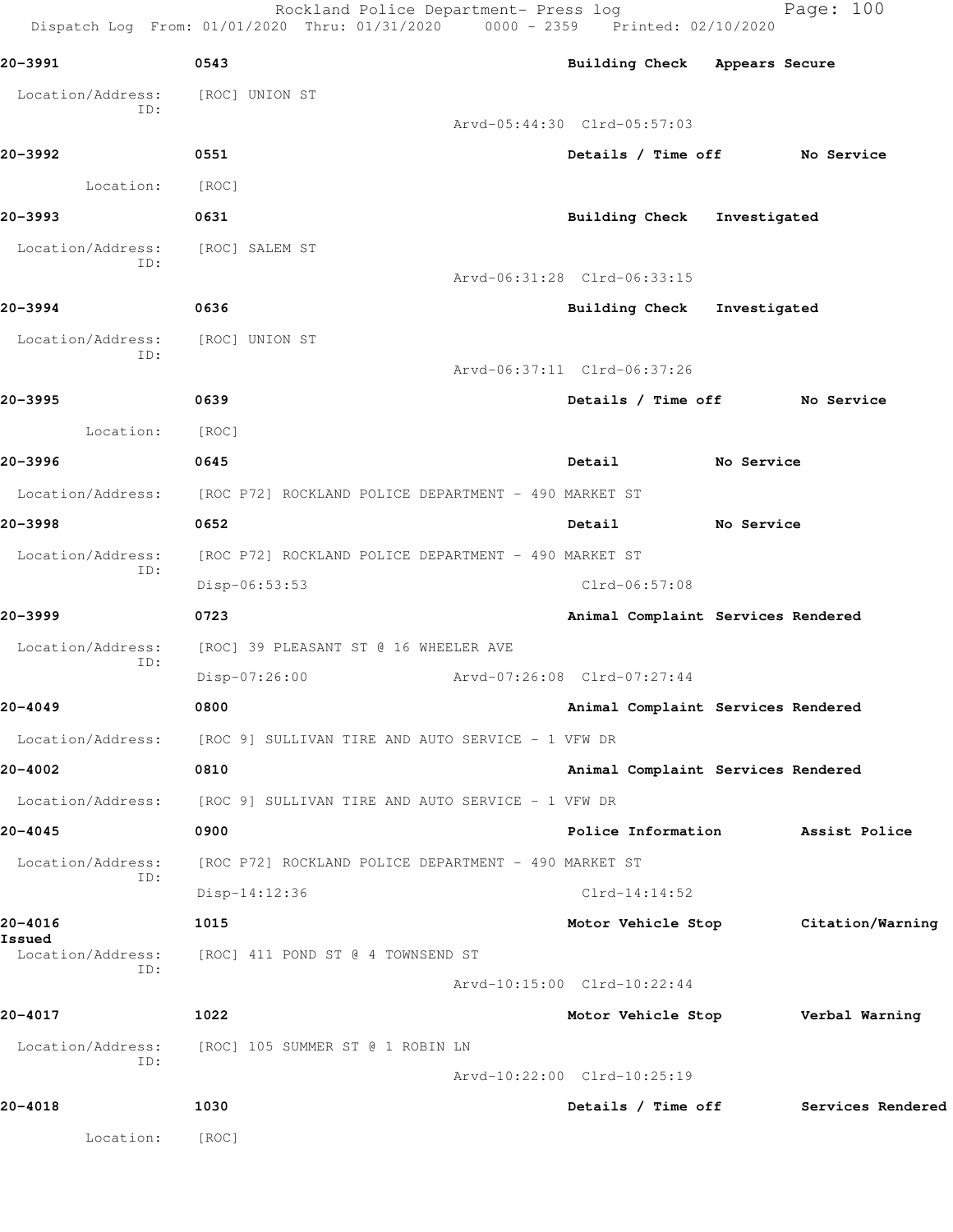Rockland Police Department- Press log Fage: 101 Dispatch Log From: 01/01/2020 Thru: 01/31/2020 0000 - 2359 Printed: 02/10/2020

**20-4021 1045 Warrant No Service** Location/Address: [ROC] 37 SALEM ST Apt. #1 ID: Arvd-10:45:00 Clrd-10:46:10 ID: Disp-10:49:35 Arvd-10:49:56 Clrd-10:52:42 ID: Disp-10:49:51 Arvd-10:49:56 Clrd-10:52:34 **20-4028 1113 Motor Vehicle Stop Citation/Warning Issued**  Location/Address: [ROC] 59 NORTH AVE @ 18 GARRITY CT ID: Arvd-11:13:00 Clrd-11:24:34 ID: Disp-11:16:24 Enrt-11:16:29 Arvd-11:18:50 Clrd-11:24:32 **20-4054 1114 Animal Complaint Services Rendered** Location/Address: [ROC] 459 LIBERTY ST **20-4032 1138 Noise Complaint Peace Restored** Location/Address: [ROC] 269 EAST WATER ST ID: Disp-11:39:38 Enrt-11:39:40 Arvd-11:44:02 Clrd-11:51:10 **20-4056 1245 Animal Complaint Services Rendered** Location/Address: [ROC] 279 EAST WATER ST **20-4038 1320 Larceny / Forgery/ Fraud Report Follows** Location/Address: [ROC P74] CVS PHARMACY - 80 MARKET ST ID: Disp-13:21:23 Enrt-13:21:27 Arvd-13:24:11 Clrd-13:38:08 ID: Disp-13:21:35 Enrt-13:21:38 Arvd-13:24:14 Clrd-14:08:58 **20-4050 1320 Animal Complaint Services Rendered** Location/Address: [ROC] 13 CORN MILL LN **20-4040 1334 Motor Vehicle Complaint Services Rendered** Location/Address: [ROC] 178 CENTRAL ST ID: Disp-13:38:58 Enrt-13:39:01 Arvd-13:43:07 Clrd-13:52:44 **20-4041 1340 Health & Welfare Check Transported to Hospital**  Location/Address: [ROC] 40 SPRING ST<br>Fire Unit: ROCKEN3-Pumper-Roc ROCKEN3-Pumper-Rockland Engine 3 Disp-13:40:45 Enrt-13:42:59 Arvd-13:48:34 Clrd-13:53:04 InQrtsUnavl-13:53:04 InSrvce-13:53:04 EMS Unit: ROCKAM1-Rockland A1 Disp-13:40:45 Enrt-13:42:58 Arvd-13:48:36 Clrd-13:53:01 Hosp-13:58:25 ClrHosp-14:45:00 InQrtsUnavl-14:54:02 InSrvce-14:54:02 ID: Disp-13:41:08 Arvd-13:41:12 Clrd-14:02:19 **20-4057 1340 Animal Complaint Services Rendered** Location/Address: [ROC] 185 PLEASANT ST **20-4044 1411 General Incident Services Rendered** Location/Address: [ROC P106] ROCKLAND HIGH SCHOOL - 52 MACKINLAY WAY ID: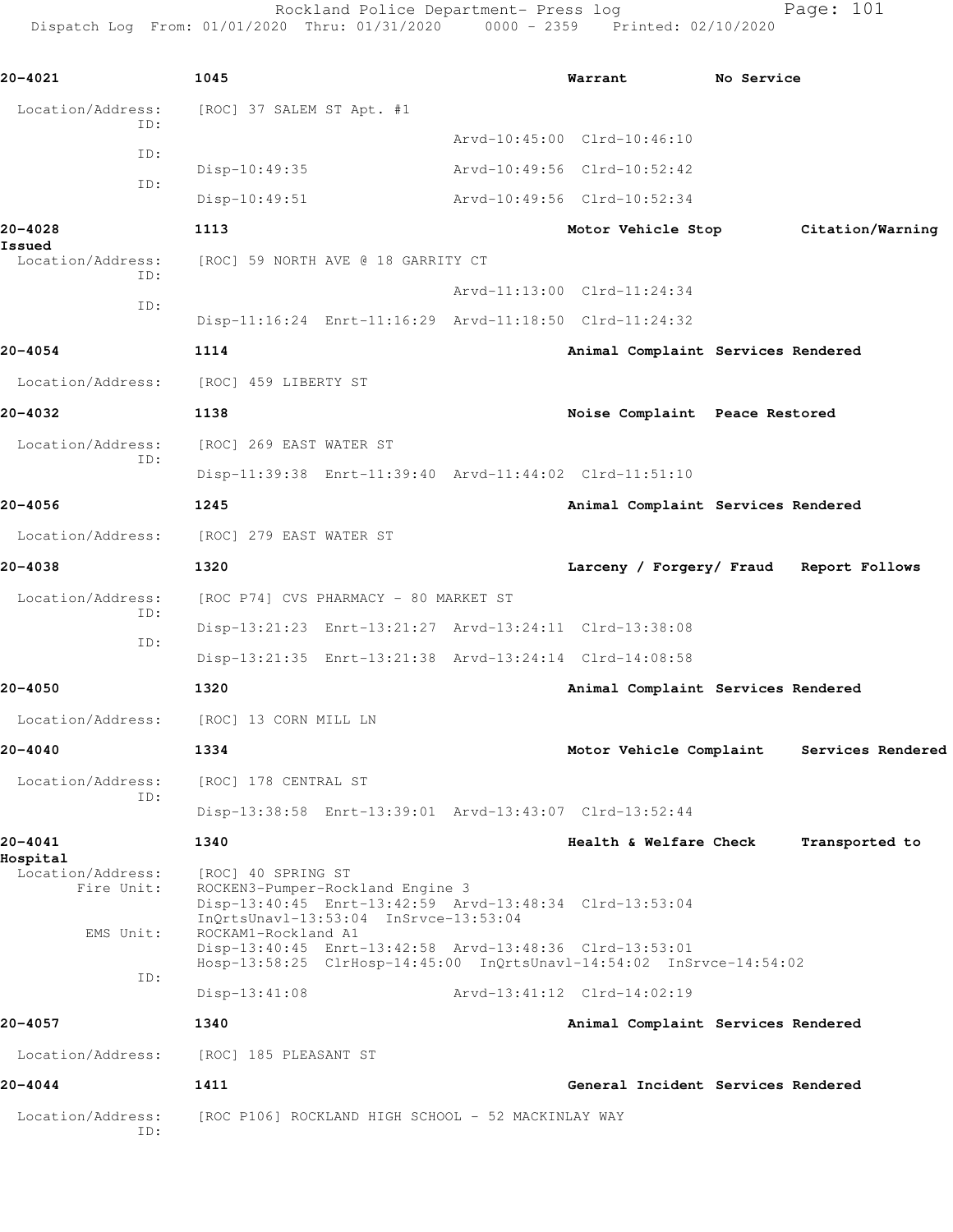Rockland Police Department- Press log Page: 102

Dispatch Log From: 01/01/2020 Thru: 01/31/2020 0000 - 2359 Printed: 02/10/2020

Arvd-14:11:00 Clrd-14:24:03

| 20-4051                         | 1451                                                                                                                                   |  | Building Check Building Checked/Secured |               |                                       |  |
|---------------------------------|----------------------------------------------------------------------------------------------------------------------------------------|--|-----------------------------------------|---------------|---------------------------------------|--|
| Location/Address:<br>ID:        | [ROC] PARK ST Apt. #DIREC                                                                                                              |  |                                         |               |                                       |  |
|                                 |                                                                                                                                        |  | Arvd-14:52:26 Clrd-14:52:44             |               |                                       |  |
| 20-4058                         | 1506                                                                                                                                   |  | Detail                                  | Assist Police |                                       |  |
|                                 | Location/Address: [ROC 26] COMMONWEALTH BUILDING SYSTEMS - 17 ROCKVIEW WAY                                                             |  |                                         |               |                                       |  |
| 20-4059                         | 1521                                                                                                                                   |  | Follow-Up Investigation                 |               | Services Rendered                     |  |
| Location/Address:               | [ROC] 3 TAUNTON AVE                                                                                                                    |  |                                         |               |                                       |  |
| ID:                             |                                                                                                                                        |  | Arvd-15:21:00 Clrd-15:37:00             |               |                                       |  |
| 20-4062                         | 1546                                                                                                                                   |  | Elevator emergency                      |               | No Service                            |  |
| Location/Address:<br>Fire Unit: | [ROC P51] DOUBLE TREE - 929 HINGHAM ST<br>ROCKEN3-Pumper-Rockland Engine 3<br>$Disp-15:48:58$<br>InQrtsUnavl-15:54:55 InSrvce-15:54:55 |  | Arvd-15:53:18 Clrd-15:54:51             |               |                                       |  |
| ID:                             | Disp-15:54:22 Enrt-15:54:26 Arvd-15:54:28 Clrd-15:54:32                                                                                |  |                                         |               |                                       |  |
| 20-4063                         | 1600                                                                                                                                   |  | General Info                            |               | Services Rendered                     |  |
| Location/Address:               | [ROC P72] ROCKLAND POLICE DEPARTMENT - 490 MARKET ST                                                                                   |  |                                         |               |                                       |  |
| 20-4066                         | 1618                                                                                                                                   |  |                                         |               | Suspicious Activity Services Rendered |  |
| Location/Address:               | [ROC P72] ROCKLAND POLICE DEPARTMENT - 490 MARKET ST                                                                                   |  |                                         |               |                                       |  |
| ID:                             | Disp-16:26:01 Enrt-16:26:08 Arvd-16:26:11 Clrd-16:27:14                                                                                |  |                                         |               |                                       |  |
| 20-4065                         | 1621                                                                                                                                   |  | 911 Accidental                          | Investigated  |                                       |  |
| Location/Address:               | [ROC] 182 WEBSTER ST                                                                                                                   |  |                                         |               |                                       |  |
| ID:                             | Disp-16:22:03 Enrt-16:22:09 Arvd-16:27:20 Clrd-16:28:40                                                                                |  |                                         |               |                                       |  |
| 20-4069                         | 1657                                                                                                                                   |  | Lockout                                 |               | Services Rendered                     |  |
| Location/Address:               | [ROC P55] HOME DEPOT - 1149 HINGHAM ST                                                                                                 |  |                                         |               |                                       |  |
| ID:                             | Disp-17:00:38 Enrt-17:00:41 Arvd-17:19:28 Clrd-17:19:30                                                                                |  |                                         |               |                                       |  |
| 20-4070                         | 1703                                                                                                                                   |  | Follow-Up Investigation                 |               | Services Rendered                     |  |
| Location/Address:               | [ROC] 3 TAUNTON AVE Apt. #A                                                                                                            |  |                                         |               |                                       |  |
| ID:                             |                                                                                                                                        |  | Arvd-17:03:00 Clrd-17:21:32             |               |                                       |  |
| 20-4076                         | 1747                                                                                                                                   |  | Building Check Services Rendered        |               |                                       |  |
| Location/Address:               | [ROC] PARK ST                                                                                                                          |  |                                         |               |                                       |  |
| ID:                             |                                                                                                                                        |  | Arvd-17:48:21 Clrd-18:28:16             |               |                                       |  |
| 20-4081                         | 1917                                                                                                                                   |  | General Info                            |               | Services Rendered                     |  |
| Location/Address:               | [ROC P72] ROCKLAND POLICE DEPARTMENT - 490 MARKET ST                                                                                   |  |                                         |               |                                       |  |
| ID:                             | Arvd-19:19:04 Clrd-19:20:02                                                                                                            |  |                                         |               |                                       |  |
| 20-4082                         | 1920                                                                                                                                   |  | Suspicious Activity                     |               | Investigated                          |  |
| Location/Address:<br>ID:        | [ROC] 409 VFW DR                                                                                                                       |  |                                         |               |                                       |  |